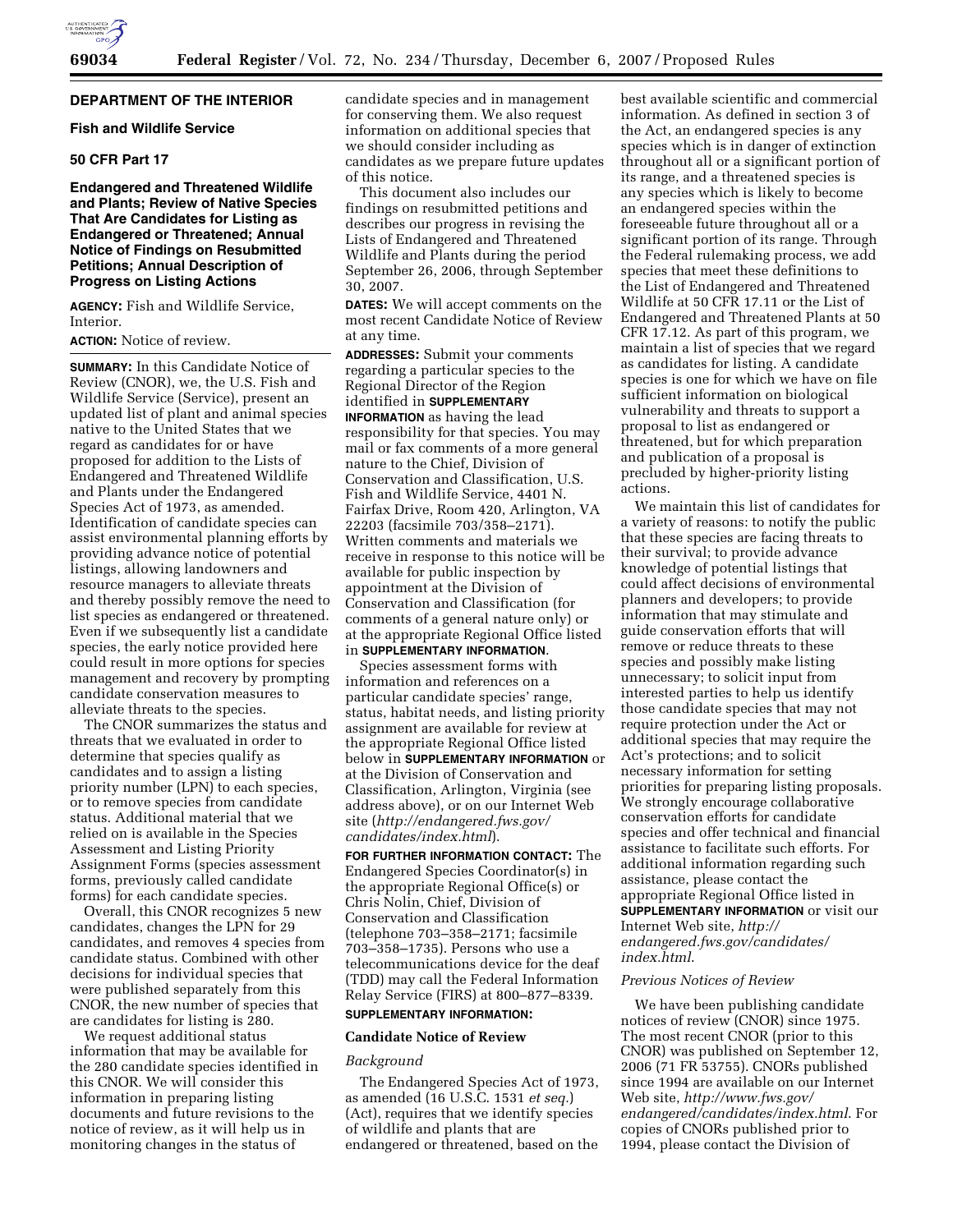Conservation and Classification (see **ADDRESSES** section above).

On September 21, 1983, we published guidance for assigning an LPN for each candidate species (48 FR 43098). Using this guidance, we assign each candidate an LPN of 1 to 12, depending on the magnitude of threats, imminence of threats, and taxonomic status; the lower the LPN, the higher the listing priority (that is, a species with an LPN of 1 would have the highest listing priority). Such a priority ranking guidance system is required under section 4(h)(3) of the Act (15 U.S.C. 1533(h)(3)). As explained below, in using this system we first categorize based on the magnitude of the threat(s), then by the immediacy of the threat(s), and finally by taxonomic status.

Under this priority ranking guidance system, magnitude of threat can be either "high" or "moderate to low." This criterion helps ensure that the species facing the greatest threats to their continued existence receive the highest listing priority. It is important to recognize that all candidate species face threats to their continued existence, so the magnitude of threats is in relative terms. When evaluating the magnitude of the threat(s) facing the species, we consider information such as: the number of populations and/or extent of range of the species affected by the threat(s); the biological significance of the affected population(s), taking into consideration the life history characteristics of the species and its current abundance and distribution; whether the threats affect the species in only a portion of its range, and if so the likelihood of persistence of the species in the unaffected portions; and whether the effects are likely to be permanent.

As used in our priority ranking system, immediacy of threat is categorized as either ''imminent'' or ''nonimminent'' and is not a measure of how quickly the species is likely to become extinct if the threats are not addressed; rather, immediacy is based on when the threats will begin. If a threat is currently occurring or likely to occur in the very near future, we classify the threat as imminent. Determining the immediacy of threats helps ensure that species facing actual, identifiable threats are given priority for listing proposals over those for which threats are only potential or species intrinsically vulnerable to certain types of threats but not known to be presently facing such threats.

Our priority ranking system has three categories for taxonomic status: Species that are the sole members of a genus; full species (in a genus that has more than one species); and subspecies,

distinct population segments of vertebrate species, and species for which listing is appropriate in a significant portion of their range.

The result of the ranking system is that we assign each candidate a listing priority number of 1 to 12. For example, if the threat(s) is of high magnitude, with immediacy classified as imminent, the listable entity is assigned an LPN of 1, 2, or 3 based on its taxonomic status (e.g., if the species is the only member of a genus, it would be assigned to the LPN 1 category, a full species to LPN 2, and a subspecies, DPS, or significant portion of the range to LPN 3). In summary, the LPN ranking system provides a basis for making decisions about the relative priority for preparing a proposed rule to list a given species. No matter which LPN we assign to a species, each species included in this notice as a candidate is one for which we have sufficient information to prepare a proposed rule to list it because it is in danger of extinction or likely to become endangered within the foreseeable future throughout all or a significant portion of its range.

For more information on the process and standards used in assigning LPNs, a copy of the guidance is available on our Web site at: *http://www.fws.gov/ endangered/policy/index.html*. For more information on the LPN assigned to a particular species, the species assessment for each candidate contains the LPN chart and a detailed explanation of the rationale for the determination of the magnitude and imminence of threat(s) and assignment of the LPN; that information is summarized in this CNOR.

This revised notice supersedes all previous animal, plant, and combined candidate notices of review.

## *Summary of This CNOR*

Since publication of the CNOR on September 12, 2006 (71 FR 53756), we reviewed the available information on candidate species to ensure that a proposed listing is justified for each species, and reevaluated the relative LPN assigned to each species. We also evaluated the need to emergency-list any of these species, particularly species with high priorities (i.e., species with LPNs of 1, 2, or 3). This review and reevaluation ensures that we focus conservation efforts on those species at greatest risk first. (In addition to reviewing candidate species, we have worked on numerous findings in response to petitions to list species, and on proposed and final determinations for rules to list species under the Act; some of these findings and determinations have been completed

and published in the **Federal Register**, while work on others is still under way. See the discussions of Preclusion and Expeditious Progress, below, for details.)

Based on our review of the best available scientific and commercial information, with this CNOR we identify 5 new candidate species (see *New Candidates*, below), change the LPN for 28 candidates (see Listing Priority Changes in Candidates, below) and determine that listing proposals are not warranted for 4 species and thus remove them from candidate status (see *Candidate Removals*, below). Combined with the other decisions published separately from this CNOR for individual species that previously were candidates, a total of 280 species (including 139 plant and 141 animal species) are now candidates awaiting preparation of rules proposing their listing. These 280 species, along with the 2 species currently proposed for listing, are included in Table 1. (Note, regarding the two species currently proposed for listing, we proposed one since the last CNOR and we proposed the other prior to the last CNOR.)

Table 2 includes 8 species identified in the previous CNOR as either proposed for listing or classified as candidates that are no longer in those categories. This includes four species for which we published separate findings that listing is not warranted, plus the four species that we have determined do not warrant preparation of a rule to propose listing and therefore have removed from candidate status in this CNOR.

## **New Candidates**

Below we present brief summaries of five new candidates that we are recognizing in this CNOR, including one species of mammal, one amphibian, one fish, one snail, and one plant. Complete information, including references, can be found in the species assessment forms. You may obtain a copy of these forms from the Regional Office having the lead for the species, or from our Internet Web site (*http:// endangered.fws.gov/candidates/ index.html*). For each of these five species, we find that we have on file sufficient information on biological vulnerability and threats to support a proposal to list as endangered or threatened, but that preparation and publication of a proposal is precluded by higher-priority listing actions (i.e., these meet our definition of a candidate species). We also note below that one other species, Casey's June beetle (an insect), was identified as a candidate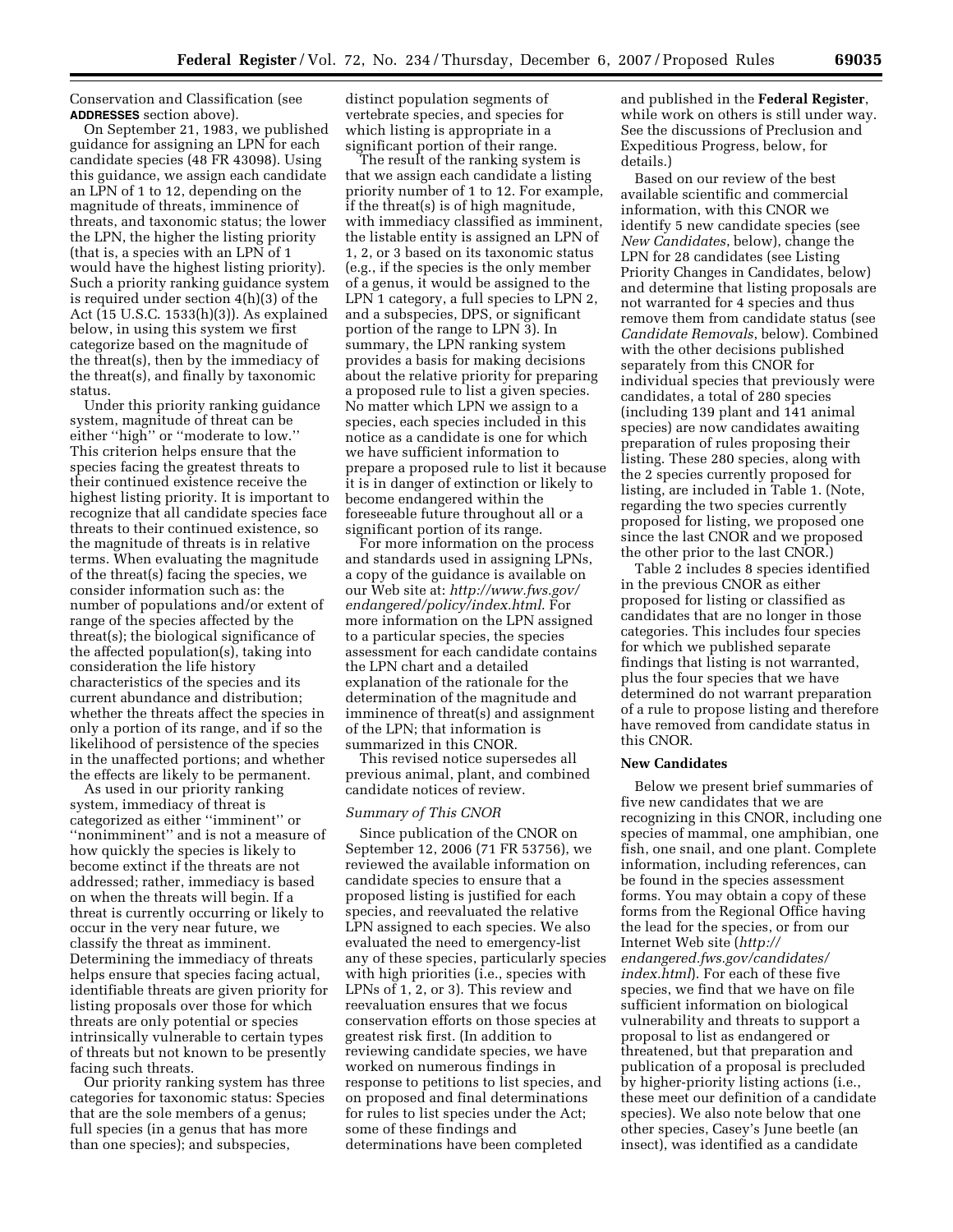earlier this year in a separate finding published in the **Federal Register**.

## *Mammals*

New Mexico meadow jumping mouse (*Zapus hudsonius luteus*)—The following summary is based on information contained in our files. The New Mexico meadow jumping mouse (jumping mouse) is endemic to New Mexico, Arizona, and a small area of southern Colorado. The jumping mouse nests in dry soils but uses moist, streamside, dense riparian/wetland vegetation. Recent genetic studies confirm that the New Mexico meadow jumping mouse is a distinct subspecies from other *Zapus hudsonius* subspecies, confirming the currently accepted subspecies designation.

The threats that have been identified are excessive grazing pressure, water use and management, highway reconstruction, development, and recreation. Surveys conducted in 2005 and 2006 documented a drastic decline in the number of occupied localities and suitable habitat across the range of the species in New Mexico and Arizona. Of the original 98 known historical localities, there are now only 10 known extant localities in New Mexico, 1 in Arizona, and an additional 8 localities that have not been surveyed since the early to mid 1990s. Moreover, the highly fragmented nature of its distribution is also a major contributor to the vulnerability of this species and increases the likelihood of very small, isolated populations being extirpated. The paucity of secure populations, and the destruction, modification, or curtailment of its habitat, poses the most immediate threats to this species. Because the threats affect the jumping mouse in all but two of the extant localities, the threats are of a high magnitude. These threats are currently occurring and, therefore, are imminent. Thus, we assigned an LPN of 3 to this subspecies.

#### *Amphibians*

Arizona treefrog, Huachuca/Canelo Distinct Population Segment (DPS) (*Hyla wrightorum*)—The following summary is based on information in our files. The population is known from three general localities at Rancho Los Fresnos, northern Sonora, Mexico, and 13–15 verified localities and one unverified locality in the Huachuca Mountains and Canelo Hills of Arizona. The population is both discrete and significant in accordance with our February 7, 1996, DPS policy (61 FR 4721). Evidence exists that the DPS persists in an ecological setting that is unique for the taxon, that loss of the

population segment would result in a significant gap in the range of the taxon, and that the population segment differs markedly from other populations of the species in its genetic characteristics. The population is discrete from the Mogollon Rim population of Arizona and New Mexico based on a physical separation of 130 miles, and from the Sierra Madre Occidental population in Sonora and Chihuahua, Mexico by 145 miles.

The most significant threats to the existence of the Huachuca/Canelo population of the Arizona treefrog are, in order of importance, habitat loss or degradation and direct mortality due to catastrophic fire; loss of populations due to drought or floods, which may be exacerbated by climatic extremes; predation by introduced species; and habitat degradation caused by livestock grazing, off-highway vehicles, and environmental contamination. The effects of these threats are exacerbated by small population sizes and low genetic diversity, as the Huachuca/ Canelo Hills population has less than 20 known localities, each with observed breeding populations of 2–30 individuals. Taken together, these threats are of high magnitude, particularly in Arizona. The threats are also imminent or ongoing, particularly the threat of catastrophic wildfire; there have been several recent catastrophic fires in the Huachuca Mountains. Therefore, we have assigned an LPN of 3 to this population.

### *Fish*

Laurel dace (*Phoxinus saylori*)—The laurel dace is a rare minnow known only from three independent systems on the Walden Ridge section of the Cumberland Plateau, including Soddy Creek, Sale Creek, and Piney River. The primary threats to the laurel dace stem from impacts to riparian and instream habitat resulting from incompatible land uses. The riparian habitats associated with some streams occupied by laurel dace have been affected by extensive timber removal activities on Walden Ridge in their vicinity; these activities often do not employ adequate streamside management zones or best management practices for road construction. Proposed projects, including installation of a water line that would cross occupied streams and construction of an impoundment on a tributary to an occupied stream, present additional direct and indirect threats to laurel dace habitat in the headwaters of Sale and Soddy creeks. We believe that the threat of habitat degradation from siltation across the range of laurel dace and the localized threats facing

populations in Sale and Soddy creeks combined with vulnerable status of the populations in Soddy and Sale creeks constitute threats collectively of high magnitude, but are nonimminent. Therefore, we assigned the laurel dace an LPN of 5.

#### *Snails*

San Bernardino springsnail (*Pyrgulopsis bernardina*)—This species is endemic to one natural spring, Snail Spring, on private lands, and one artificial spring, Tule Spring, on National Wildlife Refuge lands, in the Rio Yaqui basin of Cochise County, Arizona. The species was formerly known from six to eight springs. Known threats include water diversion, spring modification, and contaminants, while suspected threats include livestock grazing and groundwater depletion. The San Bernardino National Wildlife Refuge is actively managing Tule Spring and is attempting to acquire the property containing Snail Spring. However, the Refuge cannot address the potential threat from groundwater depletion without assistance from local stakeholders. The magnitude of threats is high because the limited distribution of this narrow endemic makes any catastrophic event likely to result in extinction of the species. The threats are ongoing and therefore imminent. Thus, we have assigned an LPN of 2 for the San Bernardino springsnail.

#### *Insects*

Casey's June beetle (*Dinacoma caseyi*)—We previously announced candidate status for this species in a separate warranted but precluded 12 month petition finding published on July 5, 2007 (72 FR 36635).

#### *Plants*

*Eriogonum corymbosum* var. *nilesii*  (Las Vegas buckwheat)—The following information is based on information contained in our files. The Las Vegas buckwheat is a woody perennial shrub up to 4 feet high with a mounding shape. The flowers of this plant are numerous, small and yellow with small bract like leaves at the base of each flower. The Las Vegas buckwheat is very conspicuous when flowering in late September and early October. It is restricted to gypsum soil outcroppings in Clark and Lincoln Counties, Nevada. Only recently has the taxonomy of the subspecies been confirmed using molecular genetic analyses.

Loss of habitat from development is a significant threat with over 95 percent of the historic range and potential habitat of the subspecies lost to development. In 2005, the Las Vegas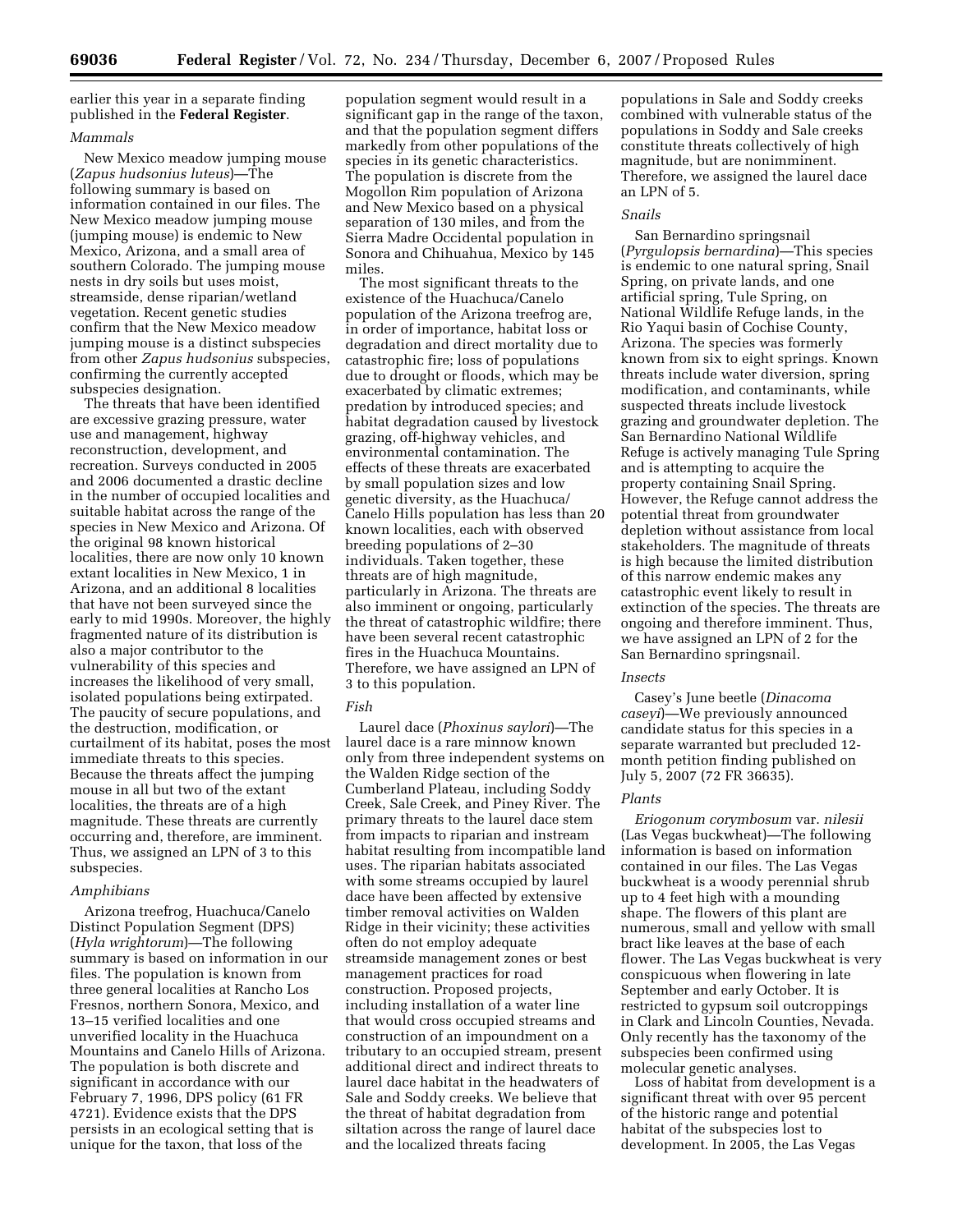buckwheat was known from nine locations on approximately 1,149 acres. However, since that time, approximately 289 acres were or soon will be developed, and the current distribution of the plant occupies 892 acres. In addition, OHV activity and other public land uses (casual public use, mining, and dumping) directly and indirectly threaten over half of the remaining habitat. To date, regulatory mechanisms to protect the Las Vegas buckwheat are inadequate. Its designation as a BLM special status species and limited resource and law enforcement personnel has not provided adequate protection on lands managed by the BLM. The Las Vegas buckwheat is not protected by the State of Nevada or any other regulatory mechanisms on other federal lands. We have determined that candidate status is warranted for the Las Vegas buckwheat as a result of threats to the remaining 892 acres of Las Vegas buckwheat. Conservation measures are being developed that could reduce the amount of occupied habitat at risk, but we believe it would be premature to consider these measures sufficiently complete as to remove these threats. The magnitude of threats is high since the more significant threats (development and surface mining) would result in direct mortality of the plants in over half of its' habitat. While both development and mining are very likely to occur in the future, they are not expected to happen in the immediate future, and thus, the threats are nonimminent. Accordingly, we assigned the Las Vegas buckwheat an LPN of 6.

## **Listing Priority Changes in Candidates**

We reviewed the LPN for all candidate species and are changing the numbers for the following species. Some of the changes reflect actual changes in either the magnitude or imminence of the threats, and in one case, the LPN change reflects a change in the taxonomy of the species. For some species, our changes in the LPN reflect efforts to ensure national consistency as well as closer adherence to the 1983 guidelines in assigning these numbers, rather than a change in the nature of the threats.

#### *Birds*

Friendly ground-dove, American Samoa DPS (*Gallicolumba stairi stairi*)— The following summary is based on information contained in our files. The genus *Gallicolumba* is distributed throughout the Pacific and Southeast Asia. The genus is represented in the oceanic Pacific by six species. Three are endemic to Micronesian islands or archipelagos, two are endemic to island

groups in French Polynesia, and *G. stairi* is endemic to Samoa, Tonga, and Fiji. All six species have some level of threatened status on the International Union for Conservation of Nature and Natural Resources (IUCN) Red List. Some authors recognize two subspecies of the friendly ground-dove, one, slightly smaller, in the Samoan archipelago (*G. s. stairi*), and one in Tonga and Fiji (*G. s. vitiensis*), but morphological differences between the two are minimal.

In American Samoa, the friendly ground-dove has been found on the islands of Ofu and Olosega (Manua Group). Threats to this subspecies have not changed over the past year. Of the primary threats to the subspecies (predation by nonnative species and natural catastrophes such as hurricanes), predation by nonnative species is thought to be occurring now, and predation likely has been occurring for several decades. This predation may be an important impediment to increasing the population. Predation by introduced species has played a significant role in reducing, limiting, and extirpating populations of island birds, especially ground-nesters, in the Pacific and other locations worldwide. Nonnative predators known or thought to occur in the range of the friendly ground-dove in American Samoa are feral cats (*Felis catus*), Polynesian rats (*Rattus exulans*), black rats (*R. rattus*), and Norway rats (*R. norvegicus*).

In January 2004 and February of 2005, hurricanes virtually destroyed the habitat of *G. stairi* in an area on Olosega Island where the species had been most frequently recorded. Although this species has coexisted with severe storms for millennia, this example illustrates the potential for natural disturbance to exacerbate the effect of anthropogenic disturbance on small populations. Consistent monitoring using a variety of methods over the last 5 years yielded few observations of this taxon in American Samoa. The total population size is poorly known, but is unlikely to number more than a few hundred pairs. The past five years or so of surveys have revealed no change in the relative abundance of this taxon in American Samoa. The distribution of the friendly ground-dove is limited to steep, forested slopes with an open understory and a substrate of fine scree or exposed earth; this habitat is not common in American Samoa. We revised the LPN from a 6 to a 9 to better reflect the fact that the threats posed to the friendly grounddove (its small population size and nonnative predators), while imminent and occurring throughout its range, are

believed to be of a moderate magnitude rather than a high magnitude.

Kittlitz's Murrelet (*Brachyramphus brevirostris*)—Kittlitz's murrelet is a small diving seabird whose entire North American population, and most of the world's population, inhabits Alaskan coastal waters discontinuously from Point Lay south to northern portions of Southeast Alaska. Kittlitz's murrelets are associated with tidewater glaciers. The current population estimate for Kittlitz's murrelets in Alaska is approximately 16,700 birds, a decline of 74 to 84 percent during the past 10 to 20 years. New survey information supports and strengthens the negative population trend estimates that have been previously reported.

Threats to Kittlitz's murrelets include large-scale processes such as global climate change and marine climate regime shift. These large-scale processes may influence Kittlitz's murrelet survival and reproduction. Glacial retreat, a global phenomenon that affects many of the glaciers with which Kittlitz's murrelets are associated, is associated with changing forage fish availability and may result in increased predation from corvids (retreat of glaciers allows corvids easier access to murrelets on which they prey). Even if the causes of rapid climate warming were curbed today, feedback mechanisms would result in the continued retreat of tidewater glaciers into the foreseeable future. In addition, the declining population trend makes this species particularly susceptible to ongoing threats from other human activities, including oil spills, bycatch in commercial gillnet fisheries, and disturbance by tour boats. Kittlitz's murrelets are believed to have been seriously affected by the *Exxon Valdez*  oil spill in Prince William Sound (PWS) in 1989. Estimates of direct mortality of Kittlitz's murrelets from this oil spill constituted a loss of 7 to15 percent of the PWS population. Catastrophic events such as oil spills could have a significant negative effect on the population of this already diminished species. Susceptibility to mortality as bycatch in commercial fishing could be a significant factor in their population decline; Kittlitz's murrelets are caught in gill nets in numbers disproportionate to their density. In PWS, salmon gillnet fisheries occur each summer in or near Kittlitz's murrelet habitat. Kittlitz's murrelets represented 5 percent and 30 percent of murrelet bycatch in gillnets during 1990 and 1991, respectively. Tour boat visitation to glacial fjords is a growing industry, and this activity may increasingly disrupt Kittlitz's murrelet feeding behavior; tour boats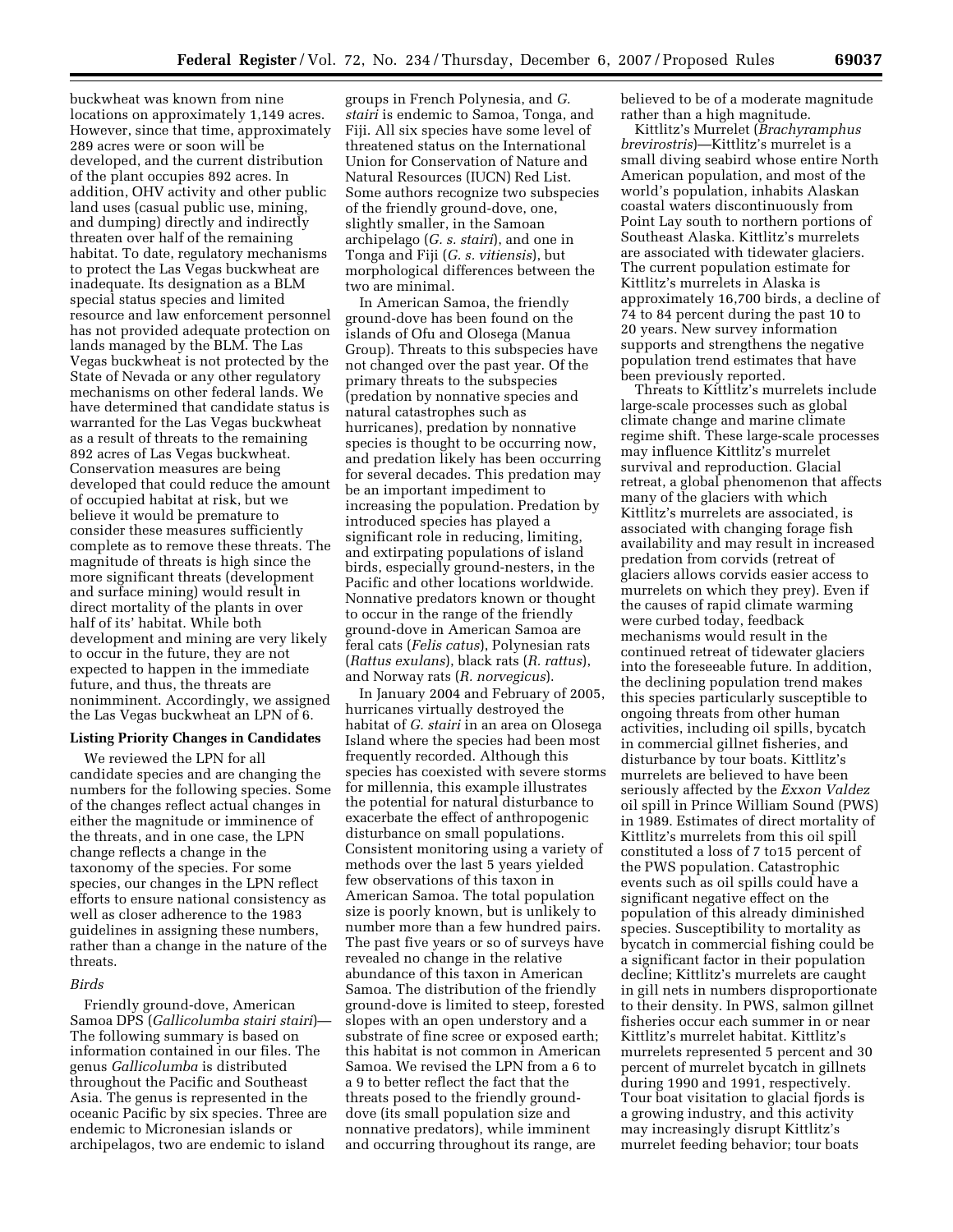may provide artificial perch sites for avian predators. The number of cruise ships allowed into Glacier Bay has increased 30 percent since 1985, while smaller charter boats and private boats have increased 8 percent and 15 percent, respectively. An increase in tour boat operations has been noted in Kenai Fjords National Park as well. Disturbance can disrupt feeding birds and persistent boat traffic may prevent murrelets from using high quality foraging areas.

Based on the observed population trajectory and the severity of present threats (rapid glacial retreat, acute and chronic oil spills, commercial gillnet fishing, and human disturbance from tour boats), the threats to this species are high in magnitude and imminent. We changed the LPN from a 5 to a 2 to reflect that the threats to this species are ongoing.

Xantus's murrelet (*Synthliboramphus hypoleucus*)—The Xantus's murrelet is a small seabird in the Alcid family that occurs along the west coast of North America in the United States and Mexico. The species has a limited breeding distribution, only nesting on the Channel Islands in southern California and on islands off the west coast of Baja California, Mexico. Although data on population trends are scarce, the population is suspected to have declined greatly over the last century, mainly due to introduced predators such as rats (*Rattus* sp.) and feral cats (*Felis catus*) to nesting islands, with extirpations on three islands in Mexico. A dramatic decline (up to 70 percent) from 1977 to 1991 was detected at the largest nesting colony in southern California, possibly due to high levels of predation on eggs by the endemic deer mouse (*Peromyscus maniculatus elusus*). Identified threats include introduced predators at nesting colonies, oil spills and oil pollution, reduced prey availability, human disturbance, and artificial light pollution.

Although substantial declines in the Xantus's murrelet population likely occurred over the last century, some of the largest threats are being addressed, and, to some degree, ameliorated. Declines and extirpations at several nesting colonies were thought to have been caused by nonnative predators, which have been removed from many of the islands where they once occurred. Most notably, since 1994, Island Conservation and Ecology Group has systematically removed rats, cats, and dogs from every murrelet nesting colony in Mexico, with the exception of cats and dogs on Guadalupe Island. In 2002, rats were eradicated from Anacapa

Island in southern California, which has resulted in improvements in reproductive success at that island. In southern California, there are also plans to remove rats from San Miguel Island, and to restore nesting habitat on Santa Barbara Island through the Montrose Settlements Restoration Project, which may benefit the Xantus's murrelet population at those islands.

Artificial lighting from squid fishing and other vessels, or lights on islands, remains a potential threat to the species. Bright lights make Xantus's murrelets more susceptible to predation, and they can also become disoriented and exhausted from continual attraction to bright lights. Chicks can become disoriented and separated from their parents at sea, which could result in death of the dependent chicks. Highwattage lights on commercial market squid (*Loligo opalescens*) fishing vessels used at night to attract squid to the surface of the water in the Channel Islands was the suspected cause of unusually high predation on Xantus's murrelets by western gulls and barn owls at Santa Barbara Island in 1999. To address this threat, in 2000, the California Fish and Game Commission required light shields and a limit of 30,000 watts per boat; it is unknown if this is sufficient to reduce impacts. Squid fishing has not occurred at a particularly noticeable level near any of the colonies in the Channel Islands since 1999; however, this remains a potential future threat.

A proposal to build a liquid natural gas (LNG) facility 600 meters (1,969 feet) off the Coronados Islands in Baja California, Mexico, was considered a potential major threat to the species. This island contains one of the largest nesting populations of Xantus's murrelets in the world. Potential impacts of this facility to the nesting colony included bright lights at night from the facility and visiting tanker vessels, noise from the facility or from helicopters visiting the facility, and the threat of oil spills associated with visiting tanker vessels. However, Chevron announced in March 2007 that they have abandoned plans to develop this facility and withdrew their permits. LNG facilities are proposed for construction in the Channel Islands; however, these are early in the complex and long-term planning processes; it is possible that none of these facilities will be built. In addition, none of them are directly adjacent to nesting colonies, where their impacts would be expected to be more significant.

We considered the LNG facility off the Coronados Islands to be an imminent threat of high magnitude, which

resulted in the previous listing priority of a 2. While this proposed LNG facility no longer poses a threat, the remaining threats, in particular oil spills, are high in magnitude since they have the potential to cause direct mortality and reduce reproductive success throughout a majority of the species' range. The threats are nonimminent since they are not currently occurring. Therefore, we have changed the LPN from a 2 to a 5.

#### *Reptiles*

Louisiana pine snake (*Pituophis ruthveni*)—The Louisiana pine snake (LPS) historically occurred in firemaintained longleaf-pine ecosystems of west-central Louisiana and extreme east-central Texas. Those ecosystems provided an herbaceous layer necessary to maintain the Louisiana pine snake's primary prey, the Baird's pocket gopher. Current potentially occupied habitat in Louisiana and Texas is estimated to be approximately 300,000 acres, with 70 percent occurring on public lands and 30 percent in private ownership. Results of trapping and radio-telemetry surveys suggest that extensive population declines and local extirpations have occurred during the last 50 to 80 years. To address those issues on public lands, a Candidate Conservation Agreement (CCA) was completed in 2003 to maintain and enhance potentially occupied habitat, and protect known Louisiana-pine-snake populations. Much of the public land is now being managed on longer rotations (i.e., 70+ years) where silvicultural prescriptions include smaller clearcuts, midstory removal, thinning, and prescribed fire. Private lands generally are not managed to support the longleaf-pine ecosystem and its characteristic herbaceous layer; however, several private landowners with known Louisiana-pine-snake populations continue to be involved in conservation efforts with reported conservation of more than 2,000 acres in 2006.

Within both the public and private sectors, interest in longleaf-pine restoration appears to be growing and with the appropriate emphasis could slow or reverse habitat loss trends. To address this and other issues, the LPS Conservation Group is expanding conservation efforts through the development of a Comprehensive Conservation Plan that would build upon the CCA success. Other factors affecting Louisiana pine snakes throughout its range include low fecundity, which magnifies other threats and increases the likelihood of local extinctions, and vehicular mortality, which can significantly affect Louisianapine-snake population and community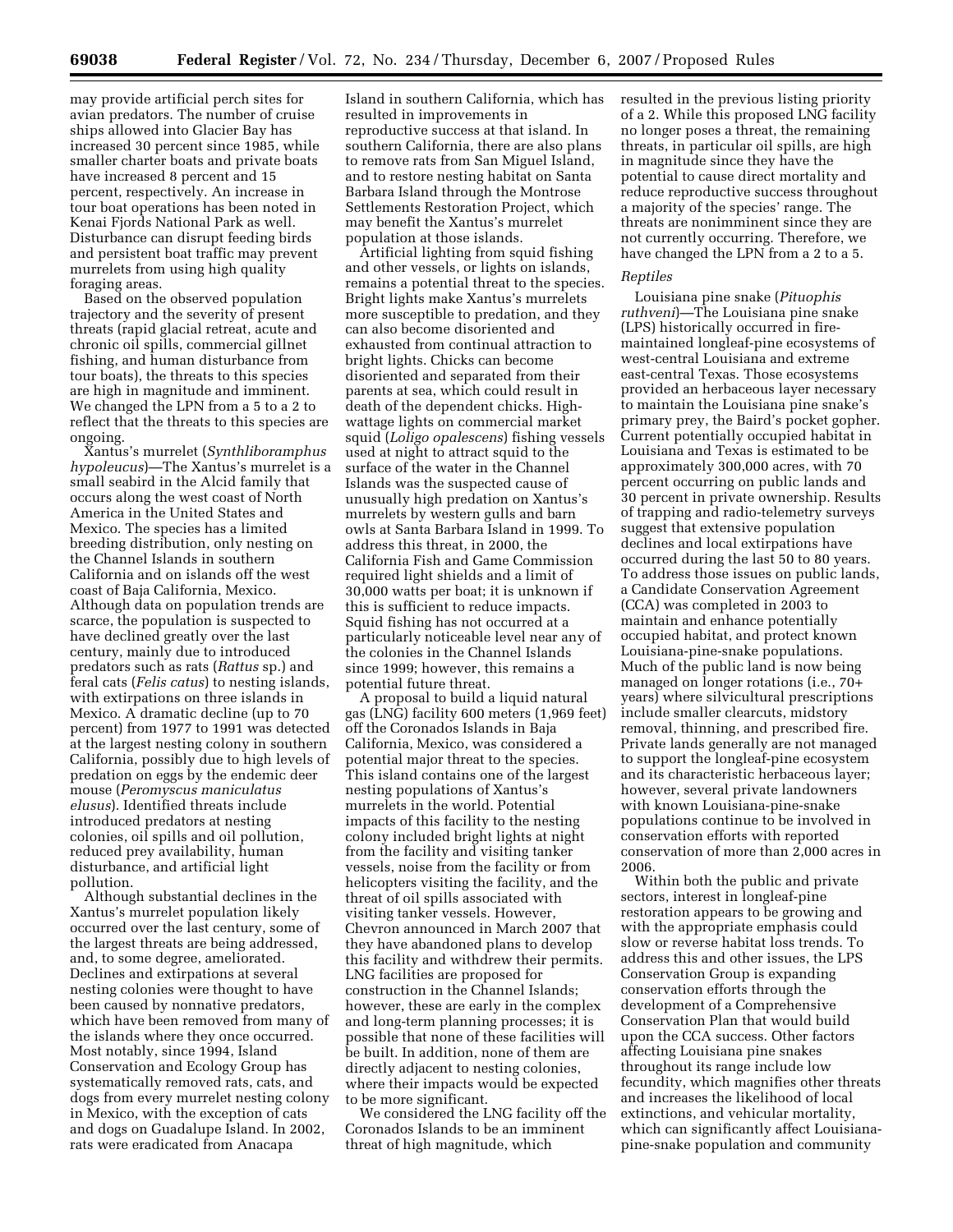structure. While the magnitude of Louisiana-pine-snake habitat loss has been great in the past and the remaining habitat is degraded, habitat loss does not represent an imminent threat, because the rate of habitat loss is declining. Additionally, pro-active partnerships to address key management concerns and research needs are resulting in some additional long-leaf pine habitat that is suitable for the Louisiana pine snake or its prey species. However, while conservation actions have produced needed results, they have not yet adequately reduced threats to the species, particularly on private land. The lack of adequate habitat still poses a threat and when coupled with the very low fecundity rate and extremely low population size (based on capture rates and population estimates) make the threat high in magnitude. Overall, due to nonimminent, high-magnitude threats, we changed the LPN from an 8 to a 5 for this species.

#### *Amphibians*

Columbia spotted frog, Great Basin DPS (*Rana luteiventris*)—Currently, Columbia spotted frogs appear to be widely distributed throughout southwestern Idaho, eastern Oregon, and northeastern and central Nevada, but local populations within these general areas appear to be small and isolated from each other. Recent work by researchers in Idaho and Nevada has documented loss of historically known sites, reduced numbers of individuals within local populations, and declines in the reproduction of those individuals. Small highly fragmented populations, characteristic of the majority of existing populations of Columbia spotted frogs in the Great Basin, are highly susceptible to extinction processes. Threats to Columbia-spotted-frog habitat, including water development, improper grazing, mining activities and non-native species, have and continue to contribute to the degradation and fragmentation of habitat. Emerging fungal diseases, such as chytridiomycosis, and the spread of parasites are contributing factors to Columbia-spotted-frog population declines throughout portions of its range. Effects of climate change such as drought and stochastic (randomly occurring) events such as fire often have detrimental effects to small isolated populations and can often exacerbate existing threats.

A 10-year Conservation Agreement and Strategy was signed in September 2003 for both the Northeast and the Toiyabe subpopulations in Nevada. The goals of the conservation agreements are to reduce threats to Columbia spotted

frogs and their habitat to the extent necessary to prevent populations from becoming extirpated throughout all or a portion of their historic range and to maintain, enhance, and restore a sufficient number of populations of Columbia spotted frogs and their associated habitat to ensure their continued existence throughout their historical range. Additionally, a Candidate Conservation Agreement with Assurances was completed in 2006 for the Owyhee subpopulation at Sam Noble Springs, Idaho. Because these conservation agreements have reduced the magnitude of the imminent threats from high to moderate, we changed the LPN from a 3 to a 9 for this DPS of the Columbia spotted frog.

Black Warrior waterdog (*Necturus alabamensis*)—The Black Warrior waterdog is a salamander that inhabits streams above the Fall Line within the Black Warrior River Basin in Alabama. There is very little specific locality information available on the historical distribution of the Black Warrior waterdog since little attention was given to this species between its description in 1937 and the 1980s. At that time, there were a total of only 11 known historical records from 4 Alabama counties. Two of these sites have now been inundated by impoundments. Extensive survey work was conducted in the 1990s to look for additional populations. Currently, the species is known from 14 sites in 5 counties.

Water-quality degradation is the biggest threat to the continued existence of the Black Warrior waterdog. Most streams that have been surveyed for the waterdog showed evidence of pollution and many appeared biologically depauperate. Sources of point and nonpoint pollution in the Black Warrior River Basin have been numerous and widespread. Pollution is generated from inadequately treated effluent from industrial plants, sanitary landfills, sewage treatment plants, poultry operations, and cattle feedlots. Surface mining represents another threat to the biological integrity of waterdog habitat. Runoff from old, abandoned coal mines generates pollution through acidification, increased mineralization, and sediment loading. The North River, Locust Fork, and Mulberry Fork, all streams that this species inhabits, are on the Environmental Protection Agency's list of impaired waters. An additional threat to the Black Warrior waterdog is the creation of large impoundments that have flooded thousands of square hectares (acres) of its habitat. These impoundments are likely marginal or unsuitable habitat for the salamander. While the water-quality threat is

pervasive and problematic, the overall magnitude of the threat is moderate as there has not been a steep rate of decline in this species population. Water quality degradation in the Black Warrior basin is ongoing; therefore, the threats are imminent. We changed the LPN from a 2 to an 8 for this species since the threats are of a moderate rather than high magnitude.

#### *Clams*

Fluted kidneyshell (*Ptychobranchus subtentum*)—The fluted kidneyshell is a freshwater mussel (Unionidae) endemic to the Cumberland and Tennessee River systems (Cumberlandian Region) in Alabama, Kentucky, Tennessee, and Virginia. It requires shoal habitats in free-flowing rivers to survive and successfully recruit new individuals into its populations.

This species has been extirpated from numerous regional streams and is no longer found in the State of Alabama. Habitat destruction and alteration (e.g., impoundments, sedimentation, and pollutants) are the chief factors that contributed to its decline. The fluted kidneyshell was historically known from at least 37 streams but is currently restricted to no more than 12 isolated populations. Current status information for most of the 12 populations deemed to be extant is available from recent periodic sampling efforts (sometimes annually) and other field studies, particularly in the upper Tennessee River system. Some populations in the Cumberland River system have had recent surveys as well (e.g., Wolf, Little Rivers; Little South Fork; Horse Lick, Buck Creeks). Populations in Buck Creek, Little South Fork, Horse Lick Creek, Powell River, and North Fork Holston River have clearly declined over the past two decades. Based on recent information, the overall population of the fluted kidneyshell is declining rangewide and the species remains in large numbers and is clearly viable in just the Clinch River/Copper Creek, although smaller, viable populations remain (e.g., Wolf, Little, North Fork Holston Rivers; Rock Creek). Most other populations are of questionable or limited viability, with some on the verge of extirpation (e.g., Powell River; Little South Fork; Horse Lick, Buck, Indian Creeks). Newly reintroduced populations in the Nolichucky and Duck Rivers will hopefully begin to reverse the downward population trend of this species. The threats are high in magnitude since all populations of this species are severely affected by numerous threats (impoundments, sedimentation, small population size,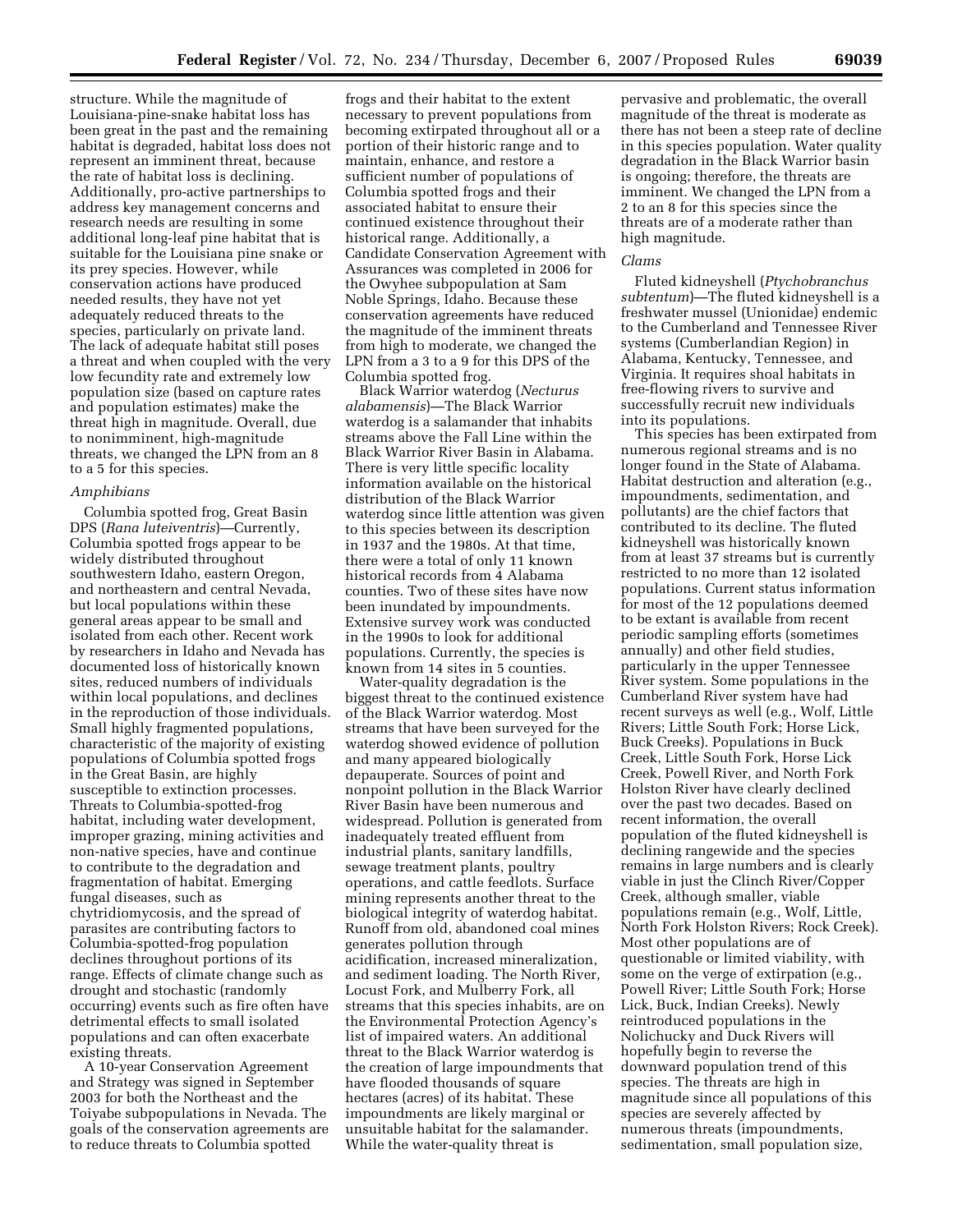isolation of populations, gravel mining, municipal pollutants, agricultural runoff, nutrient enrichment, and coal processing pollution) which results in mortality and/or reduced reproductive output. Since the threats are ongoing, they are imminent. Therefore, to help ensure consistency in the application of our listing priority process, we changed the LPN from a 5 to a 2 to reflect that the threats are imminent and high in magnitude.

## *Snails*

Black mudalia (*Elimia melanoides*)— The black mudalia is a small species of aquatic snail found clinging to clean gravel, cobble, boulders and/or logs in flowing water on shoals and riffles. The historical habitat of the black mudalia included much of the upper Black Warrior River drainage above the Fall Line at Tuscaloosa, Alabama. The species has been extirpated from more than 80 percent of that range through the construction of dams and impoundments, sedimentation, and non-point source pollution from land surface runoff. Populations that may have avoided impoundment apparently disappeared due to historical pollution events and/or natural catastrophic events. However, after being considered extinct for two decades, the black mudalia was rediscovered in a small portion of its historical range in the Black Warrior drainage. Discovery of surviving populations in shoals of five streams in the upper Black Warrior River and high densities reported at Blackburn Fork reduce the magnitude of the threats from high to moderate. However, all known populations are currently affected by point and/or nonpoint source pollution; human land uses, including cattle grazing, row crops, timber, chicken farms, and home construction are currently causing sedimentation and eutrophication (reduction of oxygen in the water) of black mudalia habitats. Thus, based on ongoing threats that we now consider to be moderate in magnitude, we changed the LPN from 2 to 8 for the black mudalia.

Huachuca springsnail (*Pyrgulopsis thompsoni*)—The following summary is based on information from our files. No new information was provided in the petition received on May 11, 2004. The Huachuca springsnail inhabits 13 springs and ciénegas at elevations of 4,500 to 7,200 feet in southeastern Arizona (11 sites) and adjacent portions of Sonora, Mexico (2 sites). The springsnail is typically found in the shallower areas of springs or cienegas, often in rocky seeps at the spring source. Ongoing threats include habitat

modification, wildfire, cattle grazing, and groundwater pumping. Prior communication with personnel from Fort Huachuca indicated they were in the process of evaluating the status of this species on Department of Defense lands and developing conservation strategies; this may result in a reduction or elimination of threats in the future. Because we determined that the proportion of the range subjected to various threats is smaller than we previously determined, the threats are moderate in magnitude. In addition, although there is no actual change in threats over the past year, modification of the spring habitat, wildfire, cattle grazing, and groundwater pumping are ongoing or imminent threats. Therefore, to help ensure consistency in the application of our listing priority process, we changed the LPN from a 5 to an 8 to reflect that the threats are imminent but are moderate in magnitude.

Page springsnail (*Pyrgulopsis morrisoni*)—The following summary is based on information from our files. No new information was provided in the petition received on May 11, 2004. The Page springsnail is known to exist only within a complex of springs located within an approximately 1.5-kilometer (0.93-mile) stretch along the west side of Oak Creek around the community of Page Springs, Yavapai County, Arizona. Many of the springs where the springsnail occurs have been subjected to some level of modification for domestic, agricultural, ranching, fish hatchery, and recreational activities. Arizona Game and Fish Department management plans for the Bubbling Ponds and Page Springs fish hatcheries include commitments to replace lost habitat and to monitor remaining populations of invertebrates such as the Page springsnail. The Arizona Game and Fish Department and the Service have made significant progress on development of a candidate conservation agreement, but the effectiveness of planned and implemented actions has not been demonstrated. Based on recent survey data, it appears that the Page springsnail is abundant within natural habitats and persists in modified habitats, albeit at reduced densities. The magnitude of threats is considered high because limited distribution of this narrow endemic makes any detrimental effects from threats likely to result in extirpation or extinction. The immediacy of the threat of groundwater withdrawal is uncertain due to conflicting information that suggests it may be either imminent or not.

However, overall, the threats are imminent because the majority of them are currently occurring. Although there is no actual change in threats over the past year, modification of the spring habitat for this species is an ongoing or imminent threat. Therefore, to help ensure consistency in the application of our listing priority process, we changed the LPN from a 5 to a 2 to reflect that the threats are imminent.

#### *Insects*

Dakota skipper (*Hesperia dacotae*)— The following summary is based on information contained in our files, including information from the petition we received on May 12, 2003. The Dakota skipper is a small- to mid-sized butterfly that inhabits high-quality tallgrass and mixed grass prairie in Minnesota, North Dakota, South Dakota, and the provinces of Manitoba and Saskatchewan in Canada. The species is presumed to be extirpated from Iowa and Illinois and from many sites within occupied States.

The species is threatened by conversion of its native prairie habitat for agricultural purposes, overgrazing, invasive species, gravel mining, inbreeding, population isolation, and, in some cases, prescribed fire. Prairie succeeds to shrubland or forest without periodic fire, grazing, or mowing; thus, the species is also threatened at sites where such disturbances are not applied. We, other agencies, and private organizations (e.g., The Nature Conservancy) protect and manage some Dakota skipper sites. Although proper management is always necessary to ensure its persistence, even at protected sites, it is secure at some sites owned by these entities. The species is also secure at some sites where private landowners manage native prairie in ways that conserve Dakota skipper. Recent surveys in at least parts of the species' range have led us to revise our view of the imminence of threats to Dakota skipper. In January 2007, for example, Minnesota Department of Natural Resources proposed revising the status of Dakota skipper in the state from threatened to endangered because it ''appears to be rapidly disappearing from remnant habitat.'' In addition, approximately half of the inhabited sites are privately owned with little or no protection. Ongoing threats on these sites include invasive species, overgrazing, and herbicide applications. A few private sites are protected from conversion by easements, but these do not prevent adverse effects from overgrazing. The threats are such that the species warrants listing; the threats are moderate in magnitude and, based on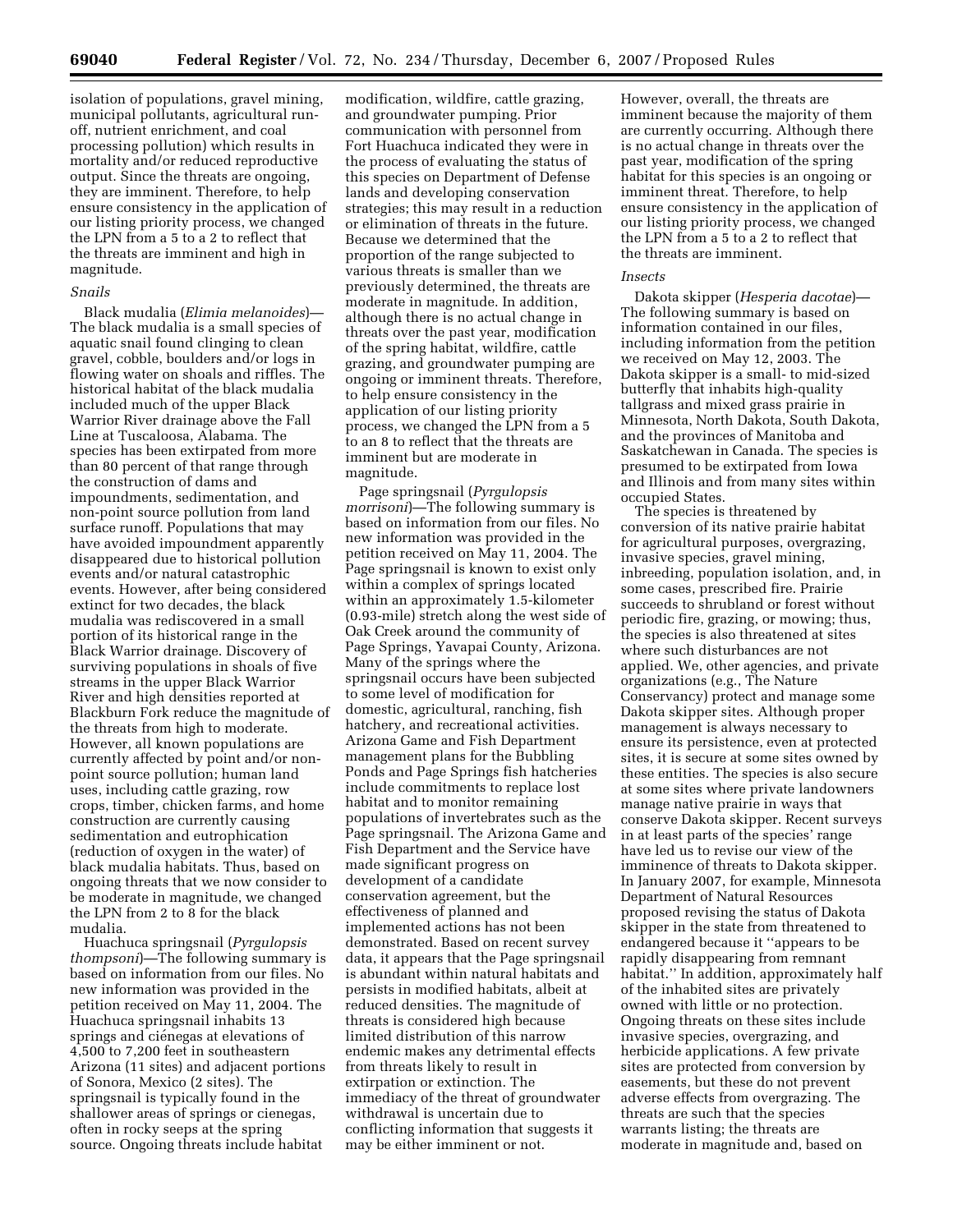the above new information, are imminent. Therefore, we changed the listing priority number from an 11 to an 8 for the Dakota skipper to reflect the increase in immediacy of threats to remnant habitat, particularly on private lands.

Coral Pink Sand Dunes tiger beetle (*Cicindela albissima*)—The Coral Pink Sand Dunes tiger beetle occurs only at the Coral Pink Sand Dunes, approximately 7 miles west of Kanab, Kane County, in south-central Utah. It is restricted to a small part of the dune field, situated at an elevation of about 1,820 m (6,000 ft). The beetle's habitat is being adversely affected by ongoing recreational off-road vehicle use that is destroying and degrading the beetle's habitat, especially the interdunal swales used by the larvae. The continued survival of the beetle depends on the preservation of its habitat. The two agencies that manage the dune field, the Utah Department of Parks and Recreation and the Bureau of Land Management, have restricted recreational off-road vehicle use in some areas, which reduces impacts. However, the protected areas may not be of sufficient size to enable the population to increase in size. The beetle's population is also vulnerable to overcollecting by professional and hobby tiger-beetle collectors. Because the taxon was recently elevated to a full species based on genetic research, we changed the listing priority from a 9 to an 8. The imminence and magnitude of the threats remain the same (imminent and moderate to low magnitude).

Stephan's riffle beetle (*Heterelmis stephani*)—The following summary is based on information from our files. No new information was provided in the petition we received on May 11, 2004. The Stephan's riffle beetle is an endemic riffle beetle found in limited spring environments within the Santa Rita Mountains, Pima County, Arizona. The beetle is known from Bog Spring and Sylvester Spring in Madera Canyon, within the Coronado National Forest. These springs are typical isolated, midelevation, permanently saturated, spring-fed aquatic climax communities commonly referred to as ciénegas. Threats are largely from habitat modification (from recreational activities in the springs and changes in water chemistry due to catastrophic natural disasters such as fires or floods); we consider them to be of moderate to low magnitude due to the lack of focused studies to evaluate the permanence of threats or the likelihood of persistence of the species in areas that are unaffected. Furthermore, because the threats are currently

occurring, they are best characterized as imminent. Due to moderate to low magnitude of imminent threats, we changed the LPN from a 5 to an 8 for Stephan's riffle beetle.

## *Crustaceans*

*Typhlatya monae* (troglobitic groundwater shrimp)—*Typhlatya monae* is a subterranean small shrimp known from Puerto Rico, Barbuda, and Dominican Republic. It is classified as a troglobite, or obligatory cave organism, of which its most extraordinary feature is the reduction or loss of vision and pigmentation. It feeds on organic waste material and debris, such as bat guano.

Little is known concerning the status of *Typhlatya monae* in either Barbuda or Dominican Republic. Although in Puerto Rico this species was previously found at Mona Island, currently *Typhlatya monae* is known from only three caves within the Guánica Commonwealth Forest in the municipalities of Guánica, Yauco, and Guayanilla. However, the species may still be found in the reef deposit aquifers in Mona Island that have not yet been surveyed. In 1995, close to 2,000 individuals were estimated; over 95 percent of these were observed in only one cave. Although no systematic censuses have been conducted since 1995, we have recently documented the presence of the species in all three caves and obtained information regarding another cave in which the species may occur from Puerto Rico Commonwealth Forest personnel.

Changes in groundwater quality, collection of rare animals, predation, limited distribution of the species, limited availability of appropriate habitat (i.e., underground aquifers within cave formations), potential reduction of food sources (e.g., mortality or reduction in bat populations), and low population numbers potentially threaten populations of *Typhlatya monae.* However, because the known range of *Typhlatya monae* is within protected lands, and because we have received new information of known management activities within the Guánica Commonwealth Forest or Mona Island (activities are managed such that some of the threats to this species no longer exist; e.g. the caves are closed to visitors), we now consider the magnitude of the remaining threats (possible extraction of ground-water in Mona and vulnerability to catastrophic events) moderate to low. Therefore, we changed the LPN from a 5 to an 11 for this species.

## *Flowering plants*

*Abronia alpina* (Ramshaw Meadows sand-verbena)—*Abronia alpina* is a small perennial herb, 2.5 to 15.2 centimeters (1 to 6 inches) across which forms compact mats with lavender-pink, trumpet-shaped, and generally fragment flowers. *Abronia alpina* is known from one main population center in Ramshaw Meadow on the Kern Plateau of the Sierra Nevada, California, and from one subpopulation found in adjacent Templeton Meadow. The total estimated area occupied is approximately 6 hectares (15 acres). The population fluctuates from year to year without any clear trends. Population estimates from 1985–1994 range from a low of 69,652 plants in 1986 to 132,215 plants in 1987. Surveys conducted since 1994 indicate that no significant changes have occurred in population size or location, although, the 2003 survey showed population numbers to be at the low end of the range. The population was last monitored in 2006.

The threats currently facing *Abronia alpina* include natural and human habitat alteration, hydrologic changes to the water table, and recreational use within meadow habitats. Lodgepole pine encroachment has altered the meadow and becoming established within *A. alpina* habitat. Lodgepole pine encroachment may alter soil characteristics by increasing organic matter levels, decreasing porosity, and moderating diurnal temperature fluctuations thus reducing the competitive ability of *A. alpina* to persist in an environment more hospitable to other plant species. The Ramshaw Meadow ecosystem is subject to potential alteration by lowering of the water table due to downcutting of the South Fork of the Kern River (SFKR). The SFKR flows through Ramshaw Meadow, at times coming within 15 m (50 ft) of *A. alpina* habitat, particularly in the vicinity of five subpopulations. The habitat occupied by *A. alpina*  directly borders the meadow system supported by the SFKR. Drying out of the meadow system could potentially affect *A. alpina* pollinators and/or seed dispersal agents. Established hiker, packstock, and cattle trails pass through *A. alpina* subpopulations. Two main hiker trails pass through Ramshaw Meadow, but were rerouted out of *A. alpina* subpopulations where feasible, in 1988 and 1997. Remnants of cattle trails that pass through subpopulations in several places receive occasional incidental use by horses and sometimes hikers. Cattle use, however, currently, is not a threat due to the 2001 implementation of a ten-year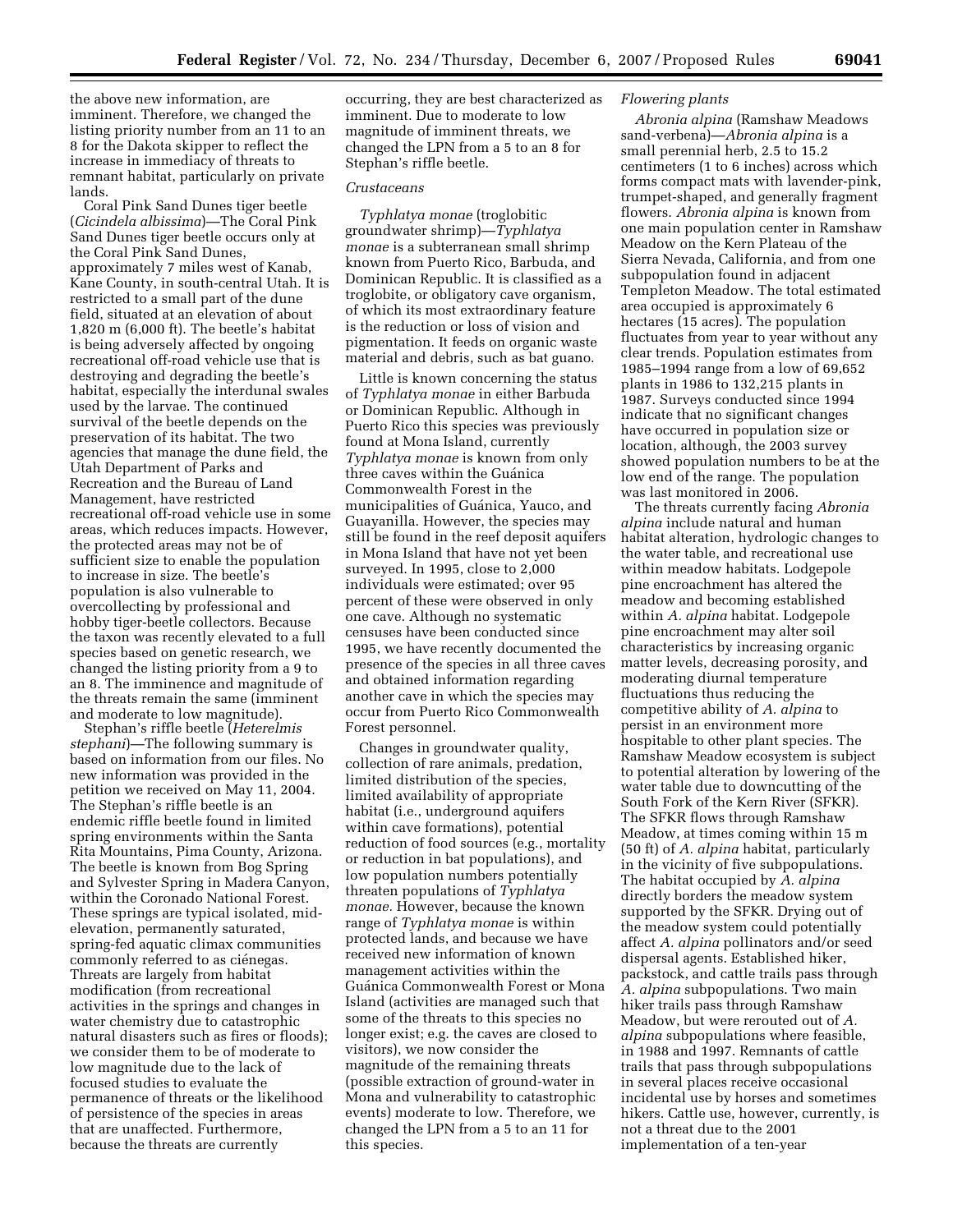moratorium on the Templeton allotment which prohibits cattle from all *A. alpina*  locations. In 2007, the U.S. Forest Service in cooperation with the Service drafted a Conservation Agreement for *A. alpina* that would provide protective measures via increased management of recreation in the area, habitat management, and research on *A. alpina.*  Approval and finalization of this Agreement is anticipated in Fiscal Year 2008. The Service is funding studies to determine appropriate conservation measures. As a result of rerouting hiking trails, curtailing grazing, and development of a Conservation Agreement between the U.S. Forest Service and the Service the threats facing *Abronia alpina* have been reduced. Because the population is stable and the threats have been reduced, we changed the LPN for *A. alpina* from an 8 to an 11, reflecting nonimminent threats that are moderate to low in magnitude.

*Bidens campylotheca* ssp. *waihoiensis*  (Kookoolau)—Kookoolau is an erect, perennial found in wet *Acacia-Metrosideros* (koa-ohia) forest on Maui, Hawaii. *Bidens campylotheca* ssp. *waihoiensis* is known from 1 and possibly 2 populations, 1 of 200 individuals, and the second of possibly as many as 300 individuals. It is threatened by feral pigs and cattle, which eat this plant and degrade and destroy habitat, and by nonnative plants that outcompete and displace it. Conservation measures such as strategic fences and control of nonnative plants benefit the plants in Kipahulu Valley; however, the individuals in Waihoi Valley are still affected by these threats. Therefore, to reflect the fact that the threats are ongoing, we have changed the LPN for this species from a 6 to a 3.

*Chamaecrista lineata* var. *keyensis*  (Big Pine partridge pea)—This pea is endemic to the lower Florida Keys, and restricted to pine rocklands, hardwood hammock edges, and roadsides and firebreaks within these ecosystems. Historically, it was known from Big Pine, No Name, Ramrod, and Cudjoe Keys (Monroe County, Florida). It presently occurs on Big Pine, plus two very small populations found on Cudjoe and lower Sugarloaf Keys in 2005. It is fairly well distributed in Big Pine Key pine rocklands, which encompass approximately 580 hectares (1,433 acres). Roughly 90 percent of its current range is within the Service's National Key Deer Refuge. In late 2005, it occurred within 37.2 percent of 541 plots sampled throughout the publicly owned pine rocklands on Big Pine Key. Frequency of occurrence was twice as

great and density over 3 times greater in the less fragmented, more fire-prone northern portion of Big Pine Key than the southern part. Pine rockland communities are maintained by relatively frequent fires. In the absence of fire, shrubs and trees encroach on pine rockland and the pea is eventually shaded out. The National Key Deer Refuge (NKDR) has a prescribed fire program, though with many constraints on implementing fire. Absence of fire is the greatest of the short-term and deterministic threats.

Hurricanes are also a threat. Hurricane Wilma (October 2005) resulted in a storm surge that covered most of Big Pine Key with sea water. In plots sampled after Wilma, frequency of occurrence decreased to less than a third and density decreased to less than half that found in plots sampled before Wilma.

The magnitude of threats to the Big Pine partridge pea is moderate. Partridge pea has a very limited distribution that is somewhat fragmented and fire limitation, salt water storm surges (direct mortality, as well as slash pine mortality, associated with hurricanes), and pollinator limitation, constitute significant threats. Additionally, threats from storm surges associated with hurricanes are exacerbated by sea level rise. Big Pine partridge pea exists as one relatively large population (possibly fragmented into a metapopulation) on Big Pine Key and two very small, isolated populations on two other keys. However, population size is on the order of several hundred thousand, and the majority occurs on the NKDR. Over the long run, partridge pea receives protective measures only on NKDR and the Terrestris Preserve. The immediacy of threats is imminent as the probability of intense hurricanes has increased in recent years, and increasingly sea levels have exacerbated the threat. Additionally, storm surges have complicated efforts to conduct prescribed fires. If the frequency of prescribed fire does not increase, the imminence of threats due to fire suppression will continue to increase. Because the threats are moderate rather than high in magnitude due to some protection from threats provided by the NKDR and Terrestris Preserve, we changed the LPN from a 6 to a 9 for the Big Pine partridge pea.

*Chamaesyce deltoidea* ssp. *serpyllum*  (Wedge spurge)—New survey results were obtained in March 2006. Wedge spurge is a small, prostrate herb. It has always been restricted to Big Pine Key in Monroe County, Florida. Most of the range falls within the National Key Deer Refuge. It is restricted to pinelands on limestone rock (pine rockland), at sites with exposed rock or gravel, low understory cover, and low hardwood density. Pine rocklands encompass approximately 580 hectares (1,433 acres) on Big Pine Key. It is not widely dispersed within the limited range. In late 2005, it occurred within 7.4 percent of 541 plots sampled throughout the publicly owned pine rocklands on Big Pine Key. Hurricane Wilma (October 2005) resulted in a storm surge that covered most of Big Pine Key with seawater. Before and after Wilma, it occurred in 9.3 of 332 sample plots and 4.3 percent of 209 sample plots, respectively, and density decreased significantly within plots. Occupied plots had become restricted to the higher, middle portion of Big Pine Key. In the absence of fire, shrubs and trees encroach on pine rockland and spurge is eventually shaded out.

The magnitude of threats to the wedge spurge is moderate. Wedge spurge has a narrow distribution composed of few occurrences, and threats result from lack of fire, hurricanes, sea level rise, and invasive exotic plants. Additionally, threats from storm surges associated with hurricanes are exacerbated by sealevel rise. Wedge spurge exists essentially as a single (fragmented) population on Big Pine Key, which over the long run is protected only on NKDR and the Terrestris Preserve. However, population size is on the order of several hundred thousand, and the majority occurs on the NKDR. The National Key Deer Refuge has a prescribed fire program, though with many constraints on implementing fire.

The threats to the wedge spurge are imminent. The best available information indicates that this plant is intrinsically vulnerable to extinction because it is a narrow endemic. Moreover, the threats of hurricanes and shading due to lack of fire are ongoing. However, because the threats are moderate rather than high in magnitude due to some protection from threats provided by the NKDR and Terrestris Preserve, we changed the LPN from a 6 to a 9 for the wedge spurge.

*Cordia rupicola* (no common name)— *Cordia rupicola,* a small shrub, has been described from southwestern Puerto Rico (Peñuelas and Guánica), Vieques Island, and Anegada Island (British Virgin Islands). *Cordia rupicola* is restricted to subtropical dry forest life zone overlying a limestone substrate. At present time, less than 20 individuals of *C. rupicola* are currently known from four sites in Puerto Rico; only a few individuals are located in protected lands managed for conservation by the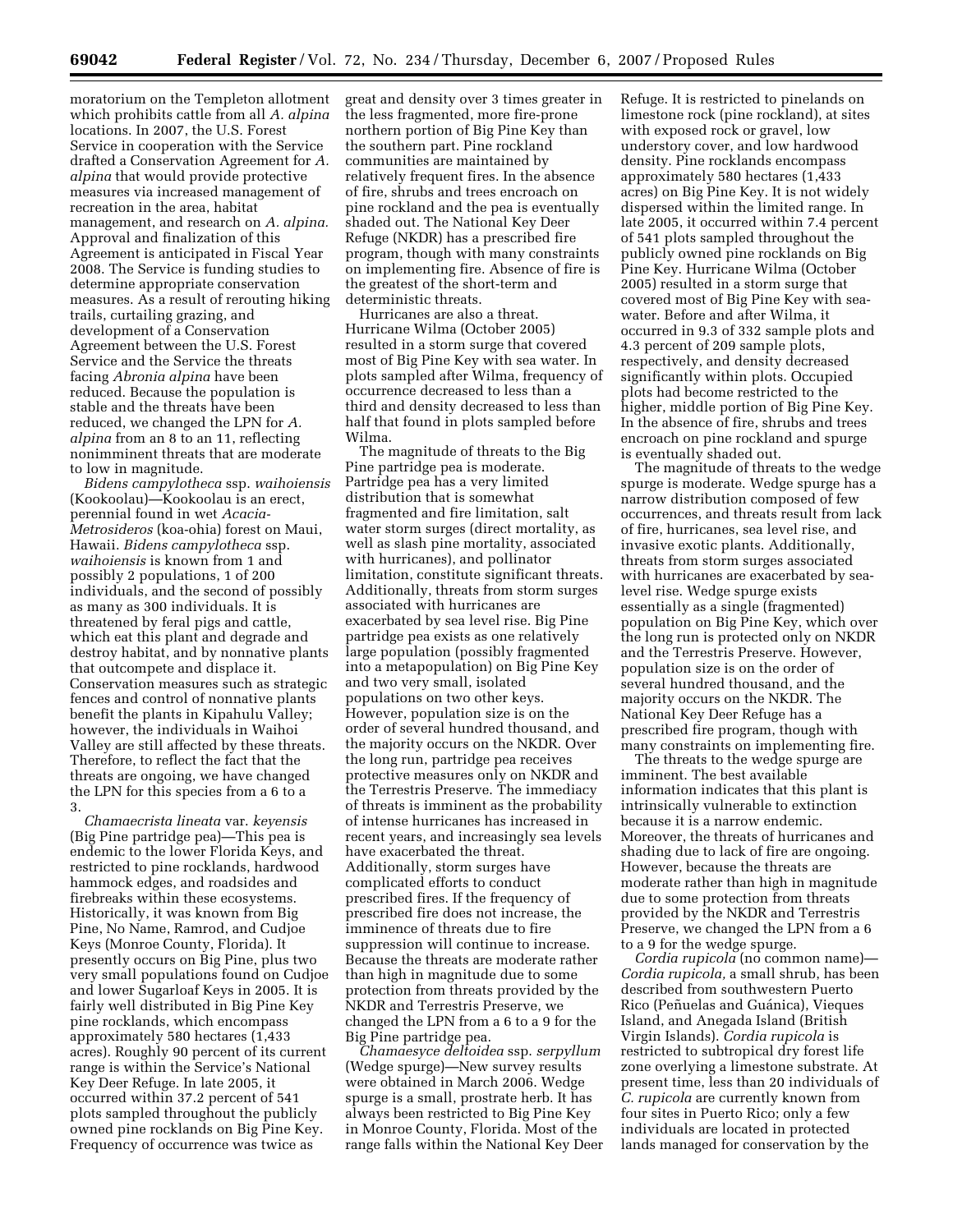Puerto Rico Department of Natural and Environmental Resources or the Service. The area that contains 83 percent of the known population is located in a privately-owned property and is threatened by habitat destruction or modification. While the population on Anegada Island is currently stable, this population is threatened by potential residential and commercial development. Both populations are also vulnerable to natural (e.g., hurricanes) or manmade (e.g., human-induced fires) threats. All sites are located in a xeric environment vulnerable to humaninduced fires which could destroy entire populations. For these reasons, the magnitude of the current threats is high. While hurricanes and fire do occur, the rate of occurrence is such that they do not pose an imminent threat. The threats this species faces are ones that will arise in the future if conservation measures are not implemented and long-term impacts are not averted. For these reasons, the threats to the species as a whole are nonimminent, and therefore, we changed the LPN from a 2 to a 5 for this species.

*Dalea carthagenensis floridana*  (Florida prairie-clover)—*Dalea carthagenensis floridana* occurs in Big Cypress National Preserve in Monroe and Collier Counties, Florida. It is also known from small populations in Miami-Dade County. There are a total of nine extant occurrences, most of which are on conservation land. Existing occurrences are extremely small and may not be viable, especially those in Miami-Dade County. Remaining habitats are fragmented. This plant is threatened by habitat loss and habitat degradation due to fire suppression, the difficulty of applying prescribed fire to pine rocklands, and threats from exotic plants. Damage to plants by off-road vehicles is a serious threat within the Big Cypress National Preserve; the threat from illegal mountain biking at the R. Hardy Matheson Preserve has been reduced. This species is being parasitized by the introduced insect lobate lac scale at some localities (e.g., R. Hardy Matheson Preserve), but we do not know the extent of this threat. This plant is vulnerable to natural disturbances, such as hurricanes, tropical storms, and storm surges. Due to its restricted range and the small sizes of most isolated occurrences, this species is vulnerable to environmental (catastrophic hurricanes), demographic (potential episodes of poor reproduction), and genetic (potential inbreeding depression) threats. After a thorough review of the species status

and threats, the magnitude of threats is high and threats are imminent because of the limited number of occurrences and the small number of individual plants at each occurrence. In addition, even though many sites are on conservation lands, these plants still face significant ongoing threats. Therefore, we have changed the LPN from 9 to 3 for this subspecies.

*Echinomastus erectocentrus* var. *acunensis* (Acuna cactus)—The following summary is based on information contained in our files and the petition we received on October 30, 2002. The Acuna cactus is known from six sites on well-drained gravel ridges and knolls on granite soils in Sonoran Desert scrub association at 1300–2000 feet elevation.

Habitat destruction has been a threat in the past and is a potential future threat to this species. New roads and illegal activities have not yet directly affected the cactus populations at Organ Pipe Cactus National Monument, but areas in close proximity to these known populations have been altered. Cactus populations located in the Florence area have not been monitored, and these populations may be in danger of habitat loss due to recent urban growth in the area. Urban development near Ajo, Arizona, as well as that near Sonoyta, Mexico, is a significant threat to the Acuna cactus. Populations of the Acuna cactus within the Organ Pipe Cactus National Monument have shown a 50 percent mortality rate in recent years. The reason(s) for the mortality are not known, but continuing drought conditions are thought to play a role. The Arizona Plant Law and the Convention on International Trade in Endangered Species of Wild Fauna and Flora provide some protection for the Acuna cactus. However, illegal collection is a primary threat to this cactus variety and has been documented on the Organ Pipe Cactus National Monument in the past. The threats continue to be of a high magnitude. The threats are now imminent, as evidenced by the continued decline of the species, most likely from effects from the ongoing drought. Conditions in 2006 worsened, and the drought is prevalent throughout the range of this variety. For this reason, we believe that the main threat, drought, is on-going and is a significant threat to the long-term viability of this variety. Thus, we changed the LPN from a 6 to a 3 for this cactus variety.

*Geranium hanaense* (Nohoanu)—This species is a decumbent shrub found in bogs on Maui, Hawaii. This species is known from two adjacent bogs totaling 300 to 500 individuals. *Geranium* 

*hanaense* is threatened by pigs that degrade and destroy habitat, and by nonnative plants that outcompete and displace it. However, feral pigs have been fenced out of and removed from both bogs in which this species currently occurs, and a control program has reduced nonnative plants in all fenced areas. Given that the threats to the only known populations of this species are currently being managed and the populations are routinely monitored, this changes the overall magnitude of these threats to moderate. The threats are imminent, however, because the fences must be routinely monitored and nonnative plants must continually be controlled. Therefore, we have changed the LPN for this species from a 5 to an 8.

*Helianthus verticillatus* (whorled sunflower)—The following information is based on information contained in our files. The whorled sunflower is found in moist, prairie-like openings in woodlands and along adjacent creeks. Despite extensive surveys throughout its range, only five populations are known for this species from seven sites. There are two populations documented for Cherokee County, Alabama; one in Floyd County, Georgia; and one each in Madison and McNairy Counties, Tennessee. This species appears to have restricted ecological requirements and is dependent upon the maintenance of prairie-like openings for its survival. Active management of habitat is needed to keep competition and shading under control. Much of its habitat has been degraded or destroyed for agricultural, silvicultural, and residential purposes; timber harvest remains a potential threat for the Alabama populations. We changed the priority number from an 11 to a 5 to reflect a high magnitude of threat based on current information. The 11 was assigned previously because the magnitude of threat was then moderate since information at that time indicated that the Georgia site, which is permanently protected, was the largest population, had thousands of plants, and was thriving. New information indicates that this Georgia site actually only harbors 15 to 20 individuals and that plants at this site appear to have low fitness as indicated by their shorter stature and the absence of flowering in this population. The remaining four populations are all on private land with no protection at this time. However, the threats are still nonimminent though since efforts are actively underway to obtain protection for these sites and habitat conversion and timber harvesting are not currently affecting the species.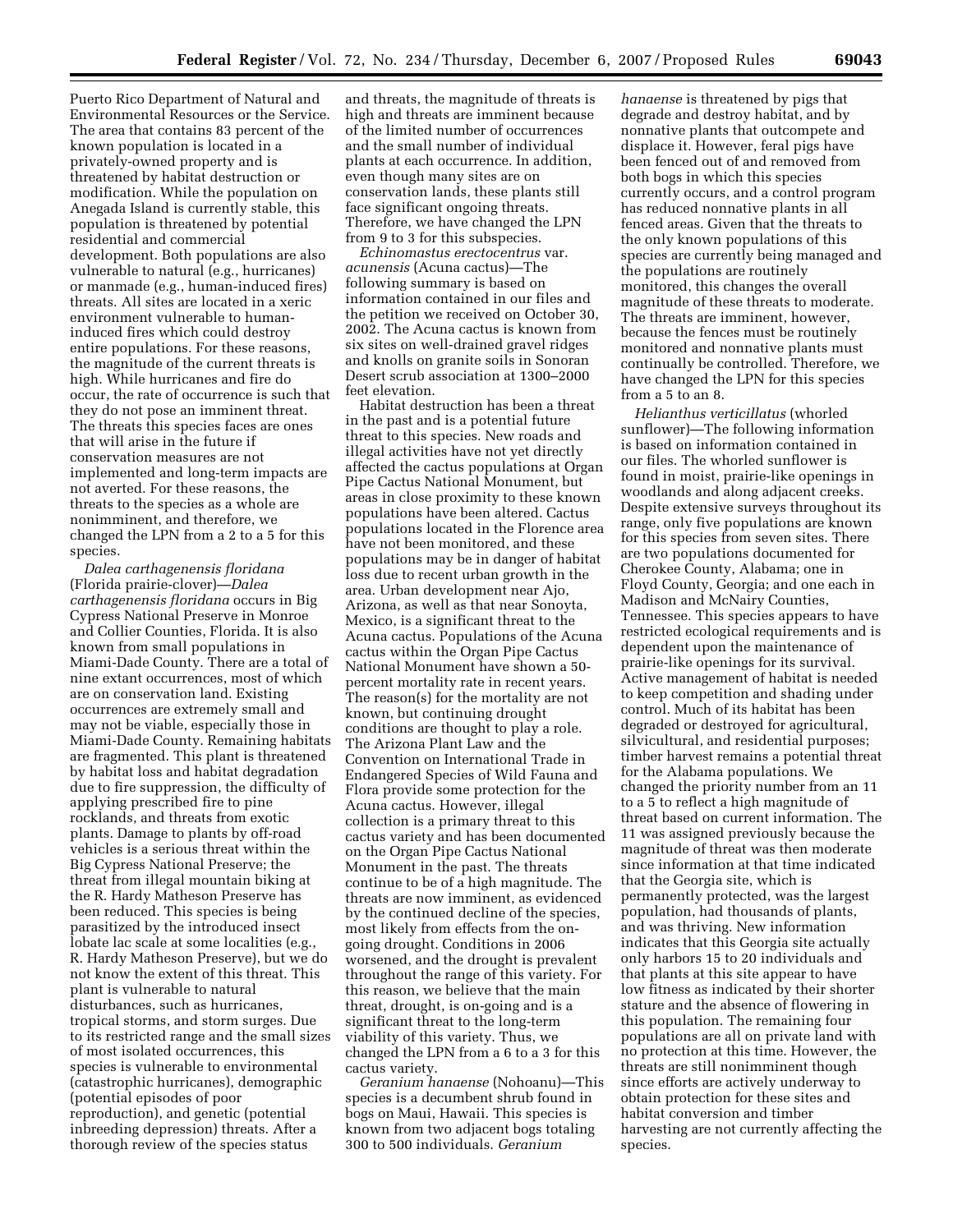*Phacelia stellaris* (Brand's phacelia)— *Phacelia stellaris* is an annual plant in the Hydrophyllaceae (water-leaf family). Plants are spreading to erect, 6 to 25 cm (2.5 to 10 in) tall. *Phacelia stellaris* was historically found in Los Angeles, Riverside, and San Diego Counties and in coastal northern Baja California, Mexico. Approximately 50 percent of the linear extent of the coastal occurrences of this species has been lost, presumably to urbanization and habitat degradation. The last documentation of the range of the species in Mexico was in 1975. In the United States, four of the five known extant occurrences are from coastal San Diego County, California, in the following areas: Marine Corps Base Camp Pendleton, Silver Strand in the City of San Diego, within a few hundred yards of the Mexican border at Lichty Mesa, and the recently rediscovered population at Coronado Island on Naval Air Station North Island. The only other known extant occurrence is in western Riverside County, southwest of Fairmont Park. Potential threats to the U.S. occurrences include: The anticipated Border Fence project, development or agricultural activities, trampling from humans and equestrian traffic, disturbances from management actions, and invasive nonnative plants. Three of the five populations are very small (tens to low-hundreds) and small populations are considered subject to random events and genetic constraints. This species faces high magnitude threats, but the efforts of land managers and other regulatory mechanisms have resulted in the threats being nonimminent. Therefore, because overall, the threats are nonimminent, we changed the LPN for this species from a 2 to a 5.

*Phyllostegia floribunda* (no common name)—The following summary is based on information contained in our files. No new information was provided in the petition we received on May 11, 2004. This species is an erect subshrub found in mesic to wet forest on the island of Hawaii, Hawaii. This species is known from 10 locations totaling fewer than 270 naturally occurring and outplanted individuals on State, private, and Federal lands. *Phyllostegia floribunda* is threatened by feral pigs that degrade and destroy habitat, and nonnative plants that compete for light and nutrients. The Park Service, The Nature Conservancy of Hawaii, and the State have outplanted over 170 individuals at Olaa Forest Reserve, Kona Hema, and Waiakea Forest Reserve (greater than 50, 20 individuals, and 100 individuals, respectively). Fences

protect approximately seven populations on private, State, and Park Service lands. Nonnative plants have been reduced in these fenced areas. However, no conservation efforts have been implemented for the unfenced populations. Because these threats are of imminent, but only moderate magnitude for the majority of the populations, we changed the LPN from a 2 to an 8.

*Sideroxylon reclinatum* ssp. *austrofloridense* (Everglades bully)— Everglades bully occurs on pinelands, pineland/prairie ecotones, and prairies in Everglades National Park and private lands in Miami-Dade County, and Big Cypress National Preserve in Monroe County, Florida. Pine rocklands in Miami-Dade County have largely been destroyed by residential, commercial, and urban development and agriculture. Most remaining suitable habitat for this plant has been negatively altered by human activity. While privately owned pine rocklands are at risk from development, habitat for this plant is, for the most part, protected. The species is threatened by habitat loss and habitat degradation due to fire suppression, the difficulty of applying prescribed fire to pine rocklands, and exotic plants. Hydrology has been altered within Long Pine Key at Everglades National Park due to artificial drainage, which lowered ground water, and construction of roads, which either impounded or diverted water. Regional water management intended to restore the Everglades could negatively affect the pinelands of Long Pine Key, where the largest population occurs. At this time, it is not known whether Everglades restoration will have a positive or negative effect. This species may be vulnerable to catastrophic events and natural disturbances, such as hurricanes. Sea level rise will likely be a factor over the long term. After a thorough review of the species status and threats, the magnitude of threats continues to remain moderate to low, particularly since additional populations have recently been documented at Big Cypress National Preserve and on small pinelands in Miami-Dade County. We anticipate that additional occurrences will be found at Everglades National Park. Overall, the threats are nonimminent, particularly since most of the habitat is protected and managed to benefit this species. For the largest population in Everglades National Park, efforts are under way to ameliorate the threats from exotic plants. Therefore, we changed the LPN from a 9 to a 12 for this subspecies.

*Solanum nelsonii* (Popolo)—The following summary is based on information contained in our files. No

new information was provided in the petition we received on May 11, 2004. Solanum nelsonii is a sprawling or trailing shrub found in coral rubble or sand in coastal sites. This species is known from populations in the northwestern Hawaiian Islands: Midway (approximately 260 plants), Laysan (approximately 490 plants), Pearl and Hermes (unknown number of individuals), Nihoa (8,000 to 15,000 adult plants); and Molokai (approximately 300 plants), in the main Hawaiian Islands. *Solanum nelsonii* is moderately threatened by ungulates (on Molokai) that degrade and destroy habitat, and that may eat it, and by nonnative plants that outcompete and displace it (Molokai and the northwestern Hawaiian Islands). Ungulate exclusion fences, routine fence monitoring and maintenance, and weed control protect the population of S. nelsonii on Molokai. Limited weed control is conducted in the northwestern Hawaiian Islands. In addition, *S. nelsonii* is likely threatened by being eaten by a nonnative grasshopper, *Schistocerca nitens,* in the northwestern Hawaiian Islands. Currently no control measures are in place for this grasshopper. Because these threats are of moderate magnitude and are imminent for the majority of the populations, we changed the LPN from a 2 to an 8.

*Symphyotrichum georgianum*  (Georgia aster)—Georgia aster is a relict species of post oak savanna/prairie communities that existed in the southeast prior to widespread fire suppression and extirpation of large native grazing animals. Most remaining populations survive adjacent to roads, utility rights of way and other openings where current land management mimics natural disturbance regimes. Georgia aster currently is known to occur in the States of Alabama, Georgia, North Carolina, and South Carolina. The species appears to have been extirpated from Florida.

Most of the known populations are small (fewer than 50 stems), and because the species' main mode of reproduction is vegetative, each isolated population may represent only a few genotypes. A key factor impacting the Georgia aster is the present and threatened destruction, modification, and curtailment of its habitat and range as a result of subdivision development, highway expansion/improvement activities, herbicide application, and succession by wood plants due to fire suppression. The inadequacy of existing regulatory mechanisms is another factor posing a threat to the species, as approximately 95 percent of the known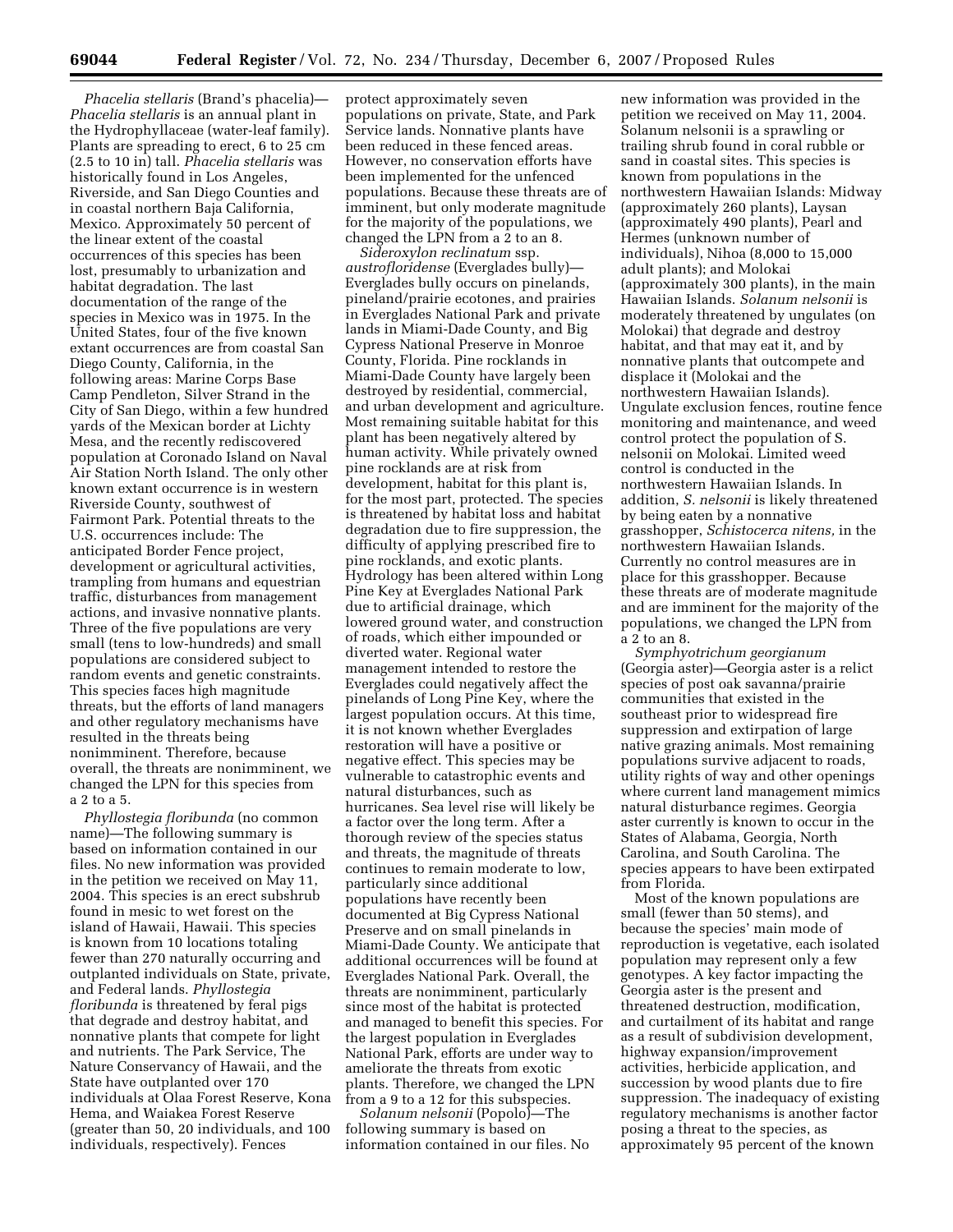surviving populations are estimated to occur on private lands and no state or local laws protect the plants or their habitat. The species is not afforded specific protection on federal lands, where we estimate 5 percent of the populations occur. A third factor impacting the species is direct damage from mowing or herbicide applications conducted as part of maintenance along highways and rights of way; these activities can kill plants, and possibly extirpate populations in local areas.

In previous years, we assigned an LPN of 5 to the Georgia aster, corresponding to a magnitude rating of high and an immediacy rating of nonimminent. However, based on the Service's efforts to achieve greater consistency in the interpretation of magnitude and immediacy, as well as new information regarding the abundance of the species, we are now revising the LPN. With regard to immediacy, the threats described above are currently occurring and are, therefore, imminent. We expect the threats are operating throughout the range of the species. However, the species is still relatively widely distributed, with occurrences in 3 counties in Alabama, 9 counties in North Carolina, 11 counties in South Carolina, and possibly as many as 18 counties in Georgia. Also, recent information indicates the species is more abundant than when we initially identified it as a candidate for listing, with possibly as many as 120 populations, in comparison to approximately 60 when it became a candidate in 1999. Taking into account its distribution and the new information indicating the species is more abundant than previously realized, we have revised the magnitude of threats from ''high'' to ''moderate.'' Therefore, we have changed the LPN from a 5 to an 8.

## *Ferns and Allies*

*Christella boydiae* (no common name)—The following summary is based on information contained in our files. No new information was provided in the petition we received on May 11, 2004. This species is a small-tomedium-sized fern found in mesic to wet forest along streambanks on Oahu and Maui, Hawaii. Historically, this species was also found on the island of Hawaii; however, the species has been extirpated from that island. Currently, this species is known from 4 populations totaling fewer than 200 individuals. Two populations, numbering 162 and 2 individuals respectively, are found within Haleakala National Park on the island of Maui, where they are fenced and managed. The other two populations, numbering 5

and 9 individuals respectively, are located on State and private lands in the Koolau Mountains of Oahu. This species is threatened by feral pigs that degrade and/or destroy habitat and that may eat this plant, nonnative plants that compete for light and nutrients, and man-made stream diversion. Feral pigs have been fenced out of the two populations on Maui, and nonnative plants have been reduced in the fenced areas. No conservation efforts are under way to alleviate threats to the two populations on Oahu. The two managed populations constitute 92 percent of the currently known populations. Therefore, the magnitude of the threats acting upon the currently extant populations is considered moderate, while the threats from feral pig activities and nonnative plants are ongoing, and therefore imminent. Thus, we changed the LPN from a 2 to an 8 for this species.

#### **Taxonomic Changes in Candidates**

## *Mammals*

Mazama pocket gopher (*Thomomys mazama* ssp. c*ouchi, douglasii, glacialis, louiei, melanops, pugetensis, tacomensis, tumuli, yelmensis*)—Based on mitochondrial DNA analysis, we are including an additional subspecies of Mazama pocket gopher (Brush Prairie pocket gopher, *T. Mazama douglasii)*, in our candidate list. See summary below under ''*Findings for Petitioned Candidate Species*'' for additional information.

#### *Insects*

Coral Pink Sand Dunes tiger beetle (Cicindela albissima)—Based on recently genetic research, this taxon was recently elevated to a full species. See summary above under ''*Summary of Listing Priority Changes in Candidates*'' for additional information.

#### **Candidate Removals**

As summarized below, we have evaluated the threats to the following four species and considered factors that, individually and in combination, presently or potentially could pose a risk to these species and their habitat. After a review of the best available scientific and commercial data, we conclude that listing these four species under the Endangered Species Act is not warranted because the species are not likely to become endangered species within the foreseeable future throughout all or a significant portion of their range. Therefore, for each of these species we find that proposing a rule to list them is not warranted, and we no longer consider them to be candidate species for listing. We will continue to monitor

the status of these species, and to accept additional information and comments concerning this finding. We will reconsider this determination in the event that new information indicates that the threats to these species are of a considerably greater magnitude or imminence than identified through assessments of information in our files, as summarized here. The summary below also notes two other species for which we published separate findings removing them from candidate status since the most recent CNOR.

#### *Fish*

Fluvial arctic grayling, upper Missouri River DPS (*Thymallus arcticus*)—see **Federal Register** notice published on April 24, 2007 (72 FR 20305).

#### *Insects*

Beaver Cave beetle (*Pseudanophthalmus major*)—see **Federal Register** notice published on October 11, 2006 (71 FR 59711).

Surprising cave beetle (*Pseudanophthalmus inexpectatus Barr*)—The following summary is based on information contained in our files. No new information was provided in the petition we received on May 11, 2004. The surprising cave beetle is a small (4 mm), eyeless, reddish-brown, troglobitic insect that belongs to the ground beetle family Carabidae. The species is predatory, feeding upon other small cave invertebrates such as spiders, mites, and millipedes.

We made the surprising cave beetle a candidate for listing on October 30, 2001. The species was originally described from two caves in Mammoth Cave National Park (MCNP), Kentucky the historic entrance of Mammoth Cave (or Crevice Pit) and White Cave. Subsequent to this discovery, it was later found in Great Onyx Cave in MCNP. Since 2001, when we identified it as a candidate, we have found that the surprising cave beetle is more common and widespread than previously believed. In 2002, the species was discovered in a previously unnamed cave (now called Surprising Cave) within MCNP. This discovery was notable because it represented a northern range extension for the species and was made in a cave system that many speculate is completely separate from those located south of the Green River.

In 2006, the species was discovered in a fifth cave (Saucer Cave) within MCNP. Thus, we now know that the distribution of the species includes at least five areas within MCNP. In addition, over the past 6 years a total of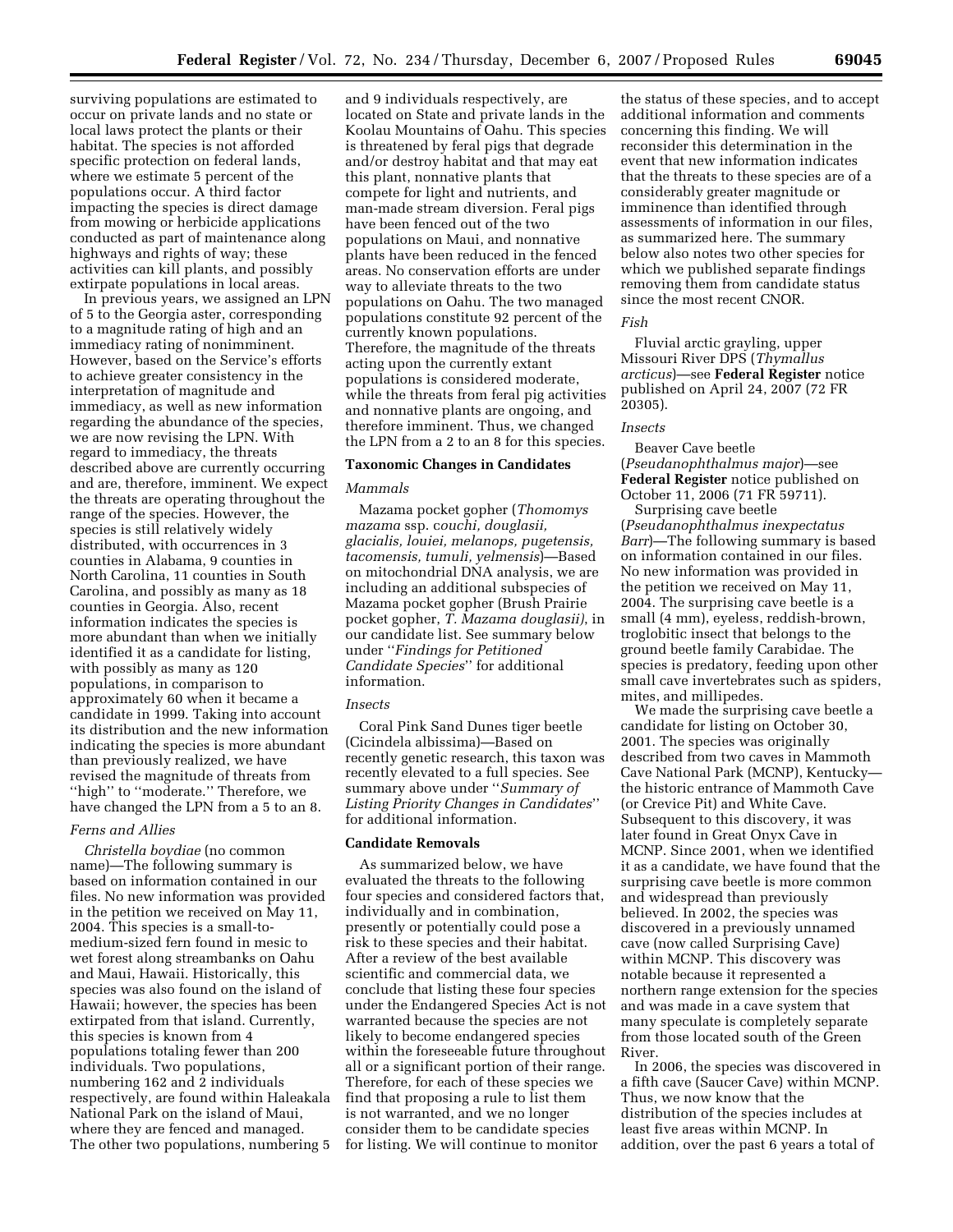10 individuals have been observed during routine surveys for other cave biota. Because the surprising cave beetle is small, cryptic, and difficult to locate within the cave environment, the collection of 10 individuals is a significant accomplishment for a *Pseudanophthalmus* survey, especially when the surprising cave beetle was not the target organism. Many of the caves in MCNP have not been adequately surveyed for *Pseudanophthalmus* or other small cave organisms, and based on the information now available, we believe the species is more common within these habitats than first believed.

The most significant potential threats to the species (trampling by humans, habitat disturbance, and disruption of energy inputs) are abated by its location within a national park (MCNP) and MCNP's strict control over the majority of the cave system and its habitats. Tours are offered in only two of the five caves where the species is known to occur, and tours take place in areas away from known beetle habitats. Habitat disturbance, vandalism, and entrance manipulation are unlikely to occur because the caves are in isolated, protected locations within a national park. Other potential threats, such as contamination of cave systems through polluted stormwater runoff and toxic chemical spills, are not considered to be significant because of their low probability of occurrence. In addition, we entered into a 15-year Candidate Conservation Agreement (CCA) for the surprising cave beetle in 2001 with the National Park Service (NPS) at MCNP. The purpose of this CCA is for the Service and NPS to jointly implement conservation measures for the surprising cave beetle in MCNP. Management activities undertaken by MCNP under the CCA increase protection and enhance the status of this species. The Agreement was updated in 2004, and the NPS continues their efforts under this agreement.

Based on findings in our updated assessment of the surprising cave beetle, we conclude that listing this species under the Endangered Species Act is not warranted within the foreseeable future throughout all or a significant portion of its range. There is no portion of its range for which we have information that the species might be locally threatened. The current level of threats will not result in the species becoming in danger of extinction nor do we foresee threats increasing at any time in the future. The species no longer meets our definition of a candidate, and we have removed it from candidate status.

Warm spring zaitzevian riffle beetle (*Zaitzevia thermae*)—The warm spring

zaitzevian riffle beetle is an aquatic flightless beetle endemic to Bridger Creek Warm Springs near Bozeman, Montana. This spring is entirely on land managed by the Service's Fish Technology Center (FTC) and is a water source for the FTC. The warm spring zaitzevian riffle beetle is not known to drift within a water system with any probability of survival and requires clean water and small rock substrate absent siltation. The beetles feed on small pieces of algae and diatoms that they scrape from the submerged rocks. The warm spring zaitzevian riffle beetle requires warm and flowing surface water with surface temperatures of 16 to 29°C (60 to 84°F). Water temperature is likely the most influential factor in the species' biology. The distribution of the species is described as colonies found within three main areas along 50 linear meters (m) (164 linear feet (ft)) of Bridger Creek where a warm spring emerges at or near creek water surface level. A large cement water collection box built around the spring in the early 1900s provides protection to the riffle beetle's spring habitat and it is within this sheltered area where the majority of the warm spring zaitzevian riffle beetle population occurs.

A 1994 management plan prepared by the Service for the beetle guided successful implementation of actions to ensure that warm water flow out of the collection box to external seep habitat was not hindered by debris, make necessary repairs, maintain barricades and signs to prevent public disturbance of the beetle's habitat, and monitor water flow and the species to determine if conservation measures should be modified. The 1994 management plan also provided for removal of silt from the bottom of the collection box, if necessary; however, there has been no need to implement silt removal. In 2001, the FTC acquired 40 acres of land adjacent to and uphill from the spring, which provided additional protection of the spring by preventing development and adverse land use on these lands. The area around the spring continues to be protected by a chain-link fence and signs erected by the FTC, limiting foot traffic in the area (the area historically was used for swimming) as required in the 1994 management plan. In 2002, with approval of entomologists from Montana State University (MSU) per the 1994 management plan, the height of the collection box roof was raised an additional 0.6 m (2 ft) to decrease the chance of Bridger Creek runoff or flood water contaminating water in the collection box. The purpose of this project was to protect the FTC's water

source from potential pathogens, silt, aquatic nuisance species, decreased water temperature, and harmful chemicals, which in turn protects the habitat of the beetle. The project also included alteration to the roof of the water collection box to improve light penetration into the box for the beetles. The actions implemented through this project continue to effectively provide beetle habitat. In July 2006, a new Conservation Agreement and Strategy (CAS) was finalized. The goal of the CAS is to ensure long-term, effective conservation of the warm spring zaitzevian riffle beetle and Brown's riffle beetle (*Microcylloepus browni*), another endemic beetle found in warm water seeps downstream of warm spring zaitzevian riffle beetle habitat. The CAS formalizes the ongoing cooperative effort of the signatories in conserving the warm spring zaitzevian riffle beetle in its native habitat. The signatories to the CAS are: the Service; Montana Fish, Wildlife and Parks; and MSU. Activities under the CAS are overseen by a workgroup of biologists representing the signatories. Under the 2006 CAS, water monitoring now is conducted by the Service according to the more detailed protocols in the CAS monitoring plan, which further ensures that necessary information will be acquired in order to respond appropriately in the event that water pollution or contamination is detected. Most of the conservation efforts described in the CAS are continuations of practices that were already being implemented, and are effective in addressing the potential threats to the warm spring zaitzevian riffle beetle. These efforts include continuing to remove debris from the cement box, maintenance of signage and delivery of educational materials, and review of any proposed changes in land and stream uses that might impact the species and its habitat.

We carefully assessed the best scientific and commercial information available regarding the past, present, and future threats faced by the warm spring zaitzevian riffle beetle (habitat development or other alterations that would alter water flow, temperature or chemistry, and stochastic events such as flooding) and considered factors that, individually and in combination, could pose a risk to the species and its habitat. This species occurs in a single spring, and the area it occupies encompasses approximately  $35 \text{ m}^2$  ( $377 \text{ ft}^2$ ), plus small adjacent seeps upstream and downstream where the species occurs in small numbers (approximately  $1 \text{ m}^2$  (11) ft2) of habitat). All occupied habitat is significant to the species due to its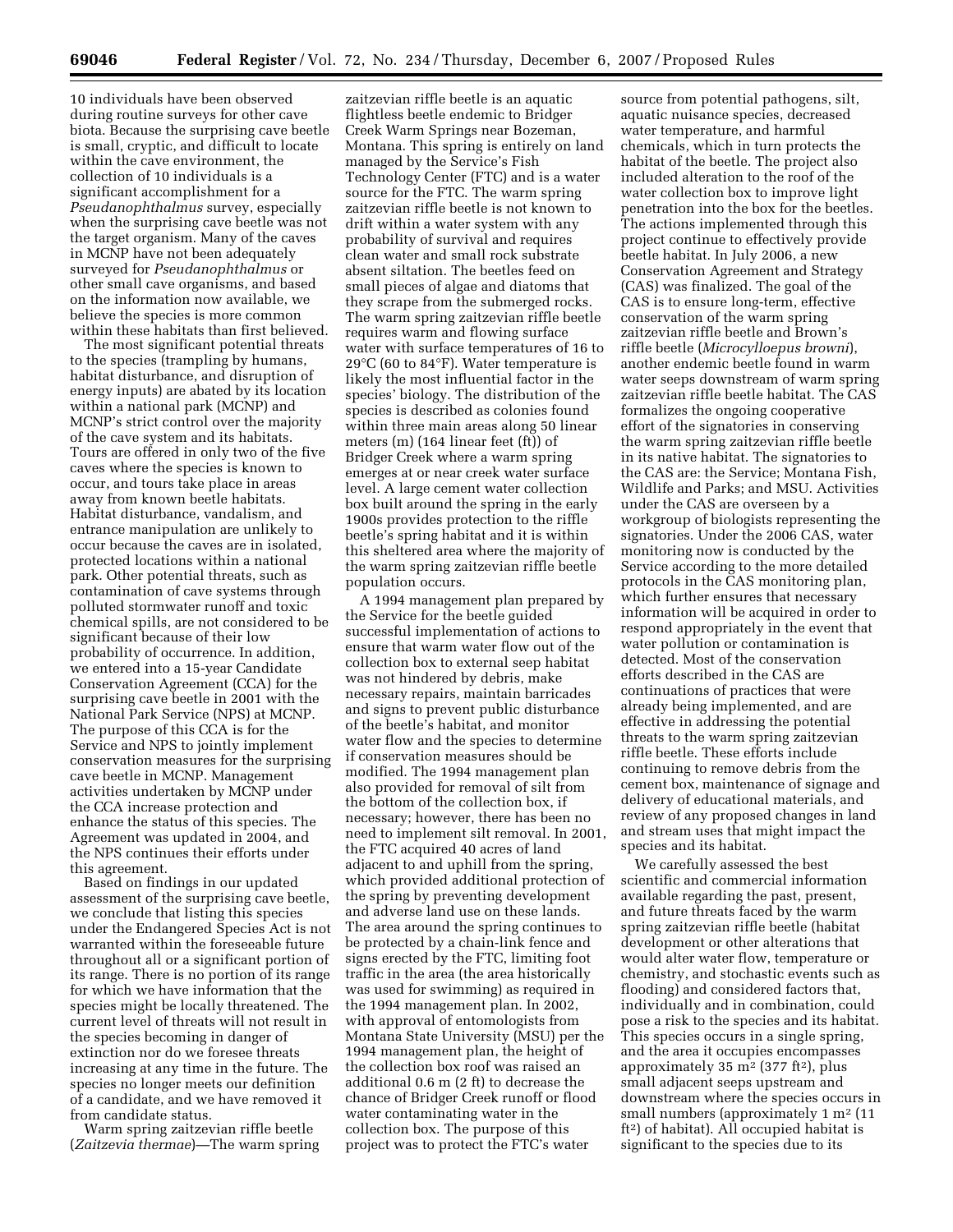relatively small area and single location, therefore separate analysis of portions of the range is not applicable to this species. The foreseeable future for this species is linked to threats (habitat sustainability) more strongly than to life cycle timeframes; because the known population is carefully managed through the 2006 Conservation Agreement and Strategy, threats are not expected to increase within the foreseeable future. The FTC has committed to fund the CAS for 5 years, and we have no reason to believe that the FTC will discontinue funding and implementing the CAS into the future. We conclude that listing this species under the Act is not warranted. Because the current population is stable and threats have been addressed, it is not likely to become in danger of extinction within the foreseeable future throughout all or a significant portion of its range. This species no longer meets our definition of a candidate and is removed from candidate status.

#### *Flowering Plants*

*Erigeron basalticus* (Basalt daisy)— *Erigeron basalticus* is a perennial, herbaceous plant with a taproot and one to several sprawling stems 10 to 15 centimeters (cm) (4 to 6 inches (in)) long. *Erigeron basalticus* grows in crevices in basalt cliffs on canyon walls, at elevations from 380 to 460 m (1,250 to 1,500 ft), along the Yakima River Canyon and Selah Creek, a tributary of the Yakima River, Washington. It is found in microsites that are largely devoid of other vegetation and undergoing primary succession. To date, threats from highway maintenance, rock quarrying, collection, location on private lands, herbicide spray drift, recreational rock climbing, or landslides previously described for this species have not been observed to affect numbers, distribution, or recruitment of *Erigeron basalticus* since the time it was initially surveyed. Overall population numbers have fluctuated within a range, but appear to be relatively stable since 1988. Monitoring of the majority of the known sites in June 2007, by the University of Washington College of Forest Resources, Botanic Gardens Rare Plant Care and Conservation Branch, provided additional data to support the removal of this species from candidacy. In addition to robust numbers counted in nearly all populations, the survey group discovered two previously unknown locations for *E. basalticus* so the species is more abundant than previously realized.

The Bureau of Land Management has no plans to change management on the Areas of Critical Environmental Concern

where several subpopulations of *E. basalticus* occur. Activities previously thought to pose potential threats to the species have not materialized and we have no basis for concluding that they would affect the species in the future. Continued surveys indicate subpopulations have been fluctuating in size within a reasonable range over time, and we have no reason to believe that this will change in the future. Further, there is no portion of its range for which we have information that the species might be locally threatened. Based on our updated assessment, we conclude that *E. basalticus* is not likely to become in danger of extinction within the foreseeable future throughout all or a significant portion of its range. Therefore we find that listing *E. basalticus* is not warranted and we remove this species from candidate status.

## *Ferns and Allies*

*Botrychium lineare* (slender moonwort)—A member of the adder'stongue family (Ophioglossaceae), *Botrychium lineare* is a small perennial fern. The species is known from 22 sites spread across 8 States (Alaska, Colorado, Minnesota, Montana, Oregon, South Dakota, Washington, and Wyoming) and two Canadian Provinces (Alberta and Yukon Territory), with a total geographic range of more than 107,000 square miles. Over 3,300 miles (5,300 kilometers) separate *B. lineare*  sites in Alaska and Minnesota. Seventeen of the 20 known sites in the United States occur on Federal lands, with 3 sites found on private lands.

Review of recent information indicates there is an increase in the number of known locations of *Botrychium lineare* and the geographic range is much larger than we previously understood. Based on increased survey efforts, at least 12 new population sites have been found in 6 states, including 4 new States, and two Canadian provinces since 2003. Population sites are generally small in area and number of individuals, making the species difficult to locate and survey for, or detect in plant surveys. Because *Botrychium* species have few diagnostic features (they are small and have only one leaf), *B. lineare* can be difficult to distinguish from other closely related moonworts. For example, one former *B. lineare* population site in Idaho and two in Nevada described in the May 11, 2005, Candidate Notice of Review (70 FR 24870) are now considered something other than *B. lineare* based on genetic analysis. Some researchers consider *B. lineare* a habitat generalist that may be an opportunistic colonizer

since it is found in a variety of natural sites, and several extant population sites are found in man-made disturbed sites (i.e., roadsides and roadbeds, mine tailings, and along stream banks). Because they are found in a variety of habitat types, describing suitable or a specific habitat type is problematic. We believe that the species is more widespread than currently reported. The disjunct nature of known population sites over a wide geographic range of more than 107,000 square miles suggests that additional undetected *B. lineare*  populations will likely be discovered both within and outside of the largely unsurveyed geographic range of the species in the United States and Canada.

Much of the information provided to us regarding potential threats to *Botrychium lineare* is general in nature or there is uncertainty and very little documentation on how potential threats are affecting existing, disjunct populations, individual plants or the various natural and disturbed habitats of the species. Not all known population sites are exposed to potential threats. Where Federal land managers have recognized that threats could be affecting *B. lineare* populations, various conservation measures are being implemented. In total, potential threats are being addressed at 8 of the 20 *B. lineare* population sites in the United States (2 Canadian population sites not included). Invasive, nonnative species are reported to occur within 4 populations and adjacent to 10 populations. Conservation measures to reduce the occurrence of invasive species are under way at seven sites in Colorado, Montana, and Oregon. Monitoring to detect presence of additional invasive species is currently conducted at two additional sites in Oregon. Thirteen populations occur adjacent to or near roads; avoidance and minimization measures are in place at four sites in Colorado and one site in South Dakota to reduce the impact of road-related activities. Livestock impacts have been precluded at one site in Washington through an exclosure.

Based on our updated assessment, we have determined that *Botrychium lineare* is not likely to become in danger of extinction within the foreseeable future throughout all or a significant portion of its range. We have no information that indicates that any of the known *B. lineare* populations constitute a significant portion of the range of the species or that there is any portion of its range where the species might be locally threatened. *Botrychium lineare's* known geographic range is much larger than previously understood and it is likely that additional *B. lineare*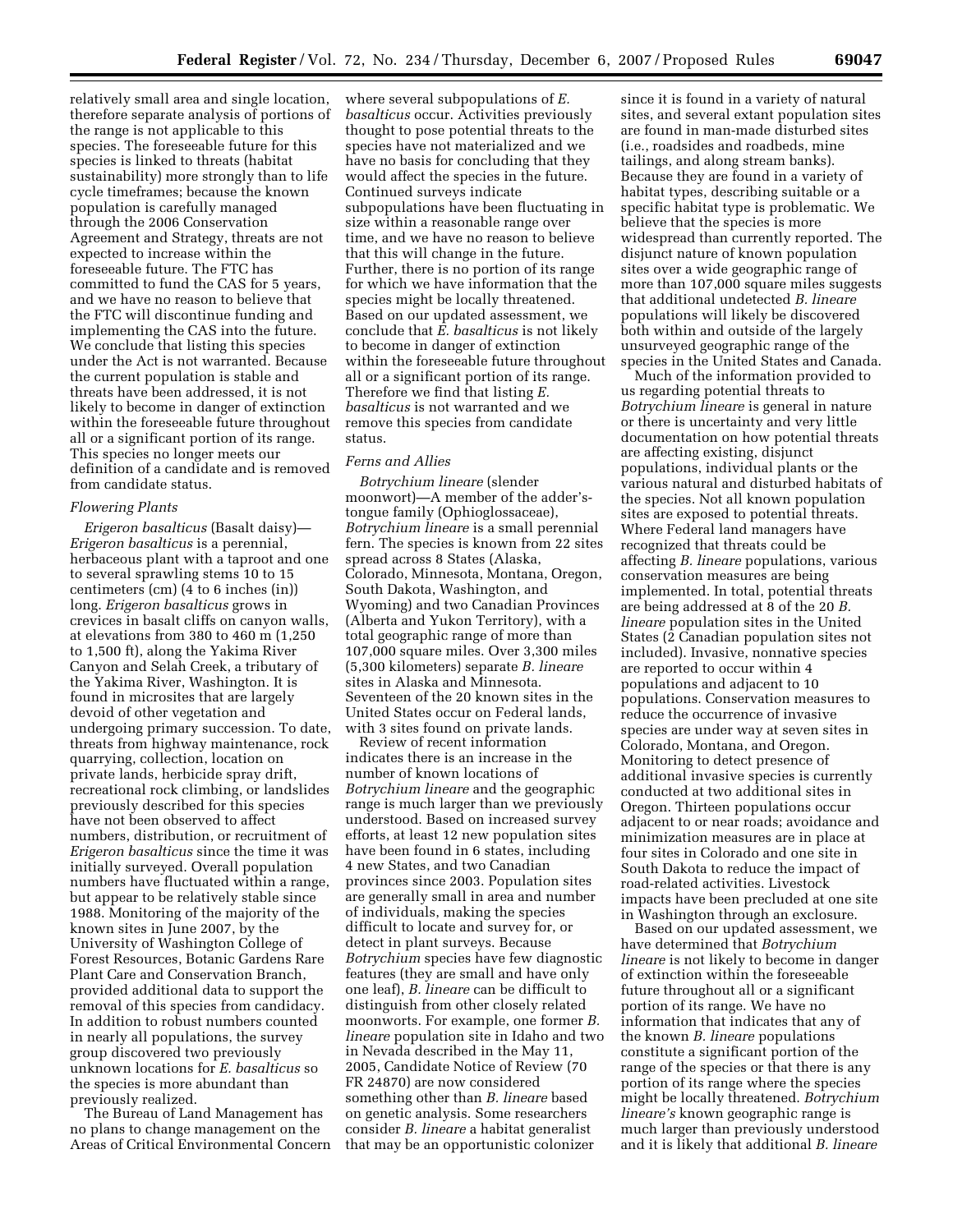populations will be discovered both within and outside of the largely unsurveyed geographic range of the species in the United States and Canada. There is also insufficient information to adequately describe suitable habitat for the species, or to fully understand *B. lineare's* biological vulnerability to potential threat factors. Therefore, we find that listing is not warranted and we remove this species from candidate status.

#### **Petition Findings**

The Act provides two mechanisms for considering species for listing. One method allows the Secretary, on his own initiative, to identify species for listing under the standards of section 4(a)(1). We implement this through the candidate program, discussed above. The second method for listing a species provides a mechanism for the public to petition us to add a species to the Lists. Under section 4(b)(3)(A), when we receive such a petition, we must determine within 90 days, to the maximum extent practicable, whether the petition presents substantial information that listing may be warranted (a ''90-day finding''). If we make a positive 90-day finding, we must promptly commence a status review of the species under section  $4(b)(3)(A)$ ; we must then make and publish one of three possible findings within 12 months of the receipt of the petition (a ''12-month finding''):

1. The petitioned action is not warranted;

2. The petitioned action is warranted (in which case we are required to promptly publish a proposed regulation to implement the petitioned action; once we publish a proposed rule for a species, section 4(b)(5) and 4(b)(6) govern further procedures regardless of whether we issued the proposal in response to a petition); or

3. The petitioned action is warranted but (a) the immediate proposal of a regulation and final promulgation of regulation implementing the petitioned action is precluded by pending proposals, and (b) expeditious progress is being made to add qualified species to the lists of endangered or threatened species. (We refer to this as a

''warranted-but-precluded finding.'') Section 4(b)(3)(C) of the Act requires that when we make a warranted but precluded finding on a petition, we are to treat such a petition as one that is resubmitted on the date of such a finding. Thus, we are required to publish new 12-month findings on these ''resubmitted'' petitions on an annual basis.

On December 5, 1996, we made a final decision to redefine ''candidate species'' to mean those species for which the Service has on file sufficient information on biological vulnerability and threat(s) to support issuance of a proposed rule to list, but for which issuance of the proposed rule is precluded (61 FR 64481; December 6, 1996). Therefore, the standard for making a species a candidate through our own initiative is identical to the standard for making a warranted-butprecluded 12-month petition finding on a petition to list, and we add all petitioned species for which we have made a warranted-but-precluded 12 month finding to the candidate list.

This publication also provides notice of substantial 90-day findings and the warranted-but-precluded 12-month findings pursuant to section 4(b)(3) for candidate species listed on Table 1 that we identified on our own initiative, and that subsequently have been the subject of a petition to list. Even though all candidate species identified through our own initiative already have received the equivalent of substantial 90-day and warranted-but-precluded 12-month findings, we reviewed the status of the newly petitioned candidate species and through this CNOR are publishing specific section 4(b)(3) findings (i.e., substantial 90-day and warranted but precluded 12-month findings) in response to the petitions to list these candidate species. We publish these findings as part of the first CNOR following receipt of the petition.

Pursuant to section 4(b)(3)(C)(i) of the Act, once a petition is filed regarding a candidate species, we must make a 12 month petition finding in compliance with section 4(b)(3)(B) of the Act at least once a year, until we publish a proposal to list the species or make a final notwarranted finding. We make this annual finding for petitioned candidate species through the CNOR.

Section 4(b)(3)(C)(iii) of the Act requires us to ''implement a system to monitor effectively the status of all species'' for which we have made a warranted-but-precluded 12-month finding, and to ''make prompt use of the [emergency listing] authority [under section 4(b)(7)] to prevent a significant risk to the well being of any such species.'' The CNOR plays a crucial role in the monitoring system that we have implemented for all candidate species by providing notice that we are actively seeking information regarding the status of those species. We review all new information on candidate species as it becomes available, prepare an annual species assessment form that reflects monitoring results and other new

information, and identify any species for which emergency listing may be appropriate. If we determine that emergency listing is appropriate for any candidate, whether it was identified through our own initiative or through the petition process, we will make prompt use of the emergency listing authority under section 4(b)(7). We have been reviewing and will continue to review, at least annually, the status of every candidate, whether or not we have received a petition to list it. Thus, the CNOR and accompanying species assessment forms also constitute the Service's annual finding on the status of petitioned species pursuant to section 4(b)(3)(C)(i).

On June 20, 2001, the United States Court of Appeals for the Ninth Circuit held that the 1999 CNOR (64 FR 57534; October 25, 1999) did not demonstrate that we fulfilled the second component of the warranted-but-precluded 12 month petition findings for the Gila chub and Chiracahua leopard frog (*Center for Biological Diversity* v. *Norton,* 254 F.3d 833 (9th Cir. 2001)). The court found that the one-line designation in the table of candidates in the 1999 CNOR, with no further explanation, did not satisfy section 4(b)(3)(B)(iii)'s requirement that the Service publish a finding ''together with a description and evaluation of the reasons and data on which the finding is based.'' The court suggested that this one-line statement of candidate status also precluded meaningful judicial review.

On June 21, 2004, the United States District Court for Oregon agreed that we can use the CNOR as a vehicle for making petition findings and that our reasoning for why listing is precluded does not need to be based on an assessment at a regional level (as opposed to a national level) (*Center for Biological Diversity* v. *Norton* Civ. No. 03–1111–AA (D. Or.)). However, this court found that our discussion on why listing the candidate species were precluded by other actions lacked specificity; in the list of species that were the subject of listing actions that precluded us from proposing to list candidate species, we did not state the specific action at issue for each species in the list and we did not indicate which actions were court-ordered.

On June 22, 2004, in a similar case, the United States District Court for the Eastern District of California also concluded that our determination of preclusion may appropriately be based on a national analysis (*Center for Biological Diversity* v. *Norton* No. CV S– 03–1758 GEB/DAD (E.D. Cal.)). This court also found that the Act's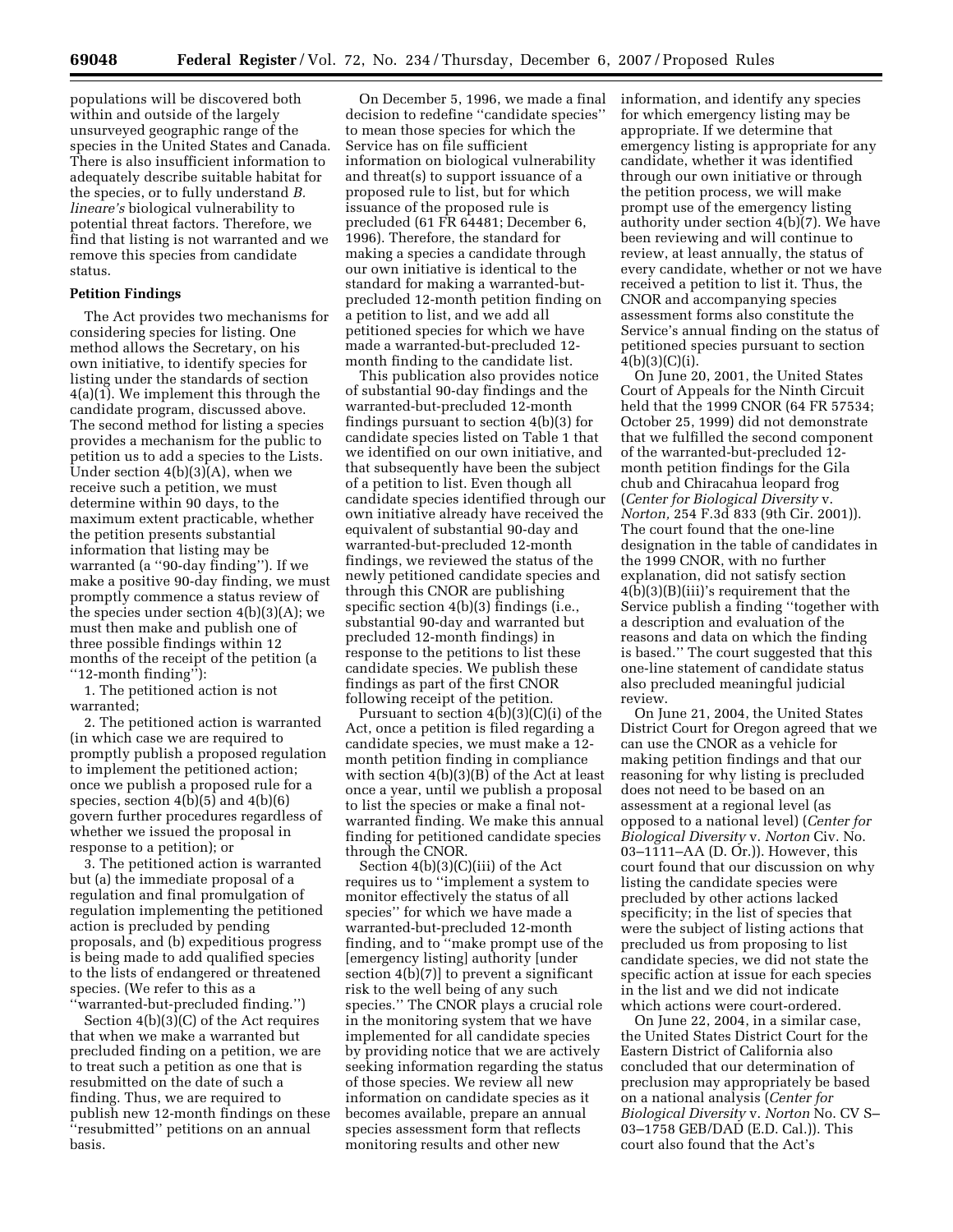imperative that listing decisions be based solely on science applies only to the determination about whether listing is warranted, not the question of when listing is precluded.

On March 24, 2005, the United States District Court for the District of Columbia held that we may not consider critical habitat activities in justifying our inability to list candidate species, requiring that we justify both our preclusion findings and our demonstration of expeditious progress by reference to listing proceedings for unlisted species (*California Native Plant Society* v. *Norton*, Civ. No. 03–1540 (JR) (D.D.C.)). The court further found that we must adequately itemize priority listings, explain why certain species are of high priority, and explain why actions on these high-priority species preclude listing species of lower priority. The court approved our reliance on national rather than regional priorities and workload in establishing preclusion and approved our basic explanation that listing candidate species may be precluded by statutorily mandated deadlines, court-ordered actions, higher-priority listing activities, and a limited budget.

We drafted previous CNORs to address the concerns of these courts and continue to incorporate those changes that addressed the courts' concerns in this CNOR. We include a description of the reasons why the listing of every petitioned candidate species is both warranted and precluded at this time. We make our determinations of preclusion on a nationwide basis to ensure that the species most in need of listing will be addressed first and also because we allocate our listing budget on a nationwide basis (see below). Regional priorities can also be discerned from Table 1, which includes the lead region and the LPN for each species. Our preclusion determinations are further based upon our budget for listing activities for unlisted species and we explain the priority system and why the work we have accomplished does preclude action on listing candidate species.

Pursuant to section 4(b)(3)(C)(ii) and the Administrative Procedure Act (5 U.S.C. 551 et seq.), any party with standing may challenge the merits of any not-warranted or warranted-butprecluded petition finding incorporated in this CNOR. The analysis included herein, together with the administrative record for the decision at issue (particularly the supporting species assessment form), will provide an adequate basis for a court to review the petition finding.

Nothing in this document or any of our policies should be construed as in any way modifying the Act's requirement that we make a resubmitted 12-month petition finding for each petitioned candidate within 1 year of the date of publication of this CNOR. If we fail to make any such finding on a timely basis, whether through publication of a new CNOR or some other form of notice, any party with standing may seek judicial review.

In this CNOR, we continue to address the concerns of the courts by including more specific information in our discussion on preclusion (see below). In preparing this CNOR, we reviewed the current status of and threats to the 203 candidates and 5 listed species for which we have received a petition and for which we have found listing or reclassification from threatened to endangered to be warranted but precluded. We find that the immediate issuance of a proposed rule and timely promulgation of a final rule for each of these species has been, for the preceding months, and continues to be, precluded by higher-priority listing actions. Additional information that is the basis for this finding is found in the species assessments and our administrative record for each species.

Our review included updating the status of and threats to petitioned candidate or listed species for which we published findings, pursuant to section 4(b)(3)(B), in the previous CNOR. We have incorporated new information we gathered since the prior finding and, as a result of this review, we are making continued warranted-but-precluded 12 month findings on the petitions for these species.

We have identified the candidate species for which we received petitions by the code "C<sup>\*</sup>" in the category column on the left side of Table 1. As discussed above, the immediate publication of proposed rules to list these species was precluded by our work on higher-priority listing actions, listed below, during the period from September 12, 2006, through September 30, 2007. We will continue to monitor the status of all candidate species, including petitioned species, as new information becomes available. This review will determine if a change in status is warranted, including the need to emergency-list a species under section 4(b)(7) of the Act.

In addition to identifying petitioned candidate species in Table 1 below, we also present brief summaries of why these particular candidates warrant listing. More complete information, including references, is found in the species assessment forms. You may

obtain a copy of these forms from the Regional Office having the lead for the species, or from the Fish and Wildlife Service's Internet Web site: *http:// endangered.fws.gov/*. As described above, under section 4 of the Act we may identify and propose species for listing based on the factors identified in section  $4(a)(1)$ , and section 4 also provides a mechanism for the public to petition us to add a species to the lists of species determined to be threatened species or endangered species under the Act. Below we describe the actions that continue to preclude the immediate proposal of a regulation and final promulgation of a regulation implementing the petitioned action, and we describe the expeditious progress we are making to add qualified species to the lists of endangered or threatened species.

#### *Preclusion and Expeditious Progress*

Preclusion is a function of the listing priority of a species in relation to the resources that are available and competing demands for those resources. (As described above in the Summary, the listing priority of a species is represented by the LPN we assign to it.) Thus, in any given fiscal year (FY), multiple factors dictate whether it will be possible to undertake work on a proposed listing regulation or whether promulgation of such a proposal is warranted but precluded by higherpriority listing actions.

The resources available for listing actions are determined through the annual Congressional appropriations process. The appropriation for the Listing Program is available to support work involving the following listing actions: Proposed and final listing rules; 90-day and 12-month findings on petitions to add species to the Lists or to change the status of a species from threatened to endangered; resubmitted petition findings; proposed and final rules designating critical habitat; and litigation-related, administrative, and program management functions (including preparing and allocating budgets, responding to Congressional and public inquiries, and conducting public outreach regarding listing and critical habitat). The work involved in preparing various listing documents can be extensive and may include, but is not limited to: Gathering and assessing the best scientific and commercial data available and conducting analyses used as the basis for our decisions; writing and publishing documents; and obtaining, reviewing, and evaluating public comments and peer review comments on proposed rules and incorporating relevant information into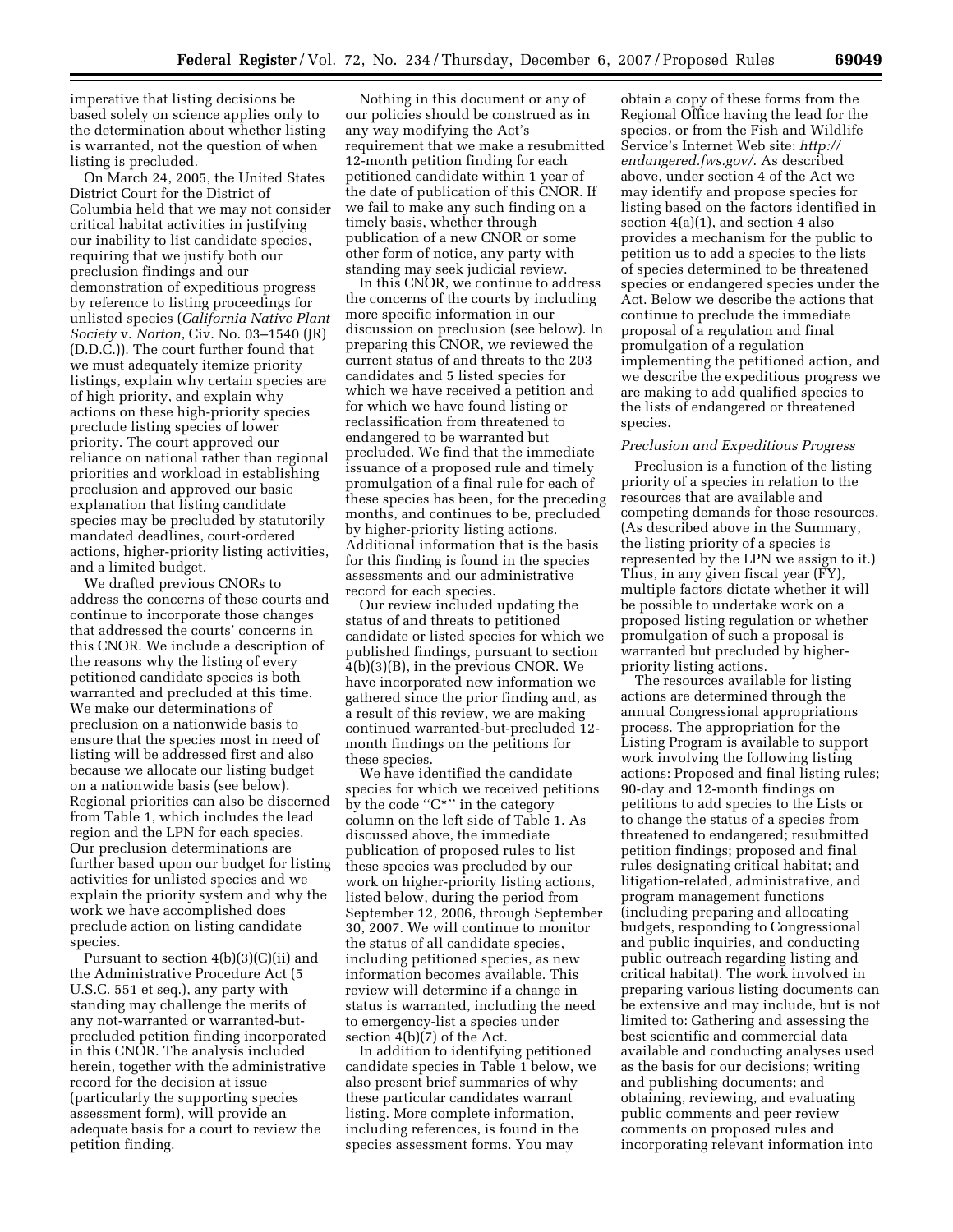final rules. The number of listing actions that we can undertake in a given year also is influenced by the complexity of those listing actions; that is, more complex actions generally are more costly. For example, during the past several years, the cost (excluding publication costs) for preparing a 12 month finding, without a proposed rule, has ranged from approximately \$11,000 for one species with a restricted range and involving a relatively uncomplicated analysis to \$305,000 for another species that is wide-ranging and involving a complex analysis.

We cannot spend more than is appropriated for the Listing Program without violating the Anti-Deficiency Act (see 31 U.S.C. 1341(a)(1)(A)). In addition, in FY 1998 and for each fiscal year since then, Congress has placed a statutory cap on funds which may be expended for the Listing Program, equal to the amount expressly appropriated for that purpose in that fiscal year. This cap was designed to prevent funds appropriated for other functions under the Act (e.g., Recovery funds for removing species from the Lists), or for other Service programs, from being used for Listing Program actions (see House Report 105–163, 105th Congress, 1st Session, July 1, 1997).

Recognizing that designation of critical habitat for species already listed would consume most of the overall Listing Program appropriation, Congress also put a critical habitat subcap in place in FY 2002 and has retained it each subsequent year to ensure that some funds are available for other work in the Listing Program: ''The critical habitat designation subcap will ensure that some funding is available to address other listing activities'' (House Report No. 107–103, 107th Congress, 1st Session, June 19, 2001). In FY 2002 and each year until last year (FY 2006), the Service has had to use virtually the entire critical habitat subcap to address court-mandated designations of critical habitat, and consequently none of the critical habitat subcap funds have been available for other listing activities.

Thus, through the listing cap, the critical habitat subcap, and the amount of funds needed to address courtmandated critical habitat designations, Congress and the courts have in effect determined the amount of money available for other listing activities. Therefore, the funds in the listing cap, other than those needed to address court-mandated critical habitat for already listed species, set the limits on our determinations of preclusion and expeditious progress.

Congress also recognized that the availability of resources was the key element in deciding whether, when making a 12-month petition finding, we would prepare and issue a listing proposal or make a ''warranted but precluded'' finding for a given species. The Conference Report accompanying Pub. L. 97–304, which established the current statutory deadlines and the warranted-but-precluded finding, states (in a discussion on 90-day petition findings that by its own terms also covers 12-month findings) that the deadlines were ''not intended to allow the Secretary to delay commencing the rulemaking process for any reason other than that the existence of pending or imminent proposals to list species subject to a greater degree of threat would make allocation of resources to such a petition [i.e., for a lower-ranking species] unwise.'' Taking into account the information presented above, in FY 2007, the outer parameter within which ''expeditious progress'' must be measured is that amount of progress that could be achieved by spending \$5,193,000, which was the amount available in the Listing Program appropriation that was not within the critical habitat subcap.

Our process is to make our determinations of preclusion on a nationwide basis to ensure that the species most in need of listing will be addressed first and also because we allocate our listing budget on a nationwide basis. However, through court orders and court-approved settlements, Federal district courts have mandated that we must complete certain listing activities with respect to specified species and have established the schedules by which we must complete those activities. The species involved in these court-mandated listing activities are not always those that we have identified as being most in need of listing. As described below, a majority of the \$5,193,000 appropriation available in FY 2007 for new listings of species is being consumed by courtmandated listing activities; by ordering or sanctioning these actions, the courts essentially determined that these were the highest priority actions to be undertaken with available funding. Copies of the court orders and settlement agreements referred to below are available from the Service and are part of the administrative record for these resubmitted petition findings.

The FY 2007 appropriation of \$5,193,000 for listing activities (that is, the portion of the Listing Program funding not related to critical habitat

designations for species that already are listed) was fully allocated to fund work in the following categories of actions in the Listing Program: Compliance with court orders and court-approved settlement agreements requiring that petition findings or listing determinations be completed by a specific date; section 4 (of the Act) listing actions with absolute statutory deadlines; essential litigation-related, administrative, and program management functions; and a few highpriority listing actions. The allocations for each specific listing action were identified in the Service's FY 2007 Allocation Table (part of our administrative record). Although more funds were available in FY 2007 than in previous years to work on listing actions that were not the subject of court orders or court-approved settlement agreements, based on the available funds and their allocation for these purposes, only limited FY 2007 funds were available for work on proposed listing determinations for the following high-priority candidate species: 3 southeastern aquatic species, all with LPN 2 (Georgia pigtoe, interrupted rocksnail, and rough hornsnail); 2 species from the island of Oahu, Hawaii, both with LPN 2 (*Doryopteris takeuchii*  and *Melicope hiiakae*); 1 species from the island of Molokai, Hawaii, with LPN 2 (*Phyllostegia hispida*); 31 species from the island of Kauai, Hawaii, including 24 species with LPN 2 and 7 other candidates included in the listing determination package for the sake of efficiency because they overlap geographically and/or have the same threats (Kauai creeper, *Drosophila attigua, Astelia waialealae, Canavalia napaliensis, Chamaesyce eleanoriae, Chamaesyce remyi* var. *kauaiensis, Chamaesyce remyi* var. *remyi, Charpentiera densiflora, Cyanea eleeleensis, Cyanea kuhihewa, Cyrtandra oenobarba, Dubautia imbricata* ssp. *imbricata, Dubautia plantaginea* ssp. *magnifolia, Dubautia waialealae, Geranium kauaiense, Keysseria erici, Keysseria helenae, Labordia helleri, Labordia pumila, Lysimachia daphnoides, Melicope degeneri, Melicope paniculata, Melicope puberula, Myrsine mezii, Pittosporum napaliense, Platydesma rostrata, Pritchardia hardyi, Psychotria grandiflora, Psychotria hobdyi, Schiedea attenuata, Stenogyne kealiae*); and 4 Hawaiian damselflies, all with LPN 2 (*Megalagrion nesiotes, Megalagrion leptodemas, Megalagrion oceanicum, Megalagrion pacificum*).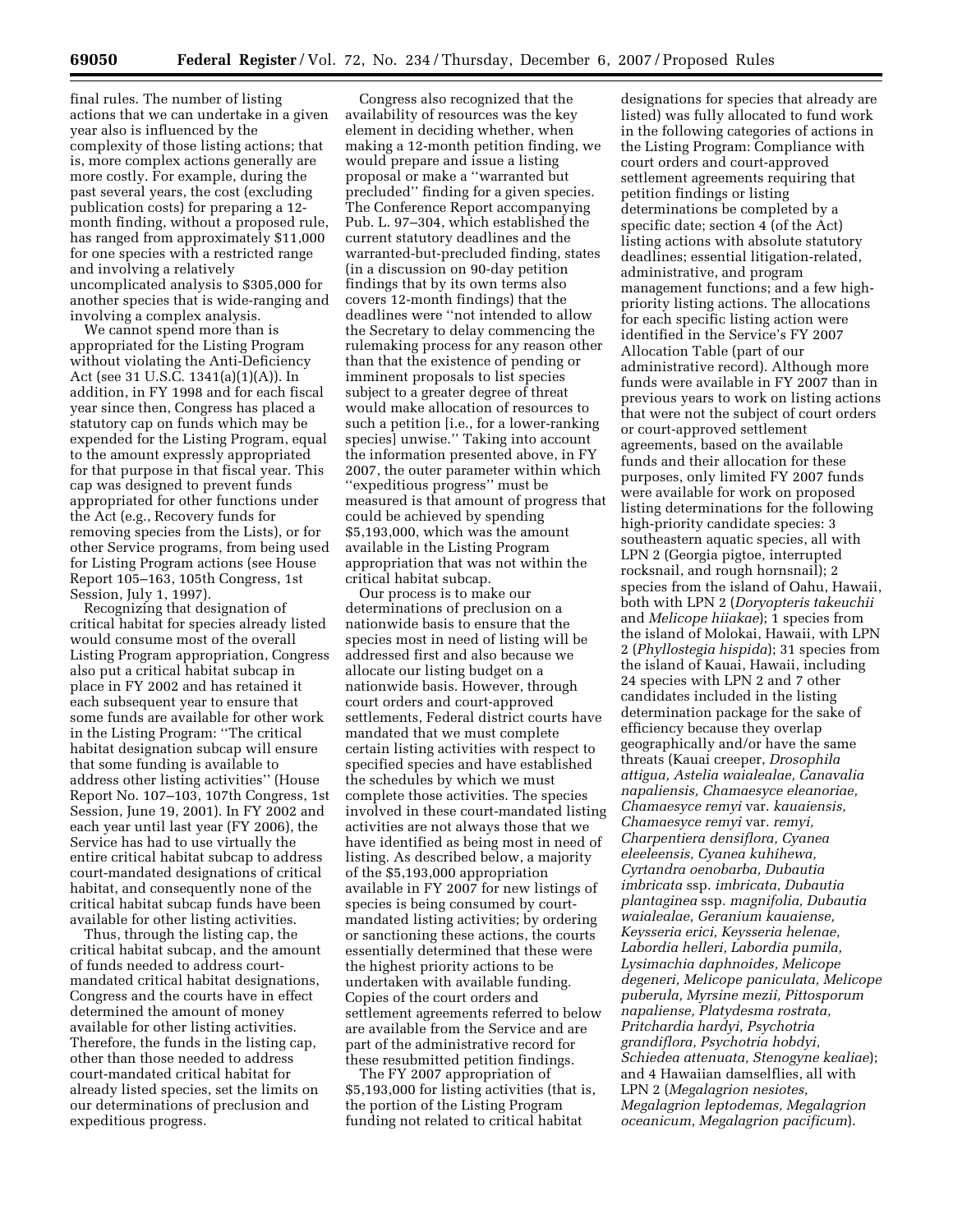| FY 2007 listing allocation | Allocated   | Available<br>balance |
|----------------------------|-------------|----------------------|
|                            | \$5.193.000 | \$5.193.000          |
|                            | 216,778     | 4.976.222            |
|                            | 1.674.012   | 3.302.210            |
|                            | 604.617     | 2.697.593            |
|                            | 830.193     | 1.867.400            |
|                            | 963,000     | 904.400              |
|                            | 504.400     | 400.000              |
|                            | 300,000     | 100.000              |
|                            | 100.000     | $\Omega$             |

Specific details regarding the individual actions taken using the FY 2007 funding, which precluded our ability to undertake listing proposals for candidate species, except the species noted above, are provided below (information on the cost of individual actions is part of our administrative record).

In addition to being precluded by lack of available funds, work on proposed rules for candidates with lower priority (i.e., those that have LPNs of 4–12) is also precluded by the need to issue proposed rules for higher-priority species facing high-magnitude, imminent threats (i.e., LPNs of 1–3). We currently have more than 120 species with an LPN of 2 (see Table 1).

We further ranked the candidate species with an LPN of 2 by using the following extinction-risk type criteria: IUCN Red list status/rank, Heritage rank (provided by NatureServe), Heritage threat rank (provided by NatureServe), and species currently with fewer than 50 individuals, or 4 or fewer populations. Those species with the highest IUCN rank (critically

endangered), the highest Heritage rank (G1), the highest Heritage threat rank (substantial, imminent threats), and currently with fewer than 50 individuals, or fewer than 4 populations comprise a list of approximately 40 candidate species that have the highest priority to receive funding to work on a proposed listing determination. Note, to be more efficient in our listing process, as we work on proposed rules for these species in the next several years, we are preparing multi-species proposals when appropriate, and these may include species with lower priority if they overlap geographically or have the same threats as species with LPN of 2. Finally, proposed rules for reclassification of threatened species to endangered are lower priority, since the listing of the species already affords the protection of the Act and implementing regulations.

Thus, we continue to find that proposals to list the petitioned candidate species included in Table 1 are all warranted but precluded, except for the candidate species listed above.

As explained above, a determination that listing is warranted but precluded must also demonstrate that expeditious progress is being made to add qualified species to, and remove qualified species from, the Lists. (We note that in this CNOR we do not discuss specific actions taken on progress towards removing species from the Lists because that work is conducted using appropriations for our Recovery program, a separately budgeted component of the Endangered Species Program. As explained above in our description of the statutory cap on Listing Program funds, the Recovery Program funds and actions supported by them cannot be considered in determining expeditious progress made in the Listing Program.) As with our

''precluded'' finding, expeditious progress in adding qualified species to the Lists is a function of the resources available and the competing demands for those funds. Our expeditious progress in FY 2007 in the Listing Program, through September 30, 2007, included preparing and publishing the following:

FY 2007 COMPLETED LISTING ACTIONS AS OF 09/30/2007

| Publication date | Title                                                                                                                                                                                  | Actions                                                                     | FR pages           |
|------------------|----------------------------------------------------------------------------------------------------------------------------------------------------------------------------------------|-----------------------------------------------------------------------------|--------------------|
| $10/11/2006$     | Withdrawal of the Proposed Rule to<br>List the Cow Head Tui Chub (Gila<br>biocolor vaccaceps) as Endangered.                                                                           | Notice of withdrawal, Threats elimi-<br>nated.                              | 71 FR 59700-59711. |
| $10/11/2006$     | Revised 12-Month Finding for the Bea-<br>Cave<br>Beetle<br>ver<br>(Pseudanophthalmus major).                                                                                           | Notice of 12-month petition finding, Not<br>warranted.                      | 71 FR 59711-59714. |
| 11/14/2006       | 12-Month Finding on a Petition to List<br>the Island Marble Butterfly (Euchloe<br>ausonides insulanus) as Threatened<br>or Endangered.                                                 | Notice of 12-month petition finding, Not<br>warranted.                      | 71 FR 66292-66298. |
| 11/14/2006       | 90-Day Finding for a Petition to List the<br>Kennebec River Population of Anad-<br>romous Atlantic Salmon as Part of<br>the Endangered Gulf Of Maine Dis-<br>tinct Population Segment. | Notice of 90-day petition finding, Sub-<br>stantial.                        | 71 FR 66298-66301. |
| 11/21/2006       | 90-Day Finding on a Petition To List<br>the Columbian Sharp-Tailed Grouse<br>as Threatened or Endangered.                                                                              | Notice of 90-day petition finding, Not   71 FR 67318-67325.<br>substantial. |                    |
| 12/5/2006        | 90-Day Finding on a Petition To List<br>the Tricolored Blackbird as Threat-<br>ened or Endangered.                                                                                     | Notice of 90-day petition finding, Not   71 FR 70483-70492.<br>substantial. |                    |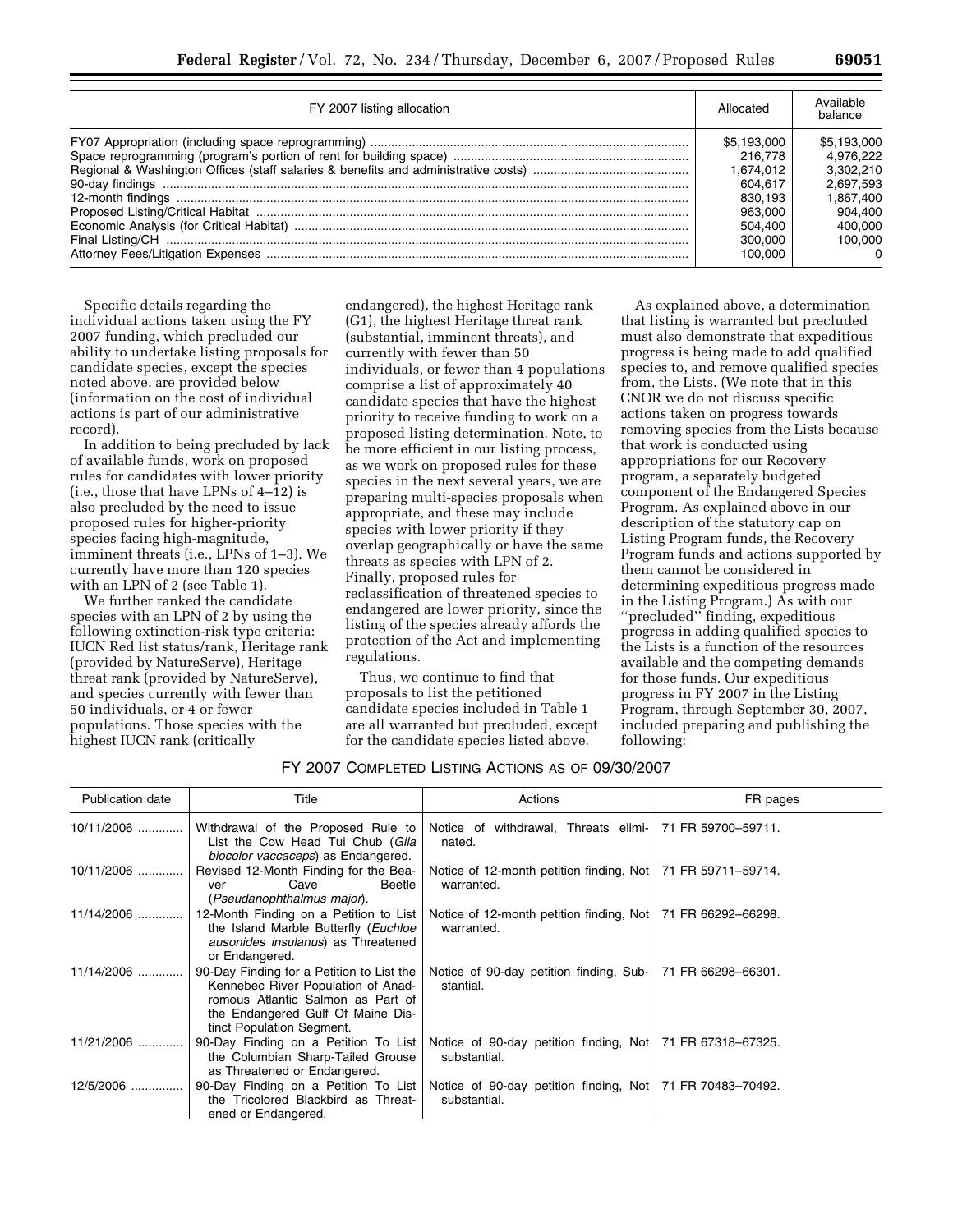$\equiv$ 

| <b>Publication date</b> | Title                                                                                                                                                                                                                                   | Actions                                                                                                                                               | FR pages           |
|-------------------------|-----------------------------------------------------------------------------------------------------------------------------------------------------------------------------------------------------------------------------------------|-------------------------------------------------------------------------------------------------------------------------------------------------------|--------------------|
| 12/6/2006               | 12-Month Finding on a Petition To List<br>the Cerulean Warbler (Dendroica<br>cerulea) as Threatened with Critical<br>Habitat.                                                                                                           | Notice of 12-month petition finding, Not<br>warranted.                                                                                                | 71 FR 70717-70733. |
| 12/6/2006               | 90-Day Finding on a Petition To List<br>the Upper Tidal Potomac River Pop-<br>ulation of the Northern Water Snake<br>(Nerodia sipedon) as an Endangered<br>Distinct Population Segment.                                                 | Notice of 90-day petition finding, Not<br>substantial.                                                                                                | 71 FR 70715-70717. |
| 12/14/2006              | 90-Day Finding on a Petition to Re-<br>move the Uinta Basin Hookless Cac-<br>tus From the List of Endangered and<br>Threatened Plants; 90-Day Finding<br>on a Petition To List the Pariette<br>Cactus as Threatened or Endan-<br>gered. | Notice of 5-year Review, Initiation<br>Notice of 90-day petition finding, Not<br>substantial.<br>Notice of 90-day petition finding, Sub-<br>stantial. | 71 FR 75215-75220. |
| 12/19/2006              | Withdrawal of Proposed Rule to List<br>grahamii<br>(Graham's<br>Penstemon<br>beardtongue) as Threatened With<br>Critical Habitat.                                                                                                       | Notice of withdrawal, More abundant<br>than believed, or diminished threats.                                                                          | 71 FR 76023-76035. |
| $12/19/2006$            | 90-Day Finding on Petitions to List the<br>Mono Basin Area Population of the<br>Greater Sage-Grouse as Threatened<br>or Endangered.                                                                                                     | Notice of 90-day petition finding, Not<br>substantial.                                                                                                | 71 FR 76057-76079. |
| 1/9/2007                | 12-Month Petition Finding and Pro-<br>posed Rule To List the Polar Bear<br>( <i>Ursus maritimus</i> ) as Threatened<br>Throughout Its Range; Proposed<br>Rule.                                                                          | Notice of 12-month petition finding,<br>Warranted.<br>Proposed Listing, Threatened                                                                    | 72 FR 1063-1099.   |
| $1/10/2007$             | Endangered and Threatened Wildlife<br>and Plants; Clarification of Signifi-<br>cant Portion of the Range for the<br>Contiguous United States Distinct<br>Population Segment of the Canada<br>Lynx.                                      |                                                                                                                                                       | 72 FR 1186-1189.   |
| $1/12/2007$             | Withdrawal of Proposed Rule To List<br>Lepidium<br>papilliferum<br>(Slickspot<br>Peppergrass).                                                                                                                                          | Notice of withdrawal, More abundant<br>than believed, or diminished threats.                                                                          | 72 FR 1621-1644.   |
| 2/2/2007                | 12-Month Finding on a Petition To List<br>the American Eel as Threatened or<br>Endangered.                                                                                                                                              | Notice of 12-month petition finding, Not<br>warranted.                                                                                                | 72 FR 4967-4997.   |
| 2/13/2007               | 90-Day Finding on a Petition To List<br>the Jollyville Plateau Salamander as<br>Endangered.                                                                                                                                             | Notice of 90-day petition finding, Sub-<br>stantial.                                                                                                  | 72 FR 6699-6703.   |
| 2/13/2007               | 90-Day Finding on a Petition To List<br>the San Felipe Gambusia as Threat-<br>ened or Endangered.                                                                                                                                       | Notice of 90-day petition finding, Not<br>substantial.                                                                                                | 72 FR 6703-6707.   |
| 2/14/2007               | 90-Day Finding on a Petition to List<br>Astragalus debequaeus (DeBeque<br>milkvetch) as Threatened or Endan-<br>gered.                                                                                                                  | Notice of 90-day petition finding, Not<br>substantial.                                                                                                | 72 FR 6998-7005.   |
| 2/21/2007               | 90-Day Finding on a Petition To Re-<br>classify the Utah Prairie Dog From<br>Threatened to Endangered and Initi-<br>ation of a 5-Year Review.                                                                                           | Notice of 5-year Review, Initiation<br>Notice of 90-day petition finding, Not<br>substantial.                                                         | 72 FR 7843–7852.   |
| 3/8/2007                | 90-Day Finding on a Petition To List<br>the Monongahela River Basin Popu-<br>lation of the Longnose Sucker as<br>Endangered.                                                                                                            | Notice of 90-day petition finding, Not<br>substantial.                                                                                                | 72 FR 10477-10480. |
| 03/29/2007              | 90-Day Finding on a Petition To List<br>the Siskiyou Mountains Salamander<br>and Scott Bar Salamander as<br>Threatened or Endangered.                                                                                                   | Notice of 90-day petition finding, Sub-<br>stantial.                                                                                                  | 72 FR 14750-14759. |
| 04/24/2007              | Revised 12-Month Finding for Upper<br>Missouri River Distinct Population<br>Segment of Fluvial Arctic Grayling.                                                                                                                         | Notice of 12-month petition finding, Not<br>warranted.                                                                                                | 72 FR 20305-20314. |
| 05/02/2007              | 12-Month Finding on a Petition to List<br>the Sand Mountain Blue Butterfly<br>(Euphilotes<br>pallescens<br>ssp.<br>arenamontana) as Threatened or<br>Endangered with Critical Habitat.                                                  | Notice of 12-month petition finding, Not<br>warranted.                                                                                                | 72 FR 24253-24263. |

# FY 2007 COMPLETED LISTING ACTIONS AS OF 09/30/2007—Continued

 $\overline{\phantom{0}}$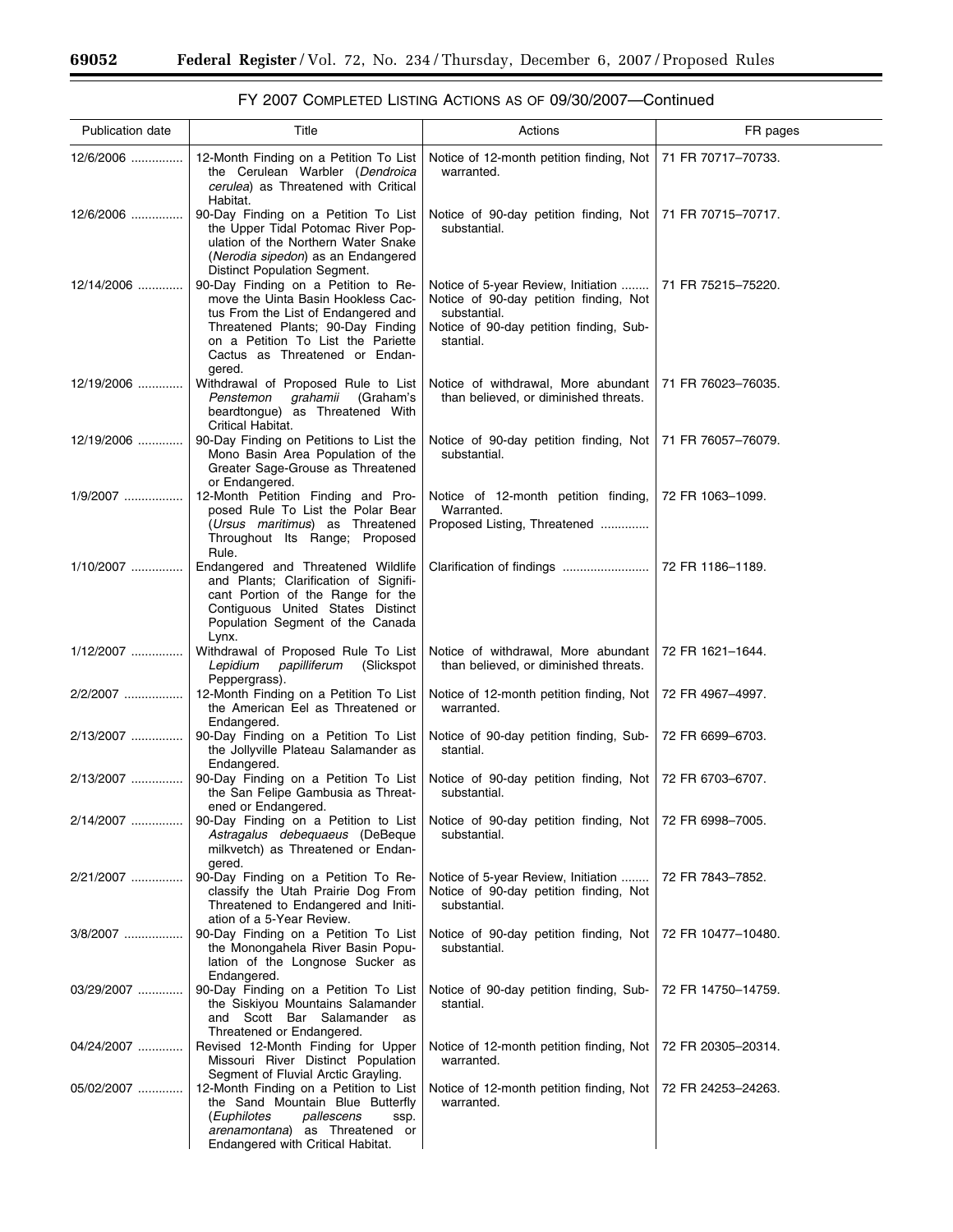## FY 2007 COMPLETED LISTING ACTIONS AS OF 09/30/2007—Continued

| <b>Publication date</b> | Title                                                                                                                                                                                                                                                                | Actions                                                                        | FR pages           |
|-------------------------|----------------------------------------------------------------------------------------------------------------------------------------------------------------------------------------------------------------------------------------------------------------------|--------------------------------------------------------------------------------|--------------------|
| 05/22/2007              | Status of the Rio Grande Cutthroat<br>Trout.                                                                                                                                                                                                                         |                                                                                | 72 FR 28864-28665. |
| 05/30/2007              | 90-Day Finding on a Petition To List<br>the Mt. Charleston Blue Butterfly as<br>Threatened or Endangered.                                                                                                                                                            | Notice of 90-day petition finding, Sub-<br>stantial.                           | 72 FR 29933-29941. |
| 06/05/2007              | 12-Month Finding on a Petition To List<br>the Wolverine as Threatened or En-<br>dangered.                                                                                                                                                                            |                                                                                | 72 FR 31048-31049. |
| 06/06/2007              | 90-Day Finding on a Petition To List<br>the Yellow-Billed Loon as Threat-<br>ened or Endangered.                                                                                                                                                                     | Notice of 90-day petition finding, Sub-<br>stantial.                           | 72 FR 31256-31264. |
| 06/13/2007              | 12-Month Finding for a Petition To List<br>the Colorado River Cutthroat Trout<br>as Threatened or Endangered.                                                                                                                                                        | Notice of 12-month petition finding, Not<br>warranted.                         | 72 FR 32589-32605. |
| 06/25/2007              | 12-Month Finding on a Petition To List<br>the Sierra Nevada Distinct Popu-<br>lation Segment of the Mountain Yel-<br>low-Legged Frog (Rana muscosa).                                                                                                                 | Notice of amended 12-month petition<br>finding, Warranted but Precluded.       | 72 FR 34657-34661. |
| 07/05/2007              | 12-Month Finding on a Petition To List<br>the Casey's June Beetle (Dinacoma<br>caseyi) as Endangered With Critical<br>Habitat.                                                                                                                                       | Notice of 12-month petition finding,<br>Warranted but precluded.               | 72 FR 36635-36646. |
| 08/15/2007              | 90-Day Finding on a Petition To List<br>the Yellowstone National Park Bison<br>Herd as Endangered.                                                                                                                                                                   | Notice of 90-day petition finding, Not<br>substantial.                         | 72 FR 45717-45722. |
| 08/16/2007              | 90-Day Finding on a Petition To List<br>Astragalus anserinus (Goose Creek<br>milk-vetch) as Threatened or Endan-<br>gered.                                                                                                                                           | Notice of 90-day petition finding, Sub-<br>stantial.                           | 72 FR 46023-46030. |
| 8/28/2007               | 12-Month Finding on a Petition To List<br>the Gunnison's Prairie Dog as<br>Threatened or Endangered.                                                                                                                                                                 |                                                                                | 72 FR 49245-49246. |
| 9/11/2007               | 90-Day Finding on a Petition To List<br>Kenk's Amphipod, Virginia Well<br>and<br>the Copepod<br>Amphipod,<br>Acanthocyclops columbiensis as En-<br>dangered.                                                                                                         | Notice of 90-day petition finding, Not<br>substantial.                         | 72 FR 51766-51770. |
| 9/18/2007               | 12-Month Finding on a Petition To List<br>Sclerocactus brevispinus (Pariette<br>cactus) as an Endangered or Threat-<br>ened Species; Taxonomic Change<br>glaucus<br>Sclerocactus<br>From<br>to<br>brevispinus,<br>S.<br>Sclerocactus<br>glaucus, and S. wetlandicus. | Notice of 12-month petition finding for<br>uplisting, Warranted but precluded. | 72 FR 53211-53222. |

Our expeditious progress also includes work on listing actions for 68 species for which decisions were not completed as of the end of FY 2007. These actions are listed below; we are

conducting work on those actions in the top section of the table under a deadline set by a court, actions in the middle section of the table to meet statutory timelines, that is, timelines required

under the Act, and actions in the bottom section of the table are high priority listing actions:

# LISTING ACTIONS FUNDED BUT NOT COMPLETED IN FY2007

| Species                                                    | Action                                                                                                                                     |
|------------------------------------------------------------|--------------------------------------------------------------------------------------------------------------------------------------------|
| <b>Actions Subject to Court Order/Settlement Agreement</b> |                                                                                                                                            |
|                                                            | 12-month petition finding (remand).<br>90-day petition finding (remand).<br>Final listing determination.<br>Candidate assessment (remand). |
| <b>Statutory Listing Actions</b>                           |                                                                                                                                            |
|                                                            | Final listing determination.<br>90-day petition finding.<br>90-day petition finding.<br>90-day petition finding.                           |

Tucson shovel-nosed snake .................................................................................................................... 90-day petition finding.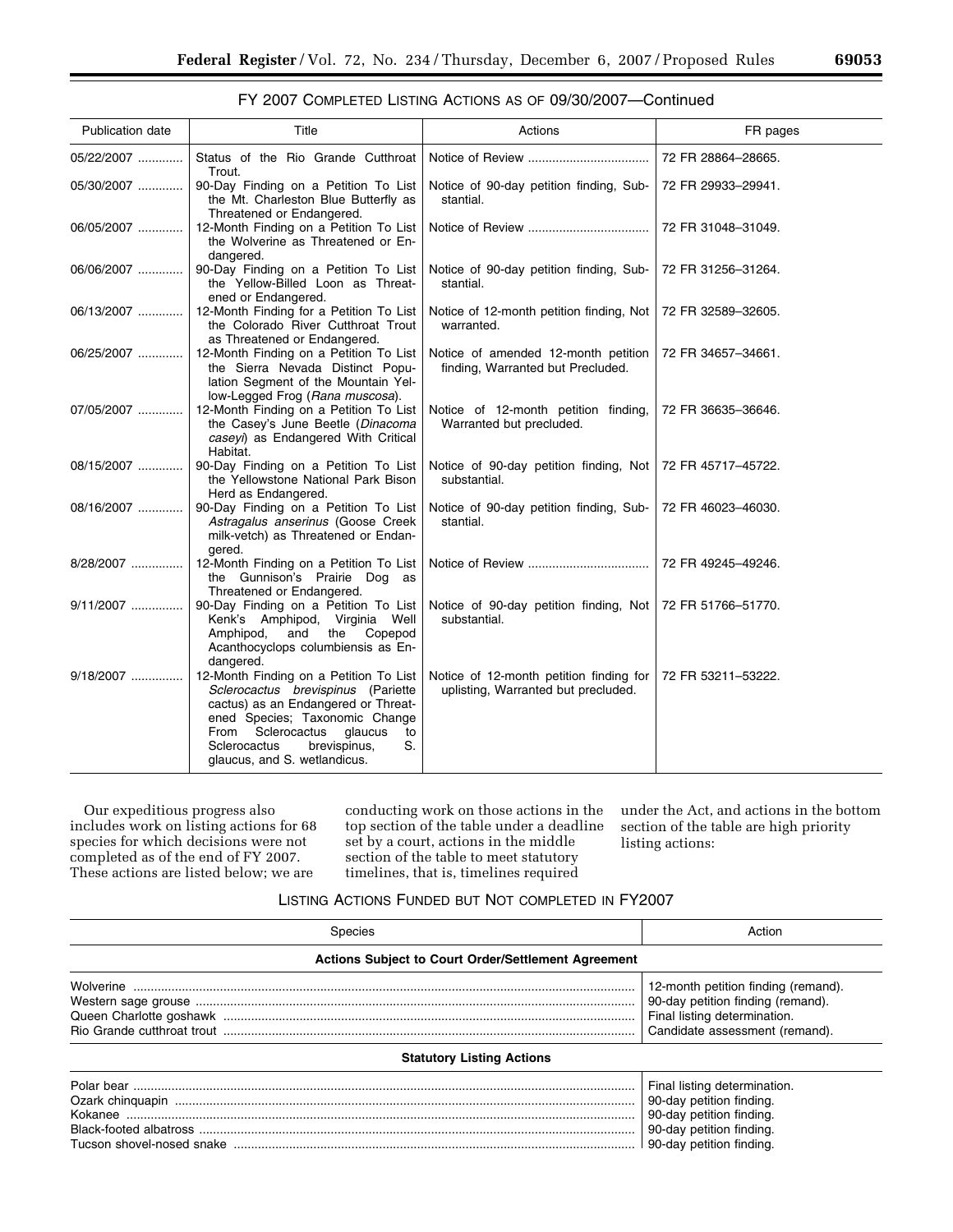## LISTING ACTIONS FUNDED BUT NOT COMPLETED IN FY2007—Continued

| <b>Species</b>                       | Action                   |
|--------------------------------------|--------------------------|
|                                      | 90-day petition finding. |
|                                      | 90-day petition finding. |
|                                      | 90-day petition finding. |
|                                      | 90-day petition finding. |
|                                      | 90-day petition finding. |
|                                      | 90-day petition finding. |
|                                      | 90-day petition finding. |
|                                      | 90-day petition finding. |
|                                      | 90-day petition finding. |
|                                      | 90-day petition finding. |
|                                      | 90-day petition finding. |
|                                      | 90-day petition finding. |
|                                      | 90-day petition finding. |
|                                      | 90-day petition finding. |
|                                      | 90-day petition finding. |
|                                      | 90-day petition finding. |
|                                      | 90-day petition finding. |
| <b>High Priority Listing Actions</b> |                          |

| 4 Hawaiian damselflies | Proposed listing<br>Proposed listing<br>Proposed listing<br>Proposed listing<br>Proposed listing |
|------------------------|--------------------------------------------------------------------------------------------------|

We also funded work on resubmitted petitions findings for 203 candidate species and 5 listed species (species petitioned prior to the last CNOR). Note we have not updated our resubmitted petition finding for the Columbia Basin population of the greater sage-grouse in this notice as we are considering new information and will update our findings at a later date. We also have not updated our resubmitted petition findings for the 41 candidate species for which we are preparing proposed listing determinations, which will be published at a later date (see summaries below). As explained above, these resubmitted petition findings are required by statute, and findings for these 203 candidates and 5 listed species are being published as part of this CNOR. We also funded revised 12 month petition findings for 4 candidate species that we are removing from candidate status, which are being published as part of this CNOR (see *Summary of Candidate Removals*). We are also funding work on the next annual review of those resubmitted petition findings, which will be published as part of the next CNOR. Because the majority of these species were already candidate species prior to our receipt of a petition to list them, we had already assessed their status using funds from our Candidate Conservation Program. We also continue to monitor the status of these species through our Candidate Conservation Program. The cost of updating the species assessment forms and publishing the joint

publication of the CNOR and resubmitted petition findings is shared between the Listing Program and the Candidate Conservation Program.

We have endeavored to make our listing actions as efficient and timely as possible, given the requirements of the relevant law and regulations, and constraints relating to workload and personnel. We are continually considering ways to streamline processes or achieve economies of scale, such as by batching related actions together. Given our limited budget for implementing section 4 of the Act, these actions described above collectively constitute expeditious progress.

Although we have not been able to resolve the listing status of many of the candidates, several programs in the Service contribute to the conservation of these species. In particular, we have a separate budgeted program, the Candidate Conservation program, which focuses on providing technical expertise for developing conservation strategies and agreements to guide voluntary onthe-ground conservation work for candidate and other at-risk species. The main goal of this program is to address the threats facing candidate species. If sufficiently successful, this eliminates the need to list them, allowing us to remove them from the candidate list. Through this program, we work with our partners (other Federal agencies, State agencies, Tribes, local governments, private landowners, and private conservation organizations) to address the threats to candidate species

and other species at risk. We are actively engaged in the conservation of these species and have, to-date, signed more than 100 Candidate Conservation Agreements and 16 Candidate Conservation Agreements with Assurances. We are implementing these voluntary conservation agreements for more than 140 species covering 5 million acres of habitat.

Through sustained implementation of strategically designed conservation efforts, we are actively working to conserve many candidate species. In some instances, this culminates in making listing unnecessary for species that are proposed or candidates for listing. Recent examples include the Cow Head tui chub, Beaver Cave beetle, Surprising Cave beetle, and Warm Spring zaitzevian riffle beetle.

### *Findings for Petitioned Candidate Species*

For our revised 12-month petition findings for species we are removing from candidate status, see summaries above under *''Summary of Candidate Removals.''*

## **Mammals**

Pacific Sheath-tailed Bat, American Samoa DPS (*Emballonura semicaudata semicaudata*)—The following summary is based on information contained in our files. No new information was provided in the petition we received on May 11, 2004. This small bat is a member of the Emballonuridae, an Old World bat family that has an extensive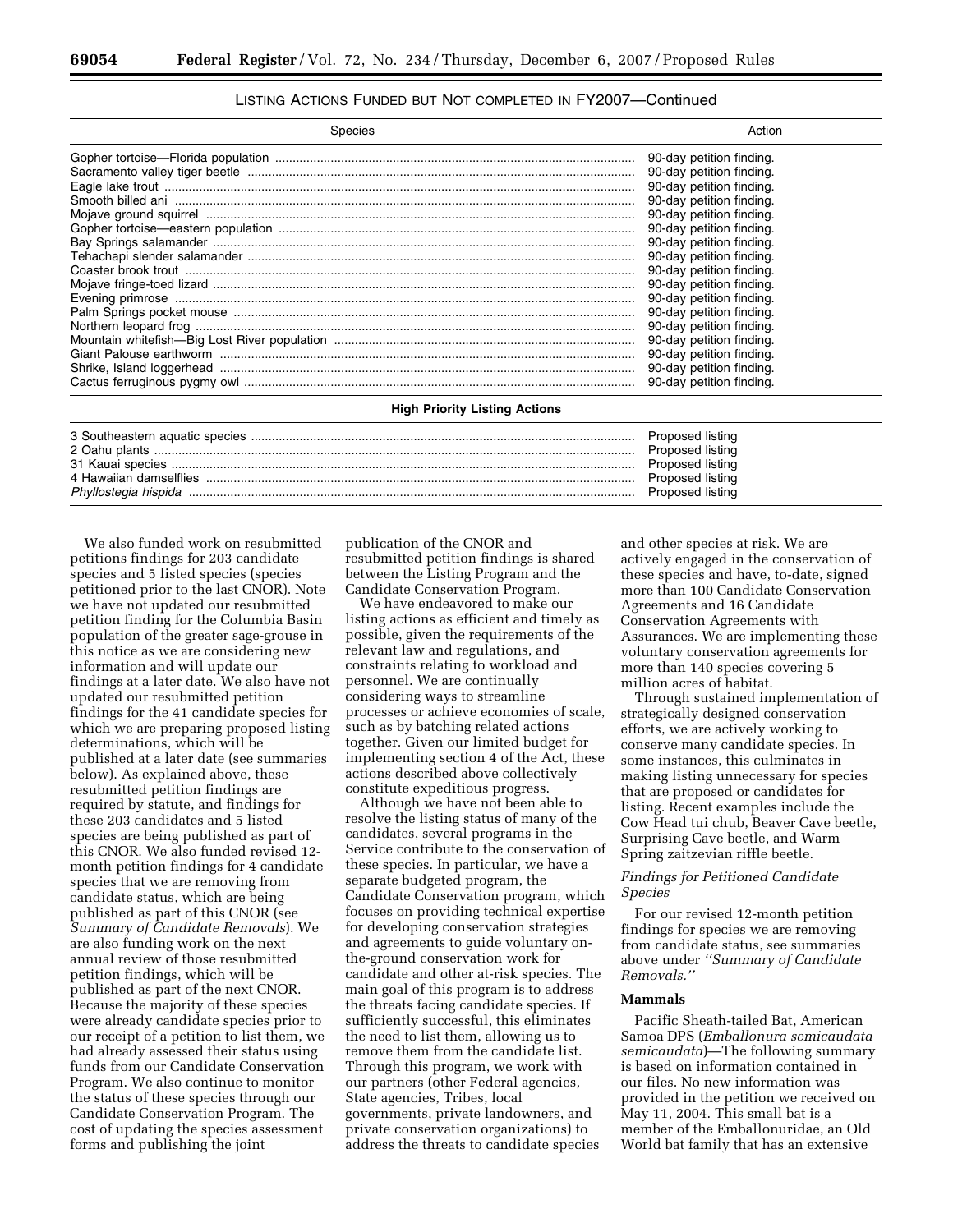distribution, primarily in the tropics. The Pacific sheath-tailed bat was once common and widespread in Polynesia and Micronesia and it is the only insectivorous bat recorded from a large part of this area. The species as a whole (*E. semicaudata*) occurred on several of the Caroline Islands (Palau, Chuuk, and Pohnpei), Samoa (Independent and American), the Mariana Islands (Guam and the CNMI), Tonga, Fiji, and Vanuatu. While populations appear to be healthy in some locations, mainly in the Caroline Islands, they have declined drastically in other areas, including Independent and American Samoa, the Mariana Islands, Fiji, and possibly Tonga. Scientists recognize four subspecies: *E. s. rotensis,* endemic to the Mariana Islands (Guam and the Commonwealth of the Northern Mariana Islands (CNMI)); *E. s. sulcata,* occurring in Chuuk and Pohnpei; *E. s. palauensis,*  found in Palau; and *E. s. semicaudata,*  occurring in American and Independent Samoa, Tonga, Fiji, and Vanuatu. This candidate assessment form addresses the distinct population segment of *E. s. semicaudata* that occurs in American Samoa.

*E. s. semicaudata* historically occurred in American and Independent Samoa, Tonga, Fiji, and Vanuatu. It is extant in Fiji and Tonga, but may be extirpated from Vanuatu and Independent Samoa. There is some concern that it is also extirpated from American Samoa, where surveys are currently ongoing to ascertain its status. The factors that have led to the decline of this subspecies are poorly understood; however, current threats to this subspecies include habitat loss, predation by introduced species, and its small population size and distribution, which make the taxon extremely vulnerable to extinction due to typhoons and similar natural catastrophes. The Pacific sheath-tailed bat may also by susceptible to disturbance to roosting caves. The LPN for *E. s. semicaudata* is 3, because the magnitude of the threats is high, the threats are imminent, and the taxon in question is a distinct population segment of a subspecies.

Pacific Sheath-tailed Bat (*Emballonura semicaudata rotensis*), Guam and the Commonwealth of the Northern Mariana Islands—The following summary is based on information contained in our files. No new information was provided in the petition we received on May 11, 2004. This small bat is a member of the Emballonuridae, an Old World bat family that has an extensive distribution, primarily in the tropics. The Pacific sheath-tailed bat was once

common and widespread in Polynesia and Micronesia and it is the only insectivorous bat recorded from a large part of this area. The species as a whole (*E. semicaudata*) occurred on several of the Caroline Islands (Palau, Chuuk, and Pohnpei), Samoa (Independent and American), the Mariana Islands (Guam and the CNMI), Tonga, Fiji, and Vanuatu. While populations appear to be healthy in some locations, mainly in the Caroline Islands, they have declined drastically in other areas, including Independent and American Samoa, the Mariana Islands, Fiji, and possibly Tonga. Scientists recognize four subspecies: *E. s. rotensis,* endemic to the Mariana Islands (Guam and the Commonwealth of the Northern Mariana Islands (CNMI)); *E. s. sulcata,* occurring in Chuuk and Pohnpei; *E. s. palauensis,*  found in Palau; and *E. s. semicaudata,*  occurring in American and Independent Samoa, Tonga, Fiji, and Vanuatu. This candidate assessment form addresses the Mariana Islands subspecies. *E. s. rotensis* is historically known from the Mariana Islands and formerly occurred on Guam and in the CNMI on Rota, Aguiguan, Tinian (known from prehistoric records only), Saipan, and possibly Anatahan and Maug. Currently, *E. s. rotensis* appears to be extirpated from all but one island in the Mariana archipelago. The single remaining population of this subspecies occurs on Aguiguan, CNMI.

Threats to this subspecies have not changed over the past year. The primary threats to the subspecies are habitat loss and degradation as a result of feral goat (*Capra hircus*) activity on the island of Aguiguan and the taxon's small population size and limited distribution. Predation by nonnative species and human disturbance are also potential threats to the subspecies. The subspecies may be near the point where stochastic events, such as typhoons, are increasingly likely to affect its continued survival. The disappearance of the remaining population on Aguiguan would result in the extinction of the subspecies. The LPN for *E. s. rotensis* remains at 3 because the magnitude of the threats is high, the threats are imminent, and the taxon in question is a subspecies.

New England cottontail (*Sylvilagus transitionalis*)—The following summary is based on information from our files and information collected during the public comment period on the 90-day petition finding. We received the petition on August 30, 2000. The 90-day finding was published on June 30, 2004 (69 FR 39395).

The New England cottontail (NEC) is a medium to large-sized cottontail rabbit

that may reach 1,000 grams in weight, and is one of two species within the genus *Sylvilagus* occurring in New England. New England cottontails are considered habitat specialists, in so far as they are dependent upon earlysuccessional habitats typically described as thickets. The species is the only endemic cottontail in New England. Historically, the NEC ranged from southeastern New York (east of the Hudson River) north through the Champlain Valley, southern Vermont, the southern half of New Hampshire, southern Maine and south throughout Massachusetts, Connecticut and Rhode Island. The current range of the NEC has declined substantially and occurrences have become increasingly separated. The species' distribution is fragmented into five apparently isolated metapopulations in about 14 percent of the species' historic range. The area occupied by the cottontail has contracted from approximately 90,000 sq km to 12,180 sq km. It is estimated that less than one third of the occupied sites occur on lands in conservation status and fewer than 10 percent are being managed for early successional forest species.

The primary threat to the New England cottontail is loss of habitat through succession and alteration. Isolation of occupied patches by areas of unsuitable habitat and high predation rates are resulting in local extirpation of New England cottontails from small patches. The range of the New England cottontail has contracted by 75 percent or more since 1960 and current land uses in the region indicate that the rate of change, about two percent range loss per year, will continue. Additional threats include competition for food and habitat with introduced eastern cottontails and large numbers of native white-tailed deer; inadequate regulatory mechanisms in effect to protect the habitat; and mortality from predation. Based on threats of high magnitude that are imminent, we assigned this species an LPN of 2.

Fisher, West Coast DPS (*Martes pennanti*)—The following summary is based on information in our files and in the Service's initial warranted-butprecluded finding published in the **Federal Register** on April 8, 2004 (68 FR 18770). The fisher is a carnivore in the family Mustelidae and is the largest member of the genus Martes. Historically, the West Coast population of the fisher extended south from British Columbia into western Washington and Oregon, and in the North Coast Ranges, Klamath-Siskiyou Mountains, and Sierra Nevada in California. The fisher is believed to be extirpated or reduced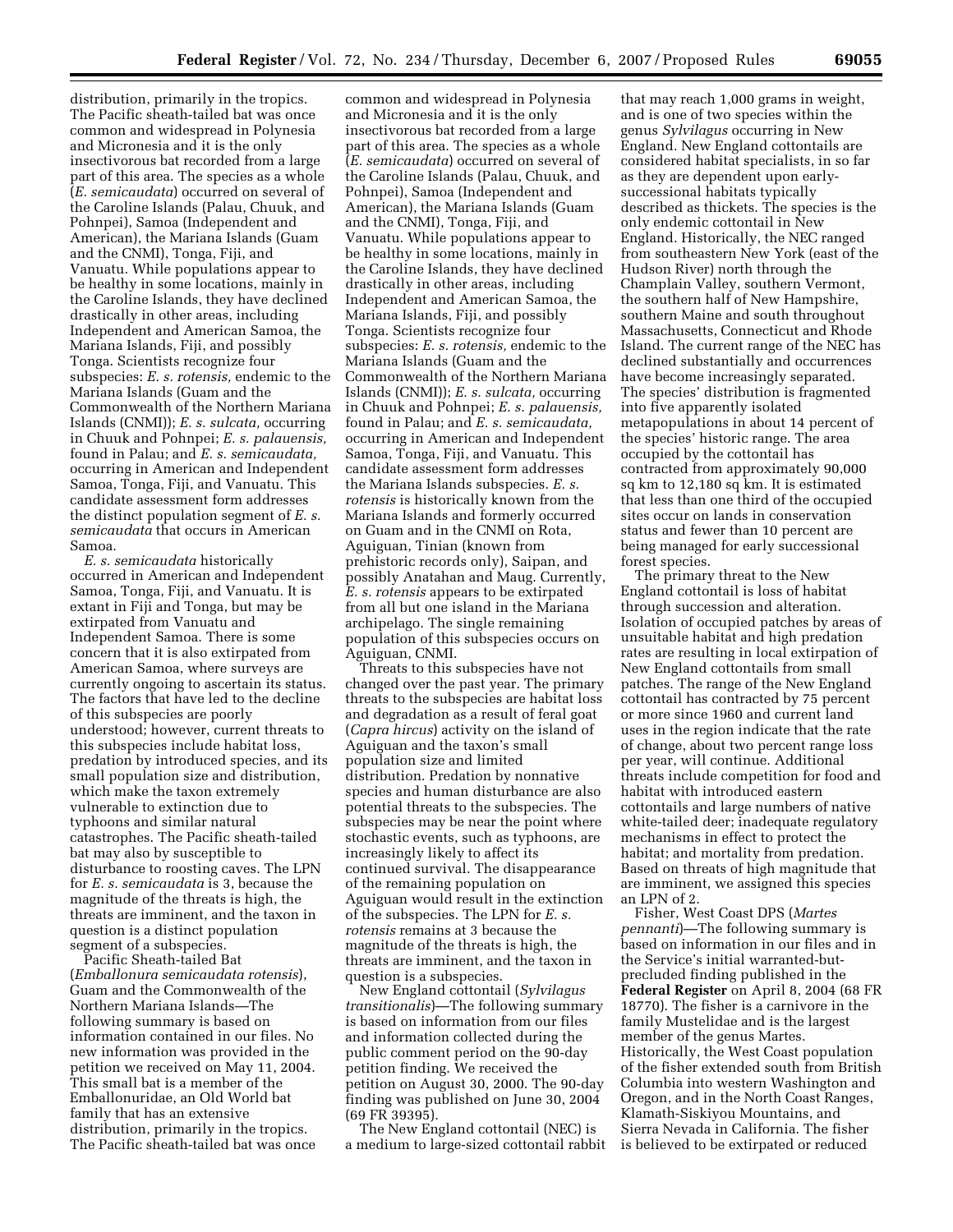to scattered individuals from the lower mainland of British Columbia through Washington and in the central and northern Sierra Nevada range in California. Native populations of fisher currently occur in the North Coast Ranges of California, the Klamath-Siskiyou Mountains of northern California and southern Oregon, and in isolated populations occurring in the southern Sierra Nevada in California. Descendents of a fisher reintroduction effort also occur in the southern Cascade Range in Oregon. There is a lack of precise empirical data on West Coast DPS fisher numbers. However, there is a lack of detections over much of the fisher's historic range, even with standardized survey and monitoring efforts in California, Oregon, and Washington. There is also a high degree of genetic relatedness within some populations, and populations of native fisher in California are separated by four times the species' maximum dispersal distance. The above listed factors all indicate that the likely extant fisher populations are small and isolated from one another.

Major threats that fragment or remove key elements of fisher habitat include various forest vegetation management practices such as timber harvest and fuels reduction treatments. Other potential major threats include: Standreplacing fire, Sudden Oak Death Phytophthora, urban and rural development, recreation development, and highways. Major threats to fisher that lead to direct mortality and injury to fisher include: Collisions with vehicles; predation; and viral borne diseases such as rabies, parvovirus, canine distemper, and *Anaplasma phagocytophilum.* Existing regulatory mechanisms on Federal, State, and private lands affect key elements of fisher habitat and do not provide sufficient certainty that conservation efforts will be effective or will be implemented. The magnitude of threats is high as they occur across the range of the DPS resulting in a negative impact on fisher distribution and abundance. However, the threats are nonimminent as the greatest long-term risks to the fisher in its west coast range are the subsequent ramifications of the isolation of small populations, and the three remaining areas containing fisher populations appear to be stable or not rapidly declining based on recent survey and monitoring efforts. Therefore, we assigned an LPN of 6 to this population.

Mazama pocket gopher (*Thomomys mazama* ssp. *couchi, douglasii, glacialis, louiei, melanops, pugetensis, tacomensis, tumuli, yelmensis*)—The

following summary is based on information contained in our files. No new information was provided in the petition received December 11, 2002. Since publication of our last CNOR, the Brush Prairie pocket gopher was recently discovered to have been erroneously assigned to another species, *T. talpoides douglasii* (a northern pocket gopher). Mitochondrial DNA analysis determined that it is actually a subspecies of *T. mazama,* thus we are now including this subspecies in our candidate list as *T. m. douglasii.* Seven of these nine subspecies of pocket gopher are associated with glacial outwash prairies in western Washington (*T. m. melanops* is found on alpine meadows in Olympic National Park, and *T. m. douglasii* is found in extreme southwest Washington). Of these seven subspecies, five are likely still extant (*couchi, glacialis, pugetensis, tumuli,*  and *yelmensis*); two of the subspecies (*louiei* and *tacomensis*) are likely extinct. Few of these glacial outwash prairies remain in Washington today. Historically, such prairies were patchily distributed, but the area they occupied was approximately 170,000 acres. Now, residential and commercial development, and ingrowth of woody and/or nonnative vegetation (often due to fire-regime alteration) have further reduced their extent of suitable habitats. In addition, development in or adjacent to these prairies has likely increased predation on Mazama pocket gophers by dogs and cats.

The magnitude of threat is high due to populations with patchy and isolated distributions in habitats highly desirable for development and subject to a wide variety of human activities that permanently alter the habitat. The threat of invasive plant species to the quality of a highly specific habitat requirement is high and constant. There are few known populations of each subspecies. A limited dispersal capability and the loss and degradation of additional patches of appropriate habitat will further isolate populations and increase their vulnerability to extinction. Loss of any of the subspecies will reduce the genetic diversity and the likelihood of continued existence of the *Thomomys mazama* subspecies complex in Washington. The threats are imminent as they are ongoing. Gravel pits threaten persistence of one of the subspecies (Roy Prairie), and the largest populations of two other subspecies (Shelton and Olympia) are located on airports with planned development. Yelm pocket gophers are also threatened by proposed development on Fort Lewis, and ongoing development in

Olympia. Thus, we assign an LPN of 3 to these subspecies.

Palm Springs round-tailed ground squirrel (*Spermophilus tereticaudus chlorus*)—The following summary is based on information in our files. No new information was provided in the petition we received on May 11, 2004. The Palm Springs round-tailed ground squirrel is one of four recognized subspecies of round-tailed ground squirrels. The range of this squirrel is limited to the Coachella Valley region of Riverside County, California. Primary habitat for the Palm Springs roundtailed ground squirrel is the dunes and hummocks associated with *Prosopis glandulosa* var. *torreyana* (honey mesquite) and to a lesser extent those dunes and hummocks associated with *Larrea tridentata* (creosote), or other vegetation. Rapid growth of desert cities such as Palm Springs and Palm Desert in the Coachella Valley has raised concerns about the conservation of the narrowly distributed Palm Springs round-tailed ground squirrel. Urban development and drops in the groundwater table have eliminated 90 percent of the honey mesquite in the Coachella Valley. Furthermore, urban development has fragmented habitat occupied by this squirrel thereby isolating populations. The high rate of urban development and associated lowering of the groundwater table that was likely historically responsible for the high losses of honey mesquite sand dune/hummocks habitat continues today. We continue to assign the Palm Springs ground squirrel subspecies a listing priority of 3 because the threats are ongoing and are of a high magnitude as they affect a large portion of its' range.

Southern Idaho ground squirrel (*Spermophilus brunneus endemicus*)— The following summary is based on information contained in our files. The southern Idaho ground squirrel is endemic to four counties in southwest Idaho; its total known range is approximately 425,630 hectares (1,051,752 acres). Threats to southern Idaho ground squirrels include: habitat deterioration and fragmentation; direct killing from shooting, trapping, or poisoning; predation; competition with Columbian ground squirrels; and inadequacy of existing regulatory mechanisms. Habitat deterioration and fragmentation appear to be the primary threats to the species. Nonnative annuals now dominate much of this species' range, have changed the species composition of vegetation, and have altered the fire regime in a perpetuating cycle throughout much of the range. Habitat deterioration, destruction, and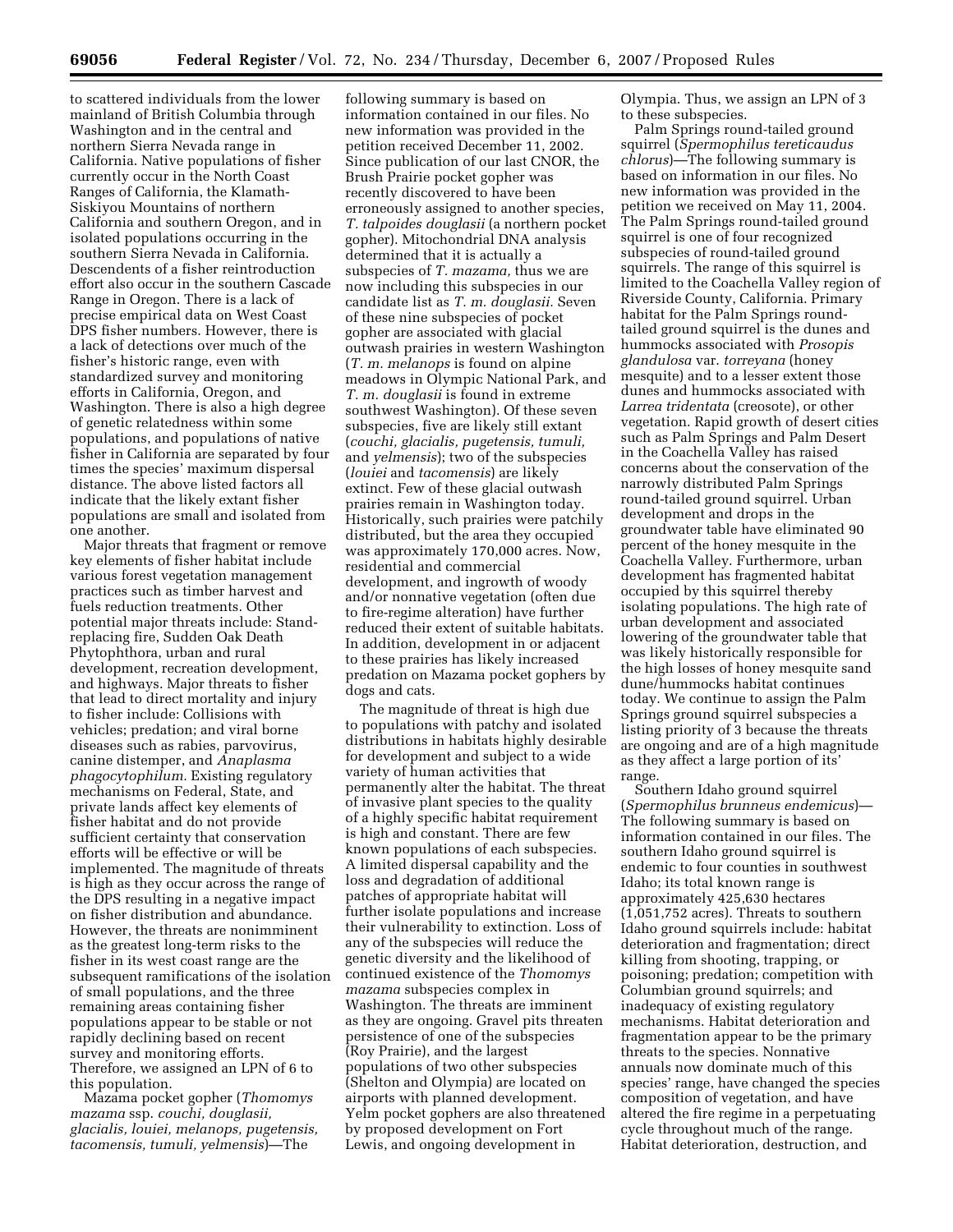fragmentation are thought to have resulted in the current patchy distribution of southern Idaho ground squirrels. Based on recent genetic work, southern Idaho ground squirrels are subject to more genetic drift and inbreeding than expected. Cost effective methods of habitat restoration are currently unknown for southern Idaho ground squirrels. Two Candidate Conservation Agreements with Assurances (CCAAs) have been completed for this species, both of which allow agency access for population and habitat surveys and habitat enhancement/restoration work. The magnitude of threat is moderate for this species because habitat degradation remains the primary threat to the species in some areas where the species is found. While some habitat restoration has taken place, restoration has not yet occurred on a meaningful scale to further reduce the magnitude or eliminate this threat. The immediacy of the threat is imminent for this species due to the ongoing threat from the prevalence and dominance of nonnative vegetation and the current patchy distribution of the species. Thus, we assign an LPN of 9 to this subspecies.

Washington ground squirrel (*Spermophilus washingtoni*)—The following summary is based on information contained in our files and in the petition we received on March 2, 2000. The Washington ground squirrel is one of the smallest members of the subgenus Spermophilus and is found within the shrub-steppe habitat of the Columbia Basin ecosystem of Oregon and Washington. The soil types used by the squirrels are distributed sporadically within the species' range, and have been significantly fragmented by human development in the Columbia Basin. Approximately two-thirds of the Washington ground squirrel's total historical range has been converted to agriculture. When agriculture occurs, little evidence of ground squirrel use has been documented, and reports indicate that agriculture (along with other development) continues to eliminate Washington-ground-squirrel habitat in portions of its range.

Most remaining habitat is threatened by the occurrence and spread of nonnative species, particularly cheatgrass. Nonnative plants threaten squirrels by out-competing native plants, thereby altering available cover, food quantity and quality, and altering fire intervals. The ultimate effects of cheatgrass invasion on this species are not fully understood. While Washington ground squirrels eat cheatgrass, it is not likely a viable long-term dietary option since cheatgrass populations are

unstable during drought and cheatgrass contains large amounts of indigestible silica which may make it a poor nutrition source. Fire recurrence intervals typically switch from 20–100 years in sagebrush-grassland ecosystems to 3–5 years in cheatgrass-dominant sites. Increased fire occurrence reduces native bunchgrass and shrub cover (by competition or preventing the reestablishment of shrub cover) and allows exotic species to further outcompete native species.

The most contiguous, least-disturbed expanse of suitable Washington-groundsquirrel habitat within the species' range occurs on the Boeing site and Naval Weapons Training Facility near Boardman, Oregon. In Washington, the largest expanse of known suitable habitat occurs on State and Federal land. In Washington, recent declines in some colonies have been precipitous for unknown (possibly weather-related) reasons. Recent surveys have located additional sites in Washington and Oregon. However, detections are primarily located in the three disjunct metapopulations, indicating that fragmentation and increased vulnerability to natural and man-made factors is still a widespread threat. In Oregon, some threats are addressed by the State listing of this species, and by the recently signed Threemile Canyon Farms Multi-Species Candidate Conservation Agreement with Assurances (Agreement).

Current threats to the long-term persistence of this species include the following: historical and current habitat loss from the conversion of habitat to agriculture and other development, habitat fragmentation, limited dispersal corridors, recreational shooting, genetic isolation and drift, spread of nonnative species, and predation. Potential threats include disease, drought, and possible competition with related groundsquirrel species in disturbed habitat at the periphery of their range. While there are a variety of conservation actions and research activities, they do not address all of the threats throughout the species' range. Due to the widespread current and potential threats to the species we conclude the magnitude of threats remains high. Because the Agreement addressed the imminent loss of a large portion of habitat to agriculture, and because there are no other known, largescale efforts to convert suitable habitat to agriculture, the threats, overall, are nonimminent. We, therefore, kept the LPN at 5.

## *Birds*

Spotless crake, American Samoa DPS (*Porzana tabuensis*)—The following

summary is based on information contained in our files. No new information was provided in the petition we received on May 11, 2004. *P. tabuensis* is a small, dark, cryptic rail found in wetlands and rank scrub or forest in the Philippines, Australia, Fiji, Tonga, Society Islands, Marquesas, Independent Samoa, and American Samoa (Ofu, Tau). The genus Porzana is widespread in the Pacific, where it is represented by numerous islandendemic and flightless species (many of which are extinct as a result of anthropogenic disturbances) as well as several more cosmopolitan species, including *P. tabuensis*. No subspecies of *P. tabuensis* are recognized. The American Samoa population is the only population of spotless crakes under U.S. jurisdiction. The available information indicates that distinct populations of the spotless crake, a species not noted for long-distance dispersal, are definable. The population of spotless crakes in American Samoa is discrete in relation to the remainder of the species as a whole, which is distributed in widely separated locations. Although the spotless crake (and other rails) have dispersed widely in the Pacific, island rails have tended to reduce or lose their power of flight over evolutionary time and so become isolated (and vulnerable to terrestrial predators such as rats). The population of this species in American Samoa is therefore distinct based on geographic and distributional isolation from spotless crake populations on other islands in the oceanic Pacific, the Philippines, and Australia. The American Samoa population of the spotless crake links the Central and Eastern Pacific portions of the species' range. The loss of this population could cause an increase of roughly 500 miles (805 kilometers) in the disjunction between the central and eastern Polynesian portions of the spotless crake's range, and could result in the isolation of the Marquesas and Society Islands populations by further limiting the potential for even rare genetic exchange. Based on the discreteness and significance of the American Samoa population of the spotless crake, we consider this population to be a distinct vertebrate population segment which warrants review for listing under the Act.

Threats to this species have not changed over the past year. The population in American Samoa is threatened by small population size, limited distribution, predation by nonnative mammals, continued development of wetland habitat, and natural catastrophes such as hurricanes.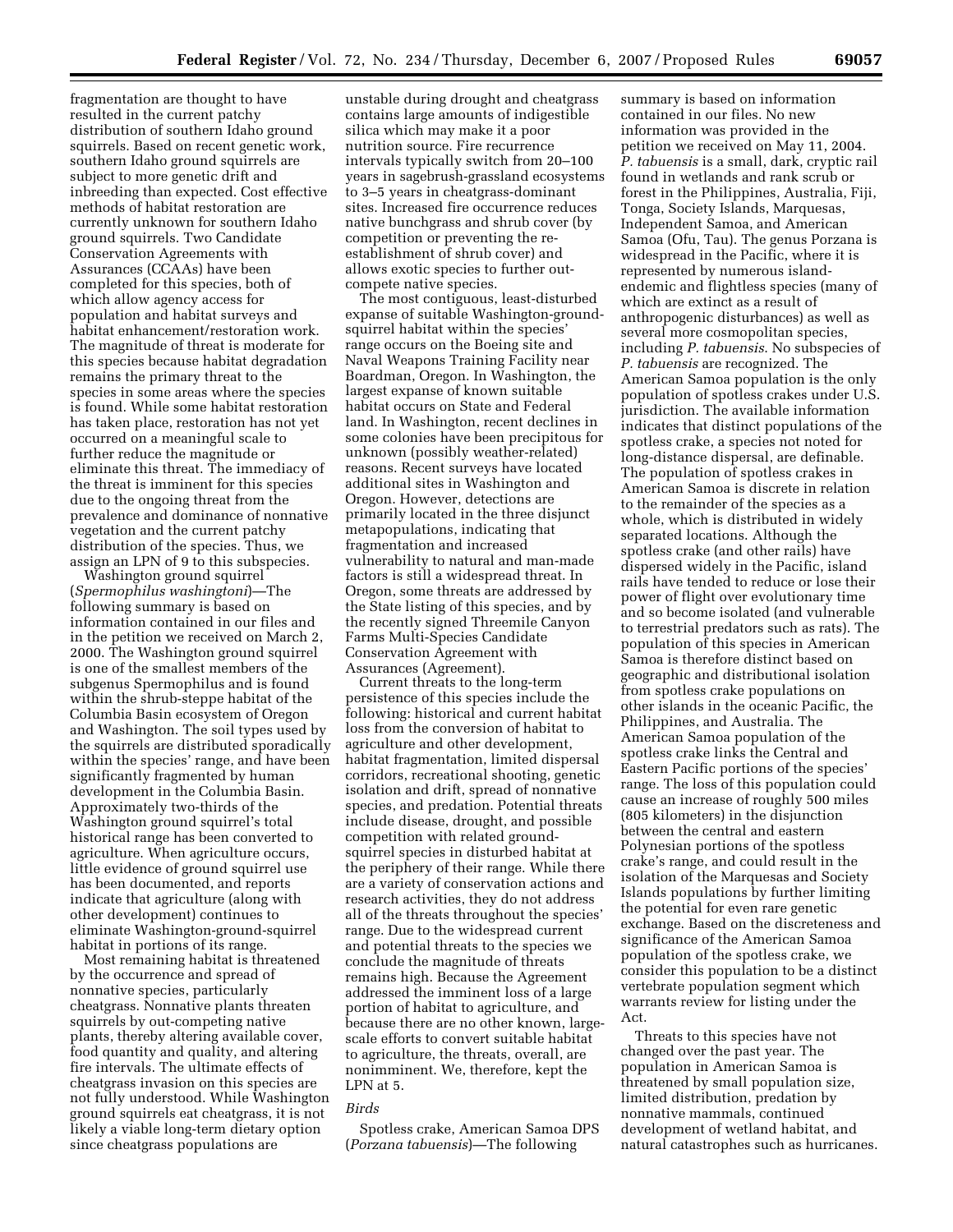The co-occurrence of a known predator of ground-nesting birds, the Norway rat (*Rattus norvegicus*), and the only known population of the spotless crake under U.S. jurisdiction, along with the extremely restricted observed distribution and low numbers, indicate that the American Samoa distinct population segment of this species continues to merit status as a candidate for listing. Based on our assessment of existing information about the imminence and high magnitude of these threats, we assigned the spotless crake an LPN of 3.

Kauai creeper (*Oreomystis bairdi*)— We have not updated our candidate assessment for this species as we are currently developing a proposed listing rule.

Yellow-billed cuckoo, western U.S. DPS (*Coccyzus americanus*)—The following summary is based on information contained in our files and the petition we received on February 9, 1998. See also our 12-month petition finding published on July 25, 2001 (66 FR 38611). The yellow-billed cuckoo is a medium-sized bird of about 12 inches (30 centimeters) in length with a slender, long-tailed profile and a fairly stout and slightly down-curved bill. Plumage is grayish-brown above and white below, with rufous primary flight feathers with the tail feathers boldly patterned with black and white below. Western cuckoos breed in large blocks of riparian habitats (particularly woodlands with cottonwoods (*Populus fremontii*) and willows (*Salix* sp.). Dense understory foliage appears to be an important factor in nest site selection, while cottonwood trees are an important foraging habitat in areas where the species has been studied in California. We consider the yellowbilled cuckoos that occur in the western United States as a distinct population segment (DPS). The area for this DPS is west of the crest of the Rocky Mountains.

The threats currently facing the yellow-billed cuckoo include habitat loss, cattle grazing, and pesticide application. Principal causes of riparian habitat losses are conversion to agricultural and other uses, dams and river flow management, stream channelization and stabilization, and livestock grazing. Available breeding habitats for cuckoos have also been substantially reduced in area and quality by groundwater pumping and the replacement of native riparian habitats by invasive nonnative plants, particularly tamarisk. Overuse by livestock has been a major factor in the degradation and modification of riparian habitats in the western United

States. The effects include changes in plant community structure and species composition and in relative abundance of species and plant density. These changes are often linked to more widespread changes in watershed hydrology. Livestock grazing in riparian habitats typically results in reduction of plant species diversity and density, especially of palatable broadleaf plants like willows and cottonwood saplings, and is one of the most common causes of riparian degradation. In addition to destruction and degradation of riparian habitats, pesticides may affect cuckoo populations. In areas where riparian habitat borders agricultural lands, e.g., in California's central valley, pesticide use may indirectly affect cuckoos by reducing prey numbers, or by poisoning nestlings if sprayed directly in areas where the birds are nesting. We retain an LPN of 3 for the yellow-billed cuckoo due to imminent threats of a high magnitude.

Friendly ground-dove, American Samoa DPS (*Gallicolumba stairi stairi*)— See above in ''*Summary of Listing Priority Changes in Candidates.*'' The above summary is based on information contained in our files. No new information was provided in the petition we received on May 11, 2004.

Streaked horned lark (*Eremophila alpestris strigata*)—The following summary is based on information contained in our files. No new information was provided in the petition we received on December 11, 2002. The streaked horned lark occurs in Washington and Oregon, and is thought to be extirpated in British Columbia, Canada. In Washington, surveys show that there are approximately 330 remaining breeding birds. In Oregon, the breeding population is estimated to be approximately 400 birds.

The streaked horned lark's breeding habitat continues to be threatened by loss and degradation due to conversion of native grasslands to other uses (such as agriculture, homes, recreational areas, and industry), encroachment of woody vegetation, and invasion of nonnative plant species (e.g., Scot's broom, sodforming grasses, and beachgrasses). Wintering habitats are seemingly few, and susceptible to unpredictable conversion to unsuitable over-wintering habitat. Where larks inhabit manmade habitats similar in structure to native prairies (such as airports, military reservations, agricultural fields, and dredge-formed islands), or where they occur adjacent to human habitation, they are subjected to a variety of unintentional human disturbances such as mowing, recreational and military

activities, plowing, flooding, and dredge spoil dumping during the nesting season, as well as intentional disturbances such as at the McChord Air Force Base where falcons and dogs are used to haze the birds in order to prevent aircraft collisions. In some areas, landowners have taken steps to improve streaked-horned-lark nesting habitat.

The magnitude of threat is high due to small populations with low genetic diversity and patchy and isolated habitats in areas desirable for development, many of which remain unsecured. The threat of invasive plant species is high and constant, aside from a few restoration sites. The numbers of individuals are low and the numbers of populations are few. Over-wintering birds are concentrated in larger flocks and subject to unpredictable wintering habitat loss (especially in Oregon), potentially affecting a large portion of the population at one time. In Washington, known populations occur on airports, military bases, coastal beaches, and Columbia River islands, where management, training activities, recreation, and dredge spoil dumping continue to negatively affect streakedhorned-lark breeding and wintering. In Oregon, breeding and wintering sites occur on Columbia River islands, in cultivated grass fields, grazed pastures, fallow fields, roadside shoulders, Christmas tree farms, and wetland mudflats. Such areas continue to be subject to negative impacts such as dredge spoil dumping, development, plowing, mowing, pesticide and herbicide applications, trampling, vehicle traffic, and recreation.

The threats are imminent due to the continued loss of suitable lark habitat, risks to the wintering populations, plans for development on and adjacent to several of its nesting areas, use of falcons and dogs to haze breeding birds at McChord AFB, planned and/or continued expansions of the McChord AFB West Ramp and Olympia Airport, and annual Air Force military training and fire-bombing on top of lark nesting habitat. We continue to assign an LPN of 3 to this species.

Red knot (*Calidris canutus rufa*)—The following summary is based on information from our files and information provided by petitioners. We received one petition on August 9, 2004, and two others were each received on August 5, 2005. The *rufa* subspecies is one of six recognized subspecies of red knot and one of three subspecies occurring in North America (hereafter all mention of red knot refers strictly to the *rufa* subspecies). This subspecies makes one of the longest distance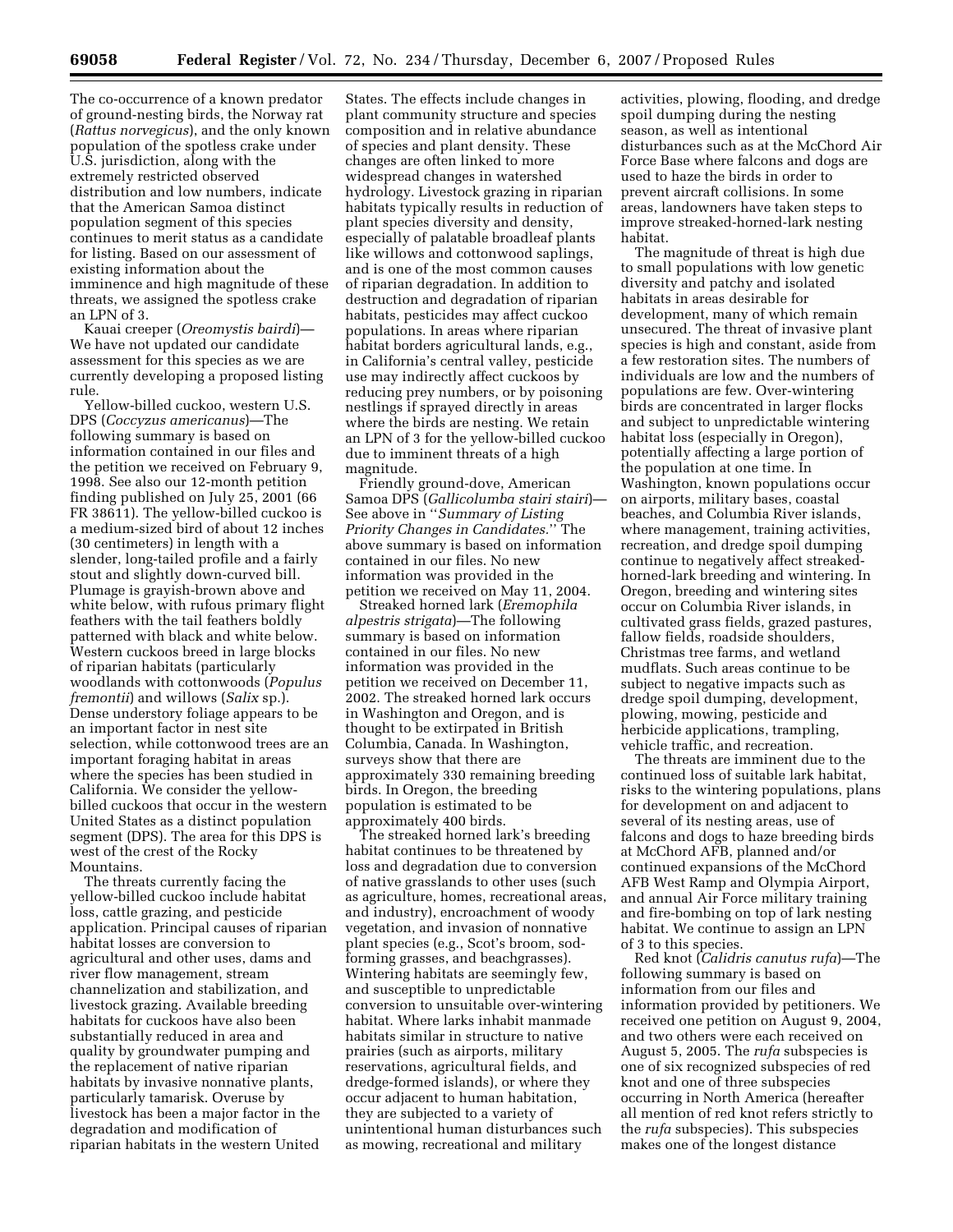migrations known in the animal kingdom as it travels between breeding areas in the central Canadian Arctic and wintering areas that are primarily in southern South America along the coast of Chile and Argentina. They migrate along the Atlantic coast of the United States, where they may be found from Maine to Florida. The Delaware Bay area (in Delaware and New Jersey) is the largest known spring migration stopover area, with far fewer migrants congregating elsewhere along the Atlantic coast. The concentration in the Delaware Bay area occurs from the middle of May to early June, corresponding to the spawning season of horseshoe crabs. The knots feed on horseshoe crab eggs, rebuilding energy reserves needed to complete migrations to the Arctic and arrive on the breeding grounds in good condition. Surveys at wintering areas and at Delaware Bay during spring migration indicate a substantial decline in recent years. At the Delaware Bay area, peak counts between 1982 and 1998 were as high as 95,360 knots. Although counts may vary considerably between years, some of the population fluctuations can be attributed to predator-prey cycles in the breeding grounds, and counts show that knots rebound from such reductions. In the past, horseshoe crab eggs were so numerous that a knot could eat enough in two to three weeks to double its weight. Research shows that from 1997 to 2002 an increasing proportion of red knots leaving the Delaware Bay failed to achieve threshold departure masses needed to fly to breeding grounds and survive an initial few days of snow cover, and this corresponded to reduced annual survival rates. Recently, peak counts at the Delaware Bay area have been lower than in the past and do not show a rebound. The peaks were 13,315 in 2004, 15,345 in 2005, and 13,455 in 2006. Counts in recent years at the principal wintering areas in South America also are substantially lower than in the past and do not show a rebound.

The primary factor threatening the red knot is destruction and modification of its habitat, particularly the reduction in key food resources resulting from reductions in horseshoe crabs, which are harvested primarily for use as bait and secondarily to support a biomedical industry. Commercial harvest increased substantially in the 1990's. Since 1999, a series of timing restrictions and substantially lower harvest quotas have been adopted by the Atlantic States Marine Fisheries Commission (ASMFC), as well as New Jersey and Delaware. In May 2006, the ASMFC adopted

restrictions effective from October 1, 2006, to September 30, 2008, including a prohibition on harvest and landing of horseshoe crabs in New Jersey and Delaware from January 1 through June 7, harvest of males only from June 8 through December 31, and harvest limited to no more than 100,000 horseshoe crabs per state per year. The ASMFC also adopted other restrictions applicable to Maryland and Virginia. New Jersey has established restrictions which supersede those of the ASMFC; as a result there is a moratorium on all horseshoe crab harvest in New Jersey from May 15, 2006 through June 7, 2008, after which the restrictions adopted by ASMFC apply. In February 2007, Delaware imposed a two-year moratorium, effective January 1, 2007, on harvest of horseshoe crabs within Delaware lands or waters. In June 2007, following litigation by two businesses involved in the harvesting and sale of horseshoe crabs, Delaware's moratorium was overturned. Consequently Delaware developed regulations allowing for a male-only horseshoe crab harvest, consistent with restrictions adopted by ASMFC. The reductions in commercial harvest since 1999 are substantial: 726,660 horseshoe crab landings for bait were reported in 1999 in Delaware and New Jersey, compared to 173,177 in 2004. However, we do not know whether horseshoe crab populations will rebuild or how long a lag time there may be in increased availability of eggs, as they need 8 to 10 years to reach sexual maturity and other key information for estimating population response is lacking. A survey in Delaware Bay showed spawning activity was stable or slightly declining from 1999 to 2004. In 2004, availability of horseshoe crab eggs on principal shorebird foraging beaches increased over recent years. The peak number of migrant red knots observed at Delaware Bay increased slightly in 2005 compared to 2004, and in 2006 the peak count was similar to that in 2004. Also, body weights of red knots at the time of departure from Delaware Bay improved in 2005 over previous years. Counts of red knots at key wintering areas in South America, although much reduced from the past, were similar in 2007 to the counts in 2006 and 2005. Thus in recent years the number of knots has been much lower than in the past and the trend in the abundance is not improving despite a four-fold reduction in horseshoe crab landings since the late 1990s.

Other identified threat factors include habitat destruction due to beach erosion and various shoreline protection and

stabilization projects that are impacting areas used by migrating knots for foraging, the inadequacy of existing regulatory mechanisms, human disturbance, and competition with other species for limited food resources. Also, the concentration of red knots in the Delaware Bay areas and at a relatively small number of wintering areas make the species vulnerable to potential largescale events in those areas such as oil spills or severe weather. Overall, we conclude that the major threat, the modification of habitat through harvesting of horseshoe crabs to such an extent that it puts the viability of the knot at substantial risk, is of a high magnitude, but is nonimminent because of reductions and restrictions on harvesting horseshoe crabs. Based on nonimminent threats of a high magnitude, we retain an LPN of 6 for this subspecies.

Kittlitz's murrelet (*Brachyramphus brevirostris*)—See above in ''*Summary of Listing Priority Changes in Candidates.*'' The above summary is based on information contained in our files and the petition we received on May 9, 2001.

Xantus's murrelet (*Synthliboramphus hypoleucus*)—See above in ''*Summary of Listing Priority Changes in Candidates.*'' The above summary is based on information contained in our files and the petition we received on April 16, 2002.

Lesser prairie-chicken (*Tympanuchus pallidicinctus*)—The following summary is based on information contained in our files and the petition received on October 5, 1995. Additional information can be found in the 12 month finding published on June 7, 1998 (63 FR 31400). Biologists estimate that the occupied range has declined by 92 percent since the 1800s. The most serious threats to the lesser prairiechicken are loss of habitat from conversion of native rangelands to introduced forages and cultivation, cumulative habitat degradation caused by severe grazing, woody plant invasion of open prairies, fire suppression, herbicides, and habitat fragmentation caused by structural and transportation developments. Many of these threats may exacerbate the normal effects of periodic drought on lesser prairiechicken populations. In many cases, the remaining suitable habitat has become fragmented by the spatial arrangement of these individual threats. Habitat fragmentation can be a threat to the species through several mechanisms: remaining habitat patches may become smaller than necessary to meet the requirements of individuals and populations, necessary habitat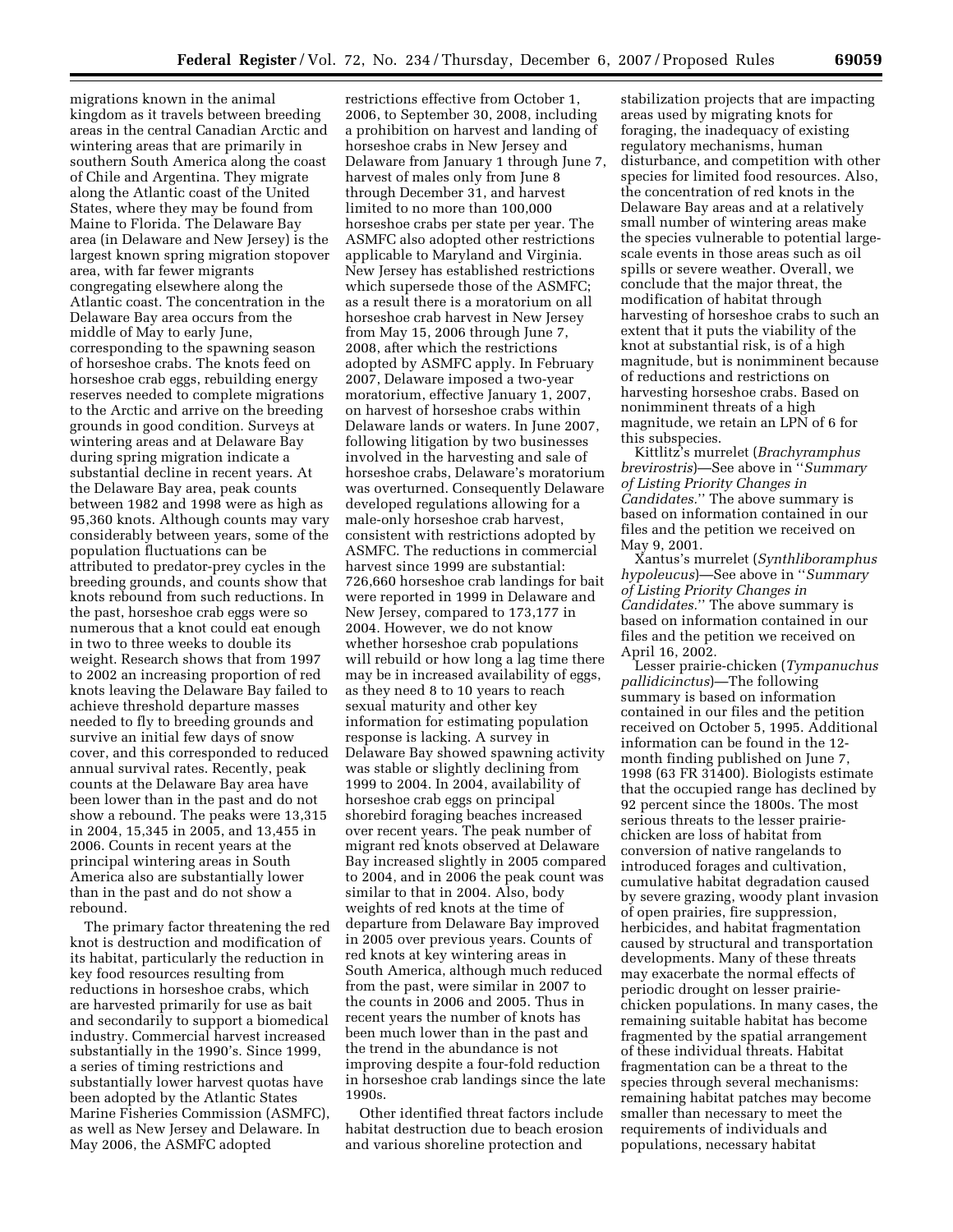heterogeneity may be lost to areas of homogeneous habitat structure, areas between habitat patches may harbor high levels of predators or brood parasites, and the probability of recolonization decreases as the distance between suitable habitat patches expands.

Based on all currently available information, we find that ongoing threats to the lesser prairie-chicken, as outlined in the 12-month finding, remain unchanged and lesser prairiechickens continue to warrant federal listing as threatened. We have determined that the overall magnitude of threats to the lesser prairie-chicken throughout its range is moderate, and that the threats are ongoing and thus, imminent. Consequently, an LPN of 8 remains appropriate for the species.

Greater sage-grouse, Columbia Basin DPS (*Centrocercus urophasianus*)—We have not updated our finding with regard to the Columbia Basin DPS of the greater sage-grouse in this notice. The following summary is based on information in our files and a petition, dated May 14, 1999, requesting the listing of the Washington population of western sage-grouse (*C. u. phaios*). Pursuant to Service policy (61 FR 4722), on May 7, 2001, we concluded that listing the Columbia Basin DPS of western sage-grouse, which was historically found in northern Oregon and central Washington, was warranted, but precluded by higher priority listing actions (66 FR 22984). In the May 4, 2004, notice, we found that a listing proposal for this DPS was still warranted but precluded by higher priorities, and maintained its LPN of 6. In the intervening time, the Service received two petitions requesting the listing of the entire ranges of the nominal western and eastern subspecies of greater sage-grouse, dated January 24 and July 3, 2002, respectively. However, based on communications with recognized sage-grouse experts, disagreement as to the validity of an eastern and western subspecies of sagegrouse existed. Due to this disagreement in the scientific community, the Service evaluated the available information with regard to our section 4 listing responsibilities under the Endangered Species Act (USFWS 1992). The Service subsequently concluded that the eastern and western subspecies designations for greater sage-grouse are inappropriate given current taxonomic standards (68 FR 6500 and 69 FR 933). The Institute for Wildlife Protection filed a court complaint, dated June 6, 2003, challenging the merits of the 90-day finding. On August 10, 2004, a U.S. District Court judge issued an order in

favor of the USFWS and dismissing the plaintiff's case. An appeal, dated November 24, 2004, was filed by the Institute for Wildlife Protection regarding this decision. On March 3, 2006, the 9th Circuit Court remanded the finding back to the Service to revisit the 90-day finding regarding the conclusion that the western sage-grouse is not a subspecies. The Court did uphold that the petitioned population (western sage-grouse) does not constitute a DPS. We will publish an updated finding addressing the Columbia Basin DPS in the **Federal Register** following our assessment of the remand.

Band-rumped storm-petrel, Hawaii DPS (*Oceanodroma castro*)—The following summary is based on information contained in our files and the petition we received on May 8, 1989. No new information was provided in the second petition received on May 11, 2004. The band-rumped storm-petrel is a small seabird that is found in several areas of the subtropical Pacific and Atlantic Oceans. In the Pacific, there are three widely separated breeding populations—one in Japan, one in Hawaii, and one in the Galapagos. Populations in Japan and the Galapagos are comparatively large and number in the thousands, while the Hawaiian birds represent a small, remnant population of possibly only a few hundred pairs. Band-rumped stormpetrels are most commonly found in close proximity to breeding islands. The three populations in the Pacific are separated by long distances across the ocean where birds are not found. Extensive at-sea surveys of the Pacific have revealed a broad gap in distribution of the band-rumped stormpetrel to the east and west of the Hawaiian Islands, indicating the distribution of birds in the central Pacific around Hawaii is disjunct from other nesting areas. The available information indicates that distinct populations of band-rumped stormpetrels are definable and that the Hawaiian population is distinct based on geographic and distributional isolation from other band-rumped storm-petrel populations in Japan, the Galapagos, and the Atlantic Ocean. A population also can be considered discrete if it is delimited by international boundaries across which exist differences in management control of the species. The Hawaiian population of the band-rumped storm-petrel is the only population within U.S. borders or under U.S. jurisdiction. Loss of the Hawaiian population would cause a significant gap in the distribution of the

band-rumped storm-petrel in the Pacific, and could result in the complete isolation of the Galapagos and Japan populations without even occasional genetic exchanges.

The band-rumped storm-petrel probably was common on all of the main Hawaiian Islands when Polynesians arrived about 1,500 years ago, based on storm-petrel bones found in middens on the island of Hawaii and in excavation sites on Oahu and Molokai. Nesting colonies of this species in the Hawaiian Islands currently are restricted to remote cliffs on Kauai and Lehua Island and highelevation lava fields on Hawaii. Vocalizations of the species were heard in Haleakala Crater on Maui as recently as 2006; however, no nesting sites have been located on the island to date. The significant reduction in numbers and range of the band-rumped storm-petrel is due primarily to predation by nonnative predators introduced by humans, including the domestic cat (*Felis catus*), small Indian mongoose (*Herpestes auropunctatus*), common barn owl (*Tyto alba*), black rat (*R. rattus*), Polynesian rat (*Rattus exulans*), and Norway rat (*R. norvegicus*), which occur throughout the main Hawaiian Islands, with the exception of the mongoose, which is not established on Kauai. Attraction of fledglings to artificial lights and collisions with artificial structures such as communication towers and utility lines are also threats. Erosion of nest sites caused by the actions of nonnative ungulates is a potential threat in some locations. Efforts are underway in some areas to reduce light pollution and mitigate the threat of collisions, but there are no large-scale efforts to control nonnative predators in the Hawaiian Islands. Based on the imminent threats of a high magnitude, we assign this distinct population segment an LPN of 3.

Elfin-woods warbler (*Dendroica angelae*)—The following summary is based on information contained in our files. No new information was provided in the petition we received on May 11, 2004. The elfin-woods warbler is a small entirely black and white warbler, distinguished by its white eyebrow stripe, white patches on ear covers and neck, incomplete eye ring, and black crown. *Dendroica angelae* was at first thought to occur only in the high elevation dwarf or elfin forests, but it has since been found at lower elevations, including shade coffee plantations and secondary forests. *Dendroica angelae* builds a compact cup nest, usually close to the trunk and well hidden among the epiphytes of a small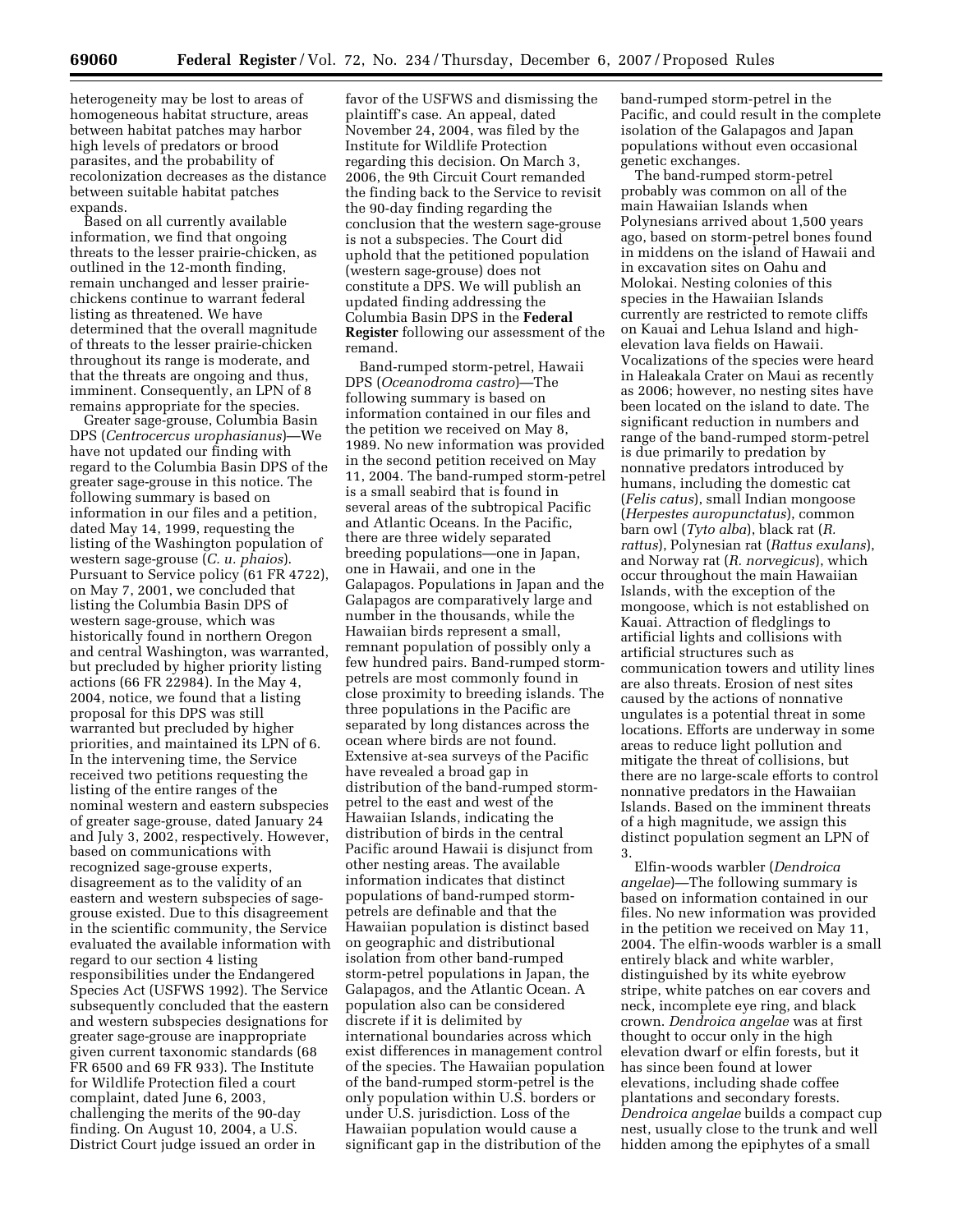tree, and its breeding season extends from March to June. This species forages in the middle part of trees, gleaning insects from leaves in the outer portion of the tree crown. *Dendroica angelae*  has been documented from four locations in Puerto Rico: Luquillo Mountains, Sierra de Cayey, and the Commonwealth forests of Maricao and Toro Negro. However, it has not been recorded again in Toro Negro and Cayey, following the passing of Hurricane Hugo in 1989. In 2003 and 2004, surveys were conducted for the elfin-woods warbler in the Carite Commonwealth Forest, Toro Negro Forest, Guilarte Forest, Bosque del Pueblo, Maricao Forest and the Caribbean National Forest, but only detected the species in the latter two. Biologist recorded 778 elfin-woods warblers in the Maricao Commonwealth Forest, and 196 elfin-woods warblers in the Caribbean National Forest.

Habitat destruction from expansion of public facilities within the forests, potential construction of additional telecommunication towers and their maintenance, disruption of breeding activities from pedestrians and high human use areas, switching from shade to sun coffee plantations, timber management practices, potential predators, and catastrophic natural events such as hurricanes and forest fires, threaten this species. Although these threats are not imminent, because most of the range of *Dendroica angelae*  is within protected lands the magnitude of threat to *Dendroica angelae* is considered high, due to its restricted distribution and low population numbers. Therefore, we assign an LPN of 5 to this species.

## *Reptiles*

Sand dune lizard (*Sceloporus arenicolus*)—The following summary is based on information contained in our files and in the petition we received June 6, 2002. The sand dune lizard is endemic to a small area in southeastern New Mexico (Chaves, Eddy, Lea, and Roosevelt Counties) and adjacent west Texas (Andrews, Crane, Gaines, Ward, and Winkler Counties). Within this area, the known occupied and potentially occupied habitat is only 1,697 square kilometers (655 square miles) in New Mexico, and an area of unknown size in west Texas. The sand dune lizard's distribution is localized and fragmented (i.e., known populations are separated by vast areas of unoccupied habitat), and the species is restricted to sand dune blowouts associated with active sand dunes and shinnery oak (*Quercus harvardii*) and scattered sandsage (*Artemisia filifolia*) vegetation. Sand

dune lizards are not found at sites lacking shinnery oak dune habitat.

It is clear that shinnery oak removal (e.g., by treating with the herbicide Tebuthiuron for livestock range improvements) results in dramatic reductions and extirpation of sand dune lizards. Scientists repeatedly confirmed the extirpation of sand dune lizards from areas with herbicide treatment to remove shinnery oak. In 1999, biologists estimated that about 25 percent of the total sand dune lizard habitat in New Mexico had been eliminated in the previous 10 years. The population of sand dune lizards has also been affected by oil and gas field development. An estimated 50-percent decline in sand dune lizard populations can be expected in areas with approximately 25 to 30 oil and/or gas wells per section. Because the distribution of sand dune lizards is localized and fragmented, and this species is a habitat specialist, impacts to its habitat will most likely greatly decrease populations. If current herbicide application continues and oil and gas development progresses as expected, the magnitude of threat to sand dune lizards will increase. Continued pressure to develop oil and gas resources in areas with sand dune lizards poses an imminent threat to the species. Therefore, we continue to assign this species an LPN of 2.

Eastern massasauga (*Sistrurus catenatus catenatus*)—The following summary is based on information contained in our files. No new information was provided in the petition received on May 11, 2004. The eastern massasauga is one of three recognized subspecies of massasauga. It is a small, thick-bodied rattlesnake that occupies shallow wetlands and adjacent upland habitat in portions of Illinois, Indiana, Iowa, Michigan, Minnesota, Missouri, New York, Ohio, Pennsylvania, Wisconsin, and Ontario.

Although the current range of *S. c. catenatus* resembles the subspecies' historical range, the geographic distribution has been restricted by the loss of the subspecies from much of the area within the boundaries of that range. Approximately 40 percent of the counties that were historically occupied by *S. c. catenatus* no longer support the subspecies. *S. c. catenatus* is currently considered imperiled in every State and province which it occupies. Each State and Canadian province across the range of *S. c. catenatus* has lost more than 30 percent, and for the majority more than 50 percent, of their historical populations. Furthermore, less than 35 percent of the remaining populations are considered secure. Approximately 59 percent of the remaining *S. c.* 

*catenatus* populations occur wholly or in part on public land, and Statewide and/or site-specific Candidate Conservation Agreements with Assurances (CCAAs) are currently being developed for many of these areas in Iowa, Illinois, Michigan, and Wisconsin. In 2006, a CCAA with the Ohio Department of Natural Resources Division of Natural Areas and Preserves was completed for Rome State Nature Preserve in Ashtabula County. Populations soon to be under CCAs and CCAAs have a high likelihood of persisting and remaining viable. Other populations are likely to suffer additional losses in abundance and genetic diversity and some will likely be extirpated unless threats are removed in the near future. Because of the ongoing efforts to protect the subspecies through CCAAs, the magnitude of threats from habitat modification, habitat succession, incompatible land management practices, illegal collection for the pet trade, and human persecution is moderate overall, with most imminent threats occurring to remaining populations on private lands. Due in large part to the numerous CCAAs currently being developed and implemented, we do not believe emergency listing is warranted and have kept the LPN at 9 for this subspecies.

Black pine snake (*Pituophis melanoleucus lodingi*)—The following summary is based on information contained in our files. No new information was provided in the petition we received on May 11, 2004. There are historical records for the black pine snake from one parish in Louisiana, 14 counties in Mississippi, and 3 counties in Alabama west of the Mobile River Delta. Black pine snake surveys and trapping indicate that this species has been extirpated from Louisiana and from four counties in Mississippi. Moreover, the distribution of remaining populations has become highly restricted due to the destruction and fragmentation of the remaining longleaf pine habitat within the range of the species. Most of the known Mississippi populations are concentrated on the DeSoto National Forest. Populations occurring on properties managed by State and other governmental agencies as gopher tortoise mitigation banks or wildlife sanctuaries represent the best opportunities for long-term survival of the species in Alabama. Other factors affecting the black pine snake include vehicular mortality and low reproductive rates, which magnify other threats and increase the likelihood of local extinctions. Due to the imminent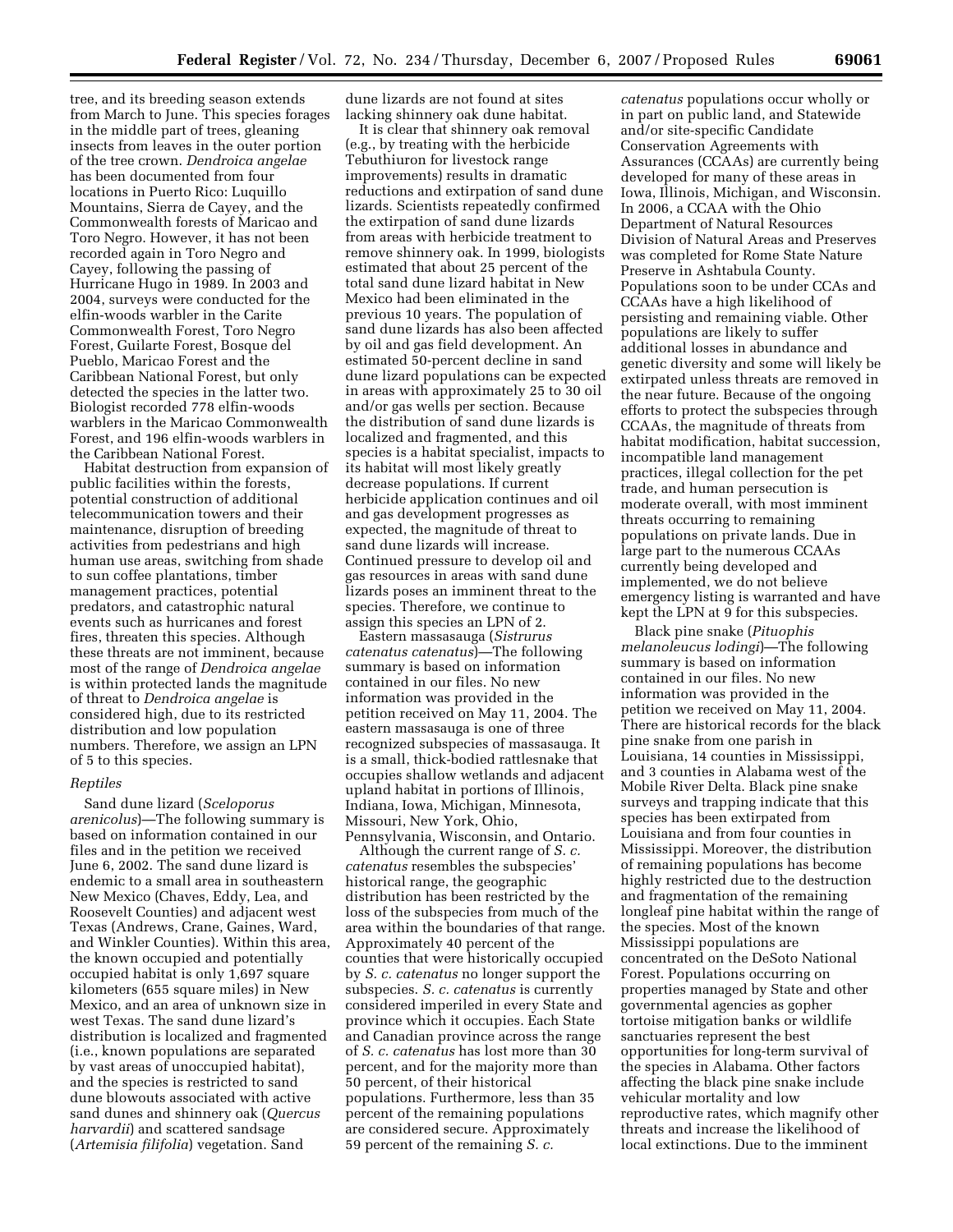threats of high magnitude caused by the past destruction of most of the longleaf pine habitat of the black pine snake, and the continuing persistent degradation of what remains, we assigned an LPN of 3 to this subspecies.

Louisiana pine snake (*Pituophis ruthveni*)—See above in ''*Summary of Listing Priority Changes in Candidates*.'' The above summary is based on information contained in our files and the petition we received on July 19, 2000.

Sonoyta mud turtle (*Kinosternon sonoriense longifemorale*)—The following summary is based on information contained in our files. No new information was provided in the petition we received on May 11, 2004. The Sonoyta mud turtle occurs in a spring and pond at Quitobaquito Springs on Organ Pipe Cactus National Monument in Arizona, and in the Rio Sonoyta and Quitovac Spring of Sonora, Mexico. Loss and degradation of stream habitat from water diversion and groundwater pumping, along with its very limited distribution, is the primary threat to the Sonoyta mud turtle. Sonoyta mud turtles are highly aquatic and depend on permanent water for survival. The area of southwest Arizona and northern Sonora where the Sonoyta mud turtle occurs is one of the driest regions of the southwest. Due to continuing drought, irrigated agriculture, and development in the region, surface water in the Rio Sonoyta can be expected to dwindle further. This species may also be vulnerable to aerial spraying of pesticides on nearby agricultural fields. We retained an LPN of 3 for this subspecies because threats are of a high magnitude and continue to date, and therefore, are imminent.

## *Amphibians*

Columbia spotted frog, Great Basin DPS (*Rana luteiventris*)—See above in ''*Summary of Listing Priority Changes in Candidates*.'' The above summary is based on information contained in our files and the petition we received on May 1, 1989.

Mountain yellow-legged frog, Sierra Nevada DPS (*Rana muscosa*)—The following summary is based on information contained in our files and the petition received on February 8, 2000. Also see our 12-month petition finding published on January 16, 2003 (68 FR 2283) and our amended 12 month petition finding published on June 25, 2007 (72 FR 34657). The mountain yellow-legged frog inhabits the high elevation lakes, ponds, and streams in the Sierra Nevada Mountains of California, from near 4,500 feet (ft) (1,370 meters (m)) to 12,000 ft (3,650 m). The distribution of the mountain yellow-legged frog is from Butte and Plumas counties in the north to Tulare and Inyo counties in the south. A separate population in southern California is already listed as endangered (67 FR 44382).

Predation by introduced trout is the best-documented cause of the decline of the Sierra Nevada mountain yellowlegged frog, because it has been repeatedly observed that nonnative fishes and mountain yellow-legged frogs rarely co-exist. Mountain yellow-legged frogs and trout (native and nonnative) do co-occur at some sites, but these cooccurrences probably are mountain yellow-legged frog populations with negative population growth rates in the absence of immigration. To help reverse the decline of the mountain yellowlegged frog, the Sequoia and Kings Canyon National Parks have been removing introduced trout since 2001. Over 18,000 introduced trout have been removed from 11 lakes since the project started in 2001. The lakes are completely- to mostly fish-free and substantial mountain yellow-legged frog population increases have resulted. The California Department of Fish and Game (CDFG) has also removed or is in the process of removing nonnative trout from a total of between 10 and 20 water bodies in the Inyo, Humboldt-Toiyabe, Sierra, and El Dorado National Forests. In the El Dorado National Forest golden trout were removed from Leland Lakes, and attempts have been made to remove trout from two sites near Gertrude Lake and a tributary of Cole Creek; no data showing increase in mountain yellowlegged frogs at these sites was available.

In California, chytridiomycosis, more commonly known as chytrid fungus, has been detected in many amphibian species, including the mountain yellowlegged frog within the Sierra Nevada. Recent research has shown that this pathogenic fungus is widely distributed throughout the Sierra Nevada, and that infected mountain yellow-legged frogs die soon after metamorphosis. Several infected and uninfected populations were monitored in Sequoia and Kings Canyon National Parks over multiple years, documenting dramatic declines and extirpations in infected but not in uninfected populations. In the summer of 2005, 39 of 43 populations assayed in Yosemite National Park were positive for chytrid fungus.

The current distribution of the Sierra Nevada mountain yellow-legged frog is restricted primarily to publicly managed lands at high elevations, including streams, lakes, ponds, and meadow wetlands located on national forests, including wilderness and non-

wilderness on the forests, and national parks. In several areas where detailed studies of the effects of chytrid fungus on the mountain yellow-legged frog are ongoing, substantial declines have been observed over the past several years. For example, in 2005 surveys in Yosemite National Park mountain yellow-legged frogs were not detectable at 37 percent of 113 sites where they had been observed in 2000–2002; in 2005 in Sequoia and Kings Canyon National Parks mountain yellow-legged frogs were not detected at 47 percent of sites where they had been recorded 3–8 years earlier. A compounding effect of disease-caused extinctions of mountain yellow-legged frogs is that recolonization may never occur, because streams connecting extirpated sites to extant populations now contain introduced fishes, which act as barriers to frog movement within metapopulations. The most recent assessment of the species status in the Sierra Nevada indicates that mountainyellow legged frogs occur at less than 8 percent of the sites from which they were historically observed. A group of prominent scientists further suggest a 10 percent decline per year in the number of remaining *Rana mucosa* populations and urge the listing of the mountain yellow-legged frogs as endangered. Based on imminent, high-magnitude threats, we continue to assign the population of mountain yellow-legged frog in the Sierra Nevada an LPN of 3.

Oregon spotted frog (*Rana pretiosa*)— The following summary is based on information contained in our files and the petition we received on May 4, 1989. Historically, the Oregon spotted frog ranged from British Columbia to the Pit River drainage in northeastern California. Based on surveys of historical sites, the Oregon spotted frog is now absent from at least 76 percent of its former range. The majority of the remaining Oregon spotted frog populations are small and isolated. The threats to the species' habitat include development, livestock grazing, introduction of nonnative plant species, changes in hydrology due to construction of dams and alterations to seasonal flooding, and poor water quality. Additional threats to the species are predation by nonnative fish and introduced bullfrogs; competition with bullfrogs for habitat; and diseases, such as oomycete water mold *Saprolegnia*  and chytrid fungus infections. The magnitude of threat is high for this species because the small populations with patchy and isolated distributions are subject to a wide range of threats to both individuals and their habitats that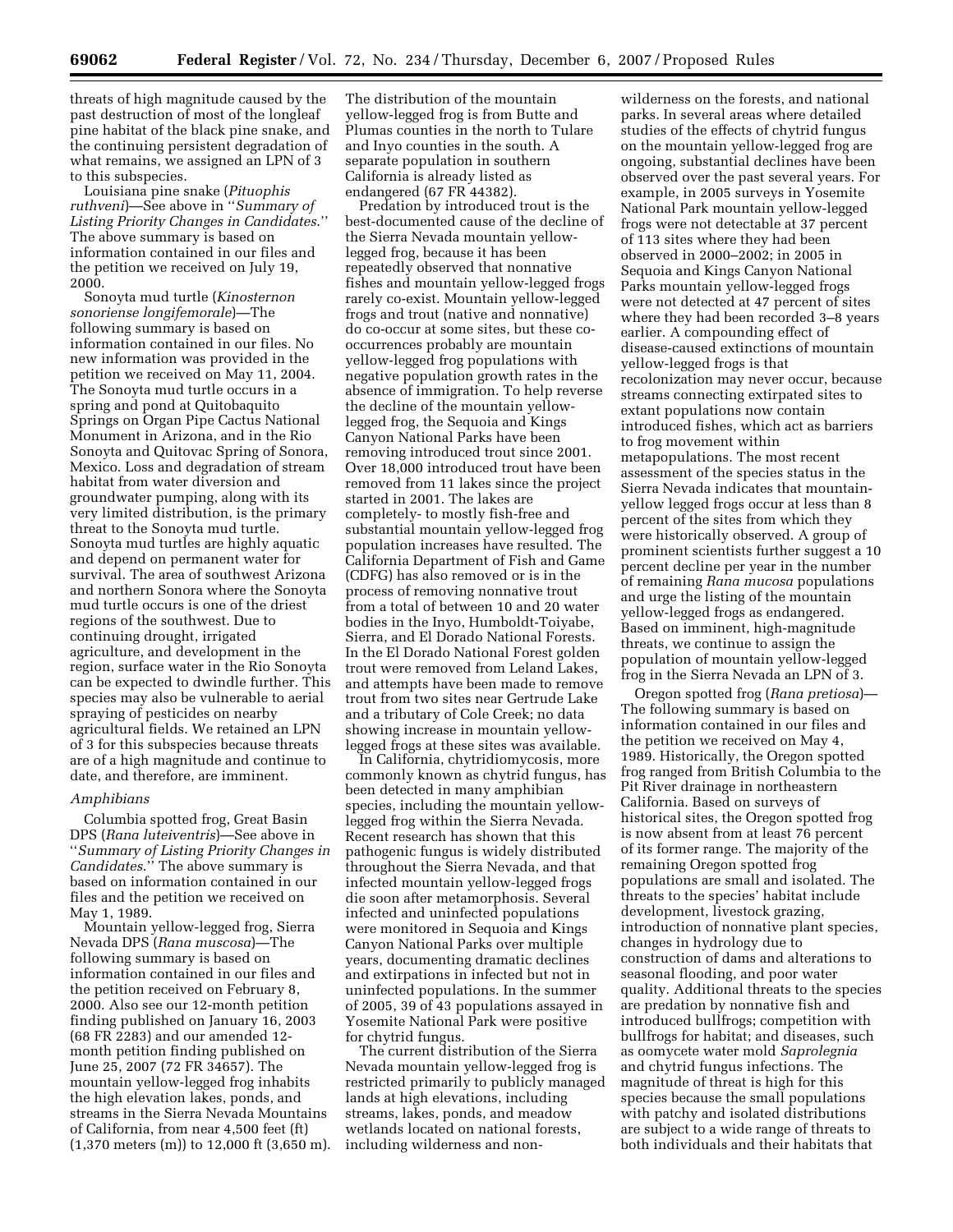could seriously reduce or eliminate any of these isolated populations and further reduce the range of the species. Habitat restoration and management actions have not prevented a decline in the reproductive rates in some populations. The threats are imminent because each population is faced with multiple ongoing and potential threats. Therefore, we retain an LPN of 2 for the Oregon spotted frog.

Relict leopard frog (*Rana onca*)—The following summary is based on information contained in our files and the petition we received on May 9, 2002. Relict leopard frogs are currently known to occur only in two general areas in Nevada: near the Overton Arm area of Lake Mead, and Black Canyon below Lake Mead. These two areas comprise a small fraction of the historical distribution of the species, which included springs, streams, and wetlands within the Virgin River drainage downstream from the vicinity of Hurricane, Utah; along the Muddy River, Nevada; and along the Colorado River from its confluence with the Virgin River downstream to Black Canyon below Lake Mead, Nevada and Arizona. Suggested factors contributing to the decline of the species include alteration of aquatic habitat due to agriculture and water development, including regulation of the Colorado River, and the introduction of exotic predators and competitors. In 2005, the National Park Service, in cooperation with the Service and various other Federal, State, and local partners, developed a conservation agreement and strategy which is intended to improve the status of the species through prescribed management actions and protection. Conservation actions identified for implementation in the agreement and strategy include captive rearing tadpoles for translocation and refugium populations, habitat and natural history studies, habitat enhancement, population and habitat monitoring, and translocation. Conservation is proceeding under the agreement; however, additional time is needed to determine whether or not the agreement will be effective in eliminating or reducing the threats to the point that the relict leopard frog can be removed from candidate status. However, because of these conservation efforts the magnitude of existing threats is low to moderate. These threats remain nonimminent since there are no known projects or actions that would adversely affect frog populations or threaten surface water associated with known sites occupied by the frog. We assigned an LPN of 11 to this species.

Ozark hellbender (*Cryptobranchus alleganiensis bishopi*)—The following summary is based on information contained in our files. No new information was provided in the petition we received on May 11, 2004. Since the species was elevated to candidate status in 2001 (66 FR 54808), the known threats have increased. In particular, the 2006 discovery of the amphibian disease chytridiomycosis, caused by the pathogen *Batrachochytrium dendrobatidis*, in captive and remaining wild populations of the Ozark hellbender has made increased protection vital to persistence of this subspecies. Chytridiomycosis has proven fatal to several amphibian species worldwide, as well as to Ozark hellbenders in captivity. The majority (approximately 75 percent) of captive hellbenders at the St. Louis Zoo (St. Louis, Missouri) that have been infected with chytridiomycosis have died. Deaths relating to chytridiomycosis continue to occur as the St. Louis Zoo staff continues to search for an effective way to treat infected animals. Due to the incidence of *Batrachochytrium dendrobatidis* in the St. Louis Zoo hellbender population, in 2006 the Missouri Department of Conservation began testing wild hellbenders in Missouri for infection of the pathogen. Individuals that tested positive for the pathogen were found in all three Ozark hellbender rivers in Missouri. Although dead animals in the wild have not been seen, animals continue to be seen with increasingly severe abnormalities. These abnormalities have not been linked conclusively with the presence of *Batrachochytrium dendrobatidis*; however, considering the types of abnormalities documented (e.g., lesions, digit and appendage loss, epidermis sloughing) researchers believe there is likely a connection. In general, researchers have found that abnormalities in Ozark hellbenders are becoming increasingly more severe, often to a level that the animal is approaching death (e.g., missing digits on all/most limbs, missing all/most limbs). Recreational pressures on Ozark hellbender rivers have also increased substantially on an annual basis. The Missouri Department of Conservation reports that gigging popularity and pressure have increased, and present a significant threat to hellbenders during the breeding season as they tend to move greater distances and congregate in small groups where they are an easy target for giggers. Canoe, kayak, and motor/jet boat traffic has increased in recent years on the Jacks Fork, Current, Eleven Point, and North Fork Rivers.

The popularity of these float streams has grown to the point that the National Park Service is considering alternatives to reducing the number of boats that can be launched daily by concessionaires.

To date, nothing has been done to reduce or ameliorate ongoing threats to Ozark hellbenders. The Ozarks region continues to experience rapid urbanization, expansion of industrial agricultural practices such as concentrated animal feeding operations (chickens, turkeys, hogs, cattle), and logging. No laws are in place to preclude livestock from grazing in riparian corridors and resting in or along streams and rivers. The majority of the Ozarks region in Missouri and Arkansas is comprised of karst topography (caves, springs, sinkholes, and losing streams) further complicating the containment and transport of potential contaminants. In short, the abundance of waste being generated and lack of adequate treatment facilities or practices for both human and livestock waste poses a significant and ever increasing threat to aquatic ecosystems. The decrease in Ozark hellbender range and population size and the shift in age structure are likely due in part to a variety of historic and ongoing activities. The primary causes of these trends are habitat destruction and modification. Among these are impoundment, channelization, and siltation and water quality degradation from a variety of sources, including industrialization, agricultural runoff, mine waste, and timber harvest. Overutilization of hellbenders for commerce and scientific purposes is also likely contributing to their decline. The regulations targeting these threats, including Clean Water Act and state laws, have not prevented Ozark hellbender declines. Finally, most of the remaining Ozark hellbender populations are small and isolated, making them vulnerable to individual catastrophic events and reducing the likelihood of recolonization after localized extinctions. Due to the existence of ongoing, high-magnitude threats and the newly documented presence of chytridiomycosis, we are deliberating whether emergency listing is appropriate for the Ozark hellbender and continue to assign an LPN of 3 to this subspecies.

Austin blind salamander (*Eurycea waterlooensis*)—The following summary is based on information in our files. No new information was provided in the petition we received on May 11, 2004. The Austin blind salamander is known to occur in and around three of the four spring sites that comprise the Barton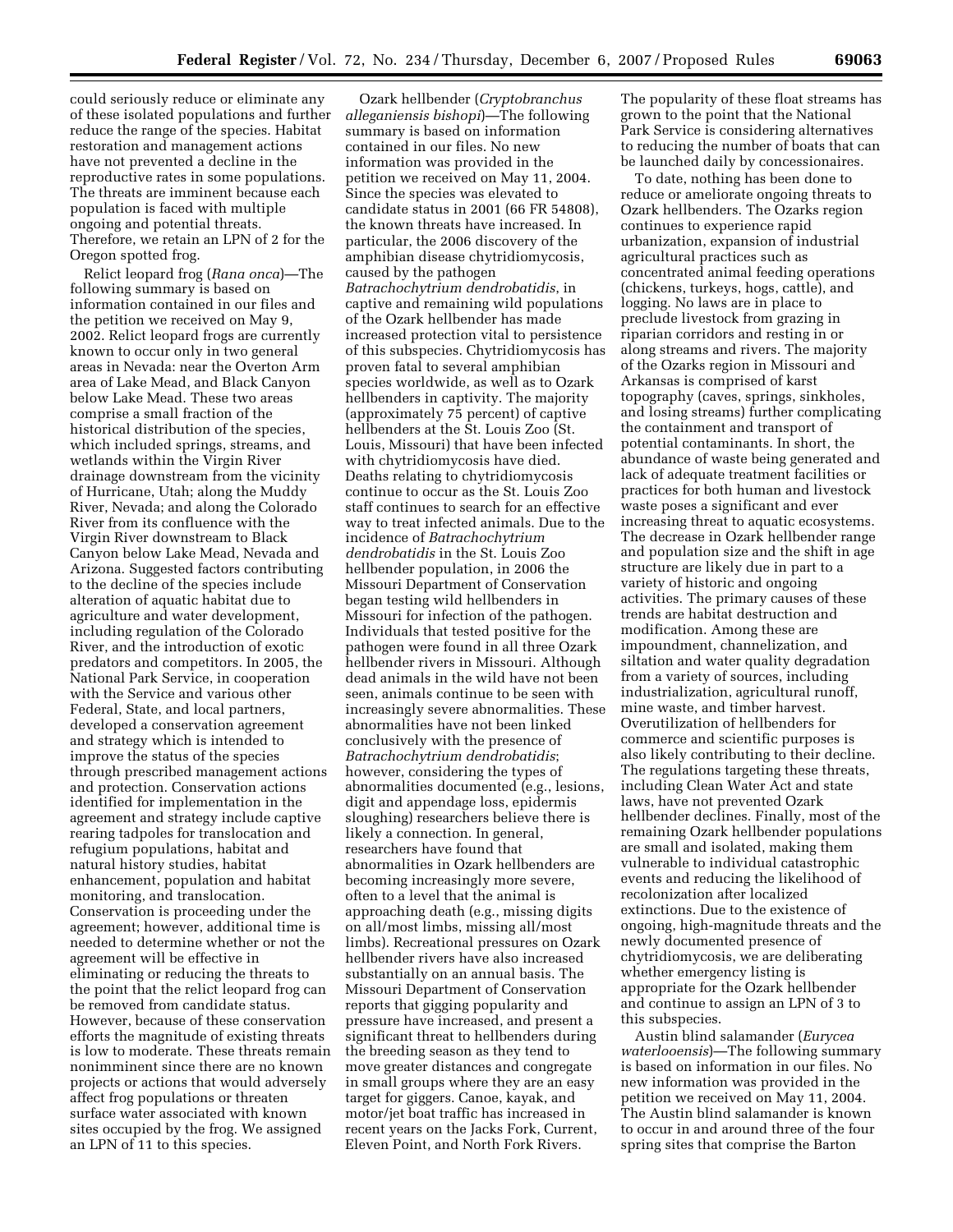Springs complex in the City of Austin, Travis County, Texas.

Primary threats to this species are degradation of water quality and quantity due to expanding urbanization. The Austin blind salamander depends on a constant supply of clean water in the Edwards Aquifer discharging from Barton Springs for its survival. Urbanization dramatically alters the normal hydrologic regime and water quality of an area. Increased impervious cover caused by development increases the quantity and velocity of runoff that leads to erosion and greater pollution transport. Pollutants and contaminants that enter the Edwards Aquifer are discharged in salamander habitat at Barton Springs and have serious morphological and physiological effects to the salamander. As the human population increases in central Texas, greater demand on groundwater sources occurs. Increased pumping of the Edwards Aquifer can result in reduced springflows that may also have a detrimental impact on the salamander.

The Texas Commission on Environmental Quality adopted the Edwards Rules in 1995 and 1997, which require a number of water quality protection measures for new development occurring in the recharge and contributing zones of the Edwards Aquifer. However, Chapter 245 of the Texas Local Government Code permits ''grandfathering'' of state regulations. Grandfathering allows developments to be exempted from any new local or state requirements for water quality controls and impervious cover limits if the developments were planned prior to the implementation of such regulations. As a result of the grandfathering law, very few developments have followed these ordinances. New developments are still obligated to comply with regulations that were applicable at the time when project applications for development were first filed. In addition, it is significant that even if they were followed with every new development, these ordinances do not span the entire watershed for Barton Springs.

Consequently, development occurring outside these jurisdictions can have negative consequences on water quality and thus have an impact on the species. Despite having the Edwards Rules, as well as other local ordinances, in place, 10 years of trend data continues to show that water quality at Barton Springs is declining. Because of the limited distribution of this species, the magnitude of the threats facing it is high. The threats are imminent because urbanization is ongoing and continues to expand over the Barton Springs Segment of the Edwards Aquifer and

water quality continues to degrade. Thus, we retain an LPN of 2 for this species.

Georgetown salamander (*Eurycea naufragia*)—The following summary is based on information in our files. No new information was provided in the petition we received on May 11, 2004. The Georgetown salamander is known to occur in spring outlets along five tributaries to the San Gabriel River and one cave in the City of Georgetown, Williamson County, Texas. The Georgetown salamander has a very limited distribution and depends on a constant supply of clean water from the Northern Segment of the Edwards Aquifer for its survival.

Primary threats to this species are degradation of water quality and quantity due to expanding urbanization. Increased impervious cover by development increases the quantity and velocity of runoff that leads to erosion and greater pollution transport. Pollutants and contaminants that enter the Edwards Aquifer are discharged from spring outlets in salamander habitat and have serious morphological and physiological effects to the species. As the human population increases in central Texas, greater demand on groundwater sources occurs. Increased groundwater pumping of the Edwards Aquifer results in reduced springflows that may also have a detrimental impact on the salamander.

The Texas Commission on Environmental Quality adopted the Edwards Rules in 1995 and 1997, which require a number of water quality protection measures for new development occurring in the recharge and contributing zones of the Edwards Aquifer. However, Chapter 245 of the Texas Local Government Code permits ''grandfathering'' of State regulations. Grandfathering allows developments to be exempted from any new local or State requirements for water quality controls and impervious cover limits if the developments were planned prior to the implementation of such regulations. As a result of the grandfathering law, very few developments have followed these ordinances. New developments are still obligated to comply with regulations that were applicable at the time when project applications for development were first filed. In addition, it is significant that even if they were followed with every new development, these ordinances do not span the entire watershed for the Edwards Aquifer. The Texas Commission on Environmental Quality has developed voluntary water quality protection measures for development in the Edwards Aquifer region of Texas;

however, it is unknown if these measures will be implemented or if they will be effective in maintaining or improving water quality.

Development occurring outside the Texas Commission on Environmental Quality's jurisdiction can have negative consequences on water quality and thus have an impact on the species. Despite having the Edwards Rules in place, as well as other local ordinances, 10 years of trend data at Barton Springs in Austin, Texas, continues to show that water quality is declining. Because of the limited distribution of the Georgetown salamander, the magnitude of the threats facing it is high. The threats are also imminent because urbanization is ongoing and continues to expand over the Northern Segment of the Edwards Aquifer. Thus, we retain an LPN of 2 for this species.

Salado salamander (*Eurycea chisholmensis*)—The following summary is based on information in our files. No new information was provided in the petition we received on May 11, 2004. The Salado salamander is historically known to occur in two spring sites, Big Boiling Springs and Robertson Springs, near Salado, Bell County, Texas. Salamanders have not been located at Robertson Springs since 1991.

Primary threats to this species are habitat modification and degradation of water quality and quantity due to expanding urbanization. Many of the spring outlets in the City of Salado have been modified by dam construction. Because Big Boiling Springs is located near Interstate 35 and in the center of the city, increasing traffic and urbanization increase threats of contamination from spills, higher levels of impervious cover, and subsequent impacts to groundwater. Several groundwater contamination incidents have occurred within Salado salamander habitat. The Salado salamander depends on a constant supply of clean water from the Northern Segment of the Edwards Aquifer for its survival. Pollutants and contaminants that enter the Edwards Aquifer discharge in salamander habitat and have serious morphological and physiological effects to the salamander. As the human population increases in central Texas, greater demand on groundwater sources occurs. Increased pumping of the Edwards Aquifer can result in reduced springflows that may also have a detrimental impact on the salamander.

Controls of nonpoint source pollution in the watershed are implemented through the Edwards Rules (water quality protection measures for the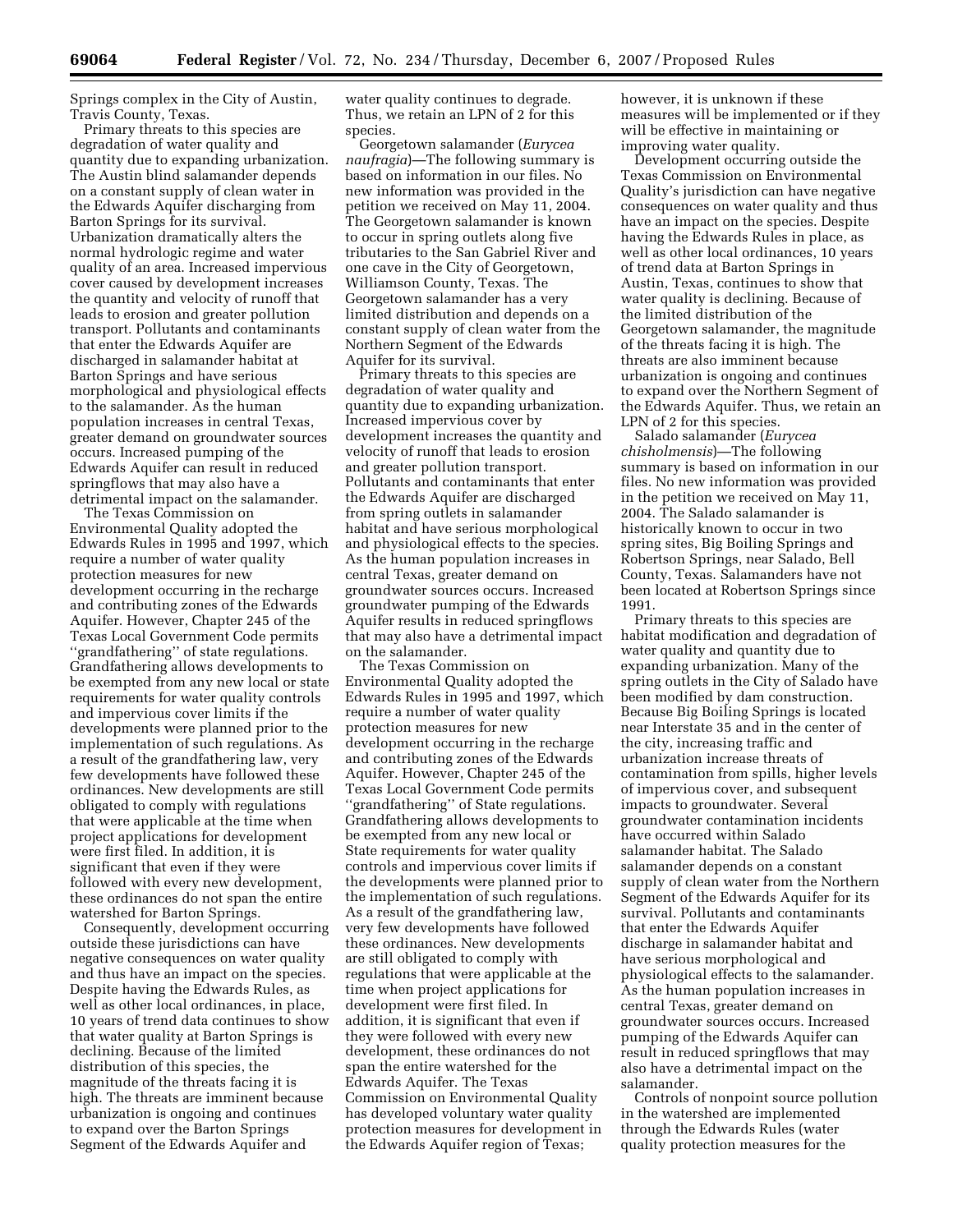recharge and contributing zones of the Edwards Aquifer) adopted by the Texas Commission on Environmental Quality in 1995 and 1997. Although implementation of the Edwards Rules in other areas of the Northern Segment of the Edwards Aquifer may have the potential to affect conditions at spring sites occupied by the Salado salamander, the jurisdiction of Texas Commission on Environmental Quality does not extend into Bell County. For this reason, compliance with the Edwards Rules is not required in this part of the Edwards Aquifer. There are no other local or regional water protection measures that have been put in place for areas that feed the springs known to be occupied by the Salado salamander. Because of the limited distribution of this species, the magnitude of the threats facing it is high. The threats are also imminent because urbanization is ongoing and contamination events are occurring near spring sites known to support Salado salamanders. Thus, we retain an LPN of 2 for this species.

Yosemite toad (*Bufo canorus*)—The following summary is based on information contained in our files and the petition we received on April 3, 2000. See also our 12-month petition finding published on December 10, 2002 (67 FR 75834). Yosemite toads are moderately sized toads with females having black spots, edged with white or cream, that are set against a grey, tan or brown background. Males have a nearly uniform coloration of yellow-green to olive drab to greenish brown. Yosemite toads are most likely to be found in areas with thick meadow vegetation or patches of low willows near or in water, and use rodent burrows for overwintering and temporary refuge during the summer. Breeding habitat includes the edges of wet meadows, slow flowing streams, shallow ponds and shallow areas of lakes. The historic range of Yosemite toads in the Sierra Nevada occurs from the Blue Lakes region north of Ebbetts Pass (Alpine County) to south of Kaiser Pass in the Evolution Lake/Darwin Canyon area (Fresno County). The historic elevational range of Yosemite toads is 1,460 to 3,630 m (4,790 to 11,910 ft).

The threats currently facing the Yosemite toad include cattle grazing, timber harvesting, recreation, disease, and climate change. Inappropriate grazing has shown to cause loss of vegetative cover and destruction of peat layers in meadows, which lowers the groundwater table and summer flows. This may increase the stranding and mortality of tadpoles, or make these areas completely unsuitable for

Yosemite toads. Grazing can also degrade or destroy moist upland areas used as non-breeding habitat by Yosemite toads and collapse rodent burrows used by Yosemite toads as cover and hibernation sites. Timber harvesting and associated road development could severely alter the terrestrial environment and result in the reduction and occasional extirpation of amphibian populations in the Sierra Nevada. These habitat gaps may act as dispersal barriers and contribute to the fragmentation of Yosemite toad habitat and populations. Trails (foot, horse, bicycle, or off-highway motor vehicle) compact soil in riparian habitat, which increases erosion, displaces vegetation, and can lower the water table. Trampling or the collapsing of rodent burrows by recreational users, pets, and vehicles could lead to direct mortality of all life stages of the Yosemite toad and disrupt their behavior. Various diseases have been confirmed in Yosemite toads. Mass die-offs of amphibians have been attributed to: Chytrid fungal infections of metamorphs and adults; *Saprolegnia*  fungal infections of eggs; iridovirus infection of larvae, metamorphs, or adults; and bacterial infections. Yosemite toads probably are exposed to a variety of pesticides and other chemicals throughout their range. Environmental contaminants could negatively affect the species by causing direct mortality; suppressing the immune system; disrupting breeding behavior, fertilization, growth or development of young; and disrupting the ability to avoid predation. We retained an LPN of 11 for the Yosemite toad since the threats are nonimminent and moderate to low in magnitude.

Black Warrior waterdog (*Necturus alabamensis*)—See above in ''*Summary of Listing Priority Changes in Candidates.*'' The above summary is based on information contained in our files. No new information was provided in the petition we received on May 11, 2004.

## *Fishes*

Headwater chub (*Gila nigra*)—The following summary is based on information contained in our files and the 12-month finding on a petition to list the species we published May 3, 2006 (71 FR 26007). The range of the headwater chub has been reduced by approximately 50 to 60 percent. Approximately 16 streams (125 miles (200 kilometers) of stream) are thought to be occupied out of 19 streams (312 miles (500 kilometers) of stream) formerly occupied in the Gila River Basin in Arizona and New Mexico. Remaining populations are fragmented and isolated and threatened by a combination of factors.

Headwater chub are threatened by introductions of nonnative fish that prey on them and/or compete with them for food. These nonnative fish are difficult to eliminate and, therefore, pose an ongoing threat. Habitat destruction and modification has occurred and continues to occur as a result of dewatering, impoundment, channelization, and channel changes caused by alteration of riparian vegetation and watershed degradation from mining, grazing, roads, water pollution, urban and suburban development, groundwater pumping, and other human actions. Existing regulatory mechanisms do not appear to be adequate for addressing the impact of nonnative fish and also have not removed or eliminated the threats that continue to be posed in relation to habitat destruction or modification. The fragmented nature and rarity of existing populations makes them vulnerable to other natural or manmade factors, such as drought and wildfire.

The Arizona Game and Fish Department has created the Arizona Statewide Conservation Agreement for Roundtail Chub (*G. robusta*), Headwater Chub, Flannelmouth Sucker (*Catostomus latipinnis*), Little Colorado River Sucker (*Catostomus* spp.), Bluehead Sucker (*C. discobolus*), and Zuni Bluehead Sucker (*C. discobolus yarrowi*), which is in the process of being finalized. The New Mexico Department of Game and Fish recently listed the headwater chub as endangered and created a recovery plan for the species, Colorado River Basin Chubs (Roundtail Chub, Gila Chub (*G. intermedia*), and Headwater Chub) Recovery Plan, which was approved by the New Mexico State Game Commission on November 16, 2006. Both the Arizona Agreement and the New Mexico Recovery Plan recommend preservation and enhancement of extant populations and restoration of historical headwater chub populations. The recovery and conservation actions prescribed by Arizona and New Mexico plans, which we believe will reduce and remove threats to this species, will require further discussions and authorizations before they can be implemented. However, due to the ongoing high magnitude threats, including loss of habitat, degradation of remaining habitat, and others (e.g., nonnative species, drought, and fire), we maintain the current LPN of 2 for this species.

Arkansas darter (*Etheostoma cragini*)—The following summary is based on information from our files. No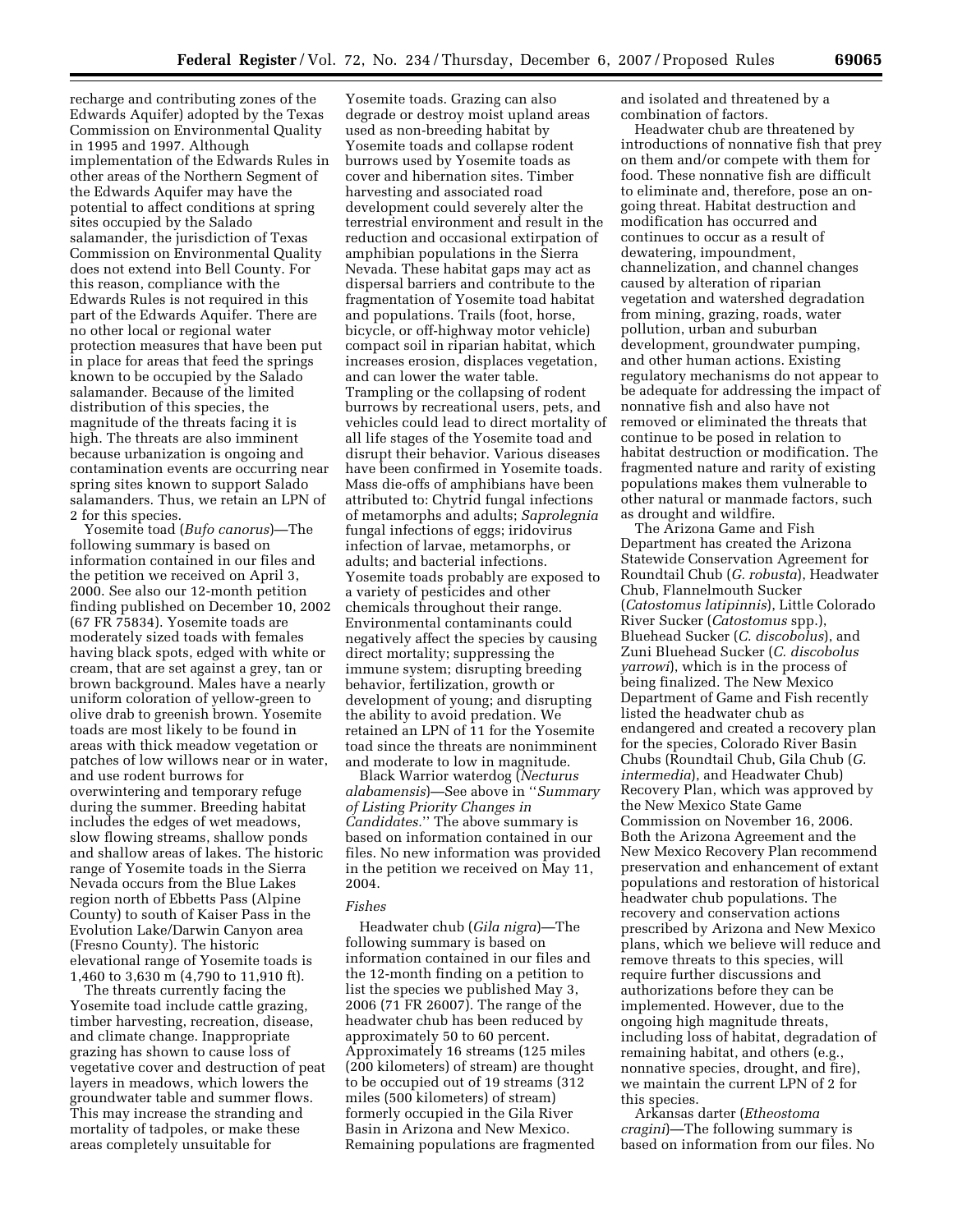new information was provided in the petition we received on May 11, 2004. The Arkansas darter is a small fish in the perch family native to portions of the Arkansas River basin. The species' range includes sites in extreme northwestern Arkansas, southwestern Missouri, and northeastern Oklahoma, within the Neosho River watershed. It also occurs in a number of watersheds and isolated streams in eastern Colorado, south-central and southwestern Kansas, and the Cimarron watershed in northwest Oklahoma. The species is most often found in small spring fed streams with sand substrate and aquatic vegetation. It appears stable at most sites where spring flows persist. It has declined in areas where spring flows have decreased or been eliminated. We estimate that currently there are approximately 145 occurrences of the Arkansas darter distributed across the five States; it was found at 29 of 67 sites sampled in 2005–2006. Major threats to the species include stream dewatering resulting from groundwater pumping in the western portion of the species' range, and development pressures in portions of its eastern range. Spills and runoff from confined animal feeding operations also potentially threaten the species rangewide. We are retaining an LPN of 11 for the Arkansas darter until we can assess more current information.

Cumberland darter (*Etheostoma susanae*)—The following summary is based on information contained in our files. No new information was provided in the petition we received on May 11, 2004. Although the Cumberland darter was once recorded as abundant, it is now considered to be rare and extremely restricted in range known from only 18 locations in streams in the upper Cumberland River system, above Cumberland Falls, in Kentucky and Tennessee. The species inhabits shallow water in pools and runs of headwater streams with stable sand, silt, or sandcovered bedrock substrata.

The primary threat to the Cumberland darter is the siltation of instream habitats caused by coal mining activities, silvicultural practices, road construction, and urban development. The small size and range of Cumberland darter populations also make them much more susceptible to extirpation from single catastrophic events (such as toxic chemical spills) and reduces their ability to recover from smaller impacts to their habitat or populations. All surviving populations of the Cumberland darter are restricted to short stream reaches, with the majority believed to be restricted to less than one mile of stream. These occurrences are

thought to form six population clusters, which are isolated from one another by poor quality habitat, impoundments, or natural barriers. Specific information on the threats to the current distribution of the Cumberland darter was initiated in May 2006 by the Kentucky Department of Fish and Wildlife Resources and additional sampling was completed in spring 2007 at approximately 10 to 15 sites in Kentucky and Tennessee. Collectively, these factors are serious and significant impediments to the survival of the Cumberland darter; thus these threats are high in magnitude. Federal and state water quality laws have reduced water quality threats to some degree, and non-point pollution threats and modification of reach geomorphology and hydrology are cumulative and gradual. Therefore, these factors are nonimminent. Consequently, we have assigned the Cumberland darter a listing priority of 5, reflecting a threat magnitude and immediacy of high and nonimminent, respectively.

Pearl darter (*Percina aurora*)—The following summary is based on information from our files. No new information was provided in the petition we received on May 11, 2004. Little is known about the specific habitat requirements or natural history of the Pearl darter. Pearl darters have been collected from a variety of river/ stream attributes, mainly over gravel bottom substrate. This species is historically known only from localized sites within the Pascagoula and Pearl River drainages in two states. Currently, the Pearl darter is considered extirpated from the Pearl River drainage and rare in the Pascagoula River drainage. Since 1983, the range of the Pearl darter has decreased by 55 percent.

Pearl darters are vulnerable to the cumulative impacts of a variety of nonpoint pollution sources, such as sedimentation and chemicals, and also to more localized and concentrated pollution events. The steady yet gradual change in river and tributary geomorphology and hydrology over time is believed to have an impact on this species. The magnitude of threat to this species is high due to their limited and disjunct populations and threat due to sedimentation. However, the immediacy of the threat is nonimminent since no known projects are planned that would have a direct impact on the species, and the decline of water quality is slow and gradual. In addition, efforts are underway to improve habitat by reducing these threats and to increase and augment the numbers of Pearl darters by husbandry. Therefore, we assign this species an LPN of 5.

Rush darter (*Etheostoma phytophilum*)—The following summary is based on information contained in our files. No new information was provided in the petition we received on May 11, 2004. The Rush Darter is endemic to upland portions of the Black Warrior River system in Alabama where it occurs in shallow headwater streams. This species is uncommon and sporadic within its range, as it favors shallow, flowing water in spring runs and springassociated streams with emergent vegetation. Only three disjunct populations are known: One in the Clear Creek system in Winston County, one in spring-fed tributaries of Turkey Creek in Jefferson County; and one population in Little Cove Creek (Cove Springs) in Etowah County. The Jefferson County population (Turkey Creek), which is located in a large metropolitan area, is threatened by urbanization and commercialization of its habitat. Siltation from bridge, road, and sewer line construction has been recently documented within the Turkey Creek watershed by academic researchers and Service biologists.

The major threat to the Winston County population of rush darters is erosion of Mill Creek, Doe and Wildcat Branch, and the cumulative increase of sediments caused from gravel roads and roadside ditches. Within the past year, biologists have observed increased erosion along roads adjacent to Doe and wildcat Branches which resulted in increased siltation within those streams. Increases in urbanization, road maintenance and silviculture practices contribute to increased sedimentation in the watershed. The major threat to the Cove Springs population is contamination of the water with chlorine. Efforts are underway to improve habitat and water quality; however, at this time all populations are being negatively affected by declining water quality. The magnitude of threat is high due to the limited number of populations, and the threat is imminent because water quality is currently declining for all populations. Thus, we assigned an LPN of 2 to this species.

Yellowcheek darter (*Etheostoma moorei*)—The following summary is based on information from our files. No new information was provided in the petition we received on May 11, 2004. The yellowcheek darter is endemic to four headwater tributaries of the Little Red River. It is vulnerable to alterations in physical habitat characteristics such as the impoundment of Greers Ferry Reservoir, channel maintenance in the Archey Fork, increased sedimentation from eroding stream banks and poor riparian management, and illegal gravel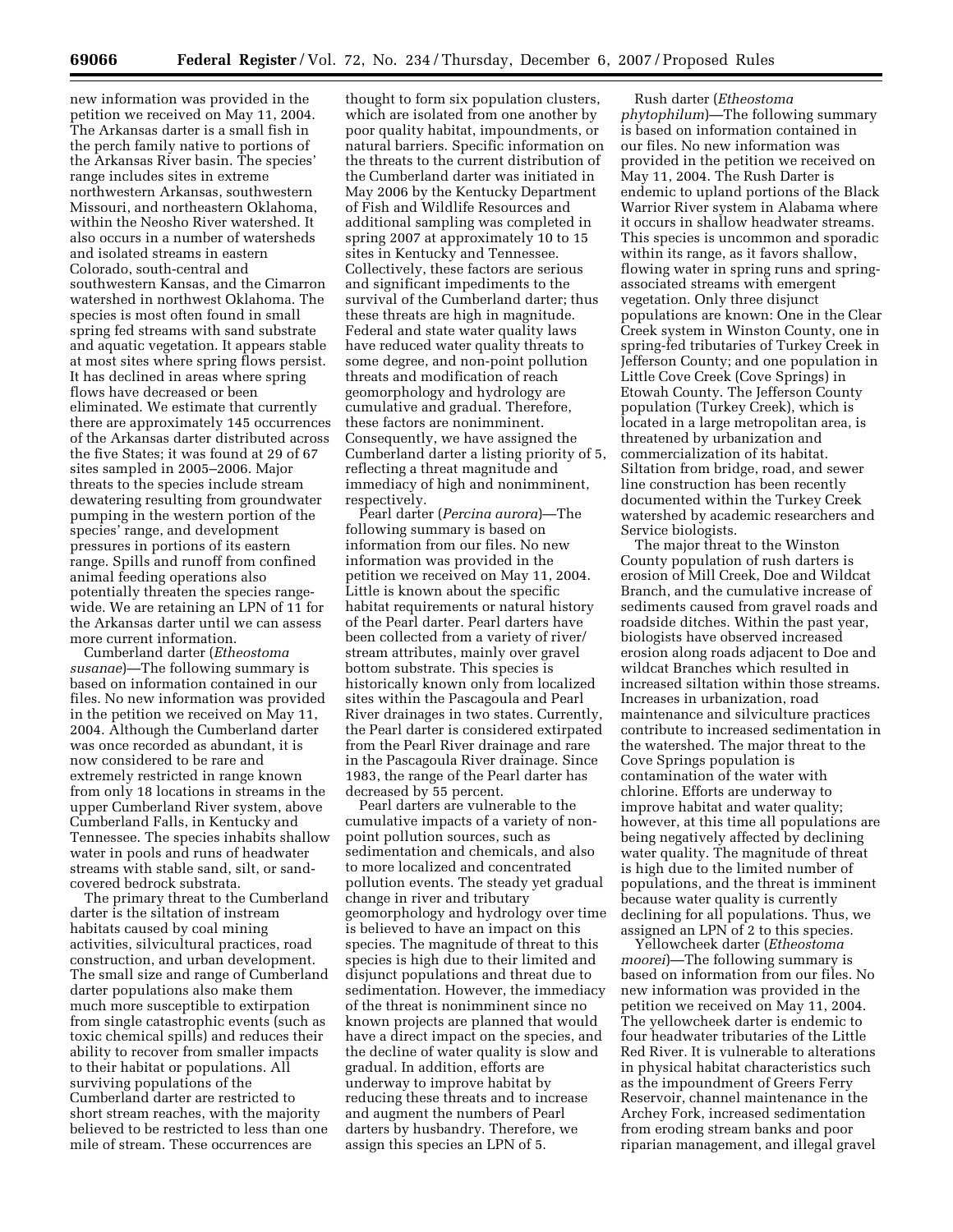mining. Factors affecting the remaining populations include loss of suitable breeding habitat, habitat and water quality degradation, population isolation, and severe population declines exacerbated by stochastic drought conditions. A 2004–2005 threats assessment by Service personnel documented occurrences of the aforementioned activities and found 52 sites on the Middle Fork, 28 sites on the South Fork, eight sites on Archey Fork, and one site in the Turkey/Beech/Devils Fork system that are potential contributors to the decline of the species. Since the threats assessment was completed, natural gas exploration and development in the Fayetteville Shale formation in north central Arkansas has also become a primary threat in all watersheds and is not addressed by the conservation agreements in place or by any regulatory mechanism. The Middle Fork was listed as an impaired waterbody by the Arkansas Department of Environmental Quality in 2004 due to excessive bacteria and low dissolved oxygen.

Recent studies have documented significant declines in the numbers (60,000 in 1981; 10,300 in 2000) of this fish in the remaining populations and further range restriction within the tributaries (130.4 to 65.0 stream km). As a result, yellowcheek darter numbers had declined over a 20 year period by 83 percent in both the Middle Fork and South Fork, and 60 percent in the Archey Fork during a 2000 status survey. No yellowcheek darters have been found in the Turkey Fork between 1999 and 2005; the species has apparently been extirpated in that reach. Due to imminent threats of a high magnitude that are not currently targeted by conservation actions, we assigned this species an LPN of 2.

Chucky madtom (*Noturus crypticus*)—The following summary is based on information from our files. No new information was provided in the petition we received on May 11, 2004. Chucky madtom is a rare catfish known from only 15 specimens collected from two Tennessee streams. A lone individual was collected in 1940 from Dunn Creek (a Little Pigeon River tributary) in Sevier County and 14 specimens have been encountered since 1991 in Little Chucky Creek (a Nolichucky River tributary) in Greene County. Only 3 specimens have been encountered since 1994 from two riffle areas in a short reach of Little Chucky Creek. All Little Chucky Creek specimens have been collected from stream runs with slow to moderate current over pea gravel, cobble, or slabrock substrates.

Threats to the chucky madtom include both extrinsic and intrinsic factors. Extrinsic factors include potential degradation of water quality and breeding and sheltering habitat due primarily to agricultural land use practices and secondarily to urban and rural development in the watersheds of Little Chucky and Dunn creeks. The Service believes that intrinsic factors including the potential demographic effects of inbreeding, limited species distribution, presumed low number of individuals, and presumed low fecundity and short life span characteristic of closely related madtom species pose imminent threats to the chucky madtom in its only known extant and historic locations. Therefore, we assigned the chucky madtom an LPN of 2.

Grotto sculpin (*Cottus* sp., sp. nov.)— The following summary is based on information from our files. No new information was provided in the petition we received on May 11, 2004. The Grotto sculpin, a small fish, is restricted to two karst areas (limestone regions characterized by sink holes, abrupt ridges, caves, and underground streams), the Central Perryville Karst and Mystery-Rimstone Karst in Perry County, southeast Missouri. Grotto sculpins have been documented in only 5 caves. The current overall range of the grotto sculpin has been estimated to encompass approximately 260 square kilometers (100 square miles).

The small population size and endemism of the grotto sculpin make it vulnerable to extinction due to genetic drift, inbreeding depression, and random or chance changes to the environment. The species' karst habitat is located down-gradient of the city of Perryville, Missouri, which poses a potential threat if contaminants from this urban area enter cave streams occupied by grotto sculpins. Various agricultural chemicals, such as ammonia, nitrite/nitrate, chloride, and potassium have been detected at levels high enough to be detrimental to aquatic life within the Perryville Karst area. More than half of the sinkholes in Perry County contain anthropogenic refuse, ranging from household cleansers and sewage to used pesticide and herbicide containers. As a result, potential water contamination from various sources of point and non-point pollution poses a significant threat to the grotto sculpin. Of the 5 cave systems documented to have grotto sculpins, populations in one cave system were likely eliminated, presumably as the result of point-source pollution. When the cave was searched in the spring of 2000, a mass mortality of grotto sculpin was noted, and

subsequent visits to the cave have failed to document a single live grotto sculpin. Thus, the species appears to have suffered a 20 percent decrease in the number of populations from the single event. Predatory fish such as common carp, fat-head minnow, yellow bullhead, green sunfish, bluegill, and channel catfish occur in all of the caves occupied by grotto sculpin. These potential predators may escape surface farm ponds that unexpectedly drain through sinkholes into the underground cave systems and enter grotto sculpin habitat. No regulatory mechanisms are in place that would provide protection to the grotto sculpin. Current threats to the habitat of the grotto sculpin may exacerbate potential problems associated with its low population numbers and increase the likelihood of extinction. Due to the high magnitude of ongoing, and thus imminent, threats we assigned this species an LPN of 2.

Sharpnose shiner (*Notropis oxyrhynchus*)—The following summary is based on information from our files. No new information was provided in the petition we received on May 11, 2004. The sharpnose shiner is a small, slender minnow, endemic to the Brazos River Basin in Texas. Historically, the sharpnose shiner existed throughout the Brazos River and several of its major tributaries within the watershed. It has also been found in the Wichita River (within the Red River Basin) where it may have once naturally occurred but has since been extirpated. Current information indicates that the population within the Upper Brazos River drainage (upstream of Possum Kingdom Reservoir) is apparently stable, while the population within the Middle and Lower Brazos River Basins may only exist in remnant populations in areas of suitable habitat, which may no longer be viable, representing a reduction of approximately 68 percent of its historical range.

The most significant threat to the existence of the sharpnose shiner is potential reservoir development within its current range. Additional threats include irrigation and water diversion, sedimentation, desalination, industrial and municipal discharges, agricultural activities, in-stream sand and gravel mining, and the spread of invasive saltcedar. The current limited distribution of the sharpnose shiner within the Upper Brazos River Basin makes it vulnerable to catastrophic events such as the introduction of competitive species or prolonged drought. State law does not provide protection for the sharpnose shiner. The magnitude of threat is considered high since the major threat of reservoir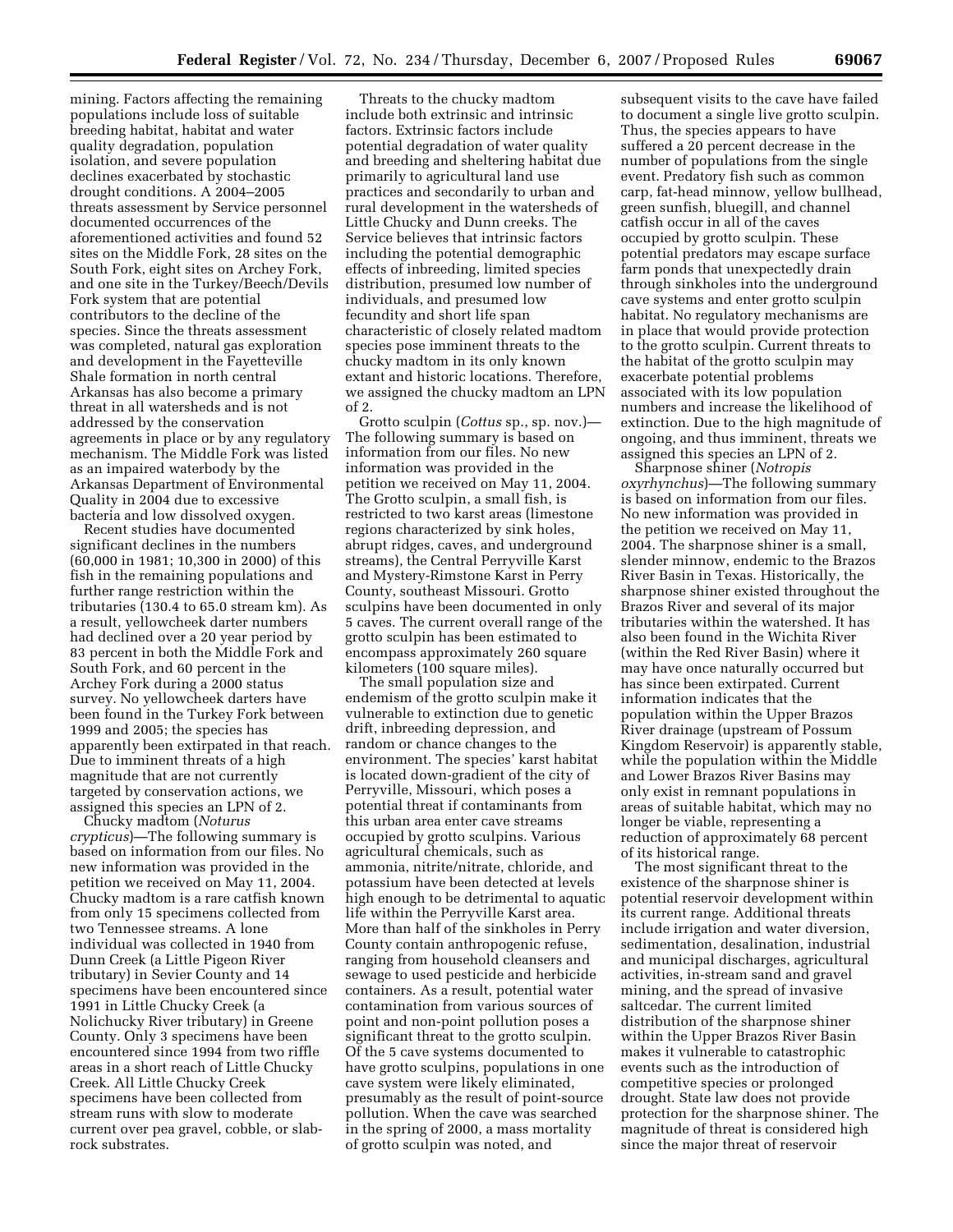development within the species current range may render its remaining habitat unsuitable. The immediacy of threat is non-imminent because major reservoir projects are not likely to occur in the near future and there is potential for implementing other water supply options that could preclude reservoir development. For these reasons, we assign an LPN of 5 to this species.

Smalleye shiner (*Notropis buccula*)— The following summary is based on information from our files. No new information was provided in the petition we received on May 11, 2004. The smalleye shiner is a small, pallid minnow endemic to the Brazos River Basin in Texas. The population of smalleye shiners within the Upper Brazos River drainage (upstream of Possum Kingdom Reservoir) is apparently stable. However, the shiner has not been collected since 1976 downstream from the reservoir, and may be extirpated from this area, representing a reduction of approximately 54 percent of its historical range.

The most significant threat to the existence of the smalleye shiner is potential reservoir development within its current range. Additional threats include irrigation and water diversion, sedimentation, desalination, industrial and municipal discharges, agricultural activities, in-stream sand and gravel mining, and the spread of invasive saltcedar. The current limited distribution of the smalleye shiner within the Upper Brazos River Basin makes it vulnerable to catastrophic events such as the introduction of competitive species or prolonged drought. State law does not provide protection for the smalleye shiner. The magnitude of threat is considered high since the major threat of reservoir development within the current range of the species may render its remaining habitat unsuitable. The immediacy of threat is considered non-imminent because major reservoir projects are not likely to occur in the near future and there is potential for implementing other water supply options that could preclude reservoir development. For these reasons, we assign an LPN of 5 to this species.

Zuni bluehead sucker (*Catostomus discobolus yarrowi*)—The following summary is based on information contained in our files. No new information was provided in the petition we received on May 11, 2004. The range of the Zuni bluehead sucker has been reduced by over 90 percent. The Zuni bluehead sucker currently occupies 9 river miles in 3 areas of New Mexico, and potentially occurs in 27

miles in the Kinlichee drainage of Arizona. However, the number of occupied miles in Arizona is unknown and the genetic composition of these fish is still under investigation. Zuni bluehead sucker range reduction and fragmentation is caused by discontinuous surface water flow, separation of inhabited reaches by reservoirs, and habitat degradation from fine sediment deposition. The principal uses of surface and ground water within the Zuni River watershed are human consumption, livestock, and irrigation. Diverting water for agricultural use is the primary purpose of at least five impoundments, and several other reservoirs act as flood-control structures. Degradation of the upper watershed has led to increased sedimentation, and many of the reservoirs are now only shallow, eutrophic (low oxygen) ponds or wetlands with little or no storage capacity. The impoundments have also changed the downstream channel morphology and substrate composition of streams. Another major impact to populations of Zuni bluehead sucker was the application of fish toxicants through at least two dozen treatments in the Nutria and Pescado rivers between 1960 and 1975. Large numbers of Zuni bluehead suckers were killed during these treatments.

For several years, the New Mexico Department of Game and Fish has been the lead agency to develop a conservation plan for Zuni bluehead sucker. A study funded through section 6 of the Act was initiated in 2000 and has continued annually. The grant included funding for development and implementation of a Zuni Bluehead Sucker Conservation Plan and the acquisition of additional information on distribution, life history, and species associations. The Zuni Bluehead Sucker Recovery Plan was approved by the New Mexico State Game Commission during a State Game Commission meeting on December 15, 2004. The Recovery Plan recommends preservation and enhancement of extant populations and restoration of historical Zuni bluehead sucker populations. The recovery actions prescribed by the State Recovery Plan that we believe will reduce and remove threats to this subspecies will require further discussions and authorizations before they can be implemented. Because of the ongoing threats of high magnitude, including loss of habitat (historical and current from beaver activity), degradation of remaining habitat, drought, and fire, we maintain the current LPN of 3 for this subspecies.

## *Clams*

Texas hornshell (*Popenaias popei*)— The following summary is based on information from our files. No new information was provided in the petition we received on May 11, 2004. The Texas hornshell is a freshwater mussel found in the Black River of New Mexico and one confirmed locality in the mainstem Rio Grande of Texas and Mexico. The primary threats are habitat alterations such as stream bank channelization, impoundments, and diversions for agriculture and flood control; contamination of water by the oil and gas industry; alterations in the natural riverine hydrology; and increased sedimentation from prolonged overgrazing and loss of native vegetation. Riverine habitats in both the Black River and the Rio Grande are under constant threats from these adverse changes. The magnitude of threats is high because of the existence of only one confirmed location in New Mexico and Texas each, which makes this species highly vulnerable to extinction. The threats are imminent because past alterations to riverine habitats have resulted in the much reduced distribution of this species and demands for water from the Rio Grande continue to increase and make additional habitat degradation likely. Thus, we maintain the LPN of 2 for this species.

Fluted kidneyshell (*Ptychobranchus subtentum*)—See above in ''*Summary of Listing Priority Changes in Candidates*.'' The above summary is based on information from our files. No new information was provided in the petition we received on May 11, 2004.

Neosho mucket (*Lampsilis rafinesqueana*)—The following summary is based on information from our files. No new information was provided in the petition we received on May 11, 2004. The Neosho mucket is a freshwater mussel native to Arkansas, Kansas, Missouri, and Oklahoma. The species has been extirpated from approximately 62 percent (835 river miles) of its range, most of which has occurred in Kansas and Oklahoma. The Neosho mucket survives in four river drainages; however, only two of these, the Spring and Illinois Rivers, currently support relatively large populations.

Significant portions of the historic range have been inundated by the construction of at least 11 dams. Channel instability downstream of these dams has further reduced suitable habitat and mussel distribution. Range restriction and population declines have occurred due to habitat degradation attributed to impoundments, mining,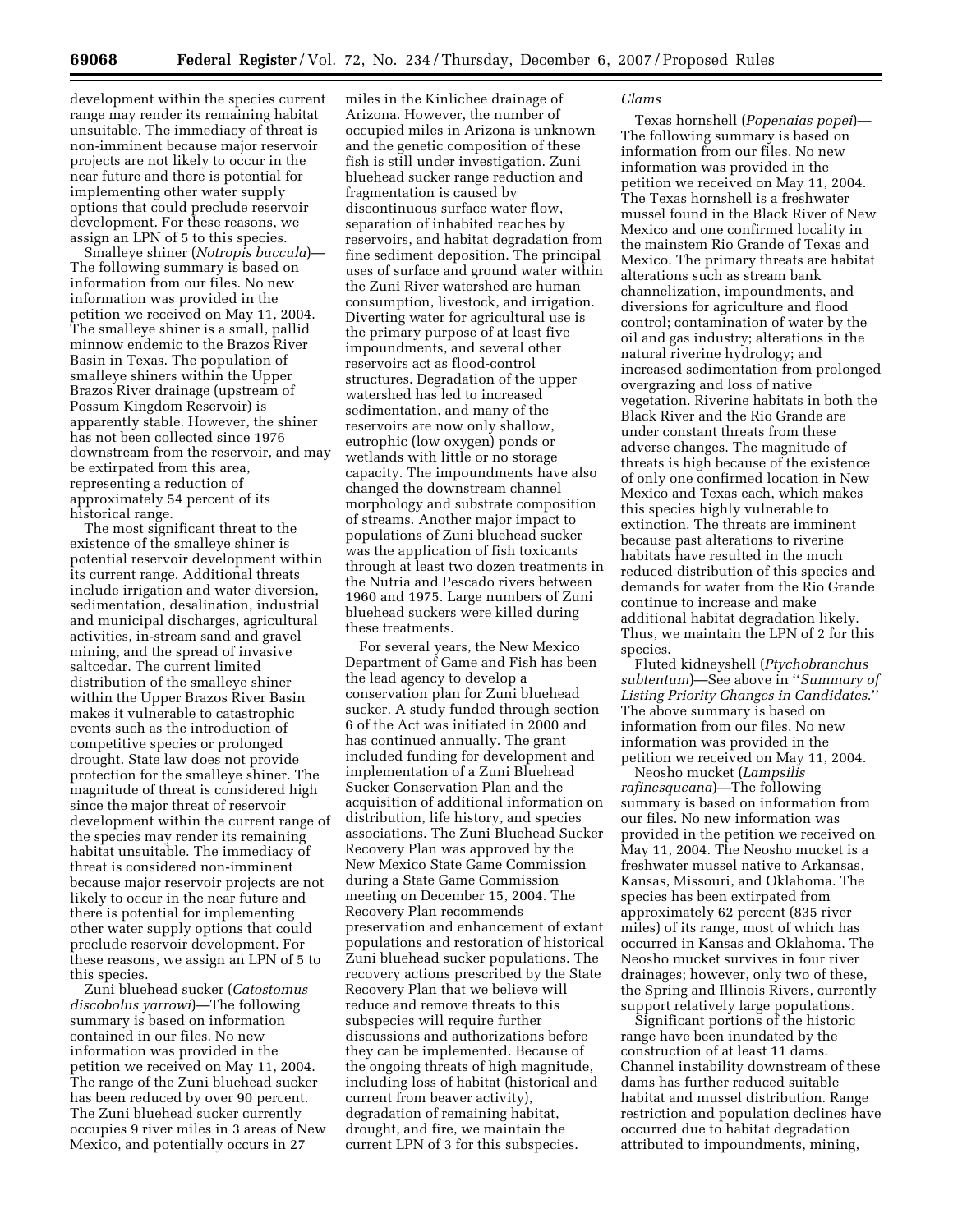sedimentation, and agricultural pollutants. Rapid development and urbanization in the Illinois River watershed will likely continue to increase sedimentation and eutrophication to this river but populations are currently stable in this river. The remaining extant populations are vulnerable to random catastrophic events (e.g., flood scour, drought, toxic spills), land use changes within the limited range, and genetic isolation and the deleterious effects of inbreeding. These threats have led to the species being intrinsically vulnerable to extirpation. Although State regulations limit harvest of this species, there is little protection for habitat. The threats are high in magnitude as they can negatively affect the species throughout its range and result in mortality and/or reduced reproductive output. While some of the threats are ongoing and thus, imminent, others are nonimminent, but on balance, the threats are nonimminent. Thus, we assigned an LPN of 5 to this species.

Alabama pearlshell (*Margaritifera marrianae*)—The following summary is based on information from our files. No new information was provided in the petition we received on May 11, 2004. The Alabama pearlshell (*Margaritifera marrianae*) inhabits shallow riffles and pool margins of small creeks and streams of southwest Alabama. Only three populations of Alabama pearlshell have been confirmed to survive during the past 15 years. A comprehensive survey is planned by the Alabama Department of Conservation and Natural Resources in 2007. One of the three populations has declined significantly over the past few years, apparently due to increased sedimentation at this location and possibly other forms of non-point source (NPS) pollution. The other two populations also appear to be declining. The Alabama pearlshell has been assigned a listing priority of 2 because the NPS pollution is ongoing, and therefore imminent, and the vulnerability of small stream habitat to continuing NPS pollution, combined with the fewer numbers of live mussels in the three known populations, means that the NPS pollution poses a highmagnitude threat to this species.

Slabside pearlymussel (*Lexingtonia dolabelloides*)—The following summary is based on information from our files. No new information was provided in the petition we received on May 11, 2004. The slabside pearlymussel is a freshwater mussel (Unionidae) endemic to the Cumberland and Tennessee River systems (Cumberlandian Region) in Alabama, Kentucky, Tennessee, and Virginia. It requires shoal habitats in

free-flowing rivers to survive and successfully recruit new individuals into its populations. Habitat destruction and alteration (e.g., impoundments, sedimentation, and pollutants) are the chief factors contributing to its decline. This species has been extirpated from numerous regional streams and is no longer found in the Commonwealth of Kentucky. The slabside pearlymussel was historically known from at least 32 streams but is currently restricted to no more than 10 isolated stream segments. Current status information for most of the 10 populations deemed to be extant is available from recent periodic sampling efforts (sometimes annually) and other field studies. Comprehensive surveys have taken place in the Middle and North Forks Holston River, Paint Rock River, and Duck River in the past several years. Based on recent information, the overall population of the slabside pearlymussel is declining rangewide. Of the five streams in which the species remains in good numbers and is clearly viable (e.g., Clinch, North and Middle Forks Holston, Paint Rock, Duck Rivers), the Middle and upper North Fork Holston Rivers have undergone drastic recent declines, while the Clinch population has been in a longer-term decline. Most of the remaining five populations (e.g., Powell River, Big Moccasin Creek, Hiwassee River, Elk River, Bear Creek) have doubtful viability and several if not all of them may be on the verge of extirpation. Since most of the populations of slabside pearlymussel are declining and face potential threats from impoundments, sedimentation, small population size, isolation of populations, gravel mining, municipal pollutants, agricultural run-off, nutrient enrichment, and coal processing pollution, the threats are high in magnitude. However, there is no specific information regarding the timing of these threats, so we do not consider them to be imminent. Thus, we continue to assign an LPN of 5 to this mussel.

Georgia pigtoe (*Pleurobema hanleyanum*)—We have not updated our candidate assessment for this species as we are currently developing a proposed listing rule.

Altamaha spinymussel (*Elliptio spinosa*)—The following summary is based on information contained in our files. No new information was provided in the petition we received on May 11, 2004. The Altamaha spinymussel is a freshwater mussel endemic to the Altamaha River drainage of southeastern Georgia. The historical range of the Altamaha spinymussel was restricted to the Coastal Plain portion of the

Altamaha River and the lower portions of its three major tributaries, the Ohoopee, Ocmulgee, and Oconee Rivers. The Altamaha spinymussel is associated with stable, coarse to fine sandy sediments of sandbars and sloughs and appears to be restricted to swiftly flowing water. As the name implies, the shells of these animals are adorned with one to five prominent spines that reach lengths from 10 to 25 mm (0.39 to 0.98 in). The species appears to be extirpated from the Ohoopee and Oconee Rivers, and its numbers are greatly reduced in the Ocmulgee and Altamaha Rivers.

Altamaha spinymussels face severe habitat degradation from a number of sources. Primary among these are threats from sedimentation and contaminants within the rivers that the Altamaha spinymussel inhabits. A new threat of deadhead logging has recently emerged. These threats to the Altamaha spinymussel are further compounded by its limited distribution and the low population size identified in recent survey efforts. Efforts to identify the host fish and expand our understanding of the spinymussels life cycle have not yet produced results. Since the threats are ongoing (i.e., imminent) and severely affect this species throughout its range (i.e., high in magnitude), we continue to assign an LPN of 2 to this species.

## *Snails*

Ogden mountainsnail (*Oreohelix peripherica wasatchensis*)—The following summary is based on information from our files. No new information was provided in the petition we received on May 11, 2004. The Ogden mountain snail is known from a single population near the mouth of Ogden Canyon, Weber County, Utah. The total occupied habitat is an area approximating 100 meters (328 ft) wide by 1 kilometer (0.5 miles) long. The restricted range of this snail, the proximity to an expanding residential area, and impacts from relatively heavy recreational use, makes it vulnerable to extirpation from stochastic or humancaused events. Threats to the colony have not changed or increased substantially over the past year. Recent molecular phylogenic studies are expected to clarify the level of uniqueness of this taxon. The ongoing (i.e. imminent) threats are moderately affecting the species. Therefore, we retained an LPN of 9 for this subspecies.

Fat-whorled (Bonneville) pondsnail (*Stagnicola bonnevillensis*)—The following summary is based on information contained in our files. No new information was provided in the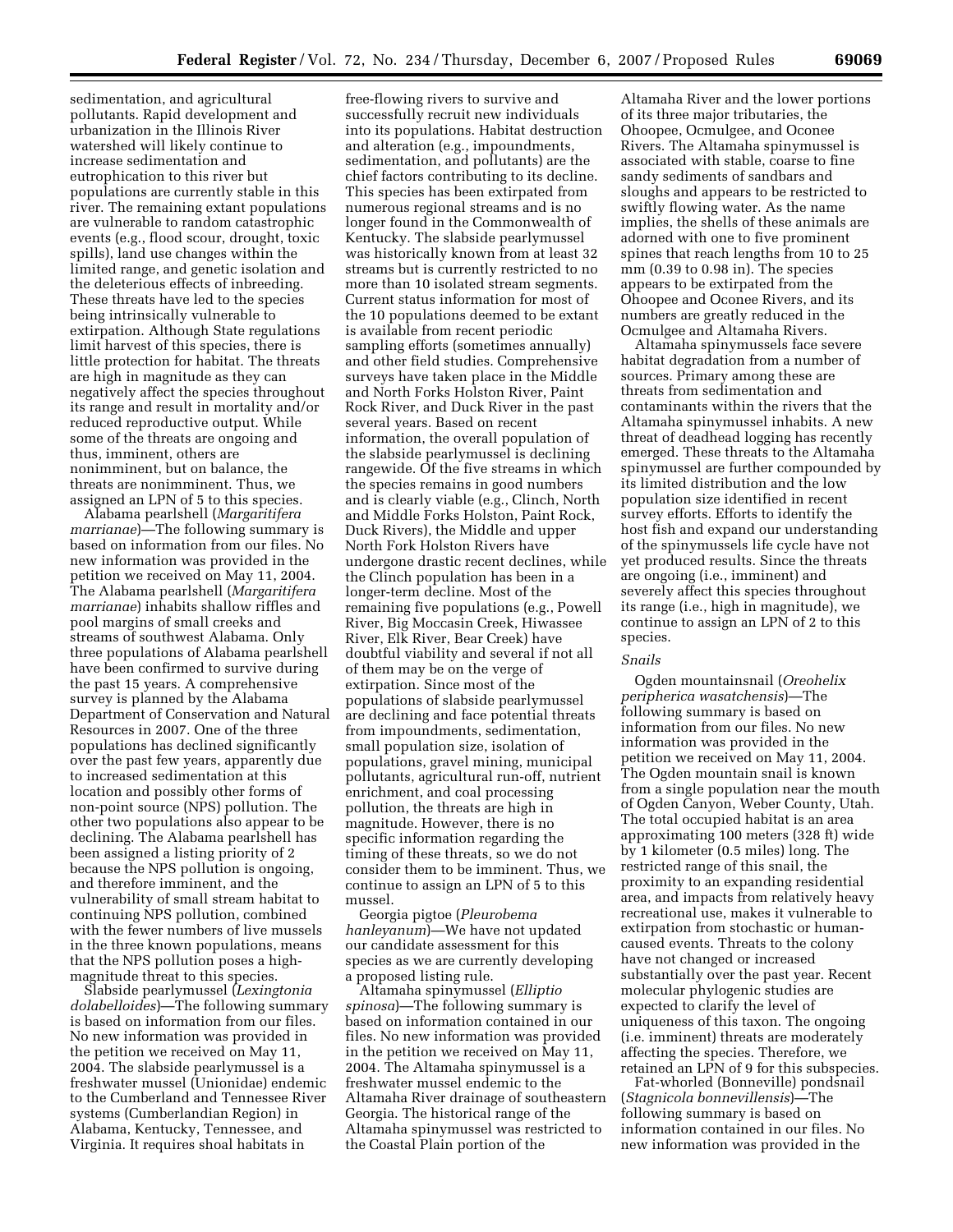petition we received on May 11, 2004. The fat-whorled pondsnail, also known as the Bonneville pondsnail, occupies four spring pools north of the Great Salt Lake in Box Elder County, Utah. While the number of individuals is unknown, the total known occupied habitat is less than one hectare. Previous and ongoing threats include chemical contamination of the groundwater. Significant actions are underway to remediate this threat, including implementation of a Corrective Action Plan to characterize and remediate groundwater contamination, implementation of a site management plan, and development of a groundwater model and risk assessment. These efforts have not been underway for a sufficient period to reduce the threat from contamination. While contamination continues to occur, and therefore, the threat is imminent, the levels of contamination are such that it affects the species over a longer timeframe, so the threat is moderate in magnitude. Therefore, we retained an LPN of 8 for this species.

Interrupted rocksnail (*Leptoxis foremani* (= *downei*)—We have not updated our candidate assessment as we are currently developing a proposed listing rule for this species.

Sisi snail (*Ostodes strigatus*)—The following summary is based on information contained in our files. No new information was provided in the petition we received on May 11, 2004. The sisi snail is a ground-dwelling species in the Potaridae family and is endemic to American Samoa. The species is now known from a single population on the island of Tutuila, American Samoa.

This species is currently threatened by habitat loss and modification and by predation from nonnative predatory snails. The decline of the sisi in American Samoa has resulted, in part, from loss of habitat to forestry and agriculture and loss of forest structure to hurricanes and alien weeds that establish after these storms. All live sisi snails have been found in the leaf litter beneath remaining intact forest canopy. No snails were found in areas bordering agricultural plots or in forest areas that were severely damaged by three hurricanes (1987, 1990, and 1991). Under natural historic conditions, loss of forest canopy to storms did not pose a great threat to the long term survival of these snails; enough intact forest with healthy populations of snails would support dispersal back into newly regrown canopy forest. However, the presence of alien weeds such as mile-aminute vine (*Mikania micrantha*) may reduce the likelihood that native forest will re-establish in areas damaged by

the hurricanes. This loss of habitat to storms is greatly exacerbated by expanding agriculture. Agricultural plots on Tutuila have spread from low elevation up to middle and some high elevations, greatly reducing the forest area and thus reducing the resilience of native forests and its populations of native snails. These reductions also increase the likelihood that future storms will lead to the extinction of populations or species that rely on the remaining canopy forest. In an effort to eradicate the giant African snail (*Achatina fulica*), the alien rosy carnivore snail (*Euglandia rosea*) was introduced in 1980. The rosy carnivore snail has spread throughout the main island of Tutuila. Numerous studies show that the rosy carnivore snail feeds on endemic island snails including the sisi, and is a major agent in their declines and extirpations. At present, the major threat to long-term survival of the native snail fauna in American Samoa is predation by nonnative predatory snails. These threats are ongoing and are therefore imminent. Since the threats occur throughout the entire range of the species and have a significant effect on the survival of the snails, they are of a high magnitude. Therefore we assigned this species an LPN of  $2$ .

Diamond Y Spring snail (*Pseudotryonia adamantina*) and Gonzales springsnail (*Tryonia circumstriata*)—The following summary is based on information from our files. No new information was provided in the petition we received on May 11, 2004. Diamond Y Spring snail and Gonzales springsnail are small aquatic snails endemic to Diamond Y Spring in Pecos County, Texas. The spring and its outflow channel are owned and managed by The Nature Conservancy. These snails are primarily threatened with habitat loss due to springflow declines from drought and from pumping of groundwater. Additional threats include water contamination from accidental releases of petroleum products, as their habitat is in an active oil and gas field. Also, a nonnative aquatic snail (*Melanoides* sp.) was recently introduced into the native snails' habitat and may compete with endemic snails for space and resources. The magnitude of threats is high because limited distribution of these narrow endemics makes any impact from increasing threats (e.g., loss of springflow, contaminants, and nonnative species) likely to result in the extinction of the species. These species occur in one location in an arid region currently plagued by drought and

ongoing aquifer withdrawals, making the threat to spring flow imminent. Thus, we maintain the LPN of 2 for both species.

Fragile tree snail (*Samoana fragilis*)— The following summary is based on information contained in our files. No new information was provided in the petition we received on May 11, 2004. A tree-dwelling species, the fragile tree snail is a member of the Partulidae family of snails and is endemic to the islands of Guam and Rota (Mariana Islands). Requiring cool and shaded native forest habitat, the species is now known from 4 populations on Guam and a single population on Rota. This species is currently threatened by habitat loss and modification and by predation from nonnative predatory snails and flatworms. Large numbers of deer (*Cervus marianuns*) (Guam and Rota), pigs (*Sus scrofra*) (Guam), water buffalo (*Bubalus bubalis*) (Guam), and cattle (*Bos taurus*) (Rota), directly alter the understory plant community and overall forest microclimate making it unsuitable for snails. Predation by the alien rosy carnivore snail (*Euglandina rosea*) and the Manokwar flatworm (*Platydemus manokwari*) is a serious threat to the survival of the fragile tree snail. Field observations have established that the rosy carnivore snail and the Manokwar flatworm will readily feed on native Pacific island tree snails, including the Partulidae, such as those of the Mariana Islands. The rosy carnivore snail has caused the extirpation of many populations and species of native snails throughout the Pacific islands. Because all of the threats occur rangewide and have a significant effect on the survival of this snail species, they are high in magnitude. The threats are also ongoing and thus, are imminent. Therefore, we assigned this species an LPN of 2.

Guam tree snail (*Partula radiolata*)— The following summary is based on information contained in our files. No new information was provided in the petition we received on May 11, 2004. A tree-dwelling species, the Guam tree snail is a member of the Partulidae family of snails and is endemic to the island of Guam. Requiring cool and shaded native forest habitat, the species is now known from 22 populations on Guam.

This species is primarily threatened by predation from nonnative predatory snails and flatworms. In addition, the species is also threatened by habitat loss and degradation. Predation by the alien rosy carnivore snail (*Euglandina rosea*) and the alien Manokwar flatworm (*Platydemus manokwari*) is a serious threat to the survival of the Guam tree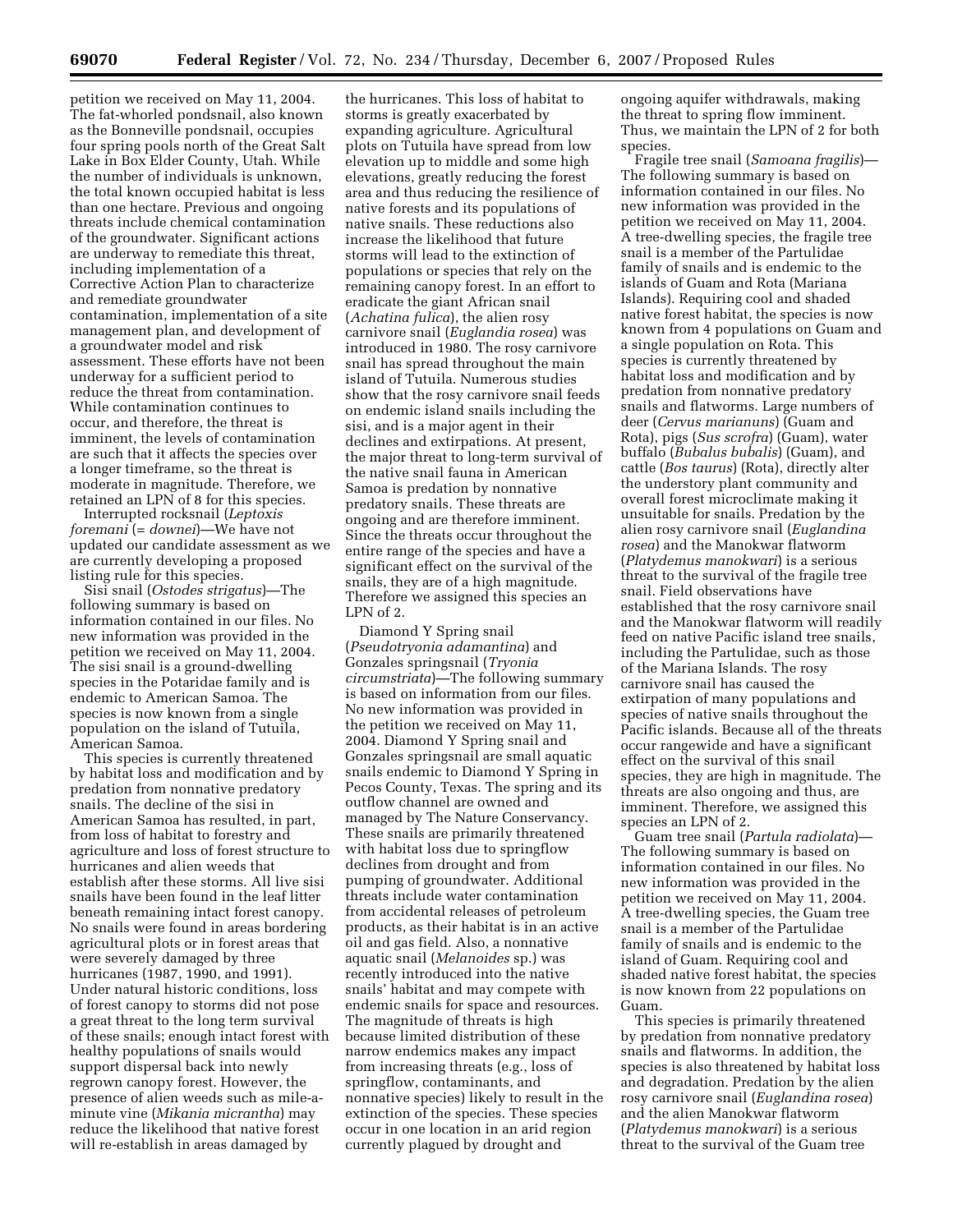snail. Field observations have established that the rosy carnivore snail will readily feed on native Pacific island tree snails, including the Partulidae, such as those of the Mariana Islands. The rosy carnivore snail has caused the extirpation of many populations and species of native snails throughout the Pacific islands. The Manokwar flatworm has also contributed to the decline of native tree snails, in part due to its ability to ascend into trees and bushes that support native snails. Areas with populations of the flatworm usually lack partulid tree snails or have declining numbers of snails. On Guam, open agricultural fields and other areas prone to erosion were seeded with tangantangan (*Leucaena leucocephala*) by the U.S. Military. Tangantangan grows as a single species stand with no substantial understory. The microclimatic condition is dry with little accumulation of leaf litter humus and is particularly unsuitable as Guam tree snail habitat. In addition, native forest cannot reestablish and grow where this alien weed has become established. Because all of the threats occur rangewide and have a significant effect on the survival of this snail species, they are high in magnitude. The threats are also ongoing and thus are imminent. Therefore, we assigned this species an LPN of 2.

Humped tree snail (*Partula gibba*)— The following summary is based on information contained in our files. No new information was provided in the petition we received on May 11, 2004. A tree-dwelling species, the humped tree snail is a member of the Partulidae family of snails, and was originally known from the island of Guam and the Commonwealth of the Northern Mariana Islands (islands of Rota, Aguiguan, Tinian, Saipan, Anatahan, Sarigan, Alamagan, and Pagan). Most recent surveys revealed a total of 14 populations on the islands of Guam, Rota, Aguiguan, Sarigan, Saipan, Alamagan, and Pagan. Although still the most widely distributed tree snail endemic in the Mariana Islands, remaining population sizes are often small.

This species is currently threatened by habitat loss and modification and by predation from nonnative predatory snails and flat worms. Throughout the Mariana Islands, feral ungulates (pigs (*Sus scrofa*), Philippine deer (*Cervus mariannus*), cattle (*Bos taurus*), water buffalo (*Bubalus bubalis*), and goats (*Capra hircus*)) have caused severe damage to native forest vegetation by browsing directly on plants, causing erosion, and retarding forest growth and regeneration. This in turn reduces the

quantity and quality of forested habitat for the humped tree snail. Currently, populations of feral ungulates are found on the islands of Guam (deer, pigs, and water buffalo), Rota (deer and cattle), Aguiguan (goats), Saipan (deer, pigs, and cattle), Alamagan (goats, pigs, and cattle), and Pagan (cattle, goats, and pigs). Goats were eradicated from Sarigan in 1998 and the humped tree snail has increased in abundance on that island, likely in response to the removal of all the goats. However, the population of humped tree snails on Anatahan is likely extirpated due to the massive volcanic explosions of the island beginning in 2003 and still continuing, and the resulting loss of up to 95 percent of the vegetation on the island. Predation by the alien rosy carnivore snail (*Euglandina rosea*) and the alien Manokwar flatworm (*Platydemus manokwari*) is a serious threat to the survival of the humped tree snail. Field observations have established that the rosy carnivore snail will readily feed on native Pacific island tree snails, including the Partulidae, such as those of the Mariana Islands. The rosy carnivore snail has caused the extirpation of many populations and species of native snails throughout the Pacific islands. The Manokwar flatworm has also contributed to the decline of native tree snails, in part due to its ability to ascend into trees and bushes that support native snails. Areas with populations of the flatworm usually lack partulid tree snails or have declining numbers of snails. The magnitude of threats is high because they cause significant population declines to the humped tree snail rangewide. These threats are ongoing and thus are imminent. Therefore, we assigned this species an LPN of 2.

Lanai tree snail (*Partulina semicarinata*)—The following summary is based on information contained in our files. No new information was provided in the petition we received on May 11, 2004. A tree-dwelling species, *P. semicarinata* is a member of the Achatinellidae family of snails. Endemic to the island of Lanai, the species is currently known from 3 populations totaling 29 individuals. This species is highly threatened throughout its limited range by habitat loss and modification and by predation from rats. No efforts are being undertaken to remove rats in areas where *P. semicarinata* occur. The threat from this predator is expected to continue or increase unless the rats are actively controlled or eradicated. Habitat loss also continues as nonnative ungulates trample and browse native

vegetation required by *P. semicarinata*. Although the snails are in an area to be fenced, until the fence is completed and the ungulates have been removed, the habitat will continue to be degraded. The small number of individuals and the small number of populations make this species very susceptible to the negative effects of stochastic events such as hurricanes and storms. There is a population in captivity that is protected from the effects of unexpected droughts, though the effects of severe storms may still affect this population as evidenced by the loss of snails when a severe flood interrupted the power supply to the Hawaii Endangered Snail Captive Propagation Lab and temperatures increased within the environmental chambers containing the snails. In addition, these snails are likely subjected to the same concerns of reproductive vigor and loss of genetic variability. The magnitude of threats is high because they cause significant population declines to *P. semicarinata*  rangewide. The threats are also ongoing and thus are imminent. Therefore, we assigned this species an LPN of 2.

Lanai tree snail (*Partulina variabilis*)—The following summary is based on information contained in our files. No new information was provided in the petition we received on May 11, 2004. A tree-dwelling species, *P. variabilis* is a member of the Achatinellidae family of snails. Endemic to the island of Lanai, the species is currently known from 12 populations totaling 90 individuals. This species is highly threatened throughout its limited range by habitat loss and modification and by predation from rats. The threat from this predator is expected to continue or increase unless the rats are actively controlled or eradicated. Habitat loss also continues as nonnative ungulates trample and browse native vegetation required by *P. variabilis*. Although the snails are in an area to be fenced, until the fence is constructed and the ungulates have been removed, the habitat will continue to be degraded. The small number of individuals and the small number of populations make this species very susceptible to the negative effects of stochastic events such as hurricanes and storms. There is a population in captivity that is protected from the effects of unexpected droughts, though the effects of severe storms may still affect this population as evidenced by the loss of snails when a severe flood interrupted the power supply to the University and temperatures increased within the environmental chambers containing the snails. In addition, these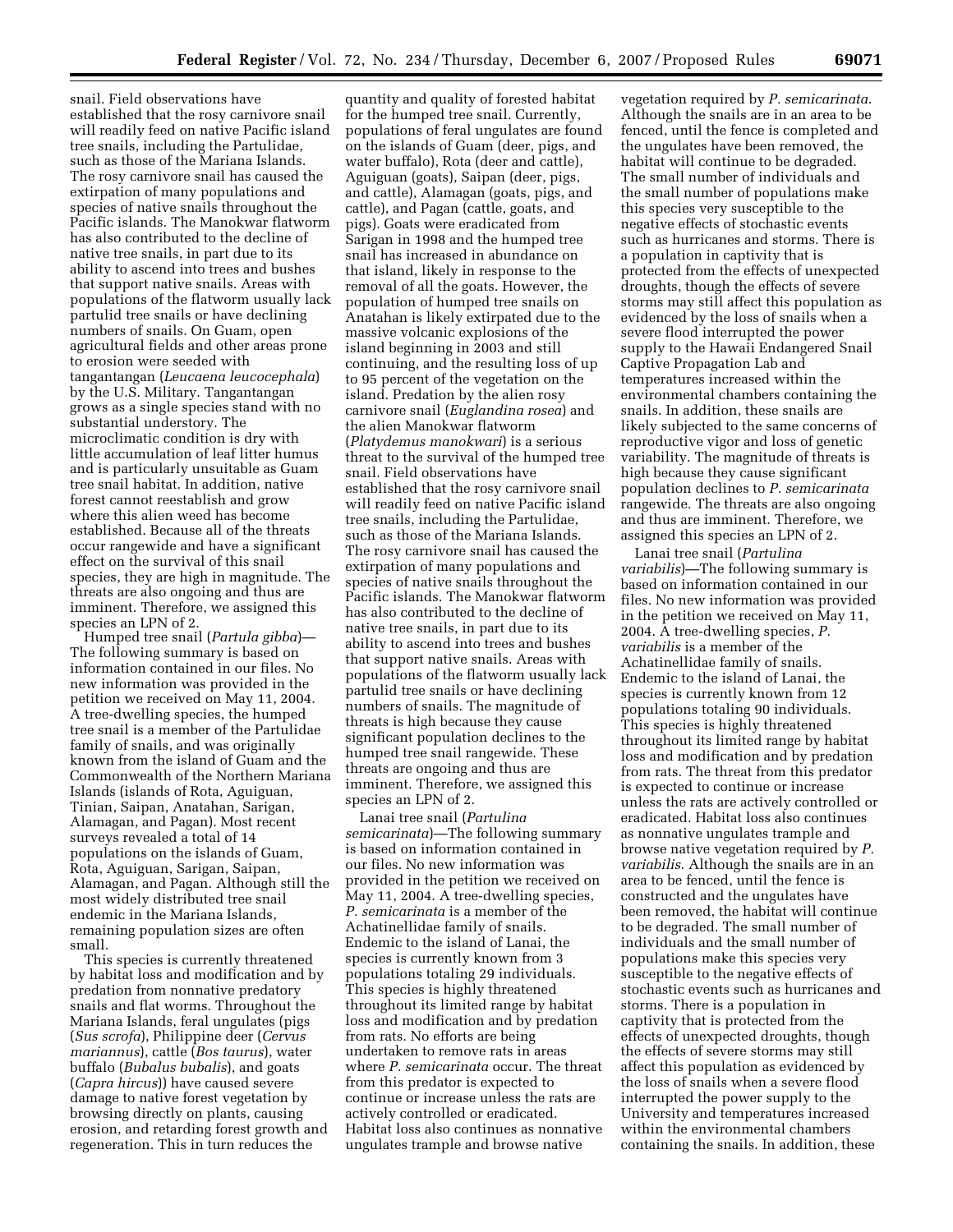snails are likely subjected to the same concerns of reproductive vigor and loss of genetic variability as the wild population. The magnitude of threats is high because they result in direct mortality or significant population declines to *P. variabilis* rangewide. The threats are ongoing and thus are imminent. Therefore, we assigned this species an LPN of 2.

Langford's tree snail (*Partula langfordi*)—The following summary is based on information contained in our files. No new information was provided in the petition we received on May 11, 2004. A tree-dwelling species, Langford's tree snail is a member of the Partulidae family of snails and is known from one population on the island of Aguiguan. This species is currently threatened by habitat loss and modification and by predation from nonnative predatory snails. In the 1930s, the island of Aguiguan was mostly cleared of native forest to support sugar cane and pineapple production. The abandoned fields and airstrip are now overgrown with alien weeds. The remaining native forest understory has greatly suffered from large and uncontrolled populations of alien goats and the invasion of weeds. Goats (*Capra hircus*) have caused severe damage to native forest vegetation by browsing directly on plants, causing erosion, and retarding forest growth and regeneration. This in turn reduces the quantity and quality of forested habitat for Langford's tree snail. Predation by the alien rosy carnivore snail (*Euglandina rosea*) is also a serious threat to the survival of Langford's tree snail. Field observations have established that the rosy carnivore snail will readily feed on native Pacific island tree snails, including the Partulidae such as those of the Mariana Islands. The rosy carnivore snail has caused the extirpation of many populations and species of native snails throughout the Pacific islands. Predation on native partulid tree snails by the terrestrial Manokwar flatworm (*Platydemus manokwari*) is also a threat to the longterm survival of these snails. The Manokwar flatworm has contributed to the decline of native tree snails, due to its ability to ascend into trees and bushes that support native snails. Areas with populations of the flatworm usually lack partulid tree snails or have declining numbers of snails. All of the threats are occurring rangewide and no efforts to control or eradicate the nonnative predatory snail species or to reduce habitat loss are being undertaken. The magnitude of threats is high because they result in direct

mortality or significant population declines to Langford's tree snail rangewide. These threats are also ongoing and thus are imminent. Therefore, we assigned this species an LPN of  $2$ .

Newcomb's tree snail (*Newcombia cumingi*)—The following summary is based on information contained in our files. No new information was provided in the petition we received on May 11, 2004. The species is endemic to the island of Maui, where it is currently known from a single remaining population. The greatest threats to Newcomb's tree snail are the loss of the only known remaining population due to predation from rats and the rosy carnivore snail (*Euglandina rosea*). There are no efforts in place to reduce the threat from the rosy carnivore snail although discussions are underway with the private landowner to construct a rat proof fence in the area occupied by this snail. Our attempts to raise this species in a captive propagation facility have been unsuccessful. The magnitude of threats is high because they occur within the last known population of the species and result in direct mortality or significant population declines. These threats are also ongoing and thus are imminent. Therefore, we assigned this species an LPN of 2.

Phantom Cave snail (*Cochliopa texana*) and Phantom springsnail (*Tryonia cheatumi*)—The following summary is based on information from our files. No new information was provided in the petition we received on May 11, 2004. Phantom Cave snail and Phantom springsnail are small aquatic snails that occur in three spring outflows in the Toyah Basin in Reeves and Jeff Davis counties, Texas. The primary threat to both species is the loss of surface flows due to declining groundwater levels from drought and pumping for agricultural production. Although much of the land immediately surrounding their habitat is owned and managed by The Nature Conservancy, Bureau of Reclamation, and Texas Parks and Wildlife Department, the water needed to maintain their habitat has declined due to a reduction in spring flows, possibly as a result of private groundwater pumping in areas beyond that controlled by these landowners. As an example, Phantom Lake Spring, one of the sites of occurrence, has already ceased flowing and aquatic habitat is supported only by a pumping system. The magnitude of the threats is high because spring flow loss would result in complete habitat destruction and permanent elimination of all populations of the species. The immediacy of the threats is imminent,

as evidenced by the drastic decline in spring flow at Phantom Lake Spring that is happening now and may extirpate these populations in the near future. Declining spring flows in San Solomon Spring are also becoming evident and will affect that spring site as well within the foreseeable future. Thus, we maintain the LPN of 2 for both species.

Tutuila tree snail (*Eua zebrina*)—The following summary is based on information contained in our files. No new information was provided in the petition we received on May 11, 2004. A tree-dwelling species, the Tutuila tree snail is a member of the Partulidae family of snails and is endemic to American Samoa. The species is known from 32 populations on the islands of Tutuila, Nuusetoga, and Ofu.

This species is currently threatened by habitat loss and modification and by predation from nonnative predatory snails and rats. All live Tutuila tree snails were found on understory vegetation beneath remaining intact forest canopy. No snails were found in areas bordering agricultural plots or in forest areas that were severely damaged by three hurricanes (1987, 1990, and 1991). Under natural historical conditions, loss of forest canopy to storms did not pose a great threat to the long-term survival of these snails; enough intact forest with healthy populations of snails would support dispersal back into newly regrown canopy forest. However, the presence of alien weeds such as mile-a-minute vine (*Mikania micrantha*) may reduce the likelihood that native forest will reestablish in areas damaged by the hurricanes. This loss of habitat to storms is greatly exacerbated by an expanding agricultural footprint. Agricultural plots on Tutuila have spread from low elevation up to middle and some high elevations, greatly reducing the forest area and thus reducing the resilience of native forests and its populations of native snails. In an effort to eradicate the giant African snail (Achatina fulica), the rosy carnivore snail (*Euglandina rosea*) was introduced in 1980 and has spread throughout the main island of Tutuila. Numerous studies show that the rosy carnivore snail feeds on endemic island snails, including the Tutuila snail, and is a major agent in their declines and extirpations. Rats (*Rattus* spp) have also been shown to devastate snail populations and ratchewed snail shells have been found at sites where the Tutuila snail occurs. At present, the major threat to the longterm survival of the native snail fauna in American Samoa is predation by nonnative predatory snails and rats. The magnitude of threats is high because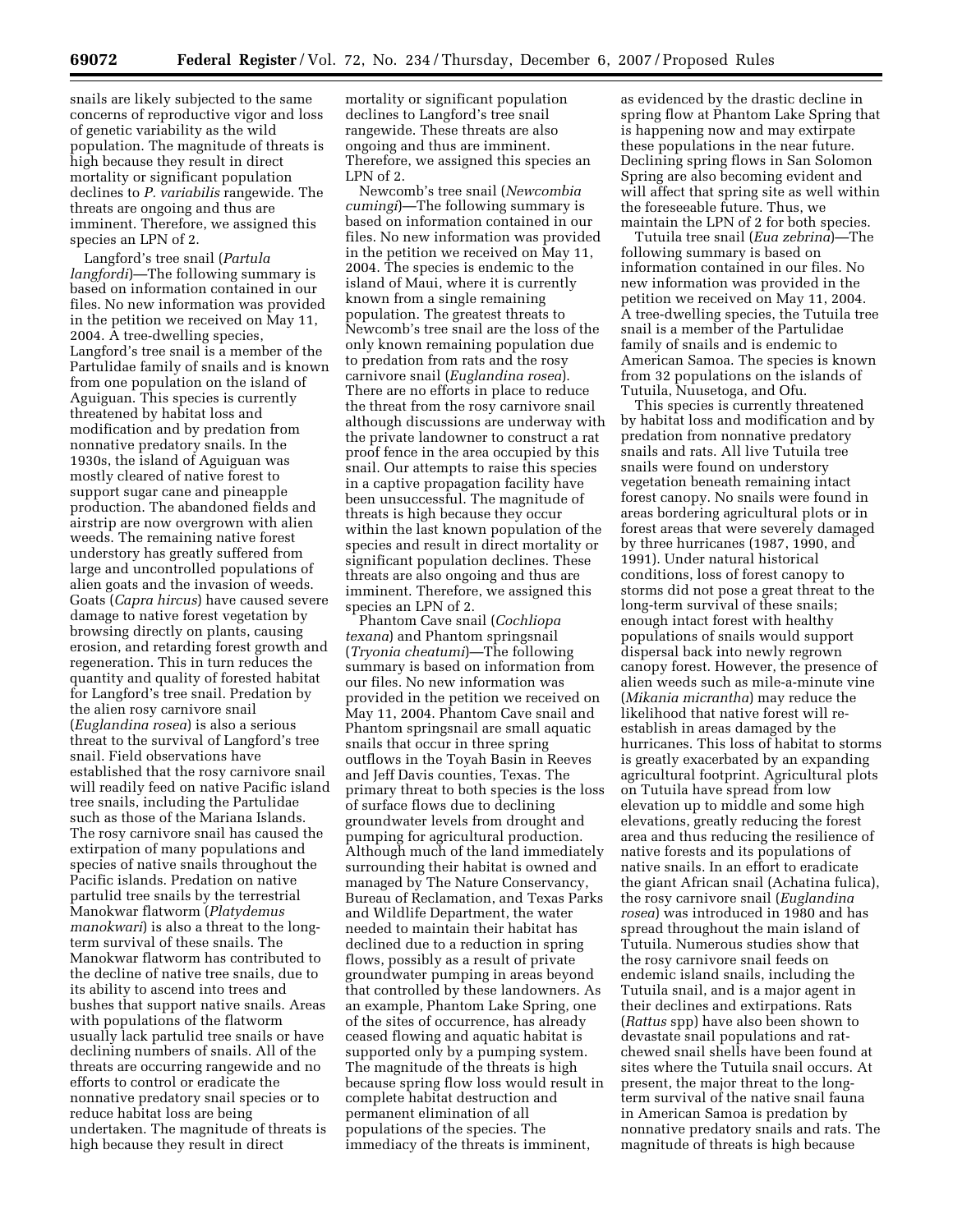they result in direct mortality or significant population declines to the Tutuila tree snail rangewide. The threats are also ongoing and thus are imminent. Therefore, we assigned this species an LPN of 2.

Chupadera springsnail (*Pyrgulopsis chupaderae*)—The following summary is based on information contained in our files and the petition we received on November 20, 1985. See also our 12 month petition finding published on October 4, 1988 (53 FR 38969). This aquatic species is endemic to Willow Spring on the Willow Spring Ranch (formerly Cienega Ranch) at the south end of the Chupadera Mountains in Socorro County, New Mexico. The Chupadera springsnail has been documented from two springs that flow through gravels containing sand, mud, and hydrophytic plants. Regional and local groundwater depletion, springrun dewatering, and riparian habitat degradation from livestock grazing represent the principal threats. The survival and recovery of the Chupadera springsnail is contingent upon protection of the riparian corridor immediately adjacent to Willow Spring and the availability of perennial, oxygenated flowing water within the species' thermal range. Due to several factors, including the extremely localized distribution of the snail, its occurrence only on private property, the lack of regulatory protection of its habitat, and the inability of land managers to participate in its management, the threats can cause significant population declines of the Chupadera springsnail. Therefore, the magnitude of the threats to this species is high. There is an imminent threat to this species because the threats are ongoing (e.g., grazing of cattle, water withdrawal, and fire). Due to the continuing high magnitude and imminence of threats to this species, we retain an LPN of 2 for this species.

Elongate mud meadows springsnail (*Pyrgulopsis notidicola*)—The following summary is based on information contained in our files. No new information was provided in the petition received on May 11, 2004. *Pyrgulopsis notidicola* is endemic to Soldier Meadow, which is located at the northern extreme of the western arm of the Black Rock Desert in the transition zone between the Basin and Range Physiographic Province and the Columbia Plateau Province, Humboldt County, Nevada. The type locality, and the only known location of the species, occurs in a stretch of thermal [between 45° Celsius (C) (113° Fahrenheit (F)) and 32° C (90° F)] aquatic habitat that is approximately 300 m (984 ft) long and

2 m (6.7 ft) wide. *Pyrgulopsis notidicola*  occurs only in shallow, flowing water on gravel substrate. The species does not occur in deep water (i.e. impoundments) where water velocity is low, gravel substrate is absent, and sediment levels are high. The present or threatened destruction, modification, or curtailment of its habitat or range by recreational bathers in the thermal waters is the greatest threat to the species. The small size of their habitat and their limited range makes them highly susceptible to any factors that negatively affect their habitat. A Recreational Management Plan was established in 2004 and several actions have been implemented, but no monitoring has taken place to evaluate the effectiveness of these actions on removing the threats to the species. Based on imminent threats of high magnitude, we assigned an LPN of 2 for this species.

Gila springsnail (*Pyrgulopsis gilae*)— The following summary is based on information contained in our files and the petition we received on November 20, 1985. Also see our 12-month petition finding published on October 4, 1988 (53 FR 38969). The Gila springsnail is an aquatic species known from 13 populations in New Mexico. The long-term persistence of the Gila springsnail is contingent upon protection of the riparian corridor immediately adjacent to springhead and springrun habitats. Sites on both private and Federal lands are subject to levels of recreational use and livestock grazing that negatively affect this species, thus placing the long-term survival of the Gila springsnail at risk. Natural events such as drought, forest fire, sedimentation, and flooding; wetland habitat degradation by recreational bathing in thermal springs; and poor watershed management practices represent the primary threats to the Gila springsnail. Fire suppression activities and fire retardant chemicals have potentially deleterious effects on this species. Because several of the springs occur on U.S. Forest Service land, management options for the protection of the snail should be possible. However, randomly occurring events, especially fire and drought, could have a major impact on the species. Moderate use by recreationalists and livestock is ongoing. If these uses remain at current or lower levels, they will not pose an imminent threat to the species. Of greater concern is drought, which could affect spring discharge and increases the potential for fire. Although the effect global climate change may have on streams and forests of the Southwest is

unpredictable, mean annual temperature in New Mexico has increased by 0.6 degrees per decade since 1970. Higher temperatures lead to higher evaporation rates which may reduce the amount of runoff and groundwater recharge. Increased temperatures may also increase the extent of area influenced by drought and fire. Large fires have occurred in the Gila National Forest and subsequent floods and ash flows have severely affected aquatic life in streams. If the drought continues or worsens, the imminence of threats from decreased discharge or fire will increase. Based on these nonimminent threats that are currently of a low magnitude, we retain an LPN of 11 for this species.

Gonzales springsnail (*Tryonia circumstriata*)—See paragraph above under Diamond Y Spring snail (*Pseudotryonia adamantina*).

Huachuca springsnail (*Pyrgulopsis thompsoni*)—See above in ''*Summary of Listing Priority Changes in Candidates.*'' The above is based on information from our files. No new information was provided in the petition we received on May 11, 2004.

New Mexico springsnail (*Pyrgulopsis thermalis*)—The following summary is based on information contained in our files and the petition received on November 20, 1985. Also see our 12 month petition finding published on October 4, 1988 (53 FR 38969). The New Mexico springsnail is an aquatic species known from only two separate populations associated with a series of spring-brook systems along the Gila River in the Gila National Forest in Grant County, New Mexico. The longterm persistence of the New Mexico springsnail is contingent upon protection of the riparian corridor immediately adjacent to springhead and springrun habitats. Although the New Mexico springsnail populations may be stable, the sites inhabited by the species are subject to levels of recreational use and livestock grazing that can negatively affect this species. Moderate use by recreationalists and livestock is ongoing. If these uses remain at the current or lower levels, they will not pose an imminent threat to the species. Of greater concern is drought, which could affect spring discharge and increases the potential for fire. Although the effect global climate change may have on streams and forests of the Southwest is unpredictable, mean annual temperature in New Mexico has increased by 0.6 degrees per decade since 1970. Higher temperatures lead to higher evaporation rates which may reduce the amount of runoff and groundwater recharge. Increased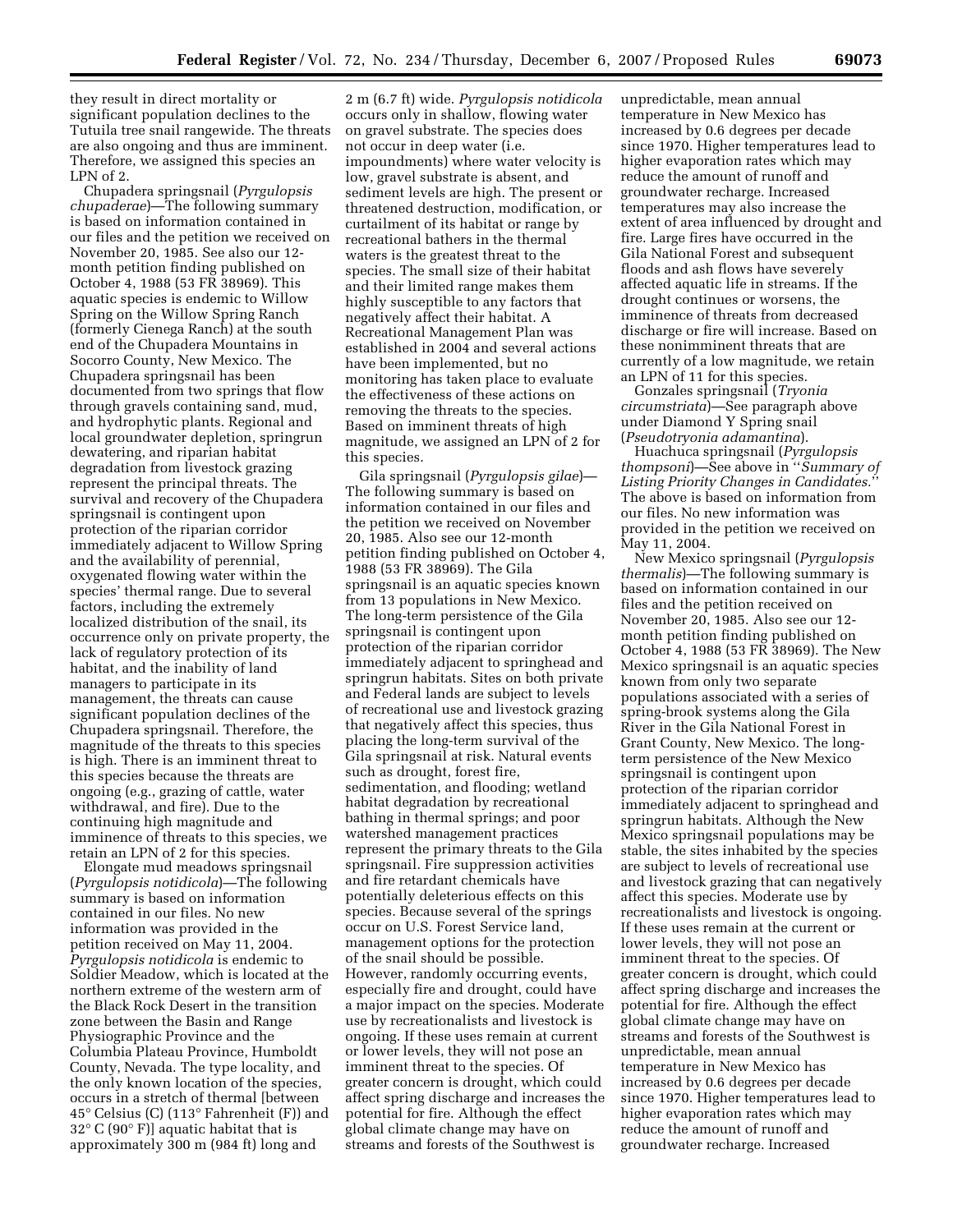temperatures may also increase the extent of area influenced by drought and fire. Large fires have occurred in the Gila National Forest and subsequent floods and ash flows have severely affected aquatic life in streams. If the drought continues or worsens, the imminence of threats from decreased discharge and fire will increase. Based on these nonimminent threats of a low magnitude, we retain an LPN of 11 for this springsnail.

Page springsnail (*Pyrgulopsis morrisoni*)—See above in ''*Summary of Listing Priority Changes in Candidates.*'' The above summary is based on information from our files. No new information was provided in the petition received on May 11, 2004.

Three Forks springsnail (*Pyrgulopsis trivialis*)—The following summary is based on information from our files. No new information was provided in the petition we received on May 11, 2004. The Three Forks springsnail is an endemic species with distribution limited to the Three Forks Springs and Boneyard Springs spring complexes in the North Fork East Fork Black River Watershed of east-central Arizona. The springsnail was known from freeflowing spring heads, concrete boxed spring heads, spring runs, and spring seepage at these sites. The primary threats include habitat modification from recreational activities, damage from elk wallowing, and predation from nonnative crayfish. The population at Three Forks appears to be nearly extirpated following a fire retardant drop in 2004. The Arizona Game and Fish Department currently maintains an active monitoring program for the Three Forks springsnail in cooperation with the Service and U.S. Forest Service. This program includes population monitoring, habitat sampling, and removal of nonnative predatory crayfish. However, in the absence of a comprehensive management strategy to effectively address the threat from elk, crayfish, and fire suppression in the long-term, the threats are ongoing and therefore, imminent. The magnitude of threats is high, because limited distribution of this narrow endemic makes any impact from the threats likely to result in the extinction of the species. Therefore, we retain an LPN of 2 for the Three Forks springsnail.

#### *Insects*

Wekiu bug (*Nysius wekiuicola*)—The following summary is based on information contained in our files. No new information was provided in the petition we received on May 11, 2004. The wekiu bug belongs to the true bug family, Lygaeidae, and is endemic to the

island of Hawaii. This species only occurs on the summit of Mauna Kea and feeds upon other insect species which are blown to the summit of this large volcano. The wekiu bug is primarily threatened by the loss of its habitat from astronomy development. In 2004 and early 2005, surveys were conducted that found multiple new locations of the wekiu bug on the Mauna Kea summit. Several of these cinder cones within the Mauna Kea Science Reserve, as well as two other cinder cones located in the State Ice Age Natural Area Reserve, are not currently undergoing development nor is development planned. With the discovery of these new locations, the threats, though ongoing, do not occur across the entire range of the wekiu bug. The immediacy of the threats is imminent in some parts of the wekiu bug's range because ongoing development is occurring. Although the threats are ongoing and therefore imminent in some areas of wekiu bug habitat, the recent discoveries of new locations of the wekiu bug in areas that are not subject to the primary threat of astronomy development reduces the magnitude of the threat from high to moderate. Therefore, we assigned this species an LPN of 8.

Mariana eight spot butterfly (*Hypolimnas octucula mariannensis*)— The following summary is based on information contained in our files. No new information was provided in the petition we received on May 11, 2004. The Mariana eight spot butterfly is a nymphalid butterfly species that feeds upon two host plants, *Procris pedunculata* and *Elatostema calcareum.*  Endemic to the islands of Guam and Saipan, the species is now known from ten populations on Guam. This species is currently threatened by predation and parasitism. The Mariana eight spot butterfly has extremely high mortality of eggs and larvae due to predation by alien ants and wasps. Because the threat of parasitism and predation by nonnative insects occur range-wide and can cause significant population declines to this species, they are high in magnitude. The threats are imminent because they are ongoing. Therefore, we assigned an LPN of 3 for this subspecies.

Mariana wandering butterfly (*Vagrans egestina*)—The following summary is based on information contained in our files. No new information was provided in the petition we received on May 11, 2004. The Mariana wandering butterfly is a nymphalid butterfly species which feeds upon a single host plant species, *Maytenus thompsonii.* Originally known from and endemic to the islands of Guam and Rota, the species is now known from one population on Rota.

This species is currently threatened by alien predation and parasitism. The Mariana wandering butterfly is likely predated on by alien ants and parasitized by native and nonnative parasitoids. Because the threat of parasitism and predation by nonnative insects occur range-wide and can cause significant population declines to this species, they are high in magnitude. These threats are imminent because they are ongoing. Therefore, we assigned an LPN of 2 for this species.

Miami blue butterfly (*Cyclargus thomasi bethunebakeri*)—The following summary is based on information contained in our files and in the petition we received on June 15, 2000. The Miami blue is endemic to south Florida. Historically, it occurred throughout the Florida Keys, north to Hillsborough and Volusia Counties. None were reported to be found between 1996 and 1999, but it is presently located at two sites in the Keys. In 1999, a population was discovered at Bahia Honda State Park on Bahia Honda Key and in 2006 a second population was discovered on the outer islands of Key West National Wildlife Refuge. The former appears restricted to several 100 individuals at most, while the latter likely includes at least 1,500 individuals. Capacity to expand at either site or successfully emigrate from either site appears to be very low due to the sedentary nature of the butterfly and isolation of habitats. The actual area of occupied habitat has not yet been defined. Captive propagation and reintroduction efforts are continuing with some success. The Miami blue is predominantly a coastal species, occurring in disturbed and early successional habitats such as the edges of tropical hardwood hammock, coastal berm forest, and along trails and other open sunny areas, and historically in pine rocklands. These habitats provide larval host plants and adult nectar sources that are required to occur in close proximity. The magnitude of threat is high for this species, due to interacting risks associated with limited population size and range (and loss of historical range), hurricanes, and mosquito control activities. In addition, illegal collection may also pose a threat. Except for hurricanes, the threats are nonimminent because the current range is within a State park and National Wildlife Refuge, wherein the above threats are substantially controlled. Therefore, the Miami blue is assigned an LPN of 6.

Sequatchie caddisfly (*Glyphopsyche sequatchie*)—The following summary is based on information in our files. No new information was provided in the petition we received on May 11, 2004.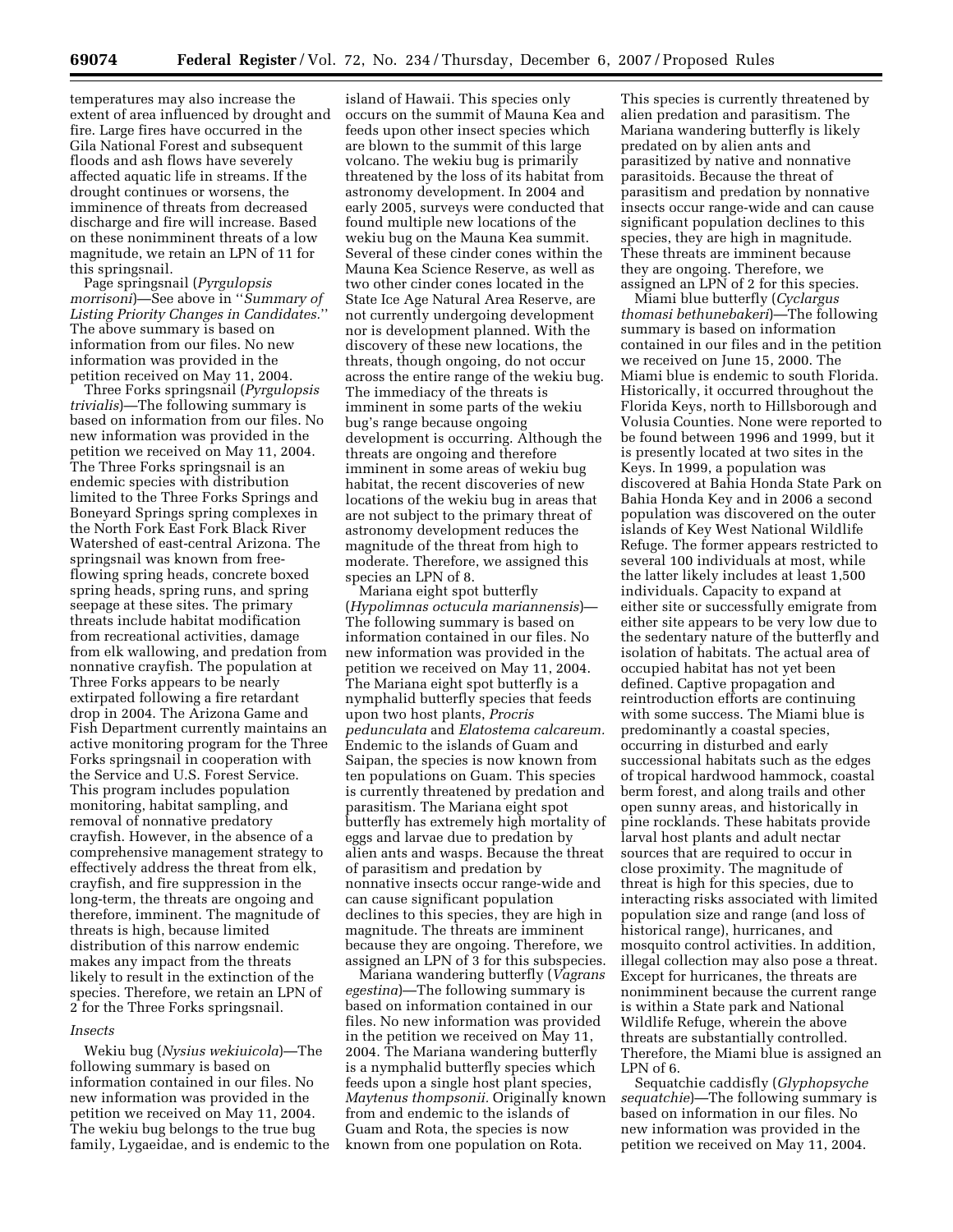The Sequatchie caddisfly is known from two spring runs that emerge from caves in Marion County, Tennessee—Owen Spring Branch and Martin Spring run in the Battle Creek system. The Owen Spring Branch population occurs within Sequatchie Cave Park, which is a Class II Natural-Scientific State Natural Area, thus providing statutory protection from collection for the population in Owen Spring Branch. In spite of greater amounts of suitable habitat at the Martin Spring run, Sequatchie caddisflies are more difficult to find at this site. Biologists estimated population sizes at 500 to 5000 individuals for Owen Spring Branch and 2 to 10 times higher at Martin Spring, due to the greater amount of apparently suitable habitat. More recently, Dr. David Etnier reported that the Sequatchie caddisfly was abundant at the Owens Spring Branch location during observations in 2001, while only two individuals were observed at the Martin Spring locale. The primary threats to Sequatchie caddisfly include its extremely limited distribution, apparent small population size, the limited amount of occupied habitat, and the ease of accessibility. These threats are gradual and/or not necessarily imminent but are of a high magnitude; therefore, we assigned this species an LPN of 5.

Clifton cave beetle (*Pseudanophthalmus caecus*)—The following summary is based upon information in our files. No new information was provided in the petition we received on May 11, 2004. Clifton cave beetle is a small, eyeless, reddish-brown predatory insect that feeds upon small cave invertebrates. It is cave dependent and is not found outside the cave environment. Clifton cave beetle is only known from two privately owned Kentucky caves. Soon after the species was first collected in 1963, the entrance to the cave was enclosed due to road construction. Other caves in the vicinity of this cave were surveyed for the species during 1995–1996. Only one additional site was found to support the Clifton cave beetle. It can not be determined at this time if the species still occurs at the original location or if the species has been extirpated from the site by the closure of the cave entrance. The limestone caves in which this species are found provide a unique and fragile environment that supports a variety of species that have evolved to survive and reproduce under the demanding conditions found in cave ecosystems. The limited distribution of the species makes it vulnerable to isolated events that would only have a minimal effect

on the more wide-ranging insects. Events such as toxic chemical spills, discharges of large amounts of polluted water or indirect impacts from off-site construction activities, closure of entrances, alteration of entrances, or the creation of new entrances could have serious adverse impacts on this species. The magnitude of threat is high for this species due to its limited distribution. The immediacy of threat is nonimminent because there are no known projects planned that would affect the species in the next 1–2 years; we therefore have assigned an LPN of 5 to this species.

Icebox cave beetle (*Pseudanophthalmus frigidus*)—The following summary is based upon information in our files. No new information was provided in the petition we received on May 11, 2004. Icebox cave beetle is a small, eyeless, reddish-brown predatory insect that feeds upon small cave invertebrates. It is cave dependent and is not found outside the cave environment. Icebox cave beetle is only known from one privately owned Kentucky cave. The limestone cave in which this species is found provides a unique and fragile environment that supports a variety of species that have evolved to survive and reproduce under the demanding conditions found in cave ecosystems. The species has not been observed since it was originally collected from the only site known to support the species, but species experts believe that it may still exist there in low numbers. The limited distribution of the species makes it vulnerable to isolated events that would only have a minimal effect on the more wide-ranging insects. Events such as toxic chemical spills or discharges of large amounts of polluted water, or indirect impacts from off-site construction activities, closure of entrances, alteration of entrances, or the creation of new entrances, could have serious adverse impacts on this species. The magnitude of threat is high for this species due to its limited distribution. The immediacy of threat is nonimminent because there are no known projects planned that would affect the species in the next 1–2 years; we therefore have assigned an LPN of 5 to this species.

Inquirer cave beetle (*Pseudanophthalmus inquisitor*)—The following summary is based upon information in our files. No new information was provided in the petition we received on May 11, 2004. The inquirer cave beetle is a fairly small, eyeless, reddish-brown predatory insect that feeds upon small cave invertebrates. It is cave dependent and

is not found outside the cave environment. The inquirer cave beetle is only known from one privately owned Tennessee cave. The limestone cave in which this species is found provides a unique and fragile environment that supports a variety of species that have evolved to survive and reproduce under the demanding conditions found in cave ecosystems. The species was last observed in 2006. The limited distribution of the species makes it vulnerable to isolated events that would only have a minimal effect on the more wide-ranging insects. The area around the only known site for the species is in a rapidly expanding urban area and indirect impacts, such as chemical or other pollution, could significantly impact both the cave and the species the cave supports. The entrance to the cave is protected by the landowner through a cooperative management agreement with the Service, The Nature Conservancy and Tennessee Wildlife Resources Agency; however, a sinkhole that drains into the cave system is located away from the protected entrance and is near a highway. Events such as toxic chemical spills, discharges of large amounts of polluted water or indirect impacts from off-site construction activities could adversely affect the species. The magnitude of threat is high for this species due to its limited distribution. The immediacy of threat is nonimminent because there are no known projects planned that would affect the species in the next 1–2 years and it receives some protection under a cooperative management agreement; we therefore have assigned an LPN of 5 to this species.

Louisville cave beetle (*Pseudanophthalmus troglodytes*)—The following summary is based upon information in our files. No new information was provided in the petition we received on May 11, 2004. The Louisville cave beetle is a small, eyeless, reddish-brown predatory insect that feeds upon cave invertebrates. It is cave dependent and is not found outside the cave environment. Louisville cave beetle is only known from two privately owned Kentucky caves. The limestone caves in which this species are found provide a unique and fragile environment that supports a variety of species that have evolved to survive and reproduce under the demanding conditions found in cave ecosystems. The limited distribution of the species makes it vulnerable to isolated events that would only have a minimal effect on the more wideranging insects. Events such as toxic chemical spills, discharges of large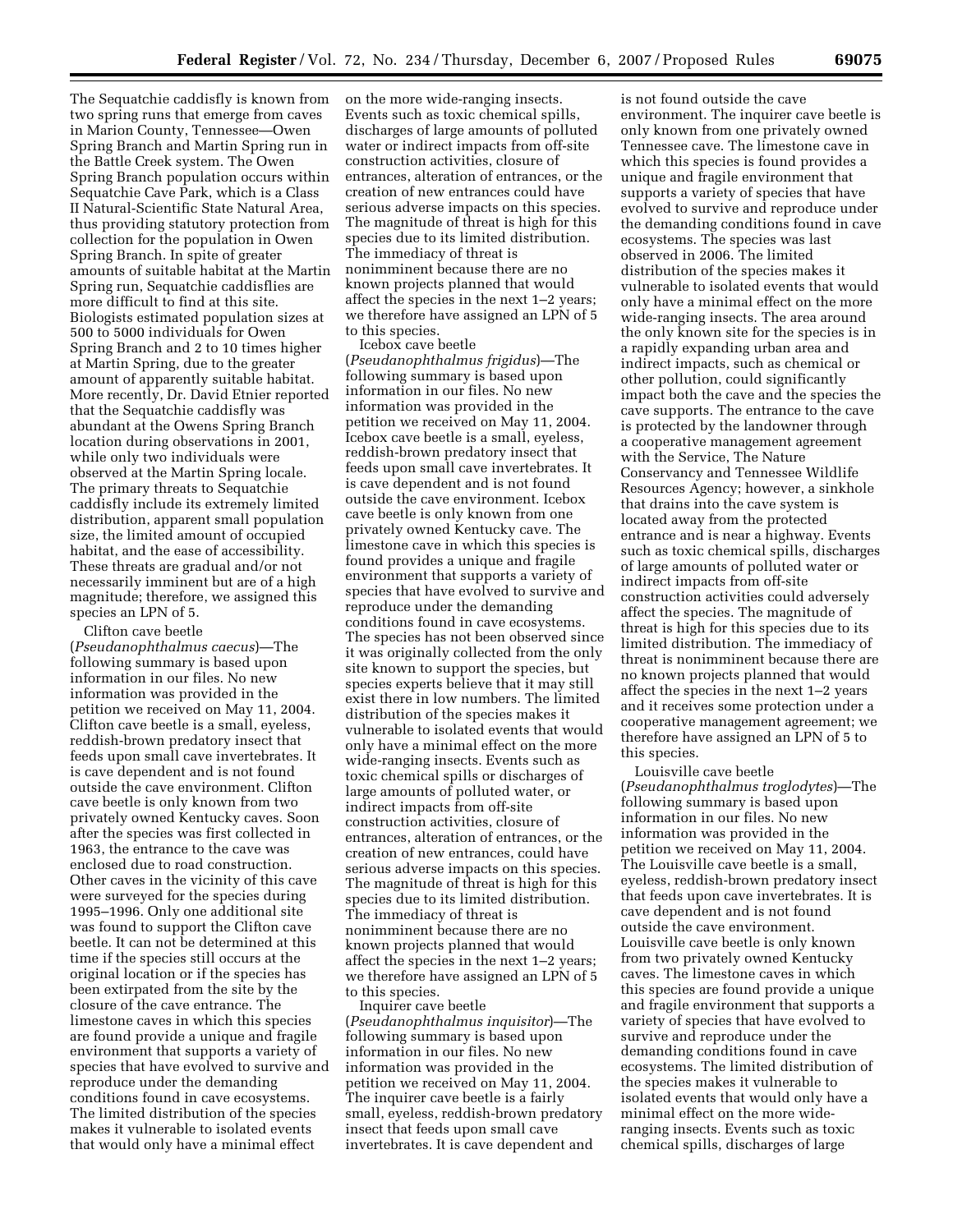amounts of polluted water or indirect impacts from off-site construction activities, closure of entrances, alteration of entrances, or the creation of new entrances could have serious adverse impacts on this species. The magnitude of threat is high for this species, given its narrow distribution. The immediacy of threat is nonimminent because there are no known projects planned that would affect the species in the next 1–2 years; we therefore have assigned an LPN of 5 to this species.

Tatum Cave beetle (*Pseudanophthalmus parvus*)—The following summary is based upon information in our files. No new information was provided in the petition we received on May 11, 2004. Tatum Cave beetle is a small, eyeless, reddish-brown predatory insect that feeds upon cave invertebrates. It is cave dependent and is not found outside the cave environment. Tatum Cave beetle is only known from one privately owned Kentucky cave. The limestone cave in which this species is found provides a unique and fragile environment that supports a variety of species that have evolved to survive and reproduce under the demanding conditions found in cave ecosystems. The species has not been observed since 1965, but species experts believe that it still exists in low numbers. The limited distribution of the species makes it vulnerable to isolated events that would only have a minimal effect on the more wide-ranging insects. Events such as toxic chemical spills or discharges of large amounts of polluted water, or indirect impacts from off-site construction activities, closure of entrances, alteration of entrances, or the creation of new entrances could have serious adverse impacts on this species. The magnitude of threat is high for this species, because its limited numbers mean that any threats could affect its continued existence. The immediacy of threat is non-imminent because there are no known projects planned that would affect the species in the next 1– 2 years; we therefore have assigned an LPN of 5 to this species.

Taylor's (Whulge, Edith's) checkerspot butterfly (*Euphydryas editha taylori*)—The following summary is based on information from our files and in the petition received on December 11, 2002. Historically, the Taylor's checkerspot butterfly was known from 70 locations: 23 in British Columbia, 34 in Washington, and 13 in Oregon. Following surveys during the 2007 flight period, 11 populations were known, with a total of about 2,500– 3,000 individuals observed rangewide. Currently, eight populations are known

from Washington, two of which are in the Willamette Valley of Oregon, and a new location was discovered in British Columbia, Canada, in 2005. The species had not been detected in Canada since 2000, and many negative surveys were conducted until the species was found at a new location on Denman Island, British Columbia. The size and location of the populations may shift from year to year. Most populations are small, usually with fewer than 5 or 10 butterflies detected; one population on Department of Defense land had more than 1,000 individuals in 2006, but this was an exception.

Threats include degradation and destruction of native grasslands to agriculture, residential and commercial development, encroachment by nonnative plants; succession from grasslands to native shrubs and trees, and fire. The grassland ecosystem on which this subspecies depends requires annual management to maintain suitable grassland habitat for the species. Application of *Bacillus thuringiensis* var. *kurstake* (Btk) for Asian gypsy moth control likely contributed to extirpation of the subspecies at three locations in Pierce County, Washington. The use of Btk continues to be a threat if it is used in areas in proximity to native prairies. The magnitude of threats is high because of the extremely small number of populations, the size of remaining populations, and the collapse in the species' distribution; many of the numerous threats could occur simultaneously and affect most of the populations. Threats are imminent because many are ongoing. We assigned the Taylor's checkerspot butterfly an LPN of 3.

Blackline Hawaiian damselfly (*Megalagrion nigrohamatum nigrolineatum*)—The following summary is based on information contained in our files. No new information was provided in the petition we received on May 11, 2004. The blackline Hawaiian damselfly is a stream-dwelling damselfly species endemic to the island of Oahu, Hawaii. Once known from throughout Oahu, the species is now restricted to 16 streams within the Koolau Mountains. This species is threatened by predation from alien aquatic species such as fish and predacious insects and habitat loss through dewatering of streams and invasive nonnative plants. Nonnative fish and insects prey on the naiads of the damselfly and loss of water reduces the amount of suitable naiad habitat available. Invasive plants (*e.g.* California grass (*Brachiaria mutica*)) also contribute to loss of habitat by forming

dense, monotypic stands that completely eliminate any open water. These threats are occurring in varying degrees rangewide for the blackline Hawaiian damselfly. Although there are no efforts being done to control or eradicate nonnative fish or insects or to stop the loss of habitat, the 16 streams are widely dispersed on both sides of the mountain range and are highly unlikely to experience complete loss of populations at the same time. Therefore the magnitude of the threats is moderate. Threats to the blackline Hawaiian damselfly from loss of habitat and introduced nonnative fish and insects are ongoing and therefore are imminent. Therefore, we assigned this subspecies an LPN of 9.

Crimson Hawaiian damselfly (*Megalagrion leptodemas*)—We have not updated our candidate assessment for this species, as we are currently developing a proposed listing rule.

Flying earwig Hawaiian damselfly (*Megalagrion nesiotes*)—We have not updated our candidate assessment for this species, as we are currently developing a proposed listing rule.

Oceanic Hawaiian damselfly (*Megalagrion oceanicum*)—We have not updated our candidate assessment for this species, as we are currently developing a proposed listing rule.

Orangeblack Hawaiian damselfly (*Megalagrion xanthomelas*)—The following summary is based on information contained in our files. No new information was provided in the petition we received on May 11, 2004. *Megalagrion xanthomelas* is a streamdwelling damselfly species endemic to the Hawaiian Islands of Kauai, Oahu, Molokai, Maui, Lanai, and Hawaii. The species is now restricted to 16 populations on the islands of Oahu, Maui, Molokai, Lanai, and Hawaii. This species is threatened by predation from alien aquatic species such as fish and predacious insects and habitat loss through dewatering of streams and invasion by nonnative plants. Nonnative fish and insects prey on the naiads of the damselfly and loss of water reduces the amount of suitable naiad habitat available. Invasive plants (*e.g.* California grass (*Brachiaria mutica*)) also contribute to loss of habitat by forming dense, monotypic stands that completely eliminate any open water. Nonnative fish and plants are found in all the streams the orangeblack damselfly occur in, except the Oahu location, where there are no nonnative fish. We assigned this species an LPN of 8 because though the threats are ongoing and therefore imminent, they occur in varying degrees throughout the range of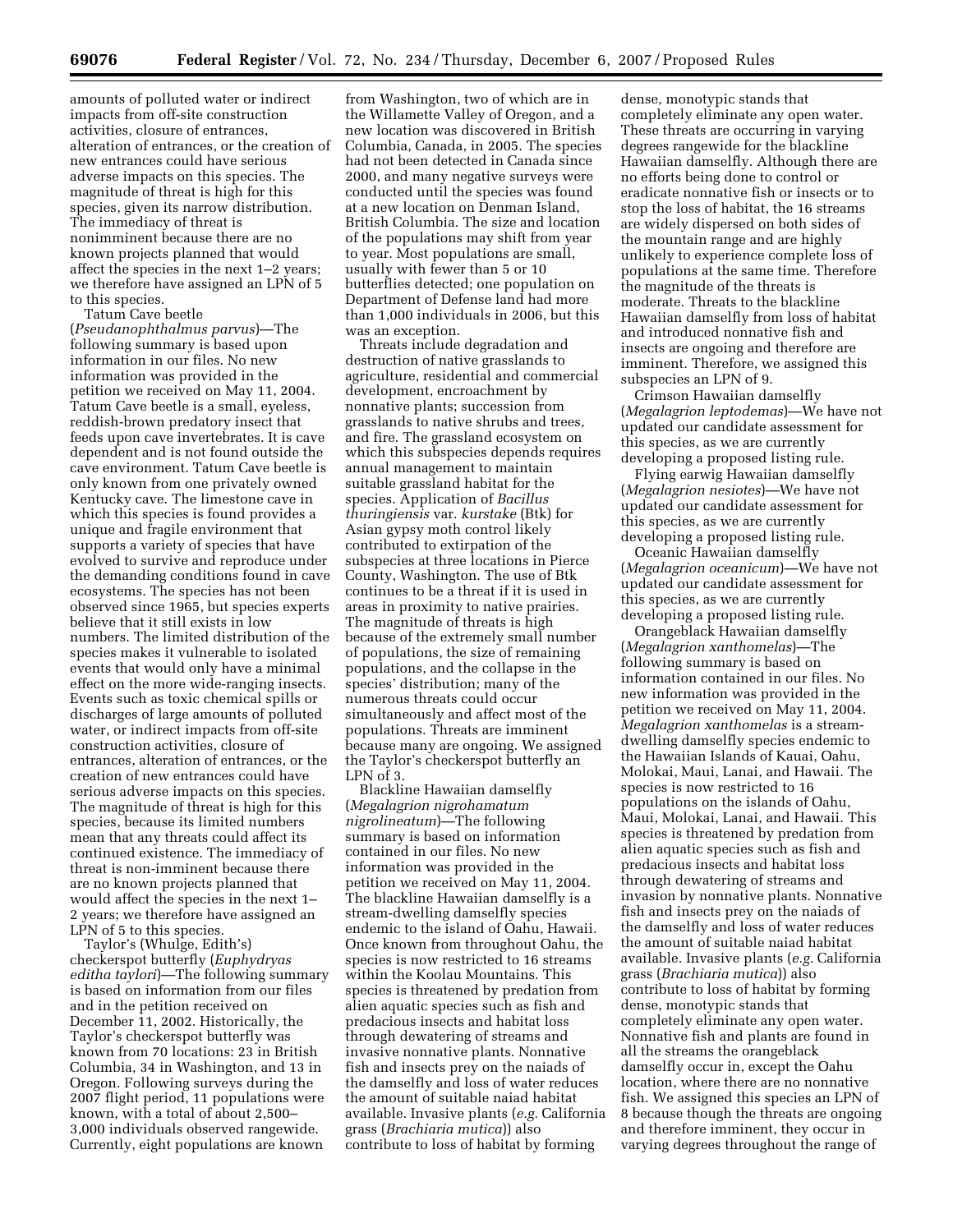the species and are considered of moderate magnitude.

Pacific Hawaiian damselfly (*Megalagrion pacificum*)—We have not updated our candidate assessment for this species, as we are currently developing a proposed listing rule.

Picture-wing fly (*Drosophila attigua*)—We have not updated our candidate assessment for this species, as we are currently developing a proposed listing rule.

Picture-wing fly (*Drosophila digressa*)—The following summary is based on information contained in our files. No new information was provided in the petition we received on May 11, 2004, but new information was provided by one *Drosophila* expert in 2006. This picture-wing fly, a member of the family Drosophilidae, feeds only upon species of *Charpentiera*, and is endemic to the Hawaiian Island of Hawaii. Never abundant in number of individuals observed, *D. digressa* was originally known from 5 population sites and may now be limited to as few as 1 or 2 sites. Due to the small population size of the species and its small known habitat area, *Drosophila*  researchers believe this species and its habitat are particularly vulnerable to a myriad of threats. Feral ungulates (pigs, goats, and cattle) degrade and destroy *D. digressa* host plants and habitat by directly trampling plants, facilitating erosion, and spreading nonnative plant seeds. Nonnative plants degrade host plant habitat and compete for light, space, and nutrients. Direct predation of *D. digressa* by nonnative social insects, particularly yellow jacket wasps, is also a serious threat. Additionally, this species faces competition at the larval stage from non-native tipulid flies, which feed within the same portion of the decomposing host plant area normally occupied by the *D. digressa*  larvae during their development with a resulting reduction in available host plant material. The threats to the native forest habitat of *Drosophila digressa*, and to individuals of this species, occur throughout its range and are expected to continue or increase without their control or eradication, and are considered imminent, because they are ongoing. No known conservation measures have been taken to date to specifically address these threats, and we have therefore assigned this species an LPN of 2.

Stephan's riffle beetle (*Heterelmis stephani*)—See above in ''*Summary of Listing Priority Changes in Candidates*.'' The above summary is based on information from our files. No new information was provided in the petition received on May 11, 2004.

Dakota skipper (*Hesperia dacotae*)— See above in ''*Summary of Listing Priority Changes in Candidates*.'' The above summary is based on information contained in our files, including information from the petition received on May 12, 2003.

Mardon skipper (*Polites mardon*)— The following summary is based on information contained in our files and the petition we received on December 24, 2002. The Mardon skipper is a rare northwestern butterfly with a remarkably disjunct range. Currently this species is known from four widely separated regions: south Puget Sound region, southern Washington Cascades, Siskiyou Mountains of southern Oregon, and coastal northwestern California. The number of documented locations for the species has increased from less than 10 in 1997 to more than 50 rangewide in 2007. However, most populations for Mardon skipper are extremely small, and approximately 10 locations have populations with more than 50 individuals. The Mardon skipper spends its entire life cycle in one location, often on the same grassland patch. The dispersal ability for Mardon skipper is restricted. Threats include habitat loss and degradation due to development, overgrazing, use of herbicides and pesticides, encroachment of nonnative and native vegetation, succession from grassland to forest, fire suppression; direct loss of individuals due to fire; recreational activities; insect collecting; and random, naturally occurring events. The species' limited dispersal ability restricts the likelihood of recolonization once a population is lost. The likelihood of Mardon skippers dispersing between suitable habitat patches in a fragmented landscape is low. The magnitude of threats is high because of the small population sizes and disjunct distribution of the species that limits its ability to disperse. Loss of any of the populations could threaten the continued existence of the species within each of its disjunct population centers. It would be unlikely that any threat would affect all known locales simultaneously. Overall, the threats are nonimminent because the threats are not currently occurring at all known population sites. We assign an LPN of 5 to the Mardon skipper.

Coral Pink Sand Dunes tiger beetle (*Cicindela limbata albissima*)—See above in ''*Summary of Listing Priority Changes in Candidates*.'' The above summary is based on information contained in our files, including information from the petition we received on April 21, 1994.

Highlands tiger beetle (*Cicindela highlandensis*)—The following summary is based on information in our files. No new information was provided in the petition we received on May 11, 2004. The Highlands tiger beetle is narrowly distributed and restricted to areas of bare sand within upland oak scrub and pine vegetation on the ancient sand dunes of the Lake Wales Ridge in Polk and Highlands Counties, Florida. Adult tiger beetles have been found at 40 sites from near Haines City south to Josephine Creek. In 2004–2005 surveys, biologists found a total of 1,574 adults at 40 sites, compared with 643 adults at 31 sites in 1996, 928 adults at 31 sites in 1995, and 742 adults at 21 sites in 1993. Of the 40 sites in the 2004–2005 surveys with one or more adults: 3 sites were found to have large populations of over 100 adults [Catfish Creek Preserve (493), Snell Creek South (193), and Flaming Arrow Scout Camp (175)]; 3 sites had populations of 50–99 adults; 8 sites had 20–49 adults, 13 sites had 10– 19 adults, and 13 sites had fewer than 10 adults. Results from a limited removal study at four sites suggest that the actual population size at the various survey sites is likely to be as much as two times as high as indicated by the visual index counts. Lack of fire to create open sand, pesticide use, small population sizes, and over-collecting pose serious threats to this species. Because this species is narrowly distributed with specific habitat requirements and small populations, the magnitude of threats is high. Although the majority of its historic range has been lost, degraded, and fragmented, numerous sites are protected and land managers are implementing prescribed fire, which should restore habitat and help reduce threats. Overall, the threats are nonimminent. Therefore, we assigned the Highlands tiger beetle an LPN of 5.

### *Arachnids*

Warton cave meshweaver (*Cicurina wartoni*)—The following summary is based on information from our files. No new information was received since the last Candidate Notice of Review published on September 12, 2006, or was provided in the petition we received on May 11, 2004. Warton Cave meshweaver is an eyeless, cavedwelling, unpigmented, 0.25-inch long invertebrate known only from female specimens. This meshweaver is known to occur in only one cave (Pickle Pit) in Travis County, Texas. Primary threats to the species and its habitat are predation and competition from fire ants and surface and subsurface effects from runoff from an adjacent subdivision.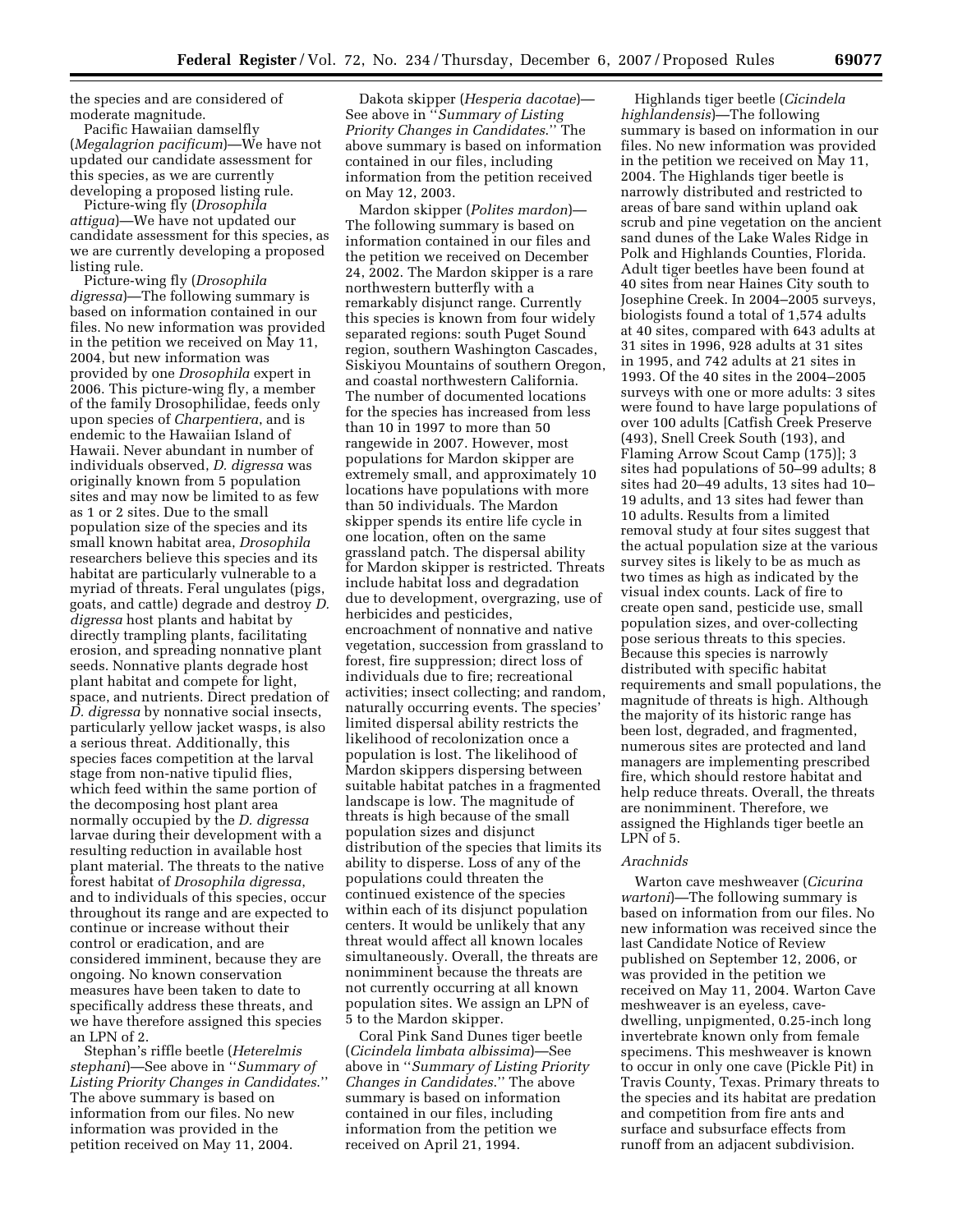The magnitude of threats is considered high, because the single location for this species makes it highly vulnerable to extinction. The threats are imminent, because fire ants are known to occur in the vicinity of the cave, and impacts to the cave from runoff and human activities are an imminent threat. Thus, we assign an LPN of 2 to this species.

#### *Crustaceans*

Anchialine pool shrimp (*Metabetaeus lohena*)—The following summary is based on information contained in our files. No new information was provided in the petition we received on May 11, 2004. *Metabetaeus lohena* is an anchialine pool-inhabiting species of shrimp belonging to the family Alpheidae. This species is endemic to the Hawaiian Islands and is currently known from populations on the islands of Oahu, Maui, and Hawaii. The primary threats to this species are predation by fish (which do not naturally occur in the pools inhabited by this species) and habitat loss from degradation. The pools where this species occurs on Maui and Hawaii Island are located within State Natural Area Reserves (NAR). Hawaii's State statutes prohibit the collection of the species and the disturbance of the pools in State NARs. The pools where this species occurs on the island of Oahu do not receive protection from collection of the species or disturbance of the pools. Enforcement of collection and disturbance prohibitions is difficult, and the negative effects from the introduction of fish are extensive and happen quickly. Therefore, threats to this species are of a high magnitude. However, we consider the primary threats of predation from fish and loss of habitat due to degradation to be nonimminent, because no fish were observed in any of the pools where this species occurs and there has been no documented dumping in the pools this species occurs in on the islands of Maui or Hawaii. Only one site on Oahu had a dumping instance, and in that case the dumping was cleaned up and the species subsequently returned. No additional dumping events are known to have occurred. Therefore, we assigned this species an LPN of 5.

Anchialine pool shrimp (*Palaemonella burnsi*)—The following summary is based on information contained in our files. No new information was provided in the petition we received on May 11, 2004. *Palaemonella burnsi* is an anchialine pool-inhabiting species of shrimp belonging to the family Palaemonidae. This species is endemic to the Hawaiian Islands and is currently known from

three populations on the island of Maui and one population on the island of Hawaii. The primary threats to this species are predation by fish (which do not naturally occur in the pools inhabited by this species) and habitat loss due to degradation. The pools where this species occurs on Maui are located within a State Natural Area Reserve (NAR). Hawaii's State statutes prohibit the collection of the species and the disturbance of the pools in State NARs. On the island of Hawaii, the species occurs within a National Park, and collection and disturbance are also prohibited. However, enforcement of these prohibitions is difficult, and the negative effects from the introduction of fish are extensive and happen quickly. Therefore, threats to this species are of high magnitude. However, threats are considered nonimminent, because a 2004 survey did not find fish in the pools where these shrimp occur on Maui or the island of Hawaii, and there was no evidence of recent habitat degradation. Therefore, the threats of predation from fish and habitat degradation are nonimminent, and we assigned this species an LPN of 5.

Anchialine pool shrimp (*Procaris hawaiana*)—The following summary is based on information contained in our files. No new information was provided in the petition we received on May 11, 2004. *Procaris hawaiana* is an anchialine pool-inhabiting species of shrimp belonging to the family Procarididae. This species is endemic to the Hawaiian Islands and is currently known from two populations on the island of Maui and one population on the island of Hawaii. The primary threats to this species are predation from fish (which do not naturally occur in the pools inhabited by this species) and habitat loss due to degradation. The pools where this species occurs on Maui are located within a State Natural Area Reserve (NAR). Hawaii's State statutes prohibit the collection of the species and the disturbance of the pools in State NARs. However, enforcement of these prohibitions is difficult and the negative effects from the introduction of fish are extensive and happen quickly. There are no conservation efforts underway to alleviate the potential for any of these threats in the one pool on the island of Hawaii. Therefore, threats to this species remain at high magnitude. However, the threats to the species are nonimminent because, during a 2004 survey, no fish were observed in the pools where these shrimp occur on Maui and no fish were observed in the one pool on the island of Hawaii during a site visit in 2005. In addition, there

were no signs of dumping or fill in any of the pools where the species occurs. Therefore, we assigned this species an LPN of 5.

Anchialine pool shrimp (*Vetericaris chaceorum*)—The following summary is based on information contained in our files. No new information was provided in the petition we received on May 11, 2004. *Vetericaris chaceorum* is an anchialine pool-inhabiting species of shrimp belonging to the family Procarididae; it is the only species in its genus. This species is endemic to the Hawaiian Islands and is only known from one population in a single pool on the island of Hawaii. The primary threats to this species are predation from nonnative fish and habitat degradation and contamination from illegal trash dumping. This species would be highly vulnerable to predation by any intentionally or accidentally introduced fish, or contamination from illegal dumping into its single known location. This pool lies within lands administered by the State of Hawaii Department of Hawaiian Home Lands. The threats to *Vetericaris chaceorum*  from habitat degradation and destruction, and predation by nonnative fish are of high magnitude, because this species occurs in only one pool. All individuals of this species may be adversely impacted by a single dumping of trash or release of nonnative fish in its only known pool. However, the threats are nonimminent, as fish have not been introduced into the pool (nor is there any reason to believe that introduction is imminent) and a site visit in early 2005 showed there were no signs of dumping or fill. Therefore we assigned this species an LPN of 4 because the threats are of high magnitude though nonimminent, and the species is in a monotypic genus.

Troglobitic groundwater shrimp (*Typhlatya monae*)—See above in ''*Summary of Listing Priority Changes in Candidates.*'' The above summary is based on information contained in our files, including information from the petition we received on May 11, 2004.

#### *Flowering plants*

*Abronia alpina* (Ramshaw Meadows sand-verbena)—See above in ''*Summary of Listing Priority Changes in Candidates.*'' The above summary is based on information in our files. No new information was provided in the petition we received on May 11, 2004.

*Arabis georgiana* (Georgia rockcress)—The following summary is based on information contained in our files. No new information was provided in the petition we received on May 11, 2004. The Georgia rockcress grows in a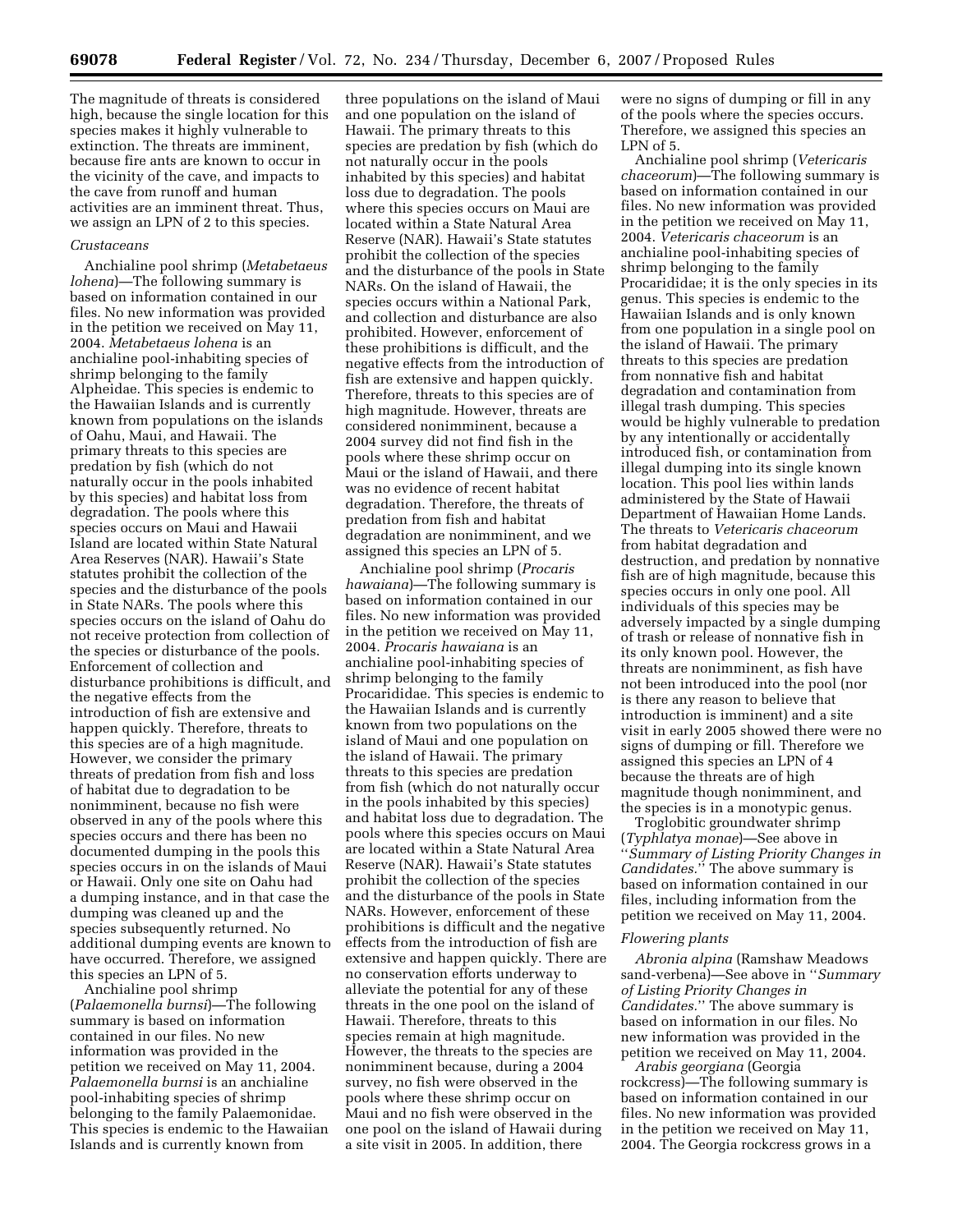variety of dry situations, including shallow soil accumulations on rocky bluffs, ecotones of gently sloping rock outcrops, and in sandy loam along eroding river banks. It is occasionally found in adjacent mesic woods, but it will not persist in heavily shaded conditions. Currently a total of 20 populations are known from the Gulf Coastal Plain, Piedmont, and Ridge and Valley physiographic provinces of Alabama and Georgia. Populations of this species typically have a limited number of individuals over a small area. Habitat degradation, more than outright habitat destruction, is the most serious threat to the continued existence of this species. Disturbance, associated with timber harvesting, road building, and grazing has created favorable conditions for the invasion of exotic weeds, especially Japanese honeysuckle (*Lonicera japonica*), in this species' habitat. Eight populations are currently or potentially threatened by the presence of exotics. The heritage programs in Alabama and Georgia have initiated plans for exotic control at several populations. The magnitude of threats to this species is moderate to low due to the number of populations (20) across multiple counties in two states and the nature of the threats. However, since a number of the populations are currently being affected by nonnative plants, the threat is imminent. Thus, we assigned an LPN of 8 to this species.

*Argythamnia blodgettii* (Blodgett's silverbush)—The following summary is based on information in our files. No new information was provided in the petition we received on May 11, 2004. Blodgett's silverbush is found in open, sunny areas in pine rockland, edges of rockland hammock, edges of coastal berm, and sometimes disturbed areas at the edges of natural areas. Plants can be found growing from crevices on limestone, or on sand. The pine rockland habitat where it occurs in Miami-Dade County and the Florida Keys requires periodic fires to maintain habitat with a minimum amount of hardwoods. Based upon available data, there are approximately 27 extant occurrences, 12 in Monroe County and 15 in Miami-Dade County; many occurrences are on conservation lands; however, 4–5 sites are recently thought to be extirpated or destroyed. The estimated population size of Blodgett's silverbush in the Florida Keys, excluding Big Pine Key, is roughly 11,000; the estimated population in Miami-Dade County is 375 to 13,650 plants. Blodgett's silverbush is threatened by habitat loss, which is exacerbated by habitat degradation due

to fire suppression, the difficulty of applying prescribed fire to pine rocklands, and threats from exotic plants. Remaining habitats are fragmented. Threats such as road maintenance, road enhancement, infrastructure, and illegal dumping threaten some populations. Blodgett's silverbush is vulnerable to natural disturbances, such as hurricanes, tropical storms, and storm surges. Sea level rise is a long-term threat that will continue; it is expected to continue to affect pine rocklands and ultimately reduce the extent of available habitat, especially in the Keys. Overall, the magnitude of threats is moderate and the threats are nonimminent. Thus, we assigned an LPN of 11 to this species.

*Artemisia campestris* var. *wormskioldii* (Northern wormwood)— The following summary is based on information from our files. No new information was provided in the petition we received on May 11, 2004. Historically known from eight sites, northern wormwood is currently known from only two populations in Klickitat and Grant Counties, Washington. This plant is restricted to exposed basalt, cobbly-sandy terraces, and sand habitat along the shore and on islands in the Columbia River. The two sites are separated by 200 miles (322 kilometers) of the Columbia River and three large hydroelectric dams. The Klickitat County population is declining; it is unclear whether the Grant County population is stable or declining, but it is vulnerable to environmental variability. Surveys of apparently suitable habitat along the Hanford Reach have not detected any additional plants.

Threats to northern wormwood include direct loss of suitable habitat through regulation of water levels in the Columbia River and placement of riprap along the river bank; trampling of plants as a result of recreational use; competition with non-native invasive species; burial by wind and water-borne sediments; a small population size that makes both sites susceptible to genetic drift and inbreeding; and the potential for hybridization with two other species of *Artemisia*. Ongoing conservation actions have reduced trampling, but have not eliminated or reduced the other threats at the Grant County site. The magnitude of threat is high for this subspecies, because the only two remaining populations are widely separated and distributed such that one or both populations could be eliminated by a single disturbance. The threats are imminent, because recreational use is ongoing, invasive nonnative species occur at both sites, erosion of the substrate is ongoing at the Klickitat

County site, and high water flows are random, naturally occurring events that may occur unpredictably in any year. Therefore, we have retained an LPN of 3 for this subspecies.

*Astelia waialealae* (Pa1iniu)—We have not updated our candidate assessment as we are currently developing a proposed listing rule for this species.

*Astragalus tortipes* (Sleeping Ute milkvetch)—The following summary is based on information contained in our files. No new information was provided in the petition we received on May 11, 2004. Sleeping Ute milkvetch is a perennial plant that grows only on the Smokey Hills layer of the Mancos Shale Formation on the Ute Mountain Ute Indian Reservation in Montezuma County, Colorado. In 2000, 3,744 plants were recorded at 24 locations covering 500 acres within an overall range of 64,000 acres. Available information from 2000 indicates that the species remains stable. Recently, the Tribe expressed interest in conducting new surveys and initiating protection for the species. Previous and ongoing threats from borrow pit excavation, off-highway vehicles, irrigation canal construction, and a prairie dog colony have had minor impacts that reduced the range and number of plants by small amounts. Offhighway vehicle use of the habitat is reportedly increasing. Oil and gas development is active in the general area, but we have received no information from the tribe to indicate whether there is development within the habitat for the plants. The threats are moderate in magnitude, since they have had minor impacts and, based on information we have, the population appears to be stable. In addition, the Tribe indicated that it is developing a management plan for the species and has started to implement some protective measures such as installing fencing and removing cattle from the fenced area where the plants occur. Because of the general lack of information on current threats from the Tribe, imminence of threats is not fully known. While ORV use is currently occurring and may be increasing, oil and gas production is not known to currently occur in the areas where this species exists. Overall, we conclude threats are nonimminent. Therefore, we assigned a LPN of 11 to this species.

*Bidens amplectens* (Kookooalu)—The following summary is based on information contained in our files. No new information was provided in the petition we received on May 11, 2004. This species is an erect perennial or facultative annual herb found in mixed lowland dry shrubland/grassland on Oahu, Hawaii. Known from one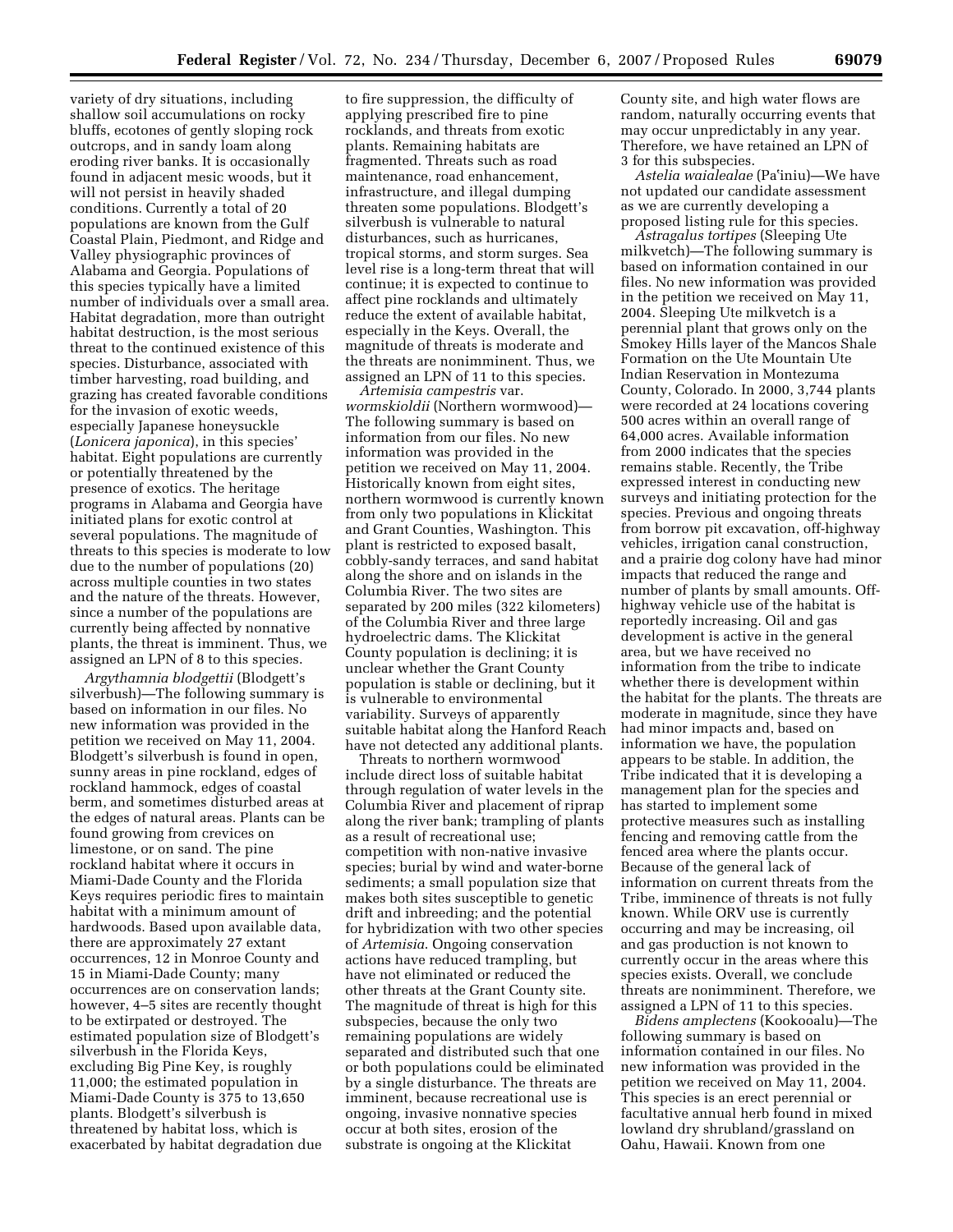population of 500 to 1,000 individuals in the Waianae Mountains, the threats to this species are nonnative plants that increase the fuel load and fire threat, and compete for habitat. The magnitude of threats continues to be high because no conservation measures have been taken to address them and because of the potential for the elimination of the only known population by a single stochastic or naturally occurring event. Threats continue to be imminent because they are ongoing. We retained an LPN of 2 for this species.

*Bidens campylotheca* ssp. *pentamera*  (Kookooalu)—The following summary is based on information contained in our files. No new information was provided in the petition we received on May 11, 2004. This subspecies is an erect, perennial herb found in *Cheirodendron-Metrosideros polymorpha* (olapa-ohia) montane wet forest on Maui, Hawaii. This subspecies is known from four populations with a total of approximately 350 individuals. *Bidens campylotheca* ssp. *pentamera* is threatened by feral pigs that degrade and destroy habitat, and by nonnative plants that compete for habitat. Feral pigs have been fenced out of one population at Kipahulu. The remaining populations on east and west Maui are still affected by these threats. This subspecies is represented in an *ex-situ*  collection. However, these on-going conservation efforts benefit only one of the four known populations and therefore threats continue to be of a high magnitude, because they threaten the continued existence of this subspecies. In addition, threats to *B. campylotheca*  ssp. *pentamera* are imminent because they are ongoing in three populations. Therefore, we retained an LPN of 3 for this subspecies.

*Bidens campylotheca* ssp. *waihoiensis*  (Kookooalu)—See above in ''*Summary of Listing Priority Changes in Candidates*.'' The above summary is based on information contained in our files. No new information was provided in the petition we received on May 11, 2004.

*Bidens conjuncta* (Kookooalu)—The following summary is based on information contained in our files. No new information was provided in the petition we received on May 11, 2004. *Bidens conjuncta* is an erect, perennial herb found in *Metrosideros-Dicranopteris-Cheirodendron* (ohiauluhe-olapa) lowland to montane wet forest and shrubland on Maui, Hawaii. Seven populations are known, totaling approximately 2,200 individuals scattered throughout upper elevation drainages of west Maui. Although the overall range of the species has not

changed, the number of individuals has declined over the last decade or so. This species is threatened by pigs that degrade and destroy habitat, and eat vegetative parts and fruit of *B. conjuncta*, and by nonnative plants that outcompete and displace it. Feral pigs have been fenced out of portions of the populations of *B. conjuncta*, and nonnative plants have been greatly reduced in the fenced areas. The threats from feral pigs and nonnative plants are, therefore, of a moderate magnitude to this species. However, these threats are imminent because they are ongoing. Therefore, we retained an LPN of 8 for this species.

*Bidens micrantha* ssp. *ctenophylla*  (Kookooalu)—The following summary is based on information contained in our files. No new information was provided in the petition we received on May 11, 2004. This subspecies is an erect, perennial herb found in open mixed shrubland to dry *Metrosideros* (ohia) forest on the island of Hawaii, Hawaii. This subspecies is endemic to the island of Hawaii, where it is restricted to an area of less than 10 square miles (26 square kilometers). *Bidens micrantha*  ssp. *ctenophylla* is known from three wild and four outplanted populations totaling approximately 2,000 to 3,000 individuals, the majority of which occur in only two (wild) populations. This subspecies is threatened by fire and nonnative plants, and two populations are threatened by residential and commercial development. The threats to *B. micrantha* ssp. *ctenophylla* from fire and nonnative plants are of a high magnitude and imminent because they are occurring range-wide, they threaten the continued existence of the species, and no efforts for their control have been undertaken. In addition, two populations are also threatened by development. Therefore, we retained an LPN of 3 for this subspecies.

*Brickellia mosieri* (Florida brickellbush)—The following summary is based on information contained in our files. No new information was provided in the petition we received on May 11, 2004. This species is restricted to pine rocklands of Miami-Dade County, Florida. This habitat requires periodic prescribed fires to maintain the low understory and prevent encroachment by native tropical hardwoods and exotic plants, such as Brazilian pepper. Only one large population (up to 10,000 individuals) is known to exist, plus 18 other occurrences each containing less than 100 individuals. Ten of these occurrences are on conservation lands. This species is threatened by habitat loss, which is exacerbated by habitat degradation due to fire suppression, the

difficulty of applying prescribed fire to pine rocklands, and threats from exotic plants. Remaining habitats are fragmented. The species is vulnerable to natural disturbances, such as hurricanes, tropical storms, and storm surges. Due to its restricted range and the small sizes of most isolated occurrences, this species is vulnerable to environmental (catastrophic hurricanes), demographic (potential episodes of poor reproduction), and genetic (potential inbreeding depression) threats. Thus, the overall magnitude of threat is moderate. The threats are ongoing and thus imminent. We assigned this species an LPN of 8.

*Calamagrostis expansa* (Maui reedgrass)—The following summary is based on information contained in our files. No new information was provided in the petition we received on May 11, 2004. This species is a robust, shortrhizomatous perennial found in wet forest, open bogs, and bog margins on the islands of Maui and Hawaii, Hawaii. Historically rare, *C. expansa* was restricted to wet forest and bogs on Maui. It is unknown what the historical status was on Hawaii. Currently, this species is known from 100 populations totaling approximately 400 individuals on Maui, and was recently discovered in five populations totaling approximately 300 individuals on the island of Hawaii. *Calamagrostis expansa* is threatened by pigs that degrade and destroy habitat and by nonnative plants that outcompete and displace it. Feral pigs have been fenced out of most of the west Maui populations where *C. expansa*  currently occurs, and nonnative plants have been reduced in the fenced areas. However, the threats are not controlled and are ongoing in the remaining unfenced populations on Maui and in all of the populations on the island of Hawaii. Therefore, the threats from feral pigs and nonnative plants are of a high magnitude and imminent for *C. expansa*  and we retained an LPN of 2 for this species.

*Calamagrostis hillebrandii*  (Hillebrand's reedgrass)—The following summary is based on information contained in our files. No new information was provided in the petition we received on May 11, 2004. *Calamagrostis hillebrandii* is a slender, short-rhizomatous perennial found in *Metrosideros-Machaerina* montane wet bog or *Metrosideros-Rhynchospora-Oreobolus* mixed bog on Maui, Hawaii. This species is known from two populations of about 2,000 individuals, restricted to the bogs of west Maui. There is an unconfirmed report of *C. hillebrandii* from central Molokai. This species is currently threatened by pigs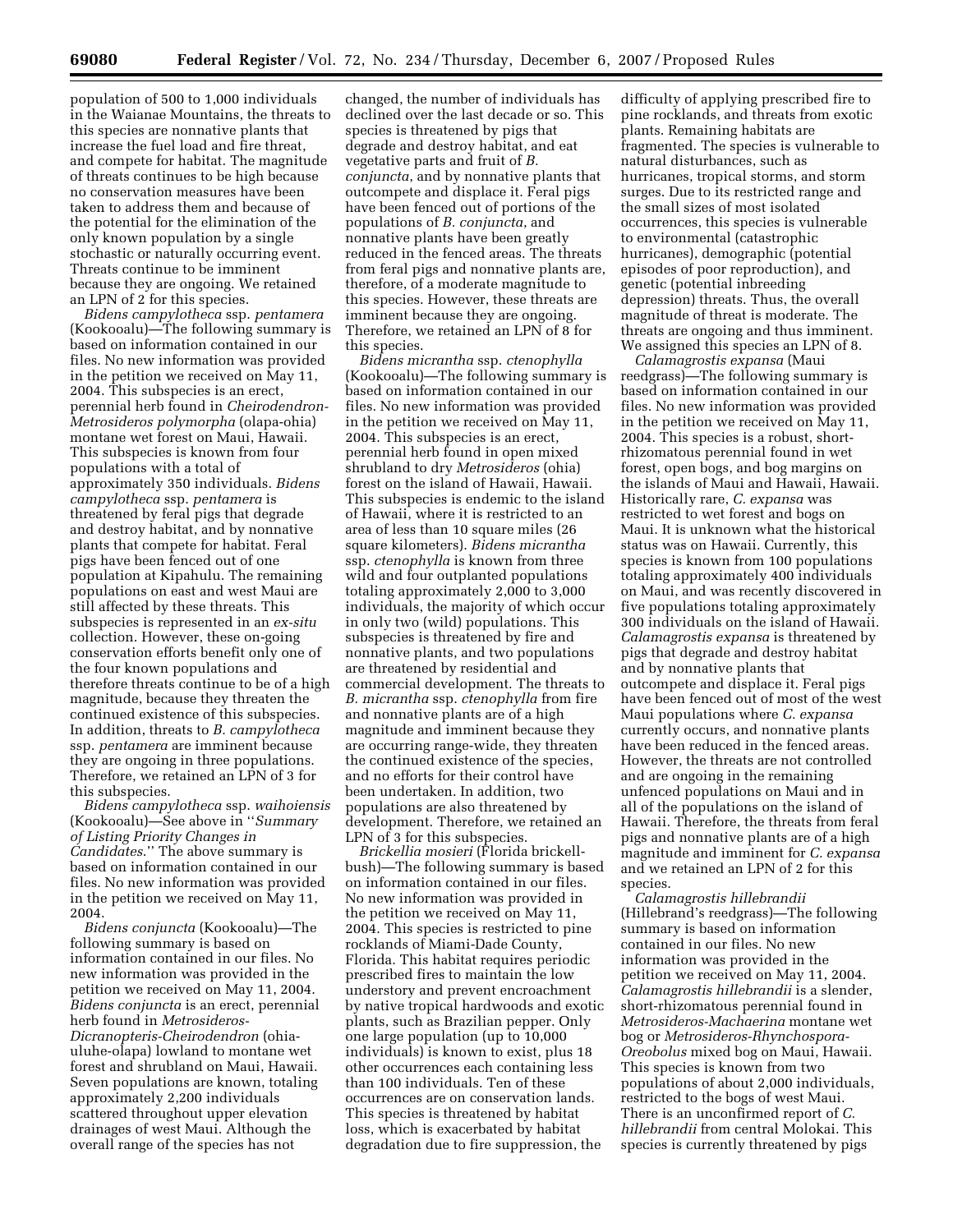that degrade and destroy habitat and nonnative plants that outcompete and displace it. A portion of one population is protected by an ungulate exclosure fence while the other population may indirectly benefit from conservation actions for ungulate control and control of nonnative plants conducted in a nearby preserve. The threats are imminent because they are ongoing in one of the two known populations. Because they threaten the continued existence of the species, the threats are high in magnitude. Therefore, we retained an LPN of 2 for this species.

*Calliandra locoensis* (no common name)—The following summary is based on information from our files. No new information was provided in the petition we received on May 11, 2004. *Calliandra locoensis* is a spiny, leguminous shrub currently known from only two localities within the Susúa Commonwealth Forest in the municipalities of Yauco and Sabana Grande, in southwestern Puerto Rico. Twenty-five native species of *Calliandra*  have been reported for the Antilles, three of which are native to Puerto Rico, including *Calliandra locoensis*. This species is endemic to Puerto Rico, and was discovered in 1991 during a study of the flora of the Susúa Commonwealth Forest. It was described by García and Kolterman in 1992.

*Calliandra locoensis* is found along one creek in semi-evergreen to deciduous forests on shallow, serpentine soils with low nutrients, high drainage, and low fertility. Much of the vegetation in the forest was cut for wood, cultivation, livestock grazing, and charcoal production, prior to its designation as a public forest. *Calliandra locoensis* exhibits a low degree of self-compatibility in pollination tests. Seeds have a short viability period, do not appear to have a biotic dispersal agent (dispersed by dehiscence—seed pod splits open), and require mesic conditions for germination, which may be factors in the limited distribution of the species. The small number of individuals in the two populations, restricted distribution (two localities), forest management practices (accidental trampling, brush clearing, trail maintenance), forest fires (natural or manmade), and catastrophic natural events (hurricanes, floods, mudslides), threaten this species. We assigned an LPN of 5 to this species because the magnitude of threat to *Calliandra locoensis* is high because the threats can result in direct mortality and further reduce the populations, combined with its restricted distribution, apparent low dispersal capability, and population number (only

two small populations relatively close to one another). The threats are nonimminent given that the populations are found within protected lands and there are no known projects or management activities planned that would destroy the known populations of *Calliandra locoensis*.

*Calochortus persistens* (Siskiyou mariposa lily)—The following summary is based on information contained in our files and the petition we received on September 10, 2001. The Siskiyou mariposa lily is a narrow endemic that is restricted to two disjunct ridge tops in the Klamath-Siskiyou Range on the California-Oregon border. In California, this species is currently found at nine separate sites on approximately 10 hectares (ha) (24.7 acres (ac)) of Klamath National Forest and privately owned lands that stretch for 6 kilometers (km) (3.7 miles (mi)) along the Gunsight-Humbug Ridge. In 1998, five Siskiyou mariposa lily plants were discovered on Bald Mountain, west of Ashland, Jackson County, Oregon.

Major threats include competition and shading by native and nonnative species fostered by suppression of wild fire; increased fuel loading and subsequent risk of wild fire; fragmentation by roads, fire breaks, tree plantations, and radiotower facilities; maintenance and construction around radio towers and telephone relay stations located on Gunsight Peak and Mahogany Point; and soil disturbance and exotic weed and grass species introduction as a result of heavy recreational use and construction of fire breaks. Dyer's woad (*Isatis tinctoria*), an invasive, nonnative plant that may prevent germination of Siskiyou mariposa lily seedlings, is now found throughout the California population, affecting 90 percent of the known lily habitat. Forest Service staff and the Klamath-Siskiyou Wildlands Center cite competition with dyer's woad as a significant and chronic threat to the survival of Siskiyou mariposa lily.

The combination of restricted range, extremely low numbers (five plants) in one of two disjunct populations, poor competitive ability, short seed dispersal distance, slow growth rates, low seed production, apparently poor survival rates in some years and competition from exotic plants threaten the continued existence of this species. Because of the restricted range and low numbers, the magnitude of threats is high. While some of the threats are ongoing, others are not, and overall the threats are nonimminent. We assigned an LPN of 5 to this species.

*Calyptranthes estremerae* (no common name)—The following summary is based on information from our files. No new information was provided in the petition we received on May 11, 2004. *Calyptranthes estremerae*  is a small tree from the subtropical moist forest of northwestern Puerto Rico, in the municipalities of Camuy, Utuado, and Arecibo. *Calyptranthes estremerae* was only known from several individuals found near the recreation area adjacent to the Camuy Caves, but specimens were later found within the Río Abajo Commonwealth Forest (up to 50 individuals) at a site that was affected by the construction of Highway PR 10 in 1995. At the present time, a minimum of 100 specimens of *Calyptranthes estremerae* are estimated for the Rı´o Abajo Commonwealth Forest and undetermined number in the Camuy area. The magnitude of threat to *Calyptranthes estremerae* is considered high, due to restricted distribution and small number of individuals, catastrophic natural events, and the potential destruction of specimens from expansion of recreational facilities. However, these threats are not imminent, because the largest known population of *Calyptranthes estremerae*  is found within protected lands, there are no known projects planned that would destroy the sites, and the species can be transplanted successfully. Therefore, we assign an LPN of 5 to *Calyptranthes estremerae*.

*Canavalia napaliensis* (Awikiwiki)— We have not updated our candidate assessment for this species, as we are currently developing a proposed listing rule.

*Canavalia pubescens* (Awikiwiki)— The following summary is based on information contained in our files. No new information was provided in the petition we received on May 11, 2004. Awikiwiki is a perennial climber found in lowland dryland forest on Maui and Lanai, and is possibly on the island of Niihau, Hawaii. This species is known from eight populations totaling at least 123 individuals. This species is threatened by development (Maui), goats (Maui) and axis deer (Maui and Lanai) that degrade and destroy habitat, and by nonnative plants that outcompete and displace native plants (both islands). An ungulate exclosure fence protects six individuals of *C. pubescens*, and weed control is ongoing at this location on Maui. This species is represented in two *ex situ* collections. Threats to this species from feral goats, axis deer, and nonnative plants are ongoing, or imminent, and of high magnitude because they significantly affect the species throughout its range. Therefore, we retained an LPN of 2 for this species.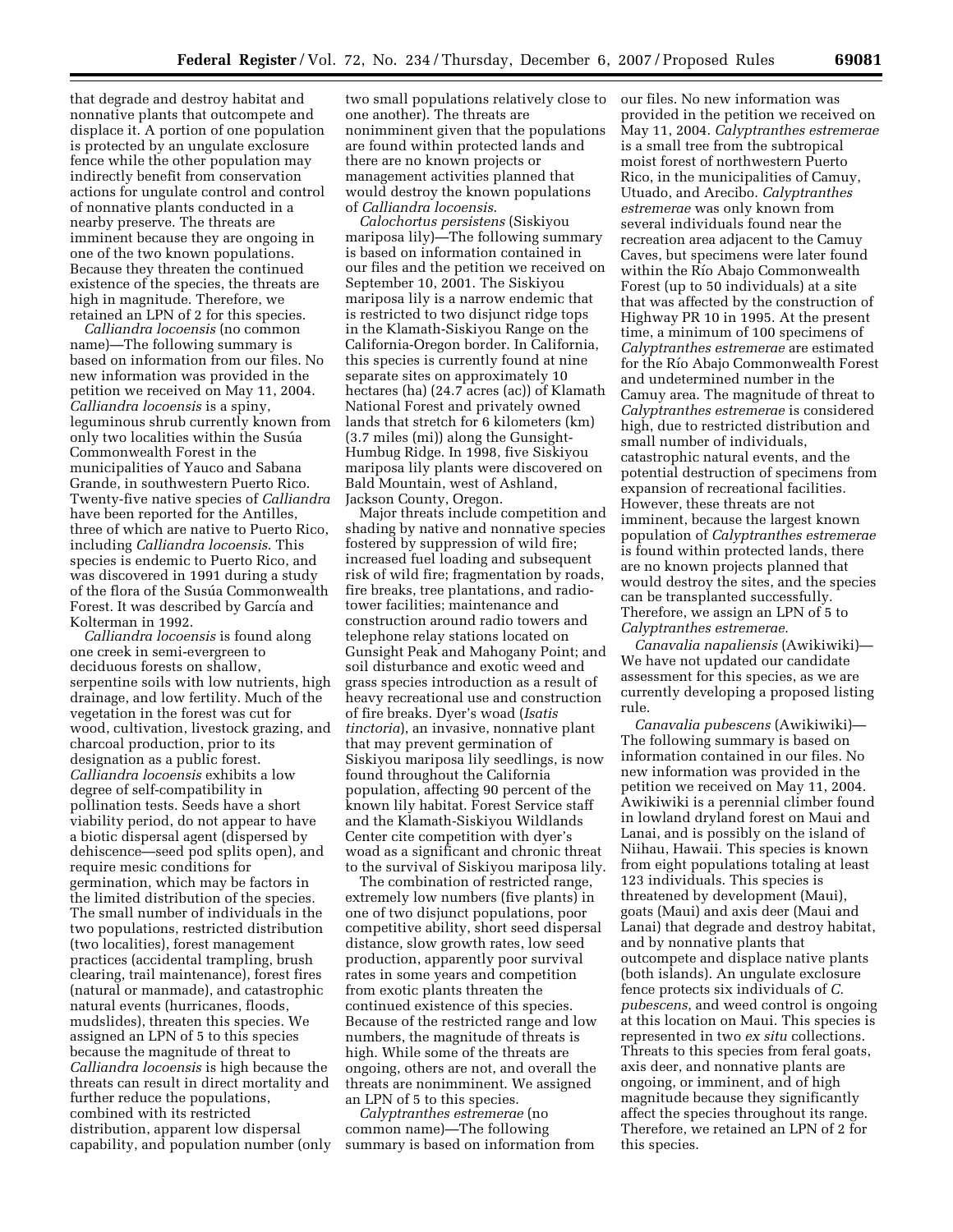*Castilleja christii* (Christ's paintbrush)—The following summary is based on information contained in our files and the petition we received on January 2, 2001. *Castilleja christii* is found in one population on the summit of Mount Harrison in Cassia County, Idaho. This endemic species is considered a hemiparasite, and it grows in association with subalpine meadow and sagebrush habitats. The population found on 85 ha (220 ac) may be large (greater than 10,000 individual plants); however, an accurate current population estimate is not yet available. Monitoring indicates that reproductive stems per plant and plant density decreased significantly between 1995 and 2005. The largest threat to the species is from nonnative invasive plants, the majority of which is smooth brome (*Bromus inermis*). Despite a commitment by the Forest Service and the Service to control smooth brome until our efforts are successful or for the next 10 years, recent control efforts conducted in 2005 and 2006 have not been successful in reducing the smooth brome infestation. Other threats to *Castilleja christii* from recreational use appear to be mostly seasonal and affect only a small portion of the population, although they too are imminent. The magnitude of the threats is moderate at this time, primarily due to the lack of control over the smooth brome infestation. This threat from smooth brome is imminent because the threat still persists in levels that affect the native plant community that provides habitat for *C. christii*. Thus, we assign an LPN of 8 to this species.

*Chamaecrista lineata* var. *keyensis*  (Big Pine partridge pea)—See above in ''*Summary of Listing Priority Changes in Candidates*.'' The above summary is based on information in our files. No new information was provided in the petition we received on May 11, 2004. New survey results were attained in March 2006.

*Chamaesyce deltoidea pinetorum*  (Pineland sandmat)—See above in ''*Summary of Listing Priority Changes in Candidates*.'' The above summary is based on information contained in our files. No new information was provided in the petition we received on May 11, 2004.

*Chamaesyce deltoidea* ssp. *serpyllum*  (Wedge spurge)—See above in ''*Summary of Listing Priority Changes in Candidates*.'' The above summary is based on information in our files. No new information was provided in the petition we received on May 11, 2004.

*Chamaesyce eleanoriae* (Akoko)—We have not updated our candidate assessment, as we are currently

developing a proposed listing rule for this species.

*Chamaesyce remyi* var. *kauaiensis*  (Akoko)—We have not updated our candidate assessment for this species, as we are currently developing a proposed listing rule.

*Chamaesyce remyi* var. *remyi*  (Akoko)—We have not updated our candidate assessment for this species as we are currently developing a proposed listing rule.

*Charpentiera densiflora* (Papala)—We have not updated our candidate assessment, as we are currently developing a proposed listing rule for this species.

*Chorizanthe parryi* var. *fernandina*  (San Fernando Valley spineflower)— The following summary is based on information contained in our files and the petition we received on December 14, 1999. *Chorizanthe parryi* var. *fernandina* is a low-growing herbaceous annual plant in the buckwheat family. Germination occurs following the onset of late-fall and winter rains and typically represents different cohorts from the seed bank. Flowering occurs in the spring, generally between April and June. *Chorizanthe parryi* var. *fernandina*  grows up to 30 centimeters in height and 5 to 40 centimeters across.

The plant currently is known from two disjunct localities: the first is in the southeastern portion of Ventura County on a site formerly known as Ahmanson Ranch, and the second is in an area of southwestern Los Angeles County known as Newhall Ranch. Investigations of historical locations and seemingly suitable habitat within the range of the species have not revealed any other occurrences.

The threats currently facing San Fernando Valley spineflower include threatened destruction, modification, or curtailment of its habitat or range, and other natural or manmade factors. The threats to *Chorizanthe parryi* var. *fernandina* from habitat destruction or modification are less than they were four years ago. One of the two populations (Ahmanson Ranch) is in permanent, public ownership and is being managed by an agency that is working to conserve the plant. The other population (Newhall Ranch) is under threat of development; however, a Candidate Conservation Agreement (CCA) is being developed with the landowner, and it is possible that the remaining plants can also be conserved. Until such an agreement is finalized, the threat of development and the potential damage to the Newhall Ranch population still exists, as shown by the destruction of some plants during installation of an agave farm.

*Chorizanthe parryi* var. *fernandina* may be threatened by invasive nonnative plants, including grasses, which could potentially displace it from available habitat; compete for light, water, and nutrients; and reduce survival and establishment. *Chorizanthe parryi* var. *fernandina* is particularly vulnerable to extinction due to its concentration in two isolated areas. The existence of only two areas of occurrence, and a relatively small range, makes the variety highly susceptible to extinction or extirpation from a significant portion of its range due to random events such as fire, drought, erosion, or other occurrences. We retained an LPN of 6 for *C. parryi*  var. *fernandina* due to high-magnitude, nonimminent threats.

*Chromolaena frustrata* (Cape Sable thoroughwort)—The following summary is based on information contained in our files. No new information was provided in the petition we received on May 11, 2004. This species is found most commonly in open sun to partial shade at the edges of rockland tropical hammock and in coastal rock barrens. There are nine extant occurrences located at five islands in the Florida Keys and one small area in Everglades National Park. The plant has been extirpated from half of the islands where it occurred. Prior to Hurricane Wilma in 2005, the population was estimated at roughly 5,000 individuals, with all but 500 occurring on one privately owned island.

This species is threatened by habitat loss and modification, even on public lands, and habitat loss and degradation due to threats from exotic plants at almost all sites. The species is vulnerable to natural disturbances, such as hurricanes, tropical storms, and storm surges. While these factors may also work to maintain coastal rock barren habitat in the long-term, Hurricane Wilma appears to have had severe impacts, at least in the shortterm. Plants have not been located in Everglades National Park since Hurricane Wilma and other occurrences probably declined due to inundation of its coastal barren and rockland hammock habitats. The long-term effects of these impacts are unknown. Sea level rise is considered a major threat that will continue. Potential effects from other changes in fresh water deliveries and the construction of the Buttonwood Canal are unknown. Problems associated with small population size and isolation are likely major factors, as occurrences may not be large enough to be viable; this narrowly endemic plant has uncertain viability at most locations, especially following Hurricane Wilma. Thus, these factors constitute a high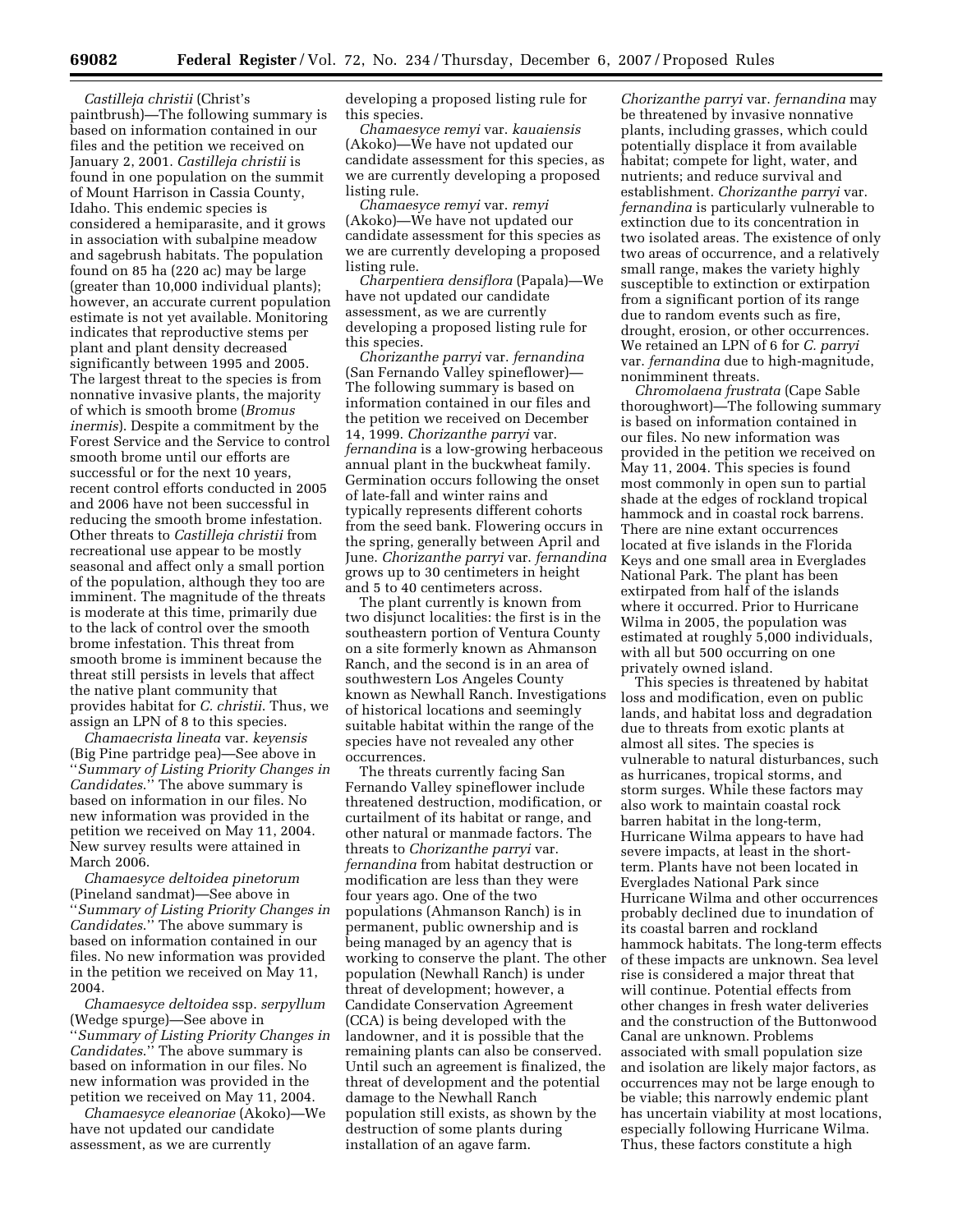magnitude of threat. Threats are imminent as they are ongoing. As a result, we assigned an LPN of 2 to this species.

*Consolea corallicola* (Florida semaphore cactus)—The following summary is based on information in our files. No new information was provided in the petition we received on May 11, 2004. The Florida semaphore cactus is endemic to the Florida Keys and was discovered on Big Pine Key in 1919 but has since been extirpated there as a result of road building and poaching. This cactus grows close to salt water on bare rock with a minimum of humus soil cover in or along the edges of hammocks near sea level. The species is known to occur naturally only in two areas, Little Torch Key and Biscayne National Park. Outplanting has resulted in the reestablishment of a population in Dagny Johnson Key Largo Hammock Botanical State Park in North Key Largo as well as in some of the lower keys. Outplanting success has been low and more research is needed to determine the requirements of this cactus. Few plants remain in the population at The Nature Conservancy's Torchwood Hammock Preserve on Little Torch Key. Two sexual morphs (males and weak hermaphrodites) comprise the population on Little Torch Key. The female sex morph is absent from the population and sexual reproduction at this site is not possible without human intervention. Regeneration in this population is restricted to clonal propagation. At least 629 plants were discovered on a key in Biscayne National Park in November of 2001. During monitoring work conducted in 2005, a total of 655 plants were documented. Recent studies have found no genetic diversity within the two wild populations. The results were consistent with previous reproductive biology studies that suggested that the cactus does not propagate sexually and that asexual reproduction is the main life history strategy of this species. The causes for the population decline of this species include destruction or modification of habitat, predation from *Cactoblastis cactorum* moths and disease, poaching and vandalism, sea level rise, and hurricanes. Because of low population numbers, lack of variation between and within populations, reproductive problems, and numerous ongoing threats, we assigned this species an LPN of 2.

*Cordia rupicola* (no common name)— See above in ''*Summary of Listing Priority Changes in Candidates*.'' The above summary is based on information from our files. No new information was

provided in the petition we received on May 11, 2004.

*Cyanea asplenifolia* (Haha)—The following summary is based on information contained in our files. No new information was provided in the petition we received on May 11, 2004. *Cyanea asplenifolia* is a shrub found in *Acacia-Metrosideros* (koa-ohia) forest on Maui, Hawaii. Currently, this species is known from three populations totaling fewer than 187 individuals. *Cyanea asplenifolia* is threatened by pigs, goats, and cattle that degrade and destroy habitat and by nonnative plants, such as Australian tree fern, that outcompete and displace it. This species is likely threatened by habitat degradation caused by axis deer and by feral ungulates, rats, and slugs that may directly prey upon and defoliate individuals. Pig and goat exclusion fences protect individuals of two of the three known populations of this species and nonnative plants have been reduced in one fenced area; however, continued monitoring of these fences will be necessary, as feral ungulates from surrounding areas can easily access unmaintained fenced areas. This species is represented in three *ex-situ*  collections. The threats continue to be of a high magnitude because they significantly affect the species resulting in direct mortality or reduced reproductive capacity. The threats are imminent because they are ongoing in at least two of the three known populations. Therefore, we retained an LPN of 2 for this species.

*Cyanea calycina* (Haha)—The following summary is based on information contained in our files. No new information was provided in the petition we received on May 11, 2004. This species is an unbranched shrub found in *Acacia-Metrosideros-Dicranopteris* (koa-ohia-uluhe) montane mesic to wet forest and wet gulches and streambanks on Oahu, Hawaii. *Cyanea calycina* is known from 28 populations totaling approximately 262 individuals. This species is threatened by pigs that degrade and destroy habitat, and by nonnative plants that outcompete and displace it. Potential threats to this species include goats that degrade and destroy habitat, and rats and slugs that may directly prey upon and defoliate individuals. Ungulate fences provide protection to five populations of *C. calycina* in the Waianae Mountains, but the fences must be continually maintained to prevent incursion. Nonnative plants are currently being controlled within the fenced areas, and partial control measures are being implemented to address potential threats from rats. There are no other

conservation measures underway in the other 23 populations to alleviate these ongoing, or imminent, threats to *C. calycina*. These threats are of a high magnitude because they significantly affect the species throughout its limited range resulting in direct mortality or reduced reproductive capacity. The threats are imminent in all but five populations. Therefore, we retained an LPN of 2 for this species.

*Cyanea eleeleensis* (Haha)—We have not updated our candidate assessment for this species, as we are currently developing a proposed listing rule.

*Cyanea kuhihewa* (Haha)—We have not updated our candidate assessment for this species, as we are currently developing a proposed listing rule.

*Cyanea kunthiana* (Haha)—The following summary is based on information contained in our files. No new information was provided in the petition we received on May 11, 2004. *Cyanea kunthiana* is a shrub found in closed *Metrosideros-Dicranopteris* (ohiauluhe) montane wet forest on Maui, Hawaii. The historic range of *C. kunthiana* was wet forest on the island of Maui. Currently, *C. kunthiana* is declining throughout its range and is known from 15 populations with a combined total of slightly more than 200 individuals. This species is threatened by pigs that directly prey upon the plants and degrade and destroy habitat, and by nonnative plants that outcompete and displace it. Potential threats to this species include rats and slugs that may directly prey upon and defoliate individuals. While large-scale fencing, ungulate removal, and invasive species control measures are underway in areas in which five of the current populations exist, these efforts have not served to completely remove these threats, and there are no efforts to control the ongoing and imminent threats to the other 10 populations. Therefore, the threats continue to be of a high magnitude to *C. kunthiana*. Because the threats continue to be of a high magnitude and are imminent for 10 of the 15 populations, we retained an LPN of 2 for this species.

*Cyanea lanceolata* (Haha)—The following summary is based on information contained in our files. No new information was provided in the petition we received on May 11, 2004. *Cyanea lanceolata* is a shrub found in *Acacia koa-Metrosideros polymorpha*  (koa-ohia) lowland mesic forest on Oahu, Hawaii. This species is known from six populations totaling fewer than 100 individuals. *Cyanea lanceolata* is threatened by pigs that eat plants and degrade and destroy habitat, and by nonnative plants that outcompete and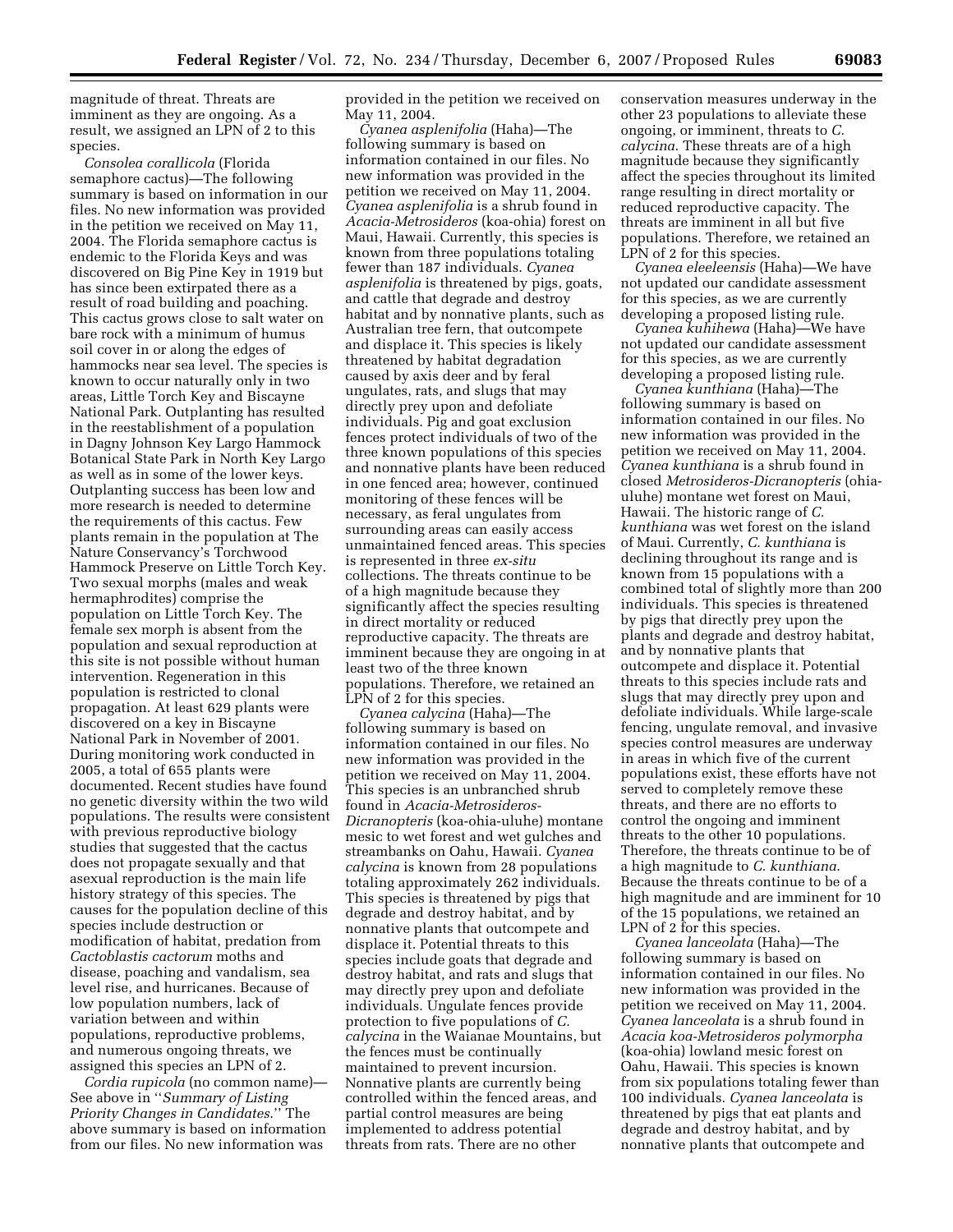displace it. Likely threats to this species include rats and slugs that may directly prey upon and defoliate individuals. This species is represented in an *ex-situ*  collection. There are no conservation measures underway to alleviate the ongoing, or imminent, threats to *C. lanceolata.* These threats are of a high magnitude because they are occurring throughout its limited range and they significantly affect species resulting in direct mortality or reduced reproductive capacity. The threats are ongoing, and, therefore, imminent, in all populations. Therefore, we retained an LPN of 2 for this species.

*Cyanea obtusa* (Haha)—The following summary is based on information contained in our files. No new information was provided in the petition we received on May 11, 2004. *Cyanea obtusa* is a shrub found in *Metrosideros polymorpha* (ohia) mixed mesic forest on Maui, Hawaii. This species is known from three populations with a combined total of fewer than 44 individuals, with 30 of these being possible hybrids. *Cyanea obtusa* is threatened by feral goats, pigs, and cattle that degrade and destroy habitat, and by nonnative plants that outcompete and displace it. Potential threats include fire, and rats and slugs that may directly prey upon and defoliate individuals of *C. obtusa.* Feral pigs have been fenced out of one of the three populations of this species. Nonnative plant control is underway in the fenced area. Although one of the three populations of *C. obtusa* has been fenced and is undergoing weed control, there are no efforts to control the ongoing and imminent threats to the other two populations. The threats continue to be of a high magnitude for *C. obtusa* because they significantly affect the species resulting in direct mortality or reduced reproductive capacity. Therefore, we retained an LPN of 2 for this species.

*Cyanea tritomantha* (Aku)—The following summary is based on information contained in our files. No new information was provided in the petition we received on May 11, 2004. *Cyanea tritomantha* is a palm-like tree found in *Metrosideros-Cibotium*  montane wet forest on the island of Hawaii, Hawaii. This species is known from five populations with a total of approximately 135 wild and 373 outplanted individuals in Olaa, Kau, and Laupahoehoe on the island of Hawaii. *Cyanea tritomantha* is threatened by pigs and cattle that degrade and destroy habitat, and nonnative plants that outcompete and displace it. Potential threats to this species include rats and slugs that may

directly prey upon and defoliate individuals, and human trampling of individuals located near trails. Feral pigs and cattle have been fenced out of three populations of *C. tritomantha* and nonnative plants have been reduced in the fenced areas. Although three populations of *C. tritomantha* have been fenced and weeds are being controlled in these fenced areas, there are no efforts to control the ongoing and imminent threats to the other populations. The threats continue to be of a high magnitude to *C. tritomantha*  because they significantly affect the species resulting in direct mortality or reduced reproductive capacity. Because the threats continue to be of a high magnitude and are imminent for the unmanaged populations, we retained an LPN of 2 for this species.

*Cyrtandra filipes* (Haiwale)—The following summary is based on information contained in our files. No new information was provided in the petition we received on May 11, 2004. Haiwale is a shrub found in lowland to montane wet forest on Maui and Molokai, Hawaii. Historically rare, *C. filipes* was found in southeastern Molokai and west Maui. Currently, this species is known from nine populations, three on Molokai and six on west Maui, totaling approximately 2,000 individuals. There is some question as to the true identity of the Maui populations, which do not fit the description of the species precisely. If, upon further taxonomic study, the Maui populations are determined not to be this species, then it is even more rare, with only the Molokai population of a few individuals remaining. *Cyrtandra filipes* is threatened by pigs, goats, and deer that degrade and destroy habitat, by nonnative plants that outcompete and displace it, and potentially by rats that directly prey on it. Feral pigs have been fenced out of one of the populations of *C. filipes,* and strategic fencing for axis deer is under construction on west Maui, but deer are able to jump over most pig exclusion fences so they are still considered a threat. Nonnative plants are being reduced in the population that is fenced but all populations are potentially threatened by rats. The threats from pigs and nonnative plants are of a high magnitude because of their severity and the fact that they occur in eight of the nine known populations. In addition, these threats are imminent because they are ongoing. Therefore, we retained an LPN of 2 for this species.

*Cyrtandra kaulantha* (Haiwale)—The following summary is based on information contained in our files. No new information was provided in the

petition we received on May 11, 2004. *Cyrtandra kaulantha* is a shrub found in moist wooded gulches in dense shade on Oahu, Hawaii. This species is known from four populations with a total of 29 individuals in subgulches in Waianu Valley. *Cyrtandra kaulantha* is threatened by pigs that degrade and destroy habitat, nonnative plants that outcompete and displace it, genetic bottlenecks, random demographic fluctuations, and stochastic environmental events such as tree falls and hurricanes. Direct predation by slugs is a potential threat, as well. None of the populations are protected by fences. Nonnative plants have been reduced in the four known populations. There are no other conservation measures being taken to alleviate these ongoing and imminent threats to *C. kaulantha.* These threats are of a high magnitude because of their severity and the fact that they are occurring throughout its limited range. Therefore, we retained an LPN of 2 for this species because the threats continue to be of a high magnitude and are imminent in all populations.

*Cyrtandra oenobarba* (Haiwale)—We have not updated our candidate assessment for this species, as we are currently developing a proposed listing rule.

*Cyrtandra oxybapha* (Haiwale)—The following summary is based on information contained in our files. No new information was provided in the petition we received on May 11, 2004. *Cyrtandra oxybapha* is a shrub found in *Metrosideros polymorpha-Cheirodendron trigynum* (ohia-olapa) montane wet forest to mesic *Acacia-Metrosideros* (koa-ohia) forest on Maui, Hawaii. Currently, this species is known only from one population totaling 50 to 100 individuals in the Kahikinui area of east Maui and one additional population of 20 to 30 individuals on west Maui. This species is threatened by pigs, goats, and cattle that degrade and destroy habitat, and by nonnative plants that outcompete and displace it. Fire is a likely threat at the Kahikinui population. The individuals within the fence at Kahikinui benefit from management actions; however, the remaining individuals there and on west Maui are threatened by pigs, goats, cattle, and likely threatened by fire. The threats are of a high magnitude because of their severity and are imminent since they are ongoing. Therefore, we retained an LPN of 2 for *C. oxybapha.* 

*Cyrtandra sessilis* (Haiwale)—The following summary is based on information contained in our files. No new information was provided in the petition we received on May 11, 2004.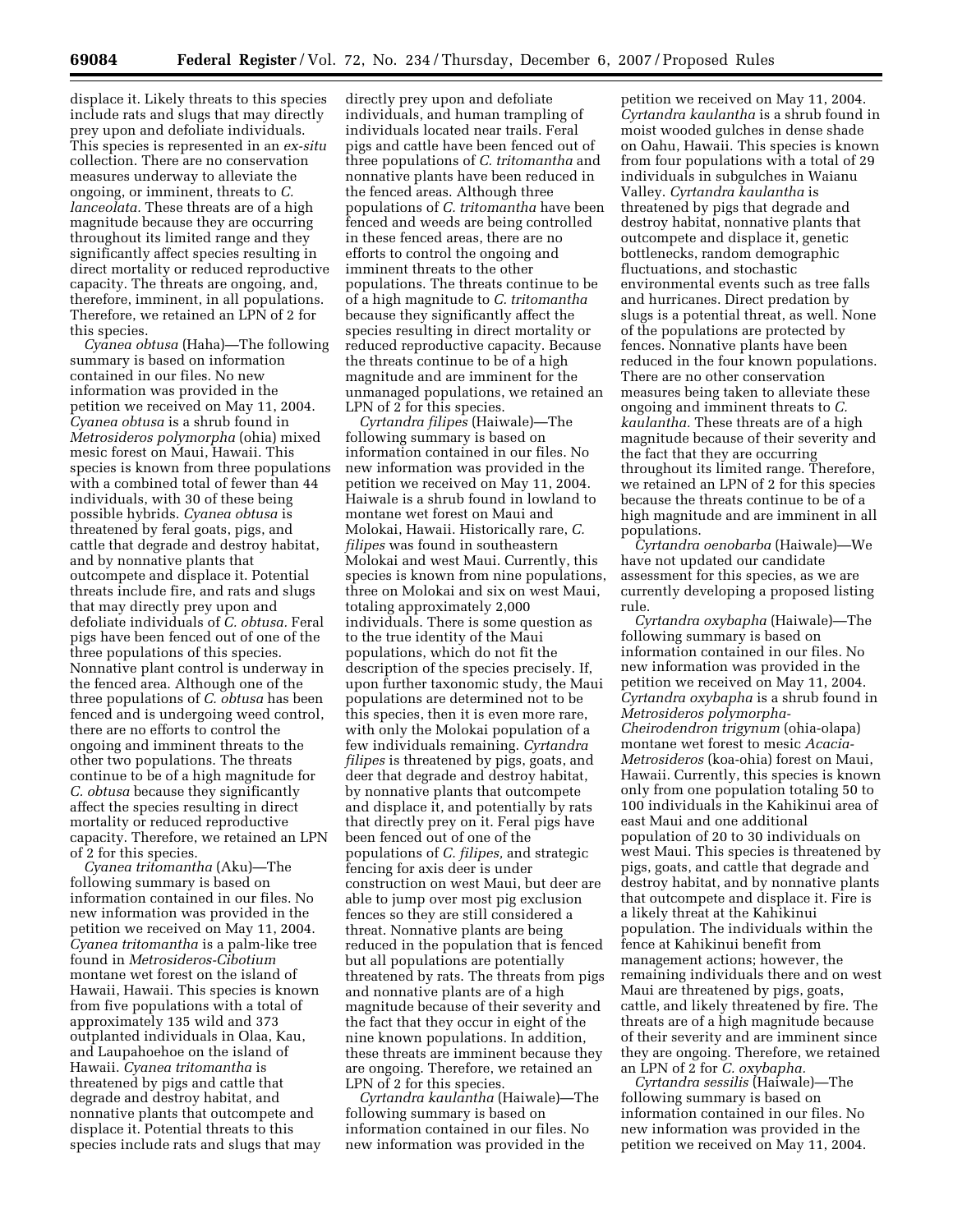*Cyrtandra sessilis* is a shrub found in wet gulch bottoms and slopes of mesic valleys and wet forests on Oahu, Hawaii. This species is known from two populations totaling approximately 80 individuals in Waikane and Hawaii Loa in the Koolau Mountains. *Cyrtrandra sessilis* is threatened by pigs that degrade and/or destroy habitat, by nonnative plants that outcompete and displace it, and by reduced reproductive vigor. Flooding and landslides are likely threats to one population. No on-theground conservation efforts have been initiated, but this species is represented in an *ex-situ* collection. Pigs and nonnative plants are found throughout the mesic and wet forest habitat in which *C. sessilis* occurs, making these threats ongoing and imminent. These threats are of high magnitude because of their severity and because they are occurring throughout its limited range. We retained an LPN of 2 for this species.

*Dalea carthagenensis floridana*  (Florida prairie-clover)—See above in ''*Summary of Listing Priority Changes in Candidates.*'' The above summary is based on information contained in our files. No new information was provided in the petition we received on May 11, 2004.

*Dichanthelium hirstii* (Hirsts' panic grass)—The following summary is based on information from our files. No new information was provided in the petition we received on May 11, 2004. *D. hirstii* is a perennial grass that produces erect leafy flowering stems from May to October. *D. hirstii* occurs in coastal plain intermittent ponds, usually in wet savanna or pine barren habitats and is found at only two sites in New Jersey, one site in Delaware, and one site in North Carolina. While all four extant *D. hirstii* populations are located on public land or privately owned conservation lands, natural threats to the species from encroaching vegetation and fluctuations in climatic conditions remain of concern and may be exacerbated by anthropomorphic factors occurring adjacent to the wetland habitat of the species. Given the low numbers of plants found at each site, even minor changes in the habitat of the species could result in local extirpation. Loss of any known sites could result in a serious protraction of the species' range. However, the most immediate and severe of the threats to this species (i.e., ditching of the Laboundsky Pond site, and encroachment of aggressive vegetative competitors) have been curtailed or are being actively managed by The Nature Conservancy at one New Jersey site and by the Delaware Division of Fish and Wildlife and Delaware Natural Heritage Program at the

Assawoman Pond, Delaware site. Based on threats of a high magnitude but low imminence, we retained an LPN of 5 for this species.

*Digitaria pauciflora* (Florida pineland crabgrass)—The following summary is based on information in our files. No new information was provided in the petition we received on May 11, 2004. *Digitaria pauciflora* occurs in the pineland/prairie ecotones and prairies in Miami-Dade and Monroe Counties, Florida. Pine rocklands in Miami-Dade County have largely been destroyed by residential, commercial, and urban development and agriculture. Most remaining habitat has been negatively altered, and this species has been extirpated from much of its historical range. Two large occurrences remain within Everglades National Park and Big Cypress National Preserve. While privately owned pine rocklands and prairies are at risk to development, the plants on Federal lands are protected from this threat. This grass is threatened by habitat loss and habitat degradation due to fire suppression, the difficulty of applying prescribed fire to pine rocklands, and exotic plants. Since the only remaining populations are on lands managed by the National Park Service, the threats of fire suppression and exotics are somewhat reduced. The nearby presence of the exotic Old World climbing fern is of particular concern due to its ability to rapidly spread. In Big Cypress National Preserve, plants are currently threatened by off-road vehicle use. Hydrology has been altered within Long Pine Key due to artificial drainage, which lowered ground water, and construction of roads, which either impounded or diverted water. Regional water management intended to restore the Everglades has the potential to have a negative effect on the pinelands of Long Pine Key, where a large population occurs. At this time, it is not known whether Everglades restoration will have a positive or negative effect. This narrow endemic may be vulnerable to catastrophic events and natural disturbances, such as hurricanes. Sea level rise will likely be a factor over the long-term. Overall, the magnitude of threats is considered to be high because this species has been extirpated from all pine rocklands in Miami-Dade County outside of Everglades National Park. However, the more significant threats are not currently occurring (Old World climbing fern is not yet in the area where the species is found and the effects of Everglades restoration are unknown at this time), and are, thus, nonimminent. Therefore, we assigned an LPN 5 for this species.

*Dubautia imbricata* ssp. *imbricata*  (Naenae)—We have not updated our candidate assessment for this species, as we are currently developing a proposed listing rule.

*Dubautia plantaginea* ssp. *magnifolia*  (Naenae)—We have not updated our candidate assessment for this species, as we are currently developing a proposed listing rule.

*Dubautia waialealae* (Naenae)—We have not updated our candidate assessment for this species, as we are currently developing a proposed listing rule.

*Echinomastus erectocentrus* var. *acunensis* (Acuna cactus)—See above in ''*Summary of Listing Priority Changes in Candidates.*'' The above summary is based on information contained in our files and the petition we received on October 30, 2002.

*Erigeron lemmonii* (Lemmon fleabane)—The following summary is based on information contained in our files and the petition we received in July 1975. The species is known from one site in a canyon in the Fort Huachuca Military Reservation of southeastern Arizona. As of 2006, approximately 950 plants were known from this site. The population had not been inventoried since the 1990s, but a complete assessment was completed in 2006; approximately 500 more plants were located and occupied habitat encompasses about 1 square kilometer.

The threats to this species are from catastrophic wildfire in the canyon and on-going drought conditions. We do not know if this species has any adaptations to fire. Due to its location on cliffs, we suspect that fires that may have occurred at more regular intervals and burned at low intensities may have had little to no effect on this species. It may be that the fire intensity and associated heat is only high enough to damage or kill plants on adjacent cliffs, especially near the ground, when an extended absence results in an accumulated fuel load. Even with an accumulated fuel load, the plants that are much higher on the cliff face probably would not be affected. Ft. Huachuca Military Reservation has indicated a willingness to develop a conservation agreement for this species. The magnitude of threats is moderate, because we believe that not all of the population would be adversely affected by a wildfire or drought. The threats are imminent because the likelihood of a fire is high due to the ongoing drought. We retained an LPN of 8 for this species due to moderate, imminent threats.

*Eriogonum codium* (Umtanum Desert buckwheat)—The following summary is based on information from our files. No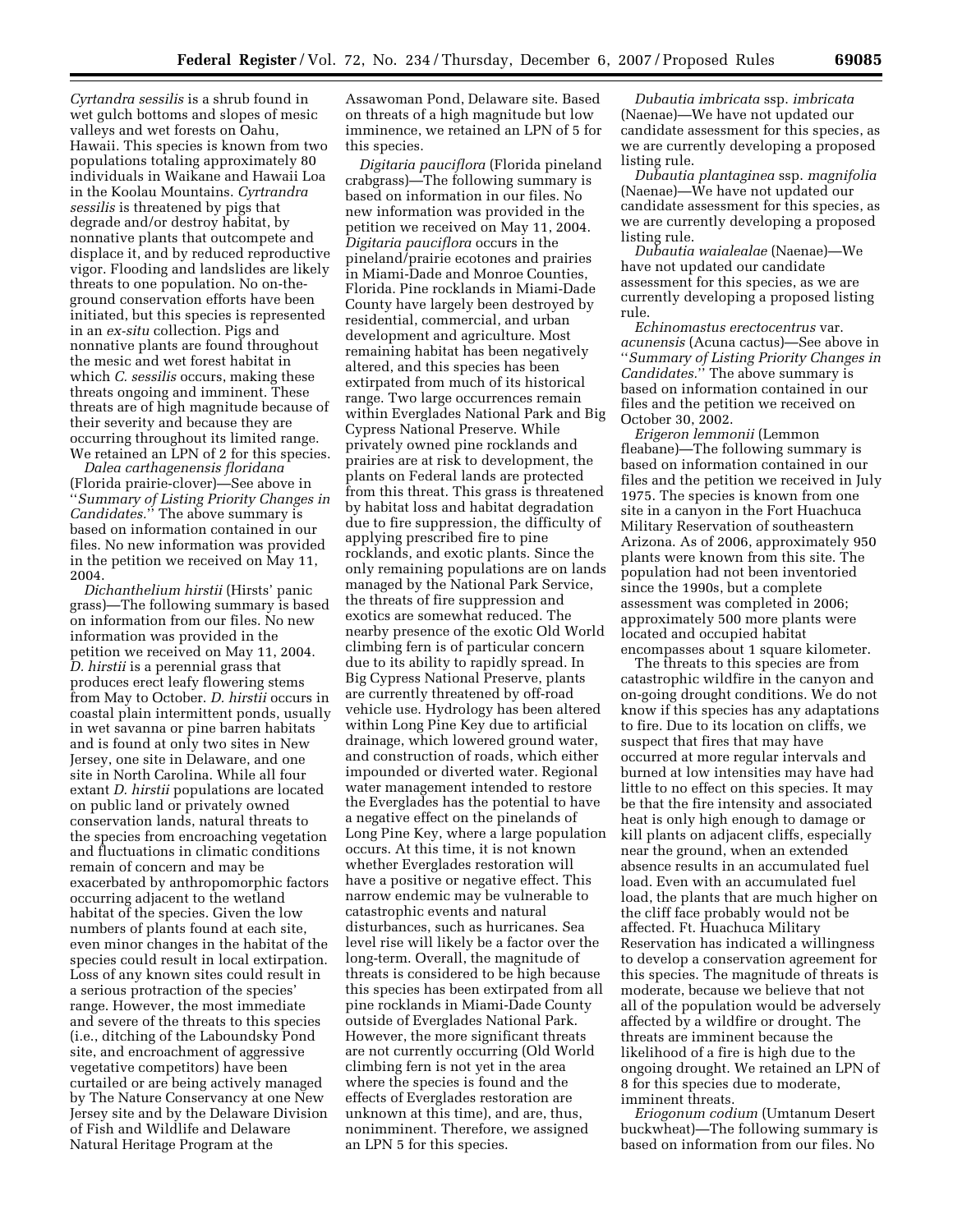new information was provided in the petition we received on May 11, 2004. This species is a long-lived, slowgrowing, woody perennial plant that forms low dense mats. The known range of the species is a single location along a ridge on federally owned land in the Hanford National Monument in Washington State. Although it is found exclusively on exposed basalt from the Lolo Flow of the Wanapum Basalt Formation, it is unknown if the close association is related to the chemical composition or physical characteristics of the bedrock or other factors. Individual plants may exceed 100 years of age, based on counts of annual growth rings of dead plants. After its discovery in 1995, the population was counted in 1997. This count reported 5,228 living individuals, and by 2005 the figure had dropped to 4,418, representing a 15 percent decline in the population over eight years. A draft population viability analysis based on 9 years of demographic data was recently completed. This study determined that that there is little or no risk of a population decline greater than 90 percent within the next 100 years, but there is a 72 percent chance of a decline of 50 percent over the next century.

The major threats to the species are wildfire, fire-fighting activities, trampling, and invasive weeds. However, the relationship between the current decline in population numbers and the known threats is not clearly understood at this time. With the possible exception of wildfire, the observed decline in population numbers and recruitment since 1997 is not directly attributable to the currently known threats. Because the population is small, limited to a single site, and sensitive to fire and disturbance, the species remains vulnerable to the identified threats. The magnitude of threats is high, because, given the limited range of the species and the degree of uncertainty about its habitat and the cause of its declines, any of the threats could adversely affect its continued existence. The threats are both ongoing and imminent in nature. Because the species continues to be vulnerable to these threats, we assigned an LPN of 2 to this species.

*Eriogonum kelloggii* (Red Mountain buckwheat)—The following summary is based on information contained in our files. No new information was provided in the petition we received on May 11, 2004. Red Mountain buckwheat is a perennial herb endemic to serpentine habitat of lower montane forests found between 1,900 and 4,100 feet. Its distribution is limited to the Red Mountain and Little Red Mountain areas

of Mendocino County, California, where it occupies 50 acres and 900 square feet, respectively. Occupied habitat at Red Mountain is scattered over 4 square miles. Total population size is estimated at between 20,000 and 30,000 plants, which occur in 44 polygons. Intensive monitoring of permanent plots on three study sites in Red Mountain suggests considerable annual variation in plant density and reproduction, but no discernable population trend was evident in two of three study sites. One study site showed a 65 percent decline in plant density over 11 years.

The primary threat to this species is the potential for surface mining for chromium and nickel. Virtually the entire distribution of Red Mountain buckwheat is either owned by mining interests, or is covered by existing mining claims, that are not currently active. Surface mining would destroy habitat suitability for this species. The species is also believed threatened by tree and shrub encroachment into its habitat, in absence of fire. The species distribution by ownership is described as follows: Federal (Bureau of Land Management)—69 percent (this portion of the distribution was recently included in the South Fork Eel River Wilderness Area, managed by BLM); State of California—1 percent; and private—30 percent. Given the magnitude (high) and immediacy (nonimminent) of the threat to the small, scattered populations, and its taxonomy (species), we assigned an LPN of 5 to this species.

*Festuca hawaiiensis* (no common name)—The following summary is based on information contained in our files. No new information was provided in the petition we received on May 11, 2004. This species is a cespitose (growing in dense, low tufts) annual found in dry forest on the island of Hawaii, Hawaii. *Festuca hawaiiensis* is known from four populations totaling approximately 1,000 individuals in and around the Pohakuloa Training Area on the island of Hawaii. Historically, this species was also found on Hualalai and Puu Huluhulu on Hawaii and possibly Ulupalakua on Maui, but it no longer occurs at these sites. *Festuca hawaiiensis* is threatened by pigs, goats, mouflon, and sheep that degrade and destroy habitat; fire; military training activities; and nonnative plants that outcompete and displace it. Feral pigs, goats, mouflon, and sheep have been fenced out of a portion of the populations of *F. hawaiiensis,* and nonnative plants have been reduced in the fenced areas. Firebreaks have been established at two populations. However, these threats are imminent

because they are not controlled and are ongoing in the remaining, unfenced populations. The threats are of a high magnitude because they could adversely affect *F. hawaiiensis* resulting in direct mortality or reduced reproductive capacity. Therefore, we retained an LPN of 2 for this species.

*Festuca ligulata* (Guadalupe fescue)— The following summary is based on information from our files and in the petition we received in 1975. Guadalupe fescue is a member of the Poaceae (Grass family). This species is currently only known from higher elevations in the Chisos Mountains in the Big Bend Area of Texas (one population) and adjacent Coahuila, Mexico (two populations). The population in Big Bend National Park is bisected by a trail and subject to occasional trampling by horses and hikers. The magnitude of threats for Guadalupe fescue is moderate to low because of population monitoring and trail operation by the National Park Service. Based on monitoring results, threats to the U.S. population are nonimminent because of conservation actions at Big Bend National Park to address threats to the species. Thus, we assign an LPN of 11 to this species.

*Gardenia remyi* (Nanu)—The following summary is based on information contained in our files. No new information was provided in the petition we received on May 11, 2004. Nanu is a tree found in mesic to wet forest on islands of Kauai, Molokai, Maui, and Hawaii, Hawaii. *Gardenia remyi* is known from 19 populations totaling between 77 and 104 individuals throughout its range. This species is threatened by pigs, goats, and deer that degrade and destroy habitat and possibly prey upon the species, and by nonnative plants that outcompete and displace it. It is also threatened by landslides on the island of Hawaii. This species is represented in an *ex situ*  collection. Feral pigs have been fenced out of the west Maui populations of *G. remyi,* and nonnative plants have been reduced in those areas. However, these threats are not controlled and are ongoing in the remaining, unfenced populations, and are, therefore, imminent. In addition, the threat from goats and deer is ongoing and imminent, because no goat or deer control measures have been undertaken for any of the populations of *G. remyi*. All of the threats are of a high magnitude because they are significant enough that they could adversely affect the species resulting in direct mortality or reduced reproductive capacity. Therefore, we retained an LPN of 2 for this species.

*Geranium hanaense* (Nohoanu)—See above in ''*Summary of Listing Priority*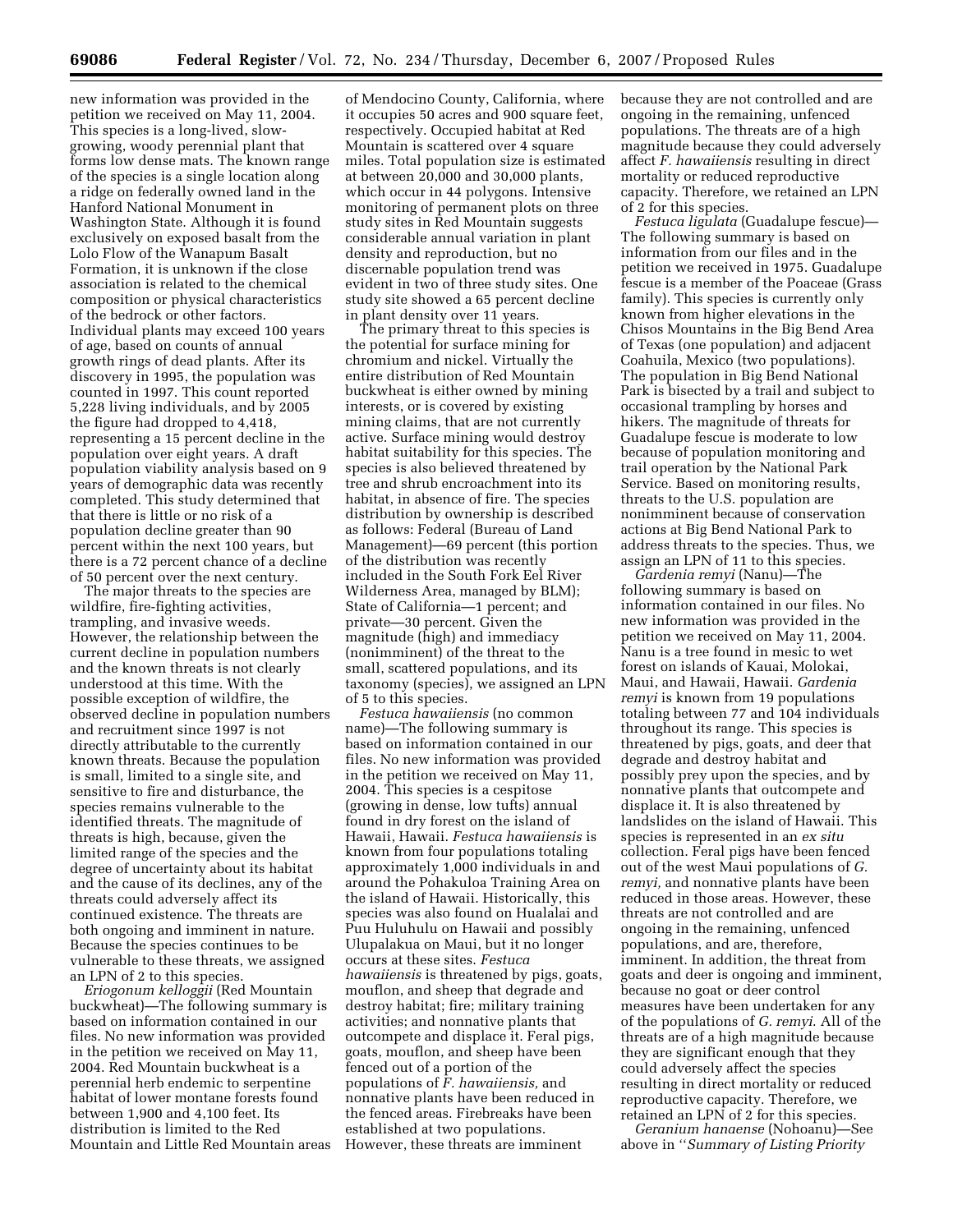*Changes in Candidates*.'' The above summary is based on information contained in our files. No new information was provided in the petition we received on May 11, 2004.

*Geranium hillebrandii* (Nohoanu)— The following summary is based on information contained in our files. No new information was provided in the petition we received on May 11, 2004. *Geranium hillebrandii* is a decumbent subshrub found in bogs on Maui, Hawaii. Previously known from two populations totaling approximately 1,000 to 2,000 individuals, it is currently known, as a result of more thorough surveys, from three populations totaling 10,000 individuals. *Geranium hillebrandii* is moderately threatened by pigs that degrade and destroy habitat, and by nonnative plants that outcompete and displace it. Conservation measures taken to control feral pigs and nonnative plants reduce the impact of these threats to *G. hillebrandii*; however, continued monitoring will be necessary to keep the areas threat-free. The threats from feral pigs and nonnative plants are, therefore, of a moderate magnitude to this species; however, these threats are imminent because they are ongoing in half of the populations. Therefore, we retained an LPN of 8 for this species.

*Geranium kauaiense* (Nohoanu)—We have not updated our candidate assessment for this species, as we are currently developing a proposed listing rule.

*Gonocalyx concolor* (no common name)—The following summary is based on information from our files. No new information was provided in the petition we received on May 11, 2004. *Gonocalyx concolor* is a small evergreen epiphytic shrub. Currently, *G. concolor*  is known only from the dwarf or elfin forest type in the Carite Commonwealth Forest (Cerro La Santa), located in the Sierra de Cayey in the municipalities of Guayama, Cayey, Caguas, San Lorenzo, and Patillas in southeastern Puerto Rico. The population previously reported in the Caribbean National Forest is apparently no longer extant. The limited distribution (i.e., the entire population located at one site) and low population numbers (approximately 172 individuals) of *G. concolor,* habitat destruction from construction of roads and telecommunication towers, certain forest management practices such as the development and maintenance of trails, and potential for catastrophic natural events threaten this species. *Gonocalyx concolor* has a restricted distribution that renders this species vulnerable to natural (e.g., hurricanes, landslides) or manmade (e.g., telecommunication

towers, forest management practices) threats to its habitat and population, thus making the threat magnitude high. The Puerto Rico Department of Natural and Environmental Resources developed a management plan for the Carite Commonwealth Forest in 1976. This management plan includes the protection and conservation of species classified under PRDNER regulations as critical, threatened, or endangered. Actions that may impact such species are generally scrutinized, and measures to minimize or avoid impacts to these species are recommended and implemented, if deemed appropriate. Thus, the immediacy of the threats is nonimminent. Therefore, we have assigned an LPN of 5 for the *Gonocalyx concolor*.

*Hazardia orcuttii* (Orcutt's hazardia)—The following summary is based on information contained in our files and the petition we received on March 8, 2001. *Hazardia orcuttii* is an evergreen shrubby species in the Asteraceae (sunflower family). The erect shrubs are 50–100 centimeters (20–40 inches) high. The only known extant native occurrence of this species in the U.S., is in the Manchester Conservation Area in northwestern San Diego County, California. This site is managed by Center for Natural Lands Management. *Hazardia orcuttii* also occurs at a few coastal sites in Mexico, where it has no conservation standing in Mexico. The occurrences in Mexico are threatened by the rapid rate of coastal development from Tijuana to Ensenada. There are approximately 600 native plants remaining in the U.S. and the population in Mexico is estimated at approximately 1,300 plants. Apparent threats to the U.S. population include pedestrian trampling, on- and off-leash dogs, and creation of bicycle trails near *Hazardia orcuttii* plants. Competition from invasive nonnative plants may pose a threat to the reproductive potential of this species. Another significant threat is the apparently low reproductive output of the species. This stems from a recent study that found that 95 percent of the flowers examined were damaged by insects or fungal agents or aborted prematurely, and that insects or fungal agents damaged 50 percent of the seeds produced. The threats are of a high magnitude because they are significant enough that they could adversely affect the continued existence of the species. Overall, the threats are nonimminent since the species occurs in a protected area where some of the threats are not occurring since they are managed. Therefore, we

assigned this species a listing priority of 5.

*Hedyotis fluviatilis* (Kamapuaa)—The following summary is based on information contained in our files. No new information was provided in the petition we received on May 11, 2004. Kamapuaa is a scandent shrub found in mixed shrubland to wet lowland forest on Oahu and Kauai, Hawaii. This species is known from 12 populations totaling 800 to 1,200 individuals throughout its range. *Hedyotis fluviatilis*  is threatened by pigs and goats that degrade and destroy habitat, and by nonnative plants that outcompete and displace it. All of the threats occur range-wide and no efforts for their control or eradication are being undertaken. We retained an LPN of 2 because the severity of the threats is high and are ongoing so are imminent.

*Helianthus verticillatus* (Whorled sunflower)—See above in ''*Summary of Listing Priority Changes in Candidates*.'' The above summary is based on information contained in our files. No new information was provided in the petition we received on May 11, 2004.

*Hibiscus dasycalyx* (Neches River rose-mallow)—The following summary is based on information from our files. No new information was provided in the petition received on May 11, 2004. Neches River rose-mallow is a perennial woody herb growing 1–2 meters tall with one or more stems per clump and white flowers 7.5–15 centimeters wide, consisting of five 5–10 centimeter-long white petals with deep red or purple at the base. The Neches River rose-mallow appears to be restricted to wetlands, or those portions of wetlands that are exposed to open sun and normally hold standing water early in the growing season, with water levels dropping during late summer and fall. This species appears to have community dominance within the narrow band between high and low water levels in wetlands exposed to open sun. However, historical habitat has been affected by drainage or filling of floodplain depressions and oxbows, stream channelization, road construction, timber harvesting, agricultural activities (primarily mowing and grazing), and herbicide use. Threats that continue to potentially affect the species include wetland alteration, herbicide use, grazing, mowing during the species' growing and flowering period, and genetic swamping by other *Hibiscus* species.

A 1995 status survey of 10 counties resulted in confirmation or discovery of the species in only three sites, but in three separate counties and three different watersheds, suggesting a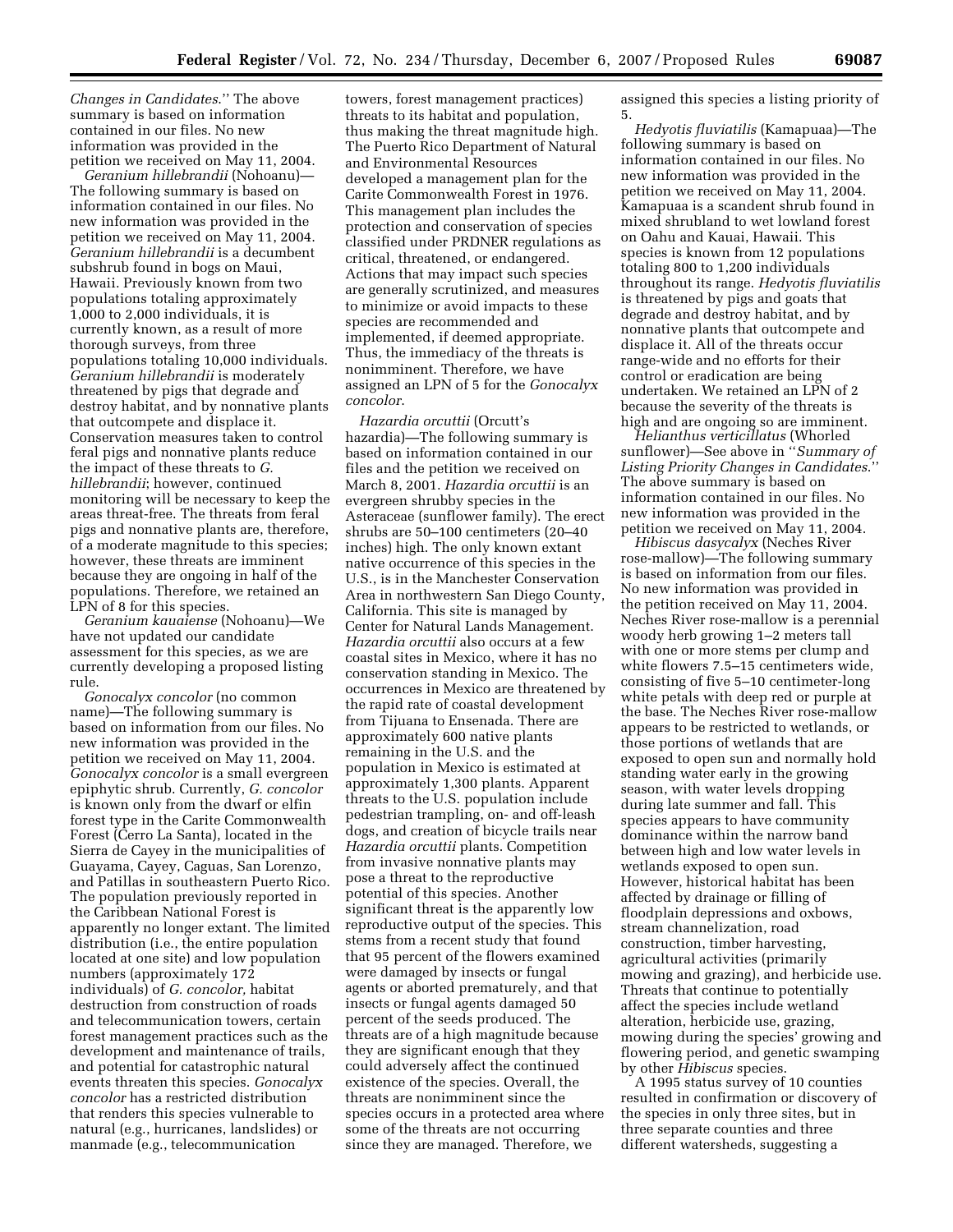relatively wide historical range. These three populations—Ponta site in Cherokee County, Lovelady in Houston County, and Highway 94 in Trinity County—were all within highway rights-of-way and somewhat protected by a management agreement between Texas Parks and Wildlife Department and Texas Department of Transportation. Because these sites were still vulnerable to herbicides and adjacent agricultural activities, they supported relatively low population numbers: In 2005, Ponta (Highway 204) had declined to 0 plants; Lovelady (Highway 230), to 0 plants; and Highway 94, to 20 plants. Continued surveys for *H. dasycalyx* have resulted in new populations. About 300 plants were found on land owned by the Temple-Inland Corporation in east Trinity County. A Candidate Conservation Agreement was developed for this site, but smaller plant numbers have been seen in recent years, possibly due to changes in the wetland's hydrology. Another site discovered on land previously owned by Champion International Corporation (near White Rock Creek in west Trinity County) once supported 300–400 plants. However, the status of this population is currently unknown due to a change in ownership.

In west Houston County, a population of 300 to 400 plants discovered on private land has been purchased by the Natural Area Preservation Association, a land trust organization, in order to protect this land in perpetuity. In east Houston County, a population discovered in Compartment 55 in Davy Crockett National Forest numbered over 1,000 in 2006. Davy Crockett National Forest represents the only public land within the range of *H. dasycalyx*. In 2000, nearly 800 plants were introduced into Compartments 16 and 20 of Davy Crockett National Forest as part of a reintroduction effort. One population has retained high numbers (350 in 2006), but the second was affected by a change in hydrology and has declined to 50 plants in 2006. In 2004, 200 plants were placed in a wetland in Compartment 11 of Davy Crockett National Forest. This attempt has not been successful; only 10 plants were seen in 2006 and all showed evidence of wilt and insect predation. Four unconfirmed reports of the Neches River rose-mallow in Davy Crockett National Forest will be investigated in 2008.

The threats to the species continue to be of a high magnitude because they can severely affect the survival and reproductive capacity of the species. Overall the threats are nonimminent since they are not currently affecting or likely to affect the majority of the

populations of this species in the immediate future. Thus, we have retained an LPN of 5 for the Neches River rose-mallow.

*Indigofera mucronata keyensis*  (Florida indigo)—The following summary is based on information contained in our files. No new information was provided in the petition we received on May 11, 2004. Florida indigo occurs in coastal rock barrens, ecotone rock barren areas, and scraped areas mimicking rock barren habitat. Based upon available data, there are 12 occurrences of Florida indigo on eight islands in the upper and middle Florida Keys, in Monroe County; half of the original occurrences in the Keys are now extirpated, as are historic occurrences on mainland Florida in Collier and Miami-Dade Counties. Most occurrences are small; total population size is probably close to 3,000 individuals. One of the largest occurrences (500 individuals) is on private lands. Florida indigo is threatened by habitat loss, even on public lands, as well as habitat loss and degradation from exotic plants on all sites. Shading by hardwoods is a problem at approximately half of the sites. Planned restoration activities, illegal dumping, and trespass have also been identified as threats. Florida indigo is vulnerable to natural disturbances, such as hurricanes, tropical storms, and storm surges; however, these factors may also work to maintain coastal rock barren habitat in the long-term. Sea level rise is considered a long-term threat that will continue. Overall, the threats are moderate in magnitude because most populations occur on public land where there is some work being done to manage for this species. The threats are ongoing, and therefore, imminent. Thus, we assigned an LPN of 9 to this plant variety.

*Ivesia webberi* (Webber ivesia)—The following summary is based on information contained in our files. No new information was provided in the petition we received on May 11, 2004. *Ivesia webberi* is a low, spreading, perennial herb that occurs very infrequently in Lassen, Plumas, and Sierra Counties, California, and in Douglas and Washoe Counties, Nevada. The species is restricted to sites with sparse vegetation and shallow, rocky soils composed of volcanic ash or derived from andesitic rock. Occupied sites generally occur on mid-elevation flats, benches, or terraces on mountain slopes above large valleys along the transition zone between the eastern edge of the northern Sierra Nevada and the northwestern edge of the Great Basin Desert. Currently, the global population

is estimated at approximately 4.8 million individuals at 15 known sites. The Nevada sites support nearly 98 percent of the total number of individuals (4.7 million) on about 30 acres of occupied habitat. The California sites are larger in area, totaling about 156 acres, but support fewer individuals (approximately 115,000).

The primary threats to Webber ivesia include urban development, authorized and unauthorized roads, off-road vehicle activities and other dispersed recreation, livestock grazing and trampling, fire and fire suppression activities including fuels reduction and prescribed fires, and displacement by noxious weeds. Despite the high numbers of individuals, observations in 2002 and 2004 confirmed that direct and indirect impacts to the species and its habitat, specifically from urban development and off-highway vehicle activity remain high and are likely to increase. The threats are therefore of a high magnitude. However, the U.S. Forest Service has committed to develop a conservation strategy and monitoring program to protect this species on National Forest lands, and the State of Nevada has listed the species as critically endangered, which provides a mechanism to track future impacts on private lands. In addition, both the Forest Service and State of Nevada have agreed to coordinate closely on all activities that may affect this species. For these reasons, we determined that the threats to Webber ivesia are nonimminent and we maintained an LPN of 5 for this species.

*Joinvillea ascendens* ssp. *ascendens*  (Ohe)—The following summary is based on information contained in our files. No new information was provided in the petition we received on May 11, 2004. Ohe is an erect herb found in wet to mesic *Metrosideros polymorpha*-*Acacia koa* (ohia-koa) forest on the islands of Kauai, Oahu, Molokai, Maui, and Hawaii, Hawaii. *Joinvillea ascendens* ssp. *ascendens* is known from 37 populations totaling approximately 200 individuals throughout its range. Plants are typically found as only one or two individuals, with miles between populations. This subspecies is threatened by pigs, goats, and deer that degrade and destroy habitat, and by nonnative plants that outcompete and displace native plants. Predation by pigs, goats, deer, and rats is a likely threat to this species. Seedlings have rarely been observed in the wild. Seeds germinate in cultivation, but most die soon thereafter. It is uncertain if this rarity of reproduction is typical of this subspecies, or if it is related to habitat disturbance. Feral pigs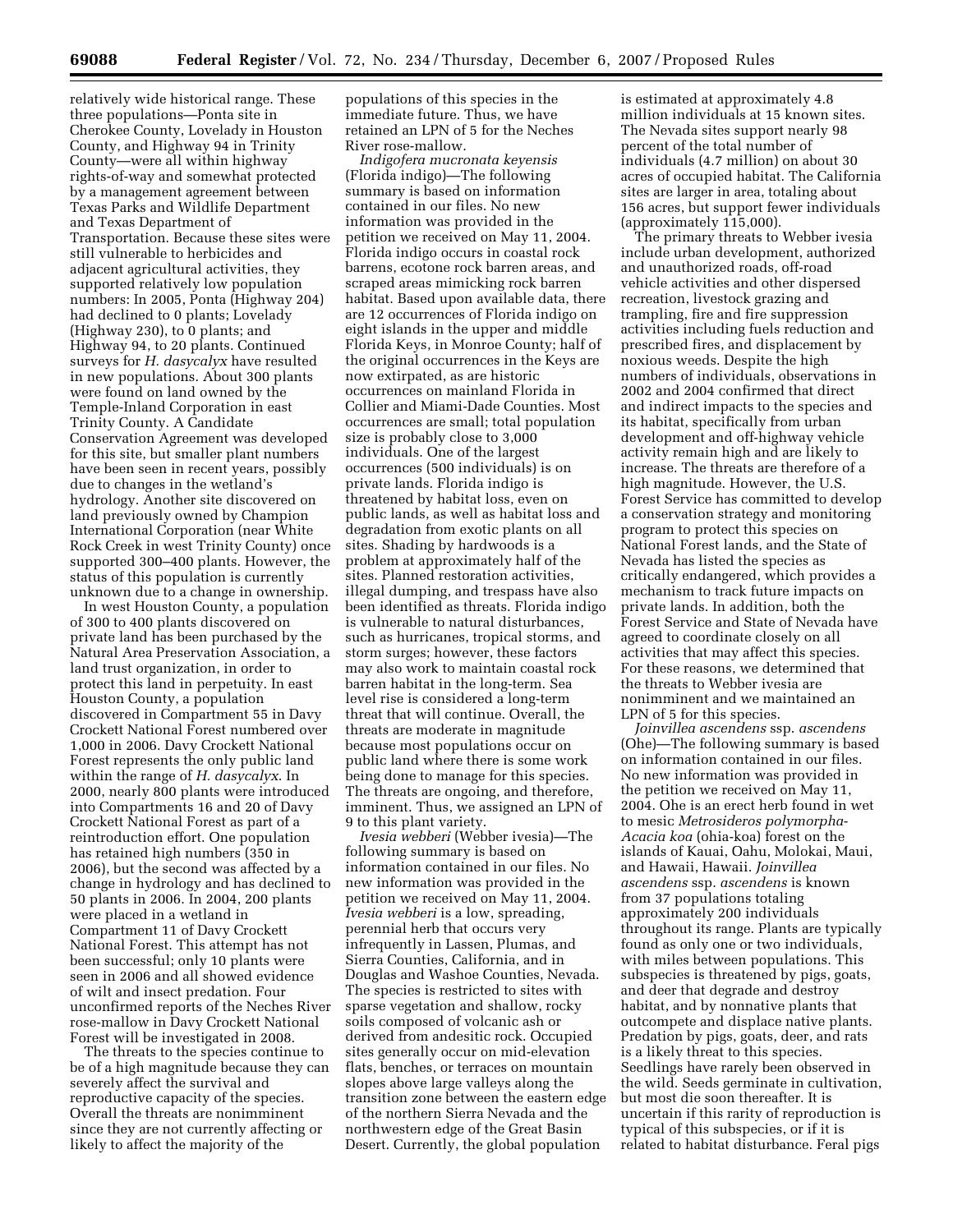have been fenced out of a few of the populations of *J. ascendens* ssp. *ascendens,* and nonnative plants have been reduced in a few populations that are fenced. However, these threats are not controlled and are ongoing in the remaining, unfenced populations. The threats to this species are of high magnitude because habitat degradation, nonnative plants and predation could affect the ability of the species to survive. The threats are on-going, and thus are imminent. Therefore, we retained an LPN of 3 for this subspecies.

*Keysseria erici* (no common name)— We have not updated our candidate assessment for this species, as we are currently developing a proposed listing rule.

*Keysseria helenae* (no common name)—We have not updated our candidate assessment for this species, as we are currently developing a proposed listing rule.

*Korthalsella degeneri* (Hulumoa)— The following summary is based on information contained in our files. No new information was provided in the petition we received on May 11, 2004. Hulumoa is a parasitic subshrub found on two species of native trees, *Sapindus oahuensis* and *Nestegis sandwicensis*, only in diverse mesic forests on Oahu, Hawaii. Recent surveys indicate that the species is known only from one population of 900 to 1,000 individuals in Makua Valley. *Korthalsella degeneri*  is threatened by pigs and goats that degrade and destroy habitat, fire, and nonnative plants that outcompete and displace native plants. Goats and pigs may prey upon the plant species *K. degeneri* is dependent on. Goats and pigs have been partially fenced out of the area in Makua Valley where *K. degeneri* currently occurs, but some goats are still present. Fires resulting from military activities have been minimized but not completely eliminated. Threats continue to be of a high magnitude and imminent, because they are ongoing and because of the potential for the elimination of the only known population by a single fire event. Therefore, we retained an LPN of 2 for this species.

*Labordia helleri* (Kamakahala)—We have not updated our candidate assessment for this species, as we are currently developing a proposed listing rule.

*Labordia pumila* (Kamakahala)—We have not updated our candidate assessment for this species, as we are currently developing a proposed listing rule.

*Leavenworthia crassa* (Gladecress)— The following information is based on information contained in our files. No

new information was provided in the petition we received on May 11, 2004. This species of gladecress is a component of glade flora, occurring in association with limestone outcroppings. *Leavenworthia crassa* is endemic to a 13-mile radius area in north central Alabama in Lawrence and Morgan Counties, Alabama, where only six populations of this species are documented. Glade habitats today have been reduced to remnants fragmented by agriculture and development. Populations of this species are now located in glade-like areas exhibiting various degrees of disturbance including pastureland, roadside rights-of-way, and cultivated or plowed fields. The most vigorous populations of this species are located in areas which receive full, or near full, sunlight with limited herbaceous competition. The magnitude of threat is high for this species, because with the limited number of populations, the threats could result in direct mortality or reduced reproductive capacity of the species. The immediacy of threat is nonimminent since there are no known projects planned that would destroy any sites and the species is able to withstand some disturbance. Thus, we assigned an LPN of 5 to this species.

*Leavenworthia texana* (Texas golden gladecress)—The following summary is based on information from our files. No new information was provided in the petition we received on May 11, 2004. The Texas golden gladecress is a small annual member of the mustard family, with deep, yellow petals only 7–10 mm long; flowering is February through March. The gladecress occurs only on the Weches outcrops of east Texas in San Augustine and Sabine counties. The Weches geologic formation consists of a layer of calcareous sediment, lying above a layer of glauconite clay deposited up to 50 million years ago. Erosion of this complex has produced topography of steep, flat-topped hills and escarpments, as well as the unique ecology of Weches glades: islands of thin, loamy, seepy, alkaline soils that support open-sun, herbaceous, and highly diverse and specialized plant communities.

The gladecress was historically recorded at eight sites, all in a narrow region along north San Augustine and Sabine counties, following the Weches formation. All sites are on private land. Two historic locations have been lost to glauconite mining. A nearby glauconite mine has probably altered the water regime at another historic site. Two sites are currently closed to visitors, so biologists could not evaluate the number of plants they could support. However, the Sabine County site

supported 1000 plants within 9 square meters in 2007. The Tiger Creek site in San Augustine County (less than 0.1 ha in size) was found to have about 200 gladecress in 2007. The Kardell site (less than 9 square meters) has supported 400–500 plants in past years, but none in 2005. An introduced population in Nacogdoches County numbered about 1000 within an area of about 18 square meters in 2007.

Historic gladecress habitat has been affected by highway construction, residential development, conversion to pasture and cropland, widespread use of herbicide, overgrazing, and glauconite mining. However, the primary threat to existing gladecress populations is the invasion of nonnative and weedy shrubs and vines (primarily Macartney rose (*Rosa bracteata*) and Japanese honeysuckle (*Lonicera japonica*)). All known sites are undergoing severe degradation by the incursion of nonnative shrubs and vines, which restrict both growth and reproduction of the gladecress. Brushclearing carried out in 1995 resulted in the reappearance of gladecress after a 10-year absence at one site. However, nonnative shrubs have again invaded this area. More effective control measures, such as burning and selective herbicide use, need to be tested and monitored. The small number of known sites also makes the gladecress vulnerable to extreme natural disturbance events. A severe drought in 1999 and 2000 had a pronounced adverse effect on gladecress reproduction. Since the threat from nonnative plants severely affects all known sites, the magnitude is high. The threats are imminent since they are ongoing. Therefore, we retain an LPN of 2 for the Texas golden gladecress.

*Lesquerella globosa* (Desvaux) Watson (Short's bladderpod)—The following summary is based on information contained in our files. No new information was provided in the petition we received on May 11, 2004. Short's bladderpod is a perennial member of the mustard family that occurs in Indiana (1 location), Kentucky (6 locations), and Tennessee (18 locations). It grows on steep, rocky, wooded slopes, talus areas, along cliff tops and bases, and on cliff ledges. It is usually associated with south to west facing calcareous outcrops adjacent to rivers or streams. Road construction and road maintenance have played a significant role in the decline of *Lesquerella globosa*. Specific activities that have affected the species in the past and potentially threaten it now, include bank stabilization, herbicide use, mowing during the growing season, grading of road shoulders, and road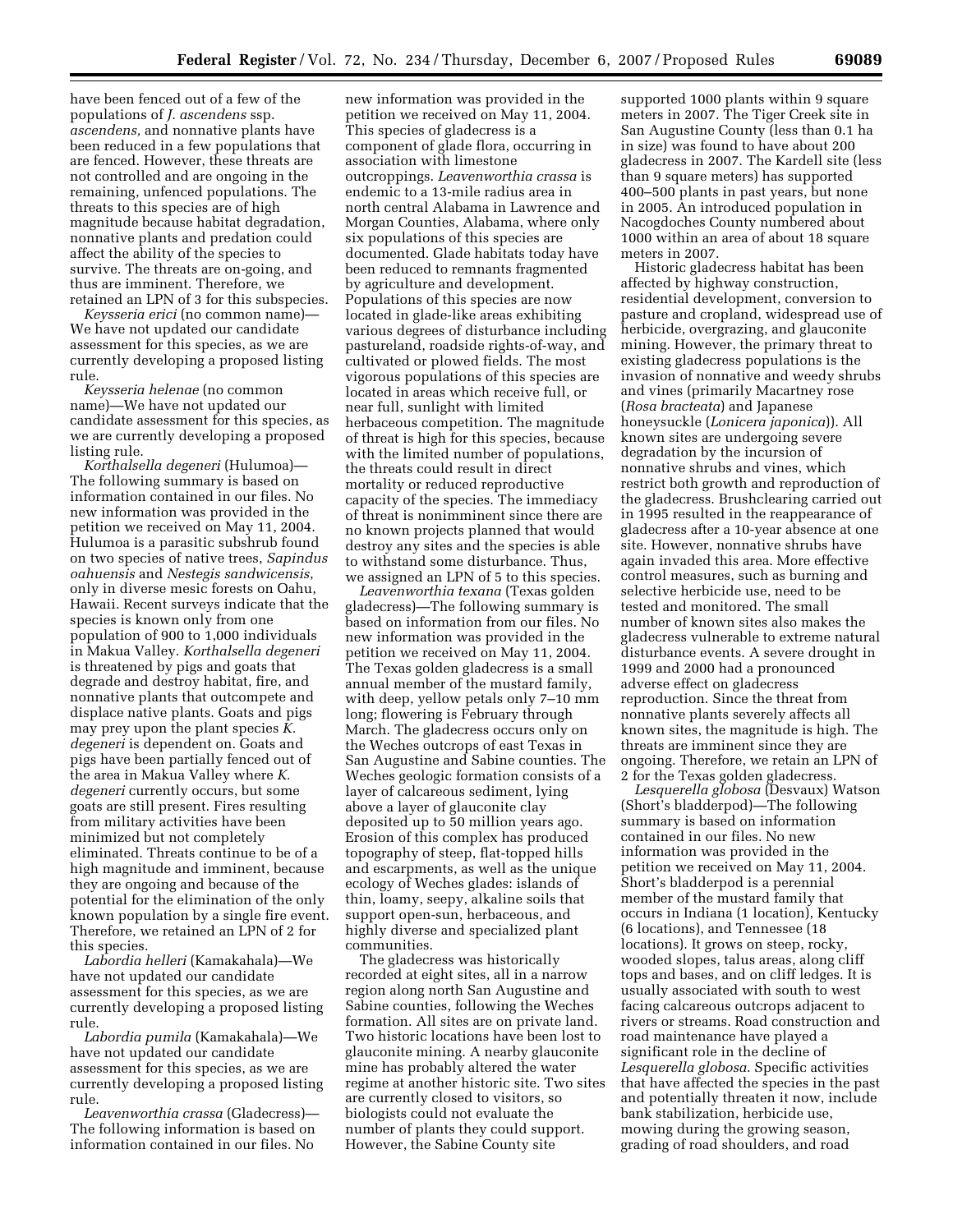widening or repaving. Sediment deposition during road maintenance or from other activities also potentially threatens the species. Interruption of natural processes that maintained habitat suitability and competition from invasive nonnative vegetation necessitates active habitat management at many locations. Given the number of threats that could adversely affect the ability of this species to survive, the magnitude of threat is high. Based upon the number of populations and the anticipation that most of these threats will not be realized in the next 1–2 years, the threats are nonimminent. We have therefore assigned an LPN of 5 to this species.

*Linum arenicola* (Sand flax)—The following summary is based on information in our files. No new information was provided in the petition we received on May 11, 2004. Based upon available data, there are 10 extant occurrences of sand flax; 11 others are extirpated or destroyed. Only small and isolated occurrences remain in a restricted range of southern Florida and the Florida Keys. Habitat loss and degradation due to development is a major threat—most of the remaining occurrences are on private land or nonconservation public land. However, much of the pine rocklands on Big Pine Key are protected. Nearly all remaining populations are threatened by fire suppression, difficulty in applying prescribed fire, road maintenance activities, exotic species, or illegal dumping. However, some efforts are underway to use prescribed fire and control exotics on conservation lands. Sand flax is vulnerable to natural disturbances, such as hurricanes, tropical storms, and storm surges; Hurricane Wilma inundated most of its habitat on Big Pine Key in 2005, and plants were not found 8–9 weeks poststorm. We also consider sea level rise to be a substantial threat that will reduce the extent of upland habitats. Due to the small and fragmented nature of the current population, stochastic events, disease, or genetic bottlenecks may strongly affect this species. Reduced pollinator activity and suppression of pollinator populations from pesticides used in mosquito control and decreased seed production due to increased seed predation in a fragmented wildlandurban interface may also affect sand flax; however, not enough information is known on this species' reproductive biology or life history to assess these potential threats. Viability is uncertain. Overall, the magnitude of threats is high and most threats are ongoing and thus

are imminent. Therefore, we assigned an LPN of 2 to this species.

*Linum carteri* var. *carteri* (Carter's small-flowered flax)—The following summary is based on information in our files. No new information was provided in the petition we received on May 11, 2004. This plant occupies open sites in pinelands of Miami-Dade County, Florida. Occurrences with fewer than 100 individuals are located on three county-owned preserves. An occurrence with more than 100 plants is on a nonconservation site owned by the U.S. government. The 10 existing occurrences are small and vulnerable to habitat loss, which is exacerbated by habitat degradation due to fire suppression, the difficulty of applying prescribed fire to pine rocklands, and threats from exotic plants. Remaining habitats are fragmented. Non-compatible management practices are also a threat at most protected sites; several sites are mowed during the flowering and fruiting season. The species is vulnerable to natural disturbances, such as hurricanes, tropical storms, and storm surges. This species exists in such small numbers at so few sites, that it may be difficult to develop viable occurrences on the available conservation lands. Although no population viability analysis has been conducted for this plant, indications are that existing occurrences are at best marginal and none are truly viable. As a result, the magnitude of threats is high. Because no viable populations of this plant exist, threats are imminent, so we assigned an LPN of 3 to this plant variety.

*Lysimachia daphnoides* (Lehua makanoe)—We have not updated our candidate assessment for this species, as we are currently developing a proposed listing rule.

*Melicope christophersenii* (Alani)— The following summary is based on information contained in our files. No new information was provided in the petition we received on May 11, 2004. *Melicope christophersenii* is a long-lived perennial shrub or tree found in *Metrosideros tremuloides* montane wet forest in the Waianae Mountains on Oahu, Hawaii. Currently, this species is known from one wide-spread area totaling approximately 300 individuals. *Melicope christophersenii* is threatened by feral pigs that may eat it and degrade and destroy habitat, and nonnative plants that compete for light and nutrients. The black twig borer may pose a threat to *M. christophersenii*  because it is known to infest other species of *Melicope* on Oahu and it occurs throughout the Waianae Mountains. Only a few individuals may

benefit from fencing that the U.S. Army has constructed. The threats to *M. christophersenii* from feral pigs, nonnative plants, and the black twig borer are imminent and of a high magnitude because they represent severe threats to the species throughout its limited range and they are ongoing; therefore, we retained an LPN of 2 for this species.

*Melicope degeneri* (Alani)—We have not updated our candidate assessment, as we are currently developing a proposed listing rule for this species.

*Melicope hiiakae* (Alani)—We have not updated our candidate assessment, as we are currently developing a proposed listing rule for this species.

*Melicope makahae* (Alani)—The following summary is based on information contained in our files. No new information was provided in the petition we received on May 11, 2004. *Melicope makahae* is a shrub or shrubby tree found in mesic forest in the Waianae Mountains on Oahu, Hawaii. Currently *M. makahae* is known from two populations on two discrete ridges, totaling approximately 200 individuals. This species is threatened by goats and pigs that degrade and destroy habitat, and likely prey upon the plants, and nonnative plants that compete for light and nutrients. The black twig borer is a likely threat to *M. makahae,* because it is known to infest other species of *Melicope* on Oahu and it occurs throughout the Waianae Mountains. Portions of both populations are within fenced and managed areas; however, the threats to *M. makahae* from goats, pigs, nonnative plants, and the black twig borer are of a high magnitude because they pose a severe threat to all unmanaged individuals range-wide. The threats are imminent, since they are ongoing. Therefore, we retained an LPN of 2 for this species.

*Melicope paniculata* (Alani)—We have not updated our candidate assessment for this species, as we are currently developing a proposed listing rule.

*Melicope puberula* (Alani)—We have not updated our candidate assessment for this species, as we are currently developing a proposed listing rule.

*Myrsine fosbergii* (Kolea)—The following summary is based on information contained in our files. No new information was provided in the petition we received on May 11, 2004. *Myrsine fosbergii* is a branched shrub or small tree found in cloud swept ridges and wet forest on Kauai and Oahu, Hawaii. This species is currently known from 9 populations totaling approximately 56 individuals on Kauai and from 8 populations totaling between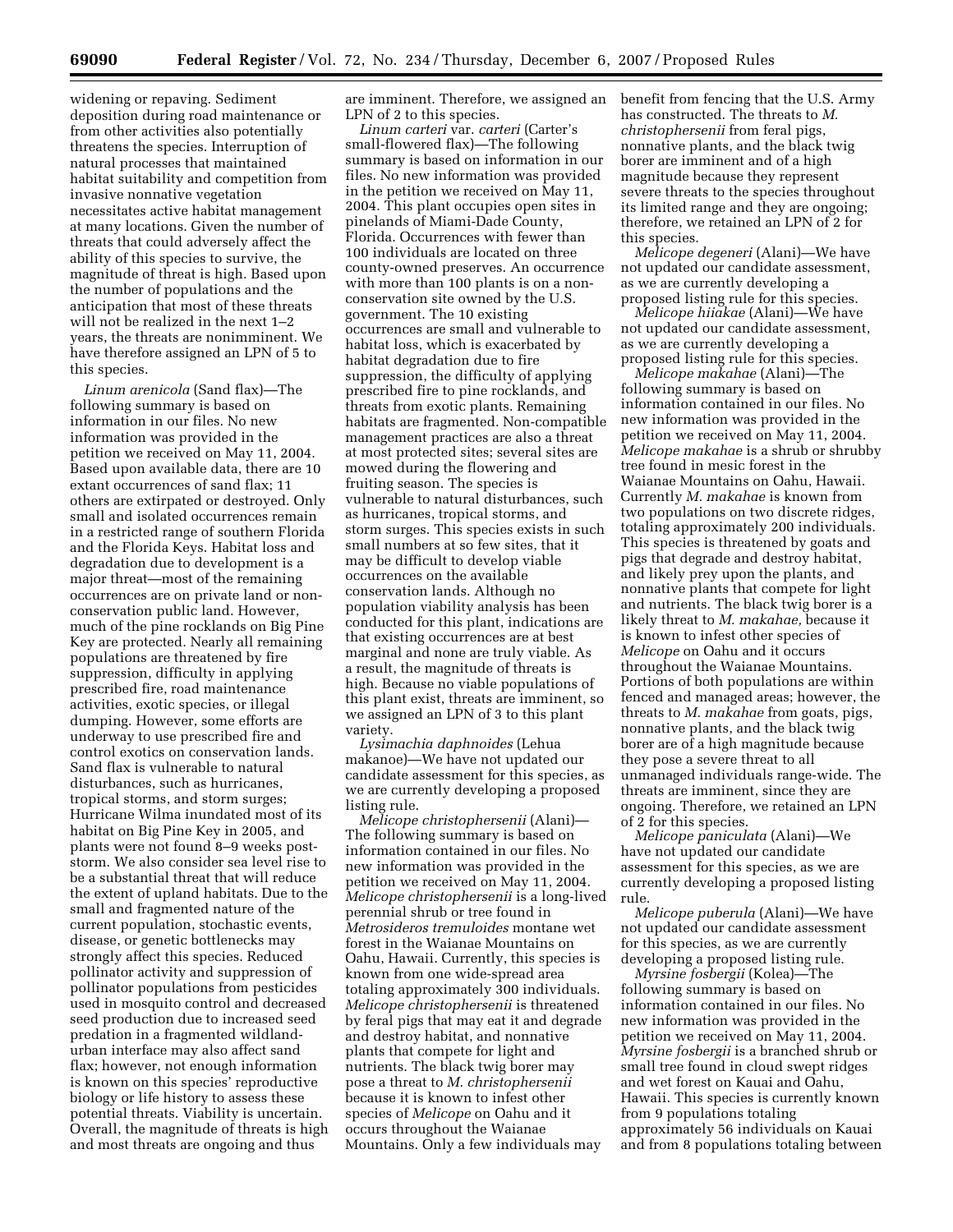73 and 83 individuals in the Koolau mountains of Oahu. *Myrsine fosbergii* is threatened by feral pigs and goats that degrade and destroy habitat and may prey upon the plant, and nonnative plants that compete for light and nutrients. Although there are plans to fence and remove ungulates from the Helemano area of Oahu, which may benefit this species, no conservation measures have been taken to date to alleviate these threats for this species. Feral pigs and goats are found throughout the known range of *M. fosbergii,* as are nonnative plants. The threats from feral pigs, goats, and nonnative plants are of a high magnitude because they pose a severe threat throughout the limited range of this species and are on-going and therefore imminent. We retained an LPN of 2 for this species.

*Myrsine mezii* (Kolea)—We have not updated our candidate assessment, as we are currently developing a proposed listing rule for this species.

*Myrsine vaccinioides* (Kolea)—The following summary is based on information contained in our files. No new information was provided in the petition we received on May 11, 2004. *Myrsine vaccinioides* is a small branched shrub found in shrubby bogs on Maui, Hawaii. This species is found scattered throughout the bogs of west Maui, totaling fewer than 1,000 individuals. *Myrsine vaccinioides* is threatened by feral pigs that degrade and destroy habitat, and nonnative plants that compete for light and nutrients. Pig exclusion fences protect some individuals of this species, and nonnative plants have been reduced around some individuals that are fenced. However, these ongoing conservation efforts benefit only a small number of the known individuals. Further, nonnative plants will probably never be completely eradicated because new propagules are constantly being dispersed into the fenced areas from surrounding, unmanaged lands. The threats are of a high magnitude because they pose a severe threat throughout the limited range of the species and are ongoing, and thus imminent. Therefore, we retained an LPN of 2 for this species.

*Narthecium americanum* (Bog asphodel)—The following summary is based on information from our files. No new information was provided in the petition we received on May 11, 2004. Bog asphodel is a perennial herb that is found in savannah areas, usually with water moving through the substrate, as well as in sandy bogs along streams and rivers. The historic range of bog asphodel include New York, New Jersey, Delaware, North Carolina, and

South Carolina, but is now only found within the Pine Barrens region of New Jersey.

As an obligate wetland species, *N. americanum* is threatened by changes in hydrology, loss of habitat due to filling or draining of wetlands, flooding as a result of reservoir construction, and conversion of natural wetlands to commercial cranberry bogs. This species occurs in the Pine Barrens region, and the Pinelands Commission issues the State-assumed Clean Water Act Section 404 permits. The Pinelands Commission grants wetland exemptions to cranberry production and other agricultural uses. Illegal wetland filling is occurring. For example, a cranberry expansion was illegally completed without a State permit. In addition, activities not needing State or federal permits are occurring in uplands that are indirectly affecting the wetlands. Natural succession of vegetation in wetlands supporting bog asphodel from emergent (herbaceous) to forested wetlands may also be contributing to the decline of the species. Suppression of natural wildfires that would retard succession or created open wetland savannahs may be a factor in the decline of the species. Other factors adversely affecting *N. americanum* include trampling, erosion, and siltation caused by recreationists on foot or using off-road vehicles. Approximately 70 percent of known extant populations occur on Stateowned lands. We are working with the New Jersey Department of Environmental Protection to abate known moderate threats at these sites from recreational use and erosion. Approximately 30 percent of the known extant sites are on privately owned lands, many of which are threatened by habitat degradation from on-site or adjacent residential or commercial development. Overall, the threats are moderate due to the protection provided by the State on State-owned lands. The threats are ongoing and therefore are imminent. Therefore, we retained an LPN of 8 for this species.

*Nothocestrum latifolium* (Aiea)—The following summary is based on information contained in our files. No new information was provided in the petition we received on May 11, 2004. Aiea is a small tree found in dry to mesic forest and diverse mesic forests on Kauai, Oahu, Maui, Molokai, and Lanai, Hawaii. *Nothocestrum latifolium*  is known from 19 populations totaling fewer than 1,100 individuals. This species is threatened by feral pigs, goats and axis deer that degrade and destroy habitat and may prey upon it, by nonnative plants that compete for light and nutrients, and by the loss of

pollinators that negatively affect the reproductive viability of the species. Ungulates have been fenced out of some areas where *N. latifolium* currently occurs, and nonnative plants have been reduced in some populations that are fenced. However, these ongoing conservation efforts for this species benefit only a few of the known populations. The threats are not controlled and are ongoing in the remaining unfenced populations. In addition, little regeneration is observed in this species. Therefore, the threats are of a high magnitude since they are severe enough to affect the continued existence of the species. The threats are imminent since they are ongoing. Therefore, we retained an LPN of 2 for this species.

*Ochrosia haleakalae* (Holei)—The following summary is based on information contained in our files. No new information was provided in the petition we received on May 11, 2004. Holei is a tree found often on lava in dry to mesic forest on the islands of Hawaii and Maui, Hawaii. This species is currently known from 9 wild and outplanted populations totaling fewer than 500 individuals. *Ochrosia haleakalae* is threatened by fire; by feral pigs, goats, and cattle that degrade and destroy habitat and may directly prey upon holei; and by nonnative plants that compete for light and nutrients. Feral pigs, goats, and cattle have been fenced out of one wild and one outplanted population on private lands on the island of Maui and one outplanted population in Hawaii Volcanoes National Park on the island of Hawaii. Nonnative plants have been reduced in the fenced areas. No known conservation measures have been taken to date for the other populations on the islands of Maui and Hawaii. The threat from fire is of a high magnitude and imminent because no control measures have been undertaken to address this threat that could adversely affect *O. haleakalae* as a whole. The threats from feral pigs, goats, and cattle are ongoing to the unfenced populations of *O. haleakalae.* The threat from nonnative plants is ongoing and imminent, and of a high magnitude to the wild populations on both islands since this threat has the potential to adversely affect the continued existence of this species. Therefore, we retained an LPN of 2 for this species.

*Pediocactus peeblesianus* var. *fickeiseniae* (Fickeisen plains cactus)— The following summary is based on information contained in our files. No new information was provided in the petition we received on May 11, 2004. The Fickeisen plains cactus is a small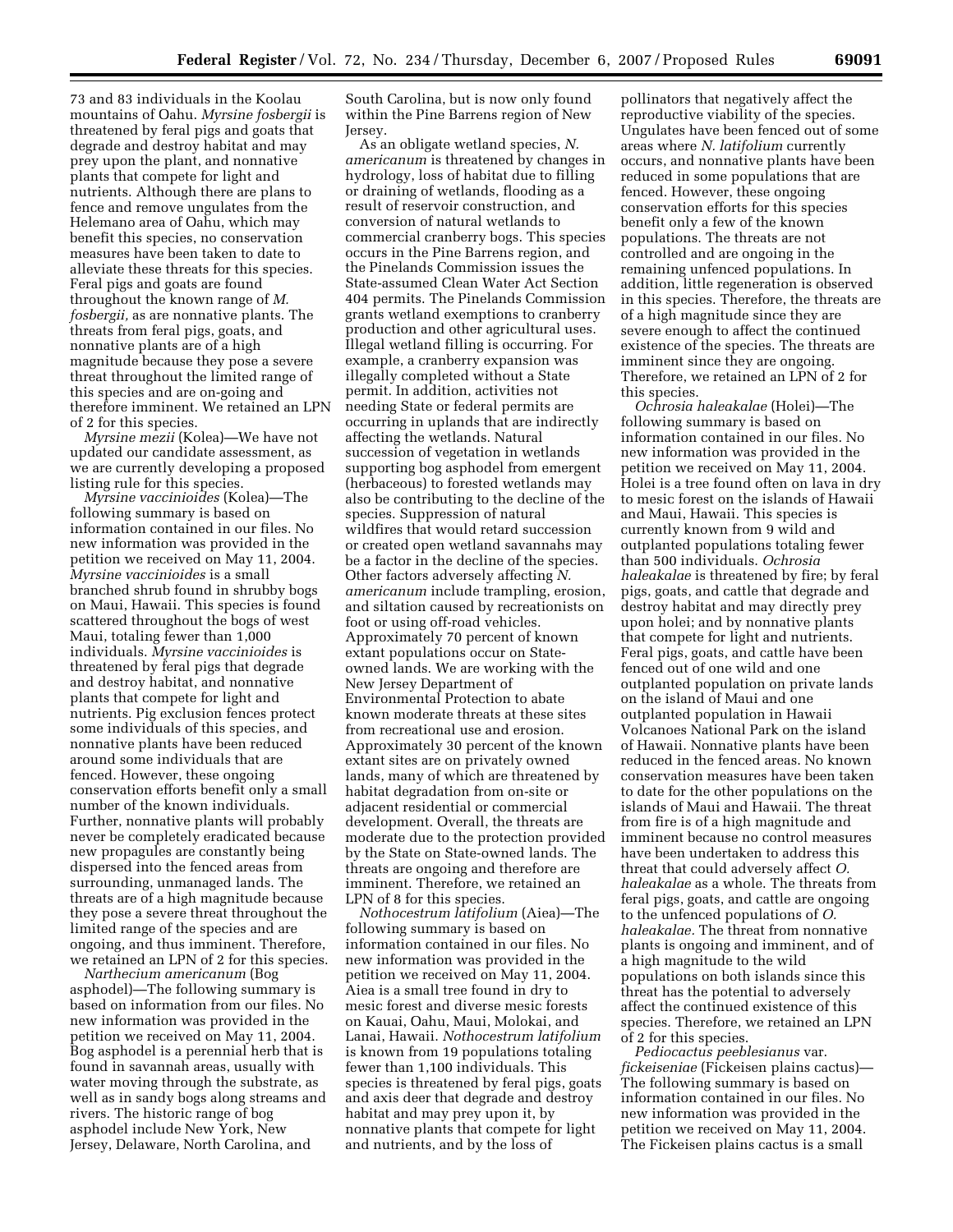cactus known from the Gray Mountain vicinity to the Arizona strip in Coconino and Mohave counties, Arizona. The cactus grows on exposed layers of Kaibab limestone on canyon margins and well-drained hills in Navajoan desert or grassland. In 1999, Arizona Game and Fish Department noted 23 occurrences of the species, including historical ones. The species is located on Bureau of Land Management, U.S. Forest Service, tribal, and possibly State lands. Recent reports from the Bureau of Land Management and Navajo Nation describe populations of the species as being in decline.

The main human-induced threats to this cactus are off-road vehicles and trampling associated with livestock grazing. Monitoring data has detected mortality associated with livestock grazing. Illegal collection of this species has been noted in the past, but we do not know if it is a continuing threat. The populations that have been monitored have been affected, in part, by the continuing drought. There has been very low recruitment, and rabbits and rodents have consumed adult plants since there is reduced forage available during these dry conditions. The threats are high magnitude because they adversely affect the plant resulting in direct mortality or reduced reproductive capacity. The threats are imminent because they are ongoing. The LPN for this plant variety remains a 3.

*Penstemon debilis* (Parachute beardtongue)—The following summary is based on information contained in our files. No new information was provided in the petition we received on May 11, 2004. *Penstemon debilis* is an extremely rare plant endemic to oil shale outcrops on the Roan Plateau escarpment in Garfield County, Colorado. Total estimated number of plants is approximately 3800 individuals. About 62 percent of the plants are on private land owned by Occidental Petroleum. Most of the remaining 38 percent occur in one population on Bureau of Land Management land that will soon be open to leasing under a new Resource Management Plan amendment. Pressure to develop energy reserves in this area is intense. Threats include habitat destruction caused by heavy equipment use of access roads through plant populations. These threats are high magnitude because they present a significant threat to the parachute beardtongue resulting in direct mortality or reduced reproductive capacity. We maintained an LPN 2 for this species based on a dramatic increase in the intensity of energy exploration in the

last three years along the Roan Plateau escarpment.

*Penstemon scariosus* var. *albifluvis*  (White River beardtongue)—The following summary is based on information contained in our files and the petition we received on October 27, 1983. The White River beardtongue is restricted to calcareous soils derived from oil shale barrens of the Green River Formation in the Uinta Basin of northeastern Utah and adjacent Colorado. There are 14 occurrences known in Utah and 1 in Colorado. Most of the occupied habitat of the White River beardtongue is within developed and expanding oil and gas fields. The location of the species' habitat exposes it to destruction from road, pipeline, and well-site construction in connection with oil and gas development. Recreational off-road vehicle use, heavy grazing by livestock, and wildlife and livestock trampling are additional threats. Based on current information, we retained an LPN of 6 because these nonimminent threats present a significant risk to this plant variety.

*Peperomia subpetiolata* (Ala ala wai nui)—The following summary is based on information contained in our files. No new information was provided in the petition we received on May 11, 2004. Ala ala wai nui is a short-lived perennial herb found in montane mesic forest on Maui, Hawaii. This species is known from one occurrence consisting of two subpopulations on windward east Maui, totaling 23 individuals. Further study of the occurrence indicates that the plants may actually represent clones of only six genetically distinct individuals. *Peperomia subpetiolata* is threatened by feral pigs that may eat this plant and degrade and destroy habitat, and by nonnative plants that compete for light and nutrients. Individuals that occur within the Waikamoi Preserve may benefit from fencing and management actions; however, all of the threats occur rangewide. We retained an LPN of 2 because the threats are of a high magnitude because they pose a significant threat to the species resulting in direct mortality or reduced reproductive capacity, and are ongoing so are imminent.

*Phacelia submutica* (DeBeque phacelia)—The following summary is based on information contained in our files. No new information was provided in the petition we received on May 11, 2004. DeBeque phacelia is an annual flowering plant endemic to clay soils derived from the Atwell Gulch and Shire members of the Wasatch Formation in Mesa and Garfield Counties, Colorado. There are approximately 40 populations, all less

than five acres. The number of plants varies from none to thousands each year, depending on precipitation. The habitat coincides with high quality oil and gas reserves of the Piceance Basin, mostly on federal lands. The primary threats are gas field development and associated construction and transportation activities, as well as increased access for all-terrain vehicles. Substantial surface disturbance alters the unique soil structure and destroys seed banks that are critical to the survival of this species. These threats are ongoing, therefore imminent. They are of moderate magnitude because the threat from oil and gas construction and transportation activities only affects a little over half of the land area where this plant occurs. We retained an LPN of 8 for this species.

*Phyllostegia bracteata* (no common name)—The following summary is based on information contained in our files. No new information was provided in the petition we received on May 11, 2004. *Phyllostegia bracteata* is a scandent perennial herb found in *Metrosideros-Cheirodendron-Dicranopteris* (ohia-olapa-uluhe) montane wet forest. Currently this species is known from five populations totaling no more than 19 individuals on east and west Maui. *Phyllostegia bracteata* is threatened by feral pigs that may directly prey upon it and degrade and destroy habitat, nonnative plants that compete for light and nutrients, and reduced reproductive vigor and randomly occurring natural events. The threats to *P. bracteata* from pigs and nonnative plants are of a high magnitude and imminent because in light of their severity, they pose a risk to the species range-wide, are ongoing, and are not subject to any control efforts. Therefore, we retained an LPN of 2 for this species.

*Phyllostegia floribunda* (no common name)—See above in *''Summary of Listing Priority Changes in Candidates.''* No new information was provided in the petition we received on May 11, 2004.

*Phyllostegia hispida* (no common name)—We have not updated our candidate assessment, as we are currently developing a proposed listing rule for this species.

*Physaria tuplashensis* (White Bluffs bladder-pod)—The following summary is based on information contained in our files. No new information was provided in the petition we received on May 11, 2004. White Bluffs bladder-pod is a low-growing, herbaceous, shortlived, perennial plant in the Brassicaceae (mustard) family. Historically and currently, White Bluffs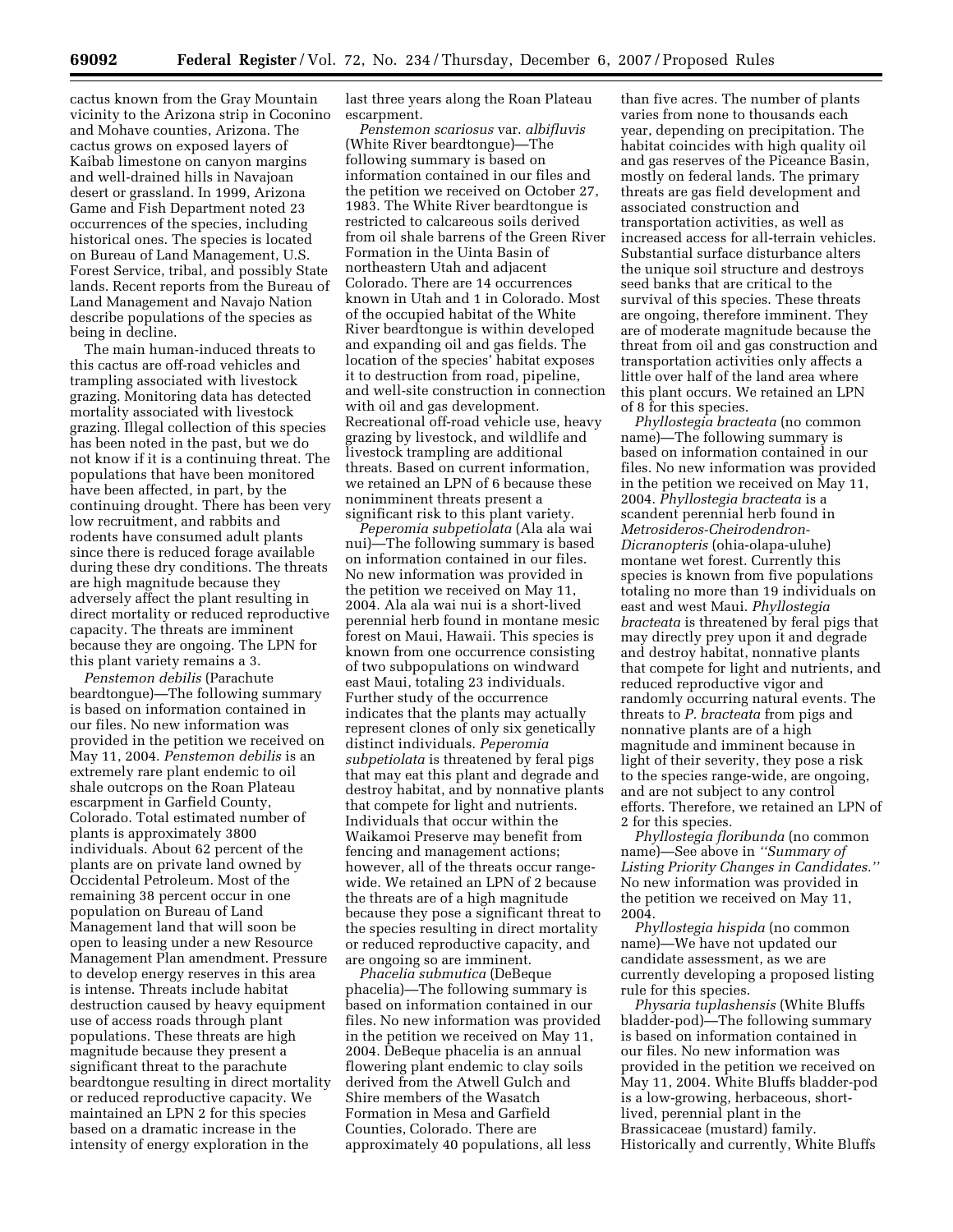bladder-pod has only been known from a single population that occurs along the White Bluffs of the Columbia River in Franklin County, Washington. The entire range of the species is a narrow band, approximately 33 feet (10 meters) wide by 10.6 miles (17 kilometers) long, at the upper edge of the bluffs. The species occurs only on cemented, highly alkaline, calcium carbonate paleosol (a ''caliche'' soil) and is believed to be a ''calciphile.'' Approximately 35 percent of the known range of the species has been moderately to severely affected by landslides, an apparently permanent destruction of the habitat. The entire population of the species is down-slope of irrigated agricultural land, the source of the water seepage causing the mass failures and landslides. Other significant threats include the presence of invasive plants, and some potential use of the habitat by recreational off road vehicles. While *P. tuplashensis* is inherently vulnerable because it is a narrow endemic, the threats are nonimmient since they are unlikely to occur in the immediate future, except the threat from invasive plants. Invasive plants are present in the vicinity, but have not yet been described as a significant problem. Currently, we know of no plans to expand or significantly modify the existing agriculture activities in areas adjacent to the population. In addition, deliberate modification of the species' immediate habitat is unlikely due to its location and 85 percent Federal ownership. However, because the threats could negatively affect the only known population of this species, the threats are high in magnitude. Therefore we assigned an LPN of 5 to this species.

*Pittosporum napaliense* (Hoawa)—We have not updated our candidate assessment for this species, as we are currently developing a proposed listing rule.

*Platanthera integrilabia* (Correll) Leur (White fringeless orchid)—The following summary is based on information contained in our files. No new information was provided in the petition we received on May 11, 2004. *Platanthera integrilabia* is a perennial herb that grows in partially, but not fully, shaded, wet, boggy areas at the head of streams and on seepage slopes in Alabama, Georgia, Kentucky and Tennessee. Historically, there were at least 90 populations of *Platanthera integrilabia.* Currently there are only 53 extant sites supporting the species.

Several populations have been lost to road, residential and commercial construction, and to projects that altered soil and site hydrology and thereby reduced site suitability for the species.

Several of the known populations are in or adjacent to powerline rights-of-way. Mechanical clearing of these areas may benefit the species by maintaining adequate light levels; however, the use of herbicides could pose a significant threat to the species. All-terrain vehicles have damaged several sites and pose a threat to most sites. Most of the known sites for the species occur in areas that are managed specifically for timber production. Timber management is not necessarily incompatible with the protection and management of the species. However, care must be taken during timber management to ensure that the hydrology of the bogs that supports the species is not altered. Natural succession can result in decreased light levels. Because of the dependence of the species upon moderate to high light levels, some type of active management to prevent complete canopy closure is required at most locations. Collecting for commercial and other purposes is a threat. Herbivory (primarily deer) threatens the species at several sites. Protection and recovery of this species is dependent upon active management rather than just preservation of its habitat. Invasive, nonnative plants such as Japanese honeysuckle and kudzu threaten several sites. Given the number and severity of current threats to this species, the magnitude of threat is high. Based upon the number of populations and the anticipation that most of these threats will not be realized in the next 1–2 years, the threats are nonimminent. We, therefore, assigned an LPN of 5 to this species.

*Platydesma cornuta* var. *cornuta* (no common name)—The following summary is based on information contained in our files. No new information was provided in the petition we received on May 11, 2004. This variety is an erect palmoid shrub found in mesic forest on Oahu, Hawaii. This variety is known from 9 populations with a combined total of approximately 36 individuals in the Koolau Mountains on the island of Oahu. Limited monitoring has shown that this population is declining. The threats to *P. cornuta* var. *cornuta*  include feral pigs that degrade and destroy habitat and possibly prey upon it, and nonnative plants that compete for light and nutrients. All of the threats occur range-wide and no efforts for their control or eradication are being undertaken. We retained an LPN of 3 for this variety. The threats are of a high magnitude because they are sufficiently severe to result in direct mortality or significantly reduce the reproductive

capacity of this plant variety. In addition, they are ongoing, so are imminent.

*Platydesma cornuta* var. *decurrens*  (no common name)—The following summary is based on information contained in our files. No new information was provided in the petition we received on May 11, 2004. This variety is an erect palmoid shrub found in mesic forest on Oahu, Hawaii. This variety is known from several populations totaling a few hundred individuals in the Waianae Mountains. *Platydesma cornuta* var. *decurrens* is threatened by feral pigs and goats that degrade and destroy habitat and possibly prey upon the plants, and by nonnative plants that compete for light and nutrients. All of the threats occur range-wide, and no efforts for their control or eradication are being undertaken, other than the current protection of 5 individuals within a fenced enclosure maintained by The Nature Conservancy of Hawaii. We retained an LPN of 3 for this variety. The threats are high in magnitude because the threats are sufficiently severe to result in direct mortality or significantly reduce the reproductive capacity of this plant variety particularly given its small population size. In addition, the threats are ongoing, so are imminent.

*Platydesma remyi* (no common name)—The following summary is based on information contained in our files. No new information was provided in the petition we received on May 11, 2004. *Platydesma remyi* is a shrub or shrubby tree found in wet forests on old volcanic slopes on the island of Hawaii, Hawaii. This species is known from two populations totaling fewer than 50 individuals. *Platydesma remyi* is threatened by feral pigs and cattle that degrade and destroy habitat, nonnative plants that compete for light and nutrients, reduced reproductive vigor, and stochastic extinction due to naturally occurring events. Only one individual is included in a rare plant exclosure in the Laupahoehoe Natural Area Reserve. These threats are ongoing and therefore imminent, and of a high magnitude because of their severity; the threats cause direct mortality or significantly reduce the reproductive capacity of the species throughout its limited range. Therefore, we retained an LPN of 2 for this species.

*Platydesma rostrata* (Pilo kea lau lii)—We have not updated our candidate assessment for this species, as we are currently developing a proposed listing rule.

*Pleomele forbesii* (Hala pepe)—The following summary is based on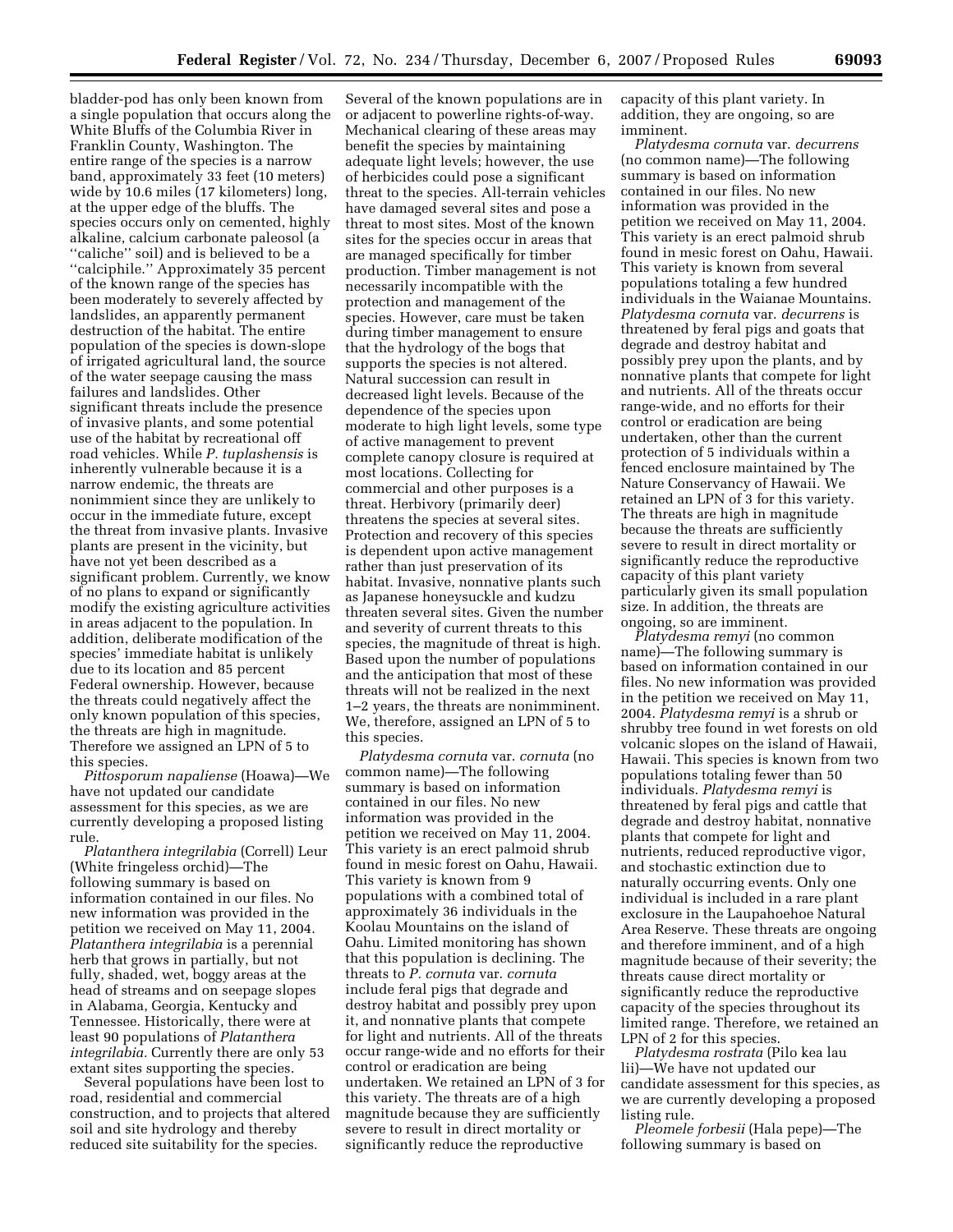information contained in our files. No new information was provided in the petition we received on May 11, 2004. *Pleomele forbesii* is a tree found in diverse mesic and dry forests on Oahu, Hawaii. This species is currently known from 16 populations totaling 500 individuals. *Pleomele forbesii* is threatened by predation by rats, habitat degradation and destruction by feral pigs and goats, fire, and nonnative plants that compete for light and nutrients. One population is protected within a fenced area by the U.S. Navy and the species is represented in an ex situ collection; however, no other conservation efforts are being implemented to alleviate the threats to *P. forbesii*. The threats are of a high magnitude because of their severity and their potential to adversely affect this plant throughout its range in all 16 populations. The threats are ongoing and therefore, imminent. Thus, we retained an LPN of 2 for this species.

*Potentilla basaltica* (Soldier Meadow cinquefoil or basalt cinquefoil)—The following summary is based on information contained in our files; the petition we received on May 11, 2004, provided no additional information on the species. Soldier Meadow cinquefoil is a low-growing, rhizomatous, herbaceous perennial that is associated with alkali meadows, seeps, and occasionally marsh habitats bordering perennial thermal springs, outflows, and meadow depressions. In Humboldt County, Nevada, the species is known only from Soldier Meadow. In northeastern California, a single population occurs in Lassen County. At Soldier Meadow, there are 10 discrete known occurrences within an area of about 70 acres that support about 130,000 individuals. The California population occupies less than an acre on private lands and supports fewer than 1,000 plants.

The species and its habitat are threatened by recreational use in the areas where it occurs, as well as the ongoing impacts of past water diversions and livestock grazing and current off-highway vehicle travel. Conservation measures implemented recently by the Bureau of Land Management include the installation of fencing to exclude livestock, wild horses, burros and other large mammals; closing of access roads to spring, riparian, and wetland areas and the limiting of vehicles to designated routes; the establishment of a designated campground away from the habitats of sensitive species; the installation of educational signage; and, an increased staff presence, including law enforcement and a volunteer site

steward during the six-month period of peak visitor use. These conservation measures have reduced the magnitude of threat to the species to moderate; all remaining threats are nonimminent and involve long-term changes to the habitat for the species resulting from past impacts. Until a monitoring program is in place that allows us to assess the long-term trend of the species, we continue to assign this species an LPN of 11.

*Pritchardia hardyi* (Loulu)—We have not updated our candidate assessment, as we are currently developing a proposed listing rule for this species.

*Pseudognaphalium* (*Gnaphalium*) *sandwicensium* var. *molokaiense*  (Enaena)—The following summary is based on information contained in our files. No new information was provided in the petition we received on May 11, 2004. *Pseudognaphalium sandwicensium* var. *molokaiense* is a perennial herb found in strand vegetation in dry consolidated dunes on Molokai and Maui, Hawaii. This variety is known from a total of four populations with several hundred individuals in the Moomomi area on the island of Molokai, and a single population of 25 individuals at Puu Kahulianapa on west Maui. *Pseudognaphalium sandwicensium* var. *molokaiense* is threatened by axis deer and cattle that degrade and destroy habitat and possibly prey upon it, and by nonnative plants that compete for light and nutrients. Potential threats also include collection for lei and offroad vehicles that directly damage plants and degrade habitat. While ungulate exclusion fences protect the three populations of *P. sandwicensium*  var. *molokaiense* on Molokai and nonnative plant control has been implemented in these populations, no conservation efforts have been initiated to date for the individuals on Maui. The ongoing threats from axis deer, cattle, nonnative plants, collection, and offroad vehicles are of a high magnitude because no control measures have been undertaken for the Maui population and the threats therefore pose a significant threat to this plant. Therefore, we retained an LPN of 3 for this variety.

*Psychotria grandiflora* (Kopiko)—We have not updated our candidate assessment, as we are currently developing a proposed listing rule for this species.

*Psychotria hexandra* ssp. *oahuensis*  var. *oahuensis* (Kopiko)—The following summary is based on information contained in our files. No new information was provided in the petition we received on May 11, 2004. *Psychotria hexandra* ssp. *oahuensis* var.

*oahuensis* is a tree or shrub found in mesic and wet forests on Oahu, Hawaii. This variety is known from three populations of fewer than 20 individuals. Two other varieties of this subspecies, var. *hosakana* and var. *rockii*, are extinct. *Psychotria hexandra*  ssp. *oahuensis* var. *oahuensis* is threatened by feral pigs and rats that consume this plant and degrade and destroy habitat, rats that consume its fruit, and nonnative plants that compete for light and nutrients. All of the threats occur range-wide, and no efforts for their control or eradication are being undertaken. We retained an LPN of 3 because the threats are of a high magnitude because they could adversely affect this plant variety resulting in direct mortality or reduced reproductive capacity, and are ongoing, so are imminent.

*Psychotria hobdyi* (Kopiko)—We have not updated our candidate assessment for this species, as we are currently developing a proposed listing rule.

*Pteralyxia macrocarpa* (Kaulu)—The following summary is based on information contained in our files. No new information was provided in the petition we received on May 11, 2004. Kaulu is a tree found in valleys and slopes in diverse mesic forest on Oahu, Hawaii. This species is known from 20 populations totaling less than 300 individuals. This species is threatened by feral pigs and goats that degrade and destroy habitat; nonnative plants that compete for light and nutrients; and possibly by predation from feral pigs, goats, rats, and the two-spotted leafhopper. These threats are of a high magnitude because in light of their severity and the absence of control or eradication efforts, they have the potential to adversely affect this plant species throughout its limited range. The threats are also imminent because they are ongoing. We retained an LPN of 2 for this species.

*Ranunculus hawaiensis* (Makou)— The following summary is based on information contained in our files. No new information was provided in the petition we received on May 11, 2004. *Ranunculus hawaiensis* is an erect or ascending perennial herb found in mesic to wet forest dominated by *Metrosideros polymorpha* and *Acacia koa* with scree substrate on Maui and the island of Hawaii, Hawaii. Populations formerly within Haleakala National Park have been extirpated. This species is known from fewer than 300 individuals in six populations. Four wild populations occur on Hawaii, and three outplanted populations and two wild populations occur on Maui, one on east Maui at Kahikinui and one on west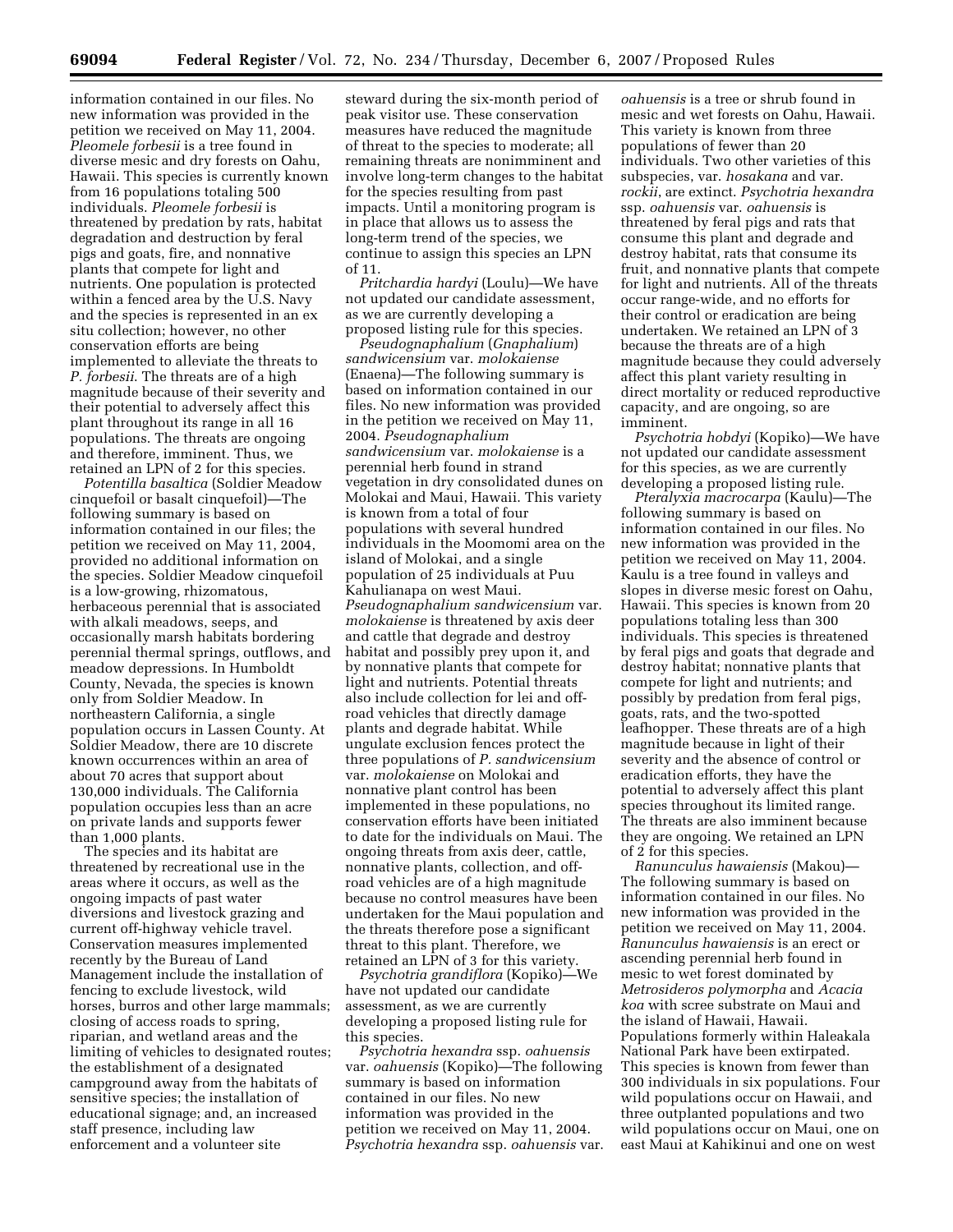Maui at Lihau. *Ranunculus hawaiensis*  is threatened by direct predation by slugs, feral pigs, goats, cattle, mouflon, and sheep; by pigs, goats, cattle, mouflon and sheep that degrade and destroy habitat; and by nonnative plants that compete for light and nutrients. Three populations have been outplanted into protected exclosures; however, feral ungulates and nonnative plants are not controlled in the remaining, unfenced populations. In addition, the threat from slugs is of a high magnitude because slugs occur throughout the limited range of this species and no effective measures have been undertaken to control them or prevent them from causing significant adverse impacts to this species. Therefore, the threats from pigs, goats, cattle, mouflon, sheep, slugs, and nonnative plants are of a high magnitude and ongoing and imminent for *R. hawaiensis*. We retained an LPN of 2 for this species.

*Ranunculus mauiensis* (Makou)—The following summary is based on information contained in our files. No new information was provided in the petition we received on May 11, 2004. *Ranunculus mauiensis* is an erect to weakly ascending perennial herb found in open sites in mesic to wet forest and along streams on the islands of Maui, Kauai, and Molokai, Hawaii. This species is currently known from fewer than 200 individuals on Molokai, more than 100 individuals on Maui, and approximately 76 individuals on Kauai. *Ranunculus mauiensis* is threatened by feral pigs, goats, deer and slugs that consume it; by habitat degradation and destruction by feral pigs, goats and deer; and by nonnative plants that compete for light and nutrients. Feral pigs have been fenced out of the Maui populations of *R. mauiensis*, and nonnative plants have been reduced in the fenced areas. One individual occurs in the Kamakou Preserve on Molokai, managed by The Nature Conservancy of Hawaii. However, these ongoing conservation efforts benefit only the Maui and Molokai individuals and absent conservation efforts for the Kauia individuals, these threats present a significant risk to the continued existence of *R. mauiensis*. Therefore, the threats continue to be of a high magnitude to this species on Kauai. Threats to the species overall are also of a high magnitude, since half of the individuals are found on Kauai. In addition, threats to *R. mauiensis* are imminent because they are ongoing in the Kauai and the majority of the Maui populations. Therefore, we retained an LPN of 2 for this species.

*Rorippa subumbellata* (Tahoe yellow cress)—The following summary is based

on information contained in our files and the petition we received on December 27, 2000. Tahoe yellow cress is a small perennial herb known only from the shores of Lake Tahoe in California and Nevada. Data collected over the last 25 years generally indicate that species occurrence fluctuates yearly as a function of both lake level and the amount of exposed habitat. Records kept since 1900 show a preponderance of years with high lake levels that would isolate and reduce Tahoe yellow cress occurrences at higher beach elevations. From the standpoint of the species, less favorable peak years have occurred almost twice as often as more favorable low-level years. Annual surveys are conducted to determine population numbers, site occupancy, and general disturbance regime. During the 2003 and 2004 annual survey period, the lake level was approximately 6,224 ft (1,898 m); 2004 was the fourth consecutive year of low water. Tahoe yellow cress was present at 45 of the 72 sites surveyed (65 percent occupied), up from 15 sites (19 percent occupied) in 2000 when the lake level was high at 6,228 ft. Approximately 25,200 stems were counted or estimated in 2003, whereas during the 2000 annual survey, the estimated number of stems was 4,590. Lake levels began to rise again in 2005 and less habitat was available; intermediate lake levels are expected in 2007.

Many Tahoe yellow cress sites are intensively used for commercial and public purposes and are subject to various activities such as erosion control, marina developments, pier construction, and recreation. The U.S. Forest Service, California Tahoe Conservancy, and California Department of Parks and Recreation have management programs for Tahoe yellow cress that include monitoring, fenced enclosures, and transplanting efforts when funds and staff are available. Public agencies (including the Service), private landowners, and environmental groups collaborated to develop a conservation strategy coupled with a Memorandum of Understanding/ Conservation Agreement. The conservation strategy, completed in 2003, contains goals and objectives for recovery and survival, a research and monitoring agenda, and serves as the foundation for an adaptive management program. Because of the continued commitments to conservation demonstrated by regulatory and land management agencies participating in the conservation strategy, we have determined the threats to Tahoe yellow cress from various land uses have been

reduced to a moderate magnitude. In high lake level years such as 2005, however, recreational use is concentrated within Tahoe yellow cress habitat, and we consider this threat in particular to be ongoing and imminent. Therefore, we maintained an LPN of 8 for this species.

*Schiedea attenuata* (no common name)—We have not updated our candidate assessment, as we are currently developing a proposed listing rule for this species.

*Schiedea pubescens* (Maolioli)—The following summary is based on information contained in our files. No new information was provided in the petition we received on May 11, 2004. *Schiedea pubescens* is a reclining or weakly climbing vine found in diverse mesic to wet forest on Maui and Molokai, Hawaii. Currently, this species is known from six populations totaling approximately 100 individuals on Maui and Molokai. *Schiedea pubescens* is threatened by feral goats that consume it and degrade and destroy habitat, and by nonnative plants that compete for light and nutrients. Feral ungulates have been fenced out of the population of *S. pubescens* on Hawaii, and feral goats have been fenced out of a few of the west Maui populations of *S. pubescens.*  Nonnative plants have been reduced in the populations that are fenced on Maui. However, the threats are not controlled and are ongoing in the remaining unfenced populations on Maui and the three populations on Molokai. In light of the extremely low number of individuals of this species, the threats from goats and nonnative plants are of a high magnitude because they pose a significant threat to the species, and imminent because they are ongoing. Therefore, we retained an LPN of 2 for this species.

*Schiedea salicaria* (no common name)—The following summary is based on information contained in our files. No new information was provided in the petition we received on May 11, 2004. *Schiedea salicaria* is an erect subshrub or shrub found on ridges and steep slopes in dry shrubland on Maui, Hawaii. Currently, this species is declining throughout its range, and is known from six populations totaling 100 to 300 individuals, typically of 25 individuals per population. This species is threatened by cattle that may directly prey upon it and degrade and destroy habitat, fire, and nonnative plants that compete for light and nutrients. This species is represented in an *ex-situ*  collection. All of the threats occur range-wide, and no efforts for their control or eradication are being undertaken. We retained an LPN of 2.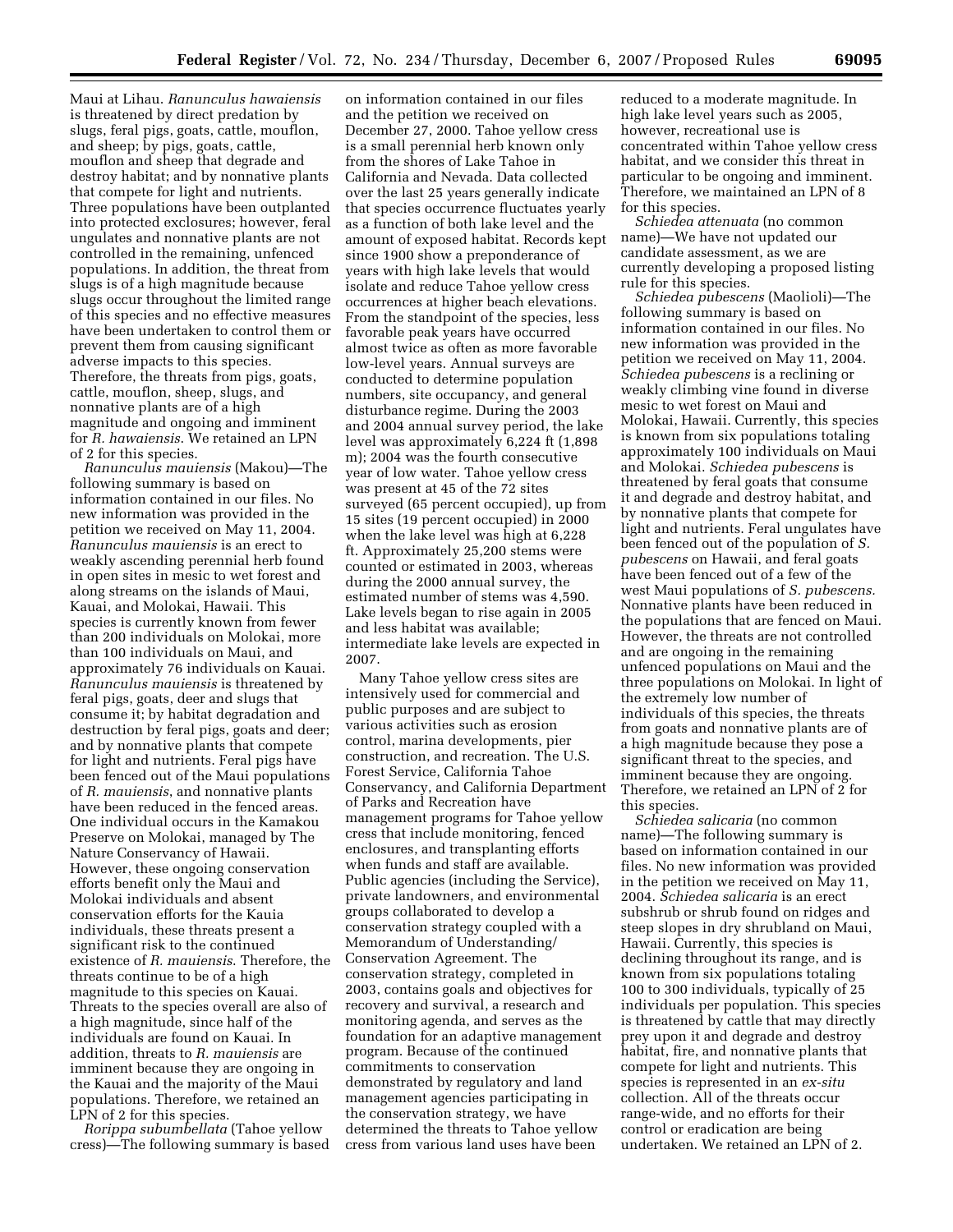The threats are imminent because they are ongoing, and are of a high magnitude, because in light of their severity and the small size of the population, they have the potential to adversely affect the species.

*Sedum eastwoodiae* (Red Mountain stonecrop)—The following summary is based on information contained in our files and information provided by the California Department of Fish and Game. The petition we received on May 11, 2004 provided no new information on the species. Red Mountain stonecrop is a perennial succulent which occupies relatively barren, rocky openings and cliffs in lower montane coniferous forests, between 1,900 and 4,000 feet elevation. Its distribution is limited to Red Mountain, Mendocino County, California, where it occupies 30 acres scattered over 4 square miles. Total population size is estimated at between 5,300 and 23,000 plants, contained within 27 habitat polygons. Intensive monitoring suggests considerable annual variation in plant seedling success and inflorescence production; stonecrop density varied from year-toyear. The primary threat to the species is the potential for surface mining for chromium and nickel. The entire distribution area of Red Mountain stonecrop is either owned by mining interests or covered by mining claims that are not currently active. Surface mining would destroy habitat suitability for this species. The species is also believed threatened by tree and shrub encroachment into its habitat, in absence of fire. The species distribution by ownership is described as follows: Federal (Bureau of Land Management)— 95 percent ( this portion of the distribution was recently included in the South Fork Eel River Wilderness Area, managed by BLM); and private— 5 percent. Given the magnitude (high, because mining of the area would put the continued existence of the species at risk) and immediacy (nonimminent, because there are no known plans to mine the area) of the threat to the small, scattered populations, and its taxonomy (species), we assigned an LPN of 5 to this species.

*Sicyos macrophyllus* (Anunu)—The following summary is based on information contained in our files. No new information was provided in the petition we received on May 11, 2004. *Sicyos macrophyllus* is a perennial vine found in wet *Metrosideros polymorpha*  (ohia) forest and subalpine *Sophora chrysophylla-Myoporum sandwicense*  (mamane-naio) forest on the island of Hawaii, Hawaii. This species is known from six populations totaling a few hundred individuals in the Kohala and

Mauna Kea areas and in Hawaii Volcanoes National Park (Puna area) on the island of Hawaii. It appears that a naturally occurring population at Kipuka Ki in Hawaii Volcanoes National Park is reproducing by seeds, but seeds have not been successfully germinated under nursery conditions. This species is threatened by feral pigs and sheep that degrade and destroy habitat, and nonnative plants that compete for light and nutrients. Feral pigs have been fenced out of some of the areas where *S. macrophyllus* currently occurs, but the fences do not exclude sheep. Nonnative plants have been reduced in the populations that are fenced. However, the threats are not controlled and are ongoing in the remaining, unfenced populations, and are, therefore, imminent. Similarly the threat from sheep is ongoing and imminent in all populations, because the current fences do not exclude sheep. In addition, all of the threats are of a high magnitude, because habitat degradation and competition from nonnative plants present a risk to the species, resulting in direct mortality or significantly reducing the reproductive capacity. Therefore, we retained an LPN of 2 for this species.

*Solanum nelsonii* (popolo)—See above in ''*Summary of Listing Priority Changes in Candidates.*'' The above summary is based on information from our files. No new information was provided in the petition we received on May 11, 2004.

*Stenogyne cranwelliae* (no common name)—The following summary is based on information contained in our files. No new information was provided in the petition we received on May 11, 2004. *Stenogyne cranwelliae* is a creeping vine found in wet forest dominated by *Metrosideros polymorpha*  on the island of Hawaii, Hawaii. *Stenogyne cranwelliae* is known from 10 populations totaling 100 individuals. This species is threatened by feral pigs that degrade and destroy habitat, and nonnative plants that compete for light and nutrients. In addition, this species is potentially threatened by rats that may directly prey upon it, and by randomly occurring natural events such as hurricanes and landslides. All of the threats occur range-wide and no efforts for their control or eradication are being undertaken. These threats are sufficient to adversely affect the species particularly in light of its small population size. We retained an LPN of 2 because the threats are of a high magnitude and are ongoing, so are imminent.

*Stenogyne kealiae* (no common name)—We have not updated our candidate assessment for this species, as we are currently developing a proposed listing rule.

*Symphyotrichum georgianum*  (Georgia aster)—See above in ''*Summary of Listing Priority Changes in Candidates*.'' The above summary is based on information from our files. No new information was provided in the petition we received on May 11, 2004.

*Zanthoxylum oahuense* (Ae)—The following summary is based on information contained in our files. No new information was provided in the petition we received on May 11, 2004. *Zanthoxylum oahuense* is a small tree found in mesic to wet forest habitat on Oahu, Hawaii. Currently this species is known from 11 populations totaling fewer than 40 individuals on Oahu. *Zanthoxylum oahuense* is threatened by feral pigs that directly prey upon it and degrade and destroy habitat, nonnative plants that compete for light and nutrients, and the two-spotted leafhopper. All of the threats occur range-wide and no efforts for their control or eradication are being undertaken. These threats are sufficient to adversely affect the species particularly in light of its small population size. We retained an LPN of 2 for this species, because the threats are of a high magnitude and are ongoing, so are imminent.

#### *Ferns and Allies*

*Christella boydiae* (no common name)—See above in ''*Summary of Listing Priority Changes in Candidates*.'' The above summary is based on information contained in our files. No new information was provided in the petition we received on May 11, 2004.

*Doryopteris takeuchii* (no common name)—We have not updated our candidate assessment, as we are currently developing a proposed listing rule for this species.

*Huperzia stemmermanniae* (no common name)—The following summary is based on information contained in our files. No new information was provided in the petition we received on May 11, 2004. Waewaeiole, a pendant clubmoss, is found in mesic to wet *Metrosideros polymorpha-Acacia koa* (ohia-koa) forests on the islands of Maui and Hawaii, Hawaii. Only four populations are known, totaling fewer than 30 individuals on Hawaii and Maui. *Huperzia stemmermanniae* is threatened by feral pigs, goats, cattle, and deer that degrade and/or destroy habitat, and by nonnative plants that compete for light, space, and nutrients. *Huperzia stemmermanniae* is also threatened by randomly occurring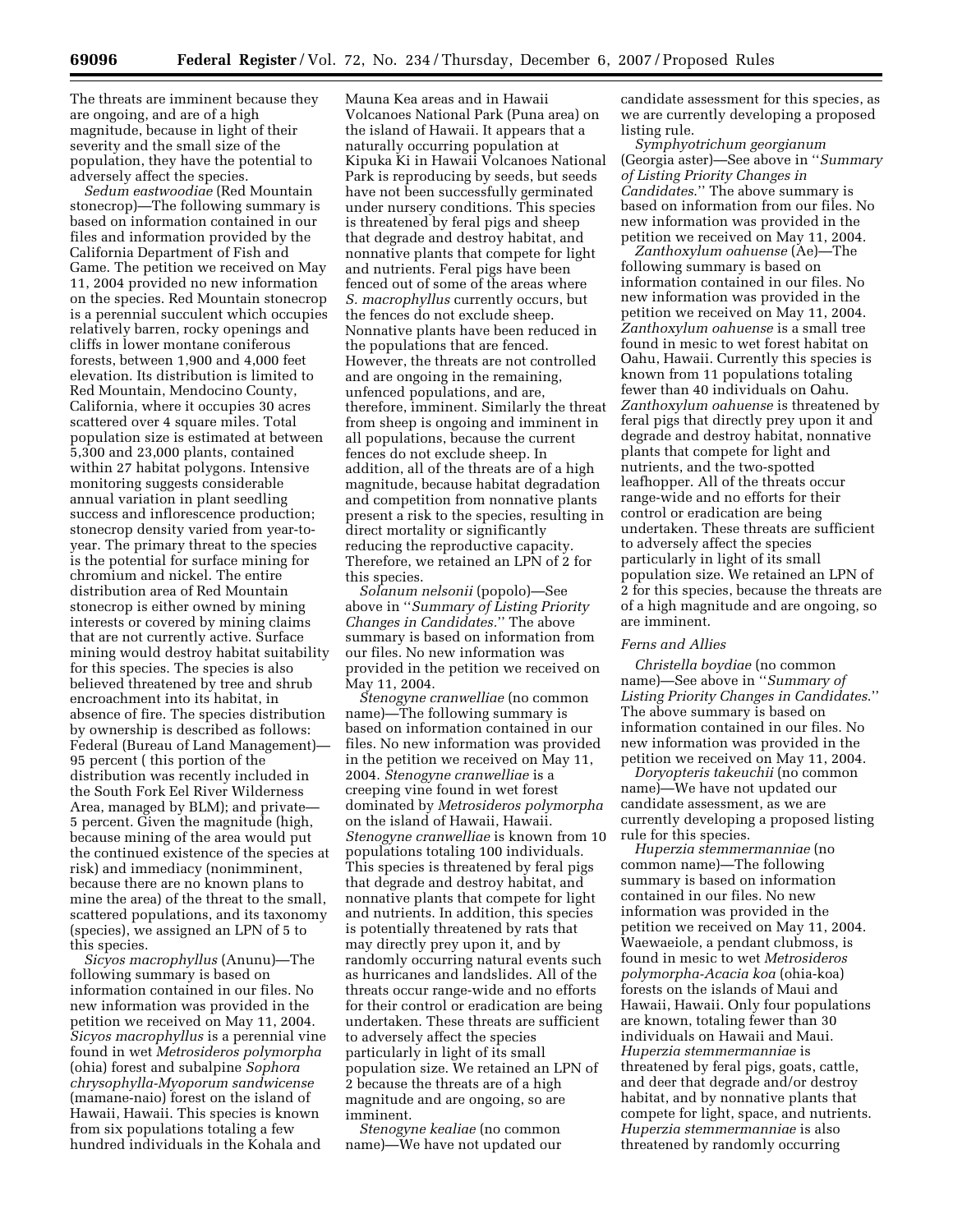natural events due to its small population size. One population at Waikamoi Preserve may benefit from fencing for deer and pigs. The threats to *H. stemmermanniae* from pigs, goats, cattle, deer, and nonnative plants are of a high magnitude because they are sufficiently severe to adversely affect the species throughout its range, resulting in direct mortality or significantly reducing reproductive capacity. They are imminent because they are ongoing. Therefore, we retained an LPN of 2 for this species.

*Microlepia strigosa* var. *mauiensis*  (Palapalai)—The following summary is based on information contained in our files. No new information was provided in the petition we received on May 11, 2004. Palapalai is a fern found in mesic to wet forests. It is currently found on the islands of Maui, Hawaii, and Oahu, from at least 11 populations totaling more than 35 individuals. There is a possibility that the range of this plant variety could be larger and include the other main Hawaiian Islands. *Microlepia strigosa* var. *mauiensis* is threatened by feral pigs that degrade and destroy habitat, and nonnative plants that compete for light and nutrients. Pigs have been fenced out of areas on east and west Maui, and on Hawaii, where *M. strigosa* var. *mauiensis* currently occurs, and nonnative plants have been reduced in the fenced areas. However, the threats are not controlled and are ongoing in the remaining unfenced populations on Maui, Hawaii, and Oahu. Therefore, the threats from feral pigs and nonnative plants are imminent. They are also of a high magnitude because they are sufficiently severe to adversely affect the species throughout its range, resulting in direct mortality or significantly reducing reproductive capacity. We therefore retained an LPN of 3 for *M. strigosa* var. *mauiensis*.

# **Petitions To Reclassify Species Already Listed**

We previously made warranted-butprecluded findings on five petitions seeking to reclassify threatened species to endangered status. Because these species are already listed, they are not technically candidates for listing and are not included in Table 1. However, this notice and associated species assessment forms also constitute the resubmitted petition findings for these species. For the three grizzly bear populations, we have not updated our resubmitted petition findings through this notice as explained below. For the other two species (spikedace and loach minnow), we find that reclassification to endangered status is currently

warranted but precluded by work identified above (see ''*Petition Findings for Candidate Species*'' above). One of the primary reasons that the work identified above is higher priority is that these species are currently listed as threatened under the Act, and therefore they already receive certain protections under the Act. The Service promulgated regulations extending take prohibitions for endangered species under section 9 to threatened species (50 CFR 17.31). Prohibited actions under section 9 include, but are not limited to, take (i.e., harass, harm, pursue, hunt, shoot, wound, kill, trap, capture, or collect, or attempt to engage in such activity). Other protections include those under section 7(a)(2) of the Act whereby Federal agencies must insure that any action they authorize, fund, or carry out is not likely to jeopardize the continued existence of any endangered or threatened species.

(1) Grizzly bear (*Ursus arctos horribilis*) North Cascades ecosystem, Cabinet-Yaak, and Selkirk populations (Region 6)—We have not updated our finding with regard to the grizzly bear populations in the North Cascade, the Cabinet-Yaak, or the Selkirk Ecosystems in this notice. Between 1991 and 1999, we issued warranted but precluded findings to reclassify grizzly bears as endangered in the North Cascades (56 FR 33892–33894, July 24, 1991; 63 FR 30453–30454, June 4, 1998), the Cabinet-Yaak (58 FR 8250–8251, February 12, 1993; 64 FR 26725–26733, May 17, 1999), and the Selkirk Ecosystems (64 FR 26725–26733, May 17, 1999). We also made previous resubmitted petition findings that uplisting these three populations to endangered was warranted but precluded through previous CNORS (most recently on September 12, 2006; 71 FR 53755). However, none of the findings included a formal analysis under our 1996 Policy Regarding the Recognition of Distinct Vertebrate Population Segments (DPS) under the Endangered Species Act (61 FR 4722– 4725, February 7, 1996). Under this policy a formal analysis of discreteness and significance is necessary to determine if the entity is a ''listable entity.'' While our 1999 revised 12 month finding performed a preliminary DPS analysis, it appears to have incorrectly analyzed significance to the listed entity (i.e., grizzly bears in the lower 48 States) instead of significance to the taxon (*Ursus arctos horribilis*) as required by our DPS policy (64 FR 26725-26733, May 17, 1999; 61 FR 4722–4725, February 7, 1996; *National Association of Home Builders* v. *Norton*,

340 F. 3d 835, 852 (9th Cir. 2003)). Additionally, emerging biological information now suggests increasing levels of connectivity among some of these populations, casting doubt on their discreteness.

Also relevant is the March 16, 2007, Department of Interior Office of the Solicitor memorandum (available at: *http://www.doi.gov/solicitor/ M37013.pdf*) regarding the meaning of ''significant portion of [a species'] range.'' This memorandum states that ''whenever the Secretary concludes because of the statutory five-factor analysis that a species is 'in danger of extinction throughout \* \* \* a significant portion of its range,' it is to be listed and the protections of the ESA applied to the species in that portion of its range.'' The memorandum goes on to say, ''the Secretary has broad discretion in defining what portion of a range is 'significant.' '' To date, the Service has not determined whether the North Cascade, the Cabinet-Yaak, or the Selkirk Ecosystems each constitutes a significant portion of the grizzly bear's range or whether they only represent significant portions of the species' range when combined with other units.

On April 18, 2007, the Service initiated a 5-year review to evaluate the current status of grizzly bears in the lower 48-States outside of the Greater Yellowstone Area (72 FR 19549–19551). This status review will fully evaluate the status of each population and the appropriate application of the DPS policy and the solicitor memorandum regarding recognition and listing of significant portions of range. We expect this 5-year review to be completed in 2008.

(2) Spikedace (*Meda fulgida*) (Region 2) (see 59 FR 35303, July 11, 1994, and the species assessment form (see **ADDRESSES**) for additional information on why reclassification to endangered is warranted-but-precluded)—The spikedace, a small fish species in a monotypic genus, is found in moderateto-large perennial waters, where it inhabits shallow riffles with sand, gravel, and rubble substrates, and moderate-to-swift currents and swift pools over sand or gravel substrates. This species is now common only in Aravaipa Creek and portions of the upper Gila River in New Mexico. Smaller, less stable populations occur in some areas of the upper Gila, as well as in the Verde River.

The threats to this species are primarily from nonnative aquatic species and water withdrawals, including groundwater pumping. Other threats include grazing, road construction, and recreation. Spikedace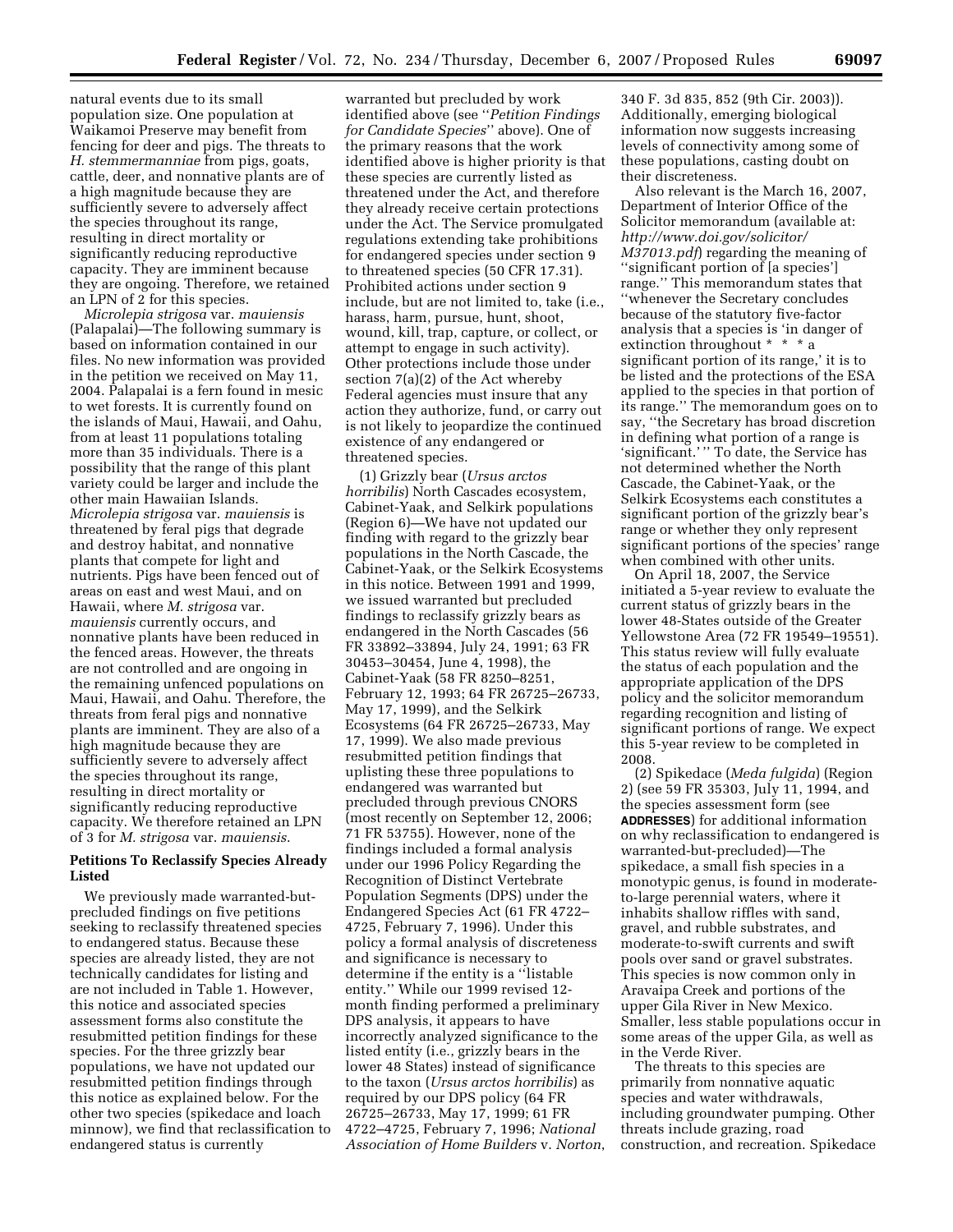occur in only 5 to 10 percent of their historical range, and threats occur over the majority of their range, to varying degrees. Threats are exacerbated by ongoing drought. In addition, different threats can interact with each other to further cause decline. For example, drought and water withdrawals may decrease the amount of habitat available to all species within a given stream, forcing natives and nonnatives into closer proximity to one another. Effects from nonnative species introductions are permanent, unless streams are actively renovated and/or barriers installed to preclude further recolonization by nonnatives. Grazing pressures have eased somewhat as Federal agencies remove cattle from streams directly, but upland conditions continue to degrade watersheds in general. Groundwater withdrawals or exchanges that affect streamflow are not reversible. For these reasons, the magnitude of the threat to this species is high. In addition, most of the threats to this species are already ongoing, in particular grazing, water withdrawals, nonnative stocking programs, recreational use, and drought. Because threats have gone on for many years in the past, are associated with irreversible commitments (i.e., water exchanges), or are not easily reversed (i.e., nonnative stocking and impacts from grazing), the threats to the species are imminent. Therefore, we assigned this species an LPN of 1 for uplisting to endangered.

(3) Loach minnow (*Tiaroga cobitis*) (Region 2) (see 59 FR 35303, July 11, 1994, and the species assessment form (see **ADDRESSES**) for additional information on why reclassification to endangered is warranted-butprecluded)—This small fish, the only species within the genus, is found in small-to-large perennial streams and uses shallow, turbulent riffles with primarily cobble substrate and swift currents. This species is now common only in Aravaipa Creek and the Blue River in Arizona, and limited portions of the San Francisco, upper Gila, and Tularosa rivers in New Mexico. Smaller, less stable populations occur in some areas of the upper Gila, such as the Middle Fork and in small areas of several tributary streams to Aravaipa Creek and the Blue and Tularosa rivers, such as Pace, Frieborn, Negrito, Turkey, and Deer creeks. Small populations are also present in Eagle Creek and the Black River.

The threats to this species are primarily from nonnative aquatic species and water withdrawals, including groundwater pumping. Other threats include grazing, road construction, and recreation. Loach

minnow occur in only 10 to 15 percent of their historic range, and threats occur over the majority of their range, to varying degrees. Threats are exacerbated by ongoing drought. In addition, different threats can interact with each other to further cause decline. For example, drought and water withdrawals may decrease the amount of habitat available to all species within a given stream, bringing natives and nonnatives into closer contact. Effects from nonnative species introductions are permanent, unless streams are actively renovated and/or barriers installed to preclude further recolonization by nonnatives. Grazing pressures have eased somewhat as Federal agencies remove cattle from streams directly, but upland conditions continue to degrade watersheds in general. Groundwater withdrawals or exchanges that affect streamflow are not reversible. For these reasons, the magnitude of the threats to this species is high. In addition, most of the threats to this species are already ongoing, in particular grazing, water withdrawals, nonnative stocking programs, recreational use, and drought. Because threats have gone on for many years in the past, are associated with irreversible commitments (i.e., water exchanges), or are not easily reversed (i.e., nonnative stocking and impacts from grazing), the threats to this species are imminent. Therefore, we assigned this species an LPN of 1 for uplisting to endangered.

#### **Current Notice of Review**

We gather data on plants and animals native to the U.S. that appear to merit consideration for addition to the Lists of Endangered and Threatened Wildlife and Plants. This notice identifies those species that we currently regard as candidates for addition to the Lists. These candidates include species and subspecies of fish, wildlife, or plants and DPSs of vertebrate animals. This compilation relies on information from status surveys conducted for candidate assessment and on information from State Natural Heritage Programs, other State and Federal agencies, knowledgeable scientists, public and private natural resource interests, and comments received in response to previous notices of review.

Tables 1 and 2 list animals arranged alphabetically by common names under the major group headings and list plants alphabetically by names of genera, species, and relevant subspecies and varieties. Animals are grouped by class or order. Plants are subdivided into two groups: (1) Flowering plants and (2) ferns and their allies. Useful synonyms and subgeneric scientific names appear

in parentheses with the synonyms preceded by an ''equals'' sign. Several species that have not yet been formally described in the scientific literature are included; such species are identified by a generic or specific name (in italics), followed by ''sp.'' or ''ssp.'' We incorporate standardized common names in these notices as they become available. We sorted plants by scientific name due to the inconsistencies in common names, the inclusion of vernacular and composite subspecific names, and the fact that many plants still lack a standardized common name.

Table 1 lists all candidate species and all species proposed for listing under the Act. We emphasize that we are not proposing these candidate species for listing by this notice, but we anticipate developing and publishing proposed listing rules for these species in the future. We encourage State agencies, other Federal agencies, and other parties to give consideration to these species in environmental planning.

In Table 1, the ''category'' column on the left side of the table identifies the status of each species according to the following codes:

PE—Species proposed for listing as endangered. Proposed species are those species for which we have published a proposed rule to list as endangered or threatened in the **Federal Register**. This category does not include species for which we have withdrawn or finalized the proposed rule.

- PT—Species proposed for listing as threatened.
- PSAT—Species proposed for listing as threatened due to similarity of appearance.
- C—Candidates: Species for which we have on file sufficient information on biological vulnerability and threats to support proposals to list them as endangered or threatened. Issuance of proposed rules for these species is precluded at present by other higherpriority listing actions. This category includes species for which we made a 12-month warranted-but-precluded finding on a petition to list. We made new findings on all petitions for which we previously made ''warranted-but-precluded'' findings. We identify the species for which we made a continued warranted-butprecluded finding on a resubmitted petition by the code ''C\*'' in the category column (see ''Findings on Resubmitted Petitions'' section for additional information).

The ''Priority'' column indicates the LPN for each candidate species which we use to determine the most appropriate use of our available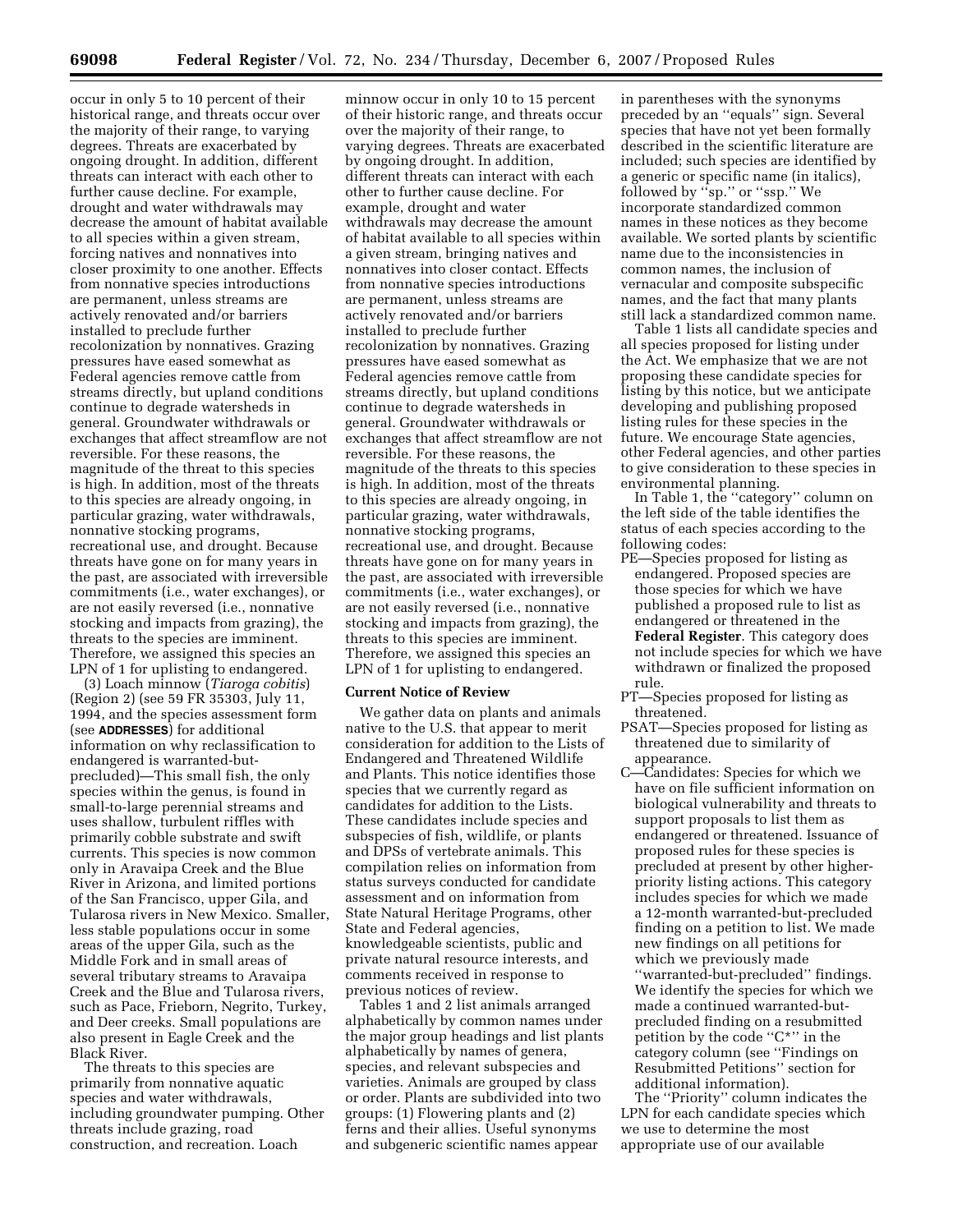resources. The lowest numbers have the highest priority. We assign LPNs based on the immediacy and magnitude of threats as well as on taxonomic status. We published a complete description of our listing priority system in the **Federal Register** (48 FR 43098, September 21, 1983).

The third column, ''Lead Region,'' identifies the Regional Office to which you should direct comments or questions (see addresses at the end of the **SUPPLEMENTARY INFORMATION** section).

Following the scientific name (fourth column) and the family designation (fifth column) is the common name (sixth column). The seventh column provides the known historic range for the species or vertebrate population (for vertebrate populations, this is the historic range for the entire species or subspecies and not just the historic range for the distinct population segment), indicated by postal code abbreviations for States and U.S. territories. Many species no longer occur in all of the areas listed.

Species in Table 2 of this notice are species we included either as proposed species or as candidates in the previous CNOR (published May 11, 2005) that are no longer proposed species or candidates for listing. Since May 11, 2005, we removed two species from proposed status and removed six species from candidate status for the reasons indicated by the codes. The first column indicates the present status of the species, using the following codes (not all of these codes may have been used in this CNOR):

-Species we listed as endangered.

T—Species we listed as threatened.

Rc—Species we removed from the candidate list because currently available information does not support a proposed listing.

Rp—Species we removed from the candidate list because we have withdrawn the proposed listing.

The second column indicates why we no longer regard the species as a candidate or proposed species using the following codes (not all of these codes may have been used in this CNOR):

A—Species that are more abundant or widespread than previously believed and species that are not subject to the degree of threats sufficient to warrant continuing candidate status, or issuing a proposed or final listing.

F—Species whose range no longer includes a U.S. territory.

I—Species for which we have insufficient information on biological vulnerability and threats to support issuance of a proposed rule to list.

L—Species we added to the Lists of Endangered and Threatened Wildlife and Plants.

M—Species we mistakenly included as candidates or proposed species in the last notice of review.

N—Species that are not listable entities based on the Act's definition of ''species'' and current taxonomic understanding.

U—Species not subject to the degree of threats sufficient to warrant issuance of a proposed listing or continuance of candidate status due, in part or totally, to conservation efforts that remove or reduce the threats to the species.

X—Species we believe to be extinct.

The columns describing lead region, scientific name, family, common name, and historical range include information as previously described for Table 1.

### **Request for Information**

We request you submit any further information on the species named in this notice as soon as possible or whenever it becomes available. We are particularly interested in any information:

(1) Indicating that we should add a species to the list of candidate species;

(2) Indicating that we should remove a species from candidate status;

(3) Recommending areas that we should designate as critical habitat for a species, or indicating that designation of critical habitat would not be prudent for a species;

(4) Documenting threats to any of the included species;

(5) Describing the immediacy or magnitude of threats facing candidate species;

(6) Pointing out taxonomic or nomenclature changes for any of the species;

(7) Suggesting appropriate common names; and

(8) Noting any mistakes, such as errors in the indicated historical ranges.

Submit your comments regarding a particular species to the Regional Director of the Region identified as having the lead responsibility for that species. The regional addresses follow:

- Region 1. Hawaii, Idaho, Oregon, Washington, American Samoa, Guam, and Commonwealth of the Northern Mariana Islands. Regional Director (TE), U.S. Fish and Wildlife Service, Eastside Federal Complex, 911 N.E. 11th Avenue, Portland, OR 97232–4181 (503/231– 6158).
- Region 2. Arizona, New Mexico, Oklahoma, and Texas. Regional Director (TE), U.S. Fish and Wildlife Service, 500 Gold Avenue SW., Room 4012, Albuquerque, NM 87102 (505/248–6920).

Region 3. Illinois, Indiana, Iowa,

Michigan, Minnesota, Missouri, Ohio, and Wisconsin. Regional Director (TE), U.S. Fish and Wildlife Service, Bishop Henry Whipple Federal Building, One Federal Drive, Fort Snelling, MN 55111–4056 (612/713–5334).

- Region 4. Alabama, Arkansas, Florida, Georgia, Kentucky, Louisiana, Mississippi, North Carolina, South Carolina, Tennessee, Puerto Rico, and the U.S. Virgin Islands. Regional Director (TE), U.S. Fish and Wildlife Service, 1875 Century Boulevard, Suite 200, Atlanta, GA 30345 (404/679–4156).
- Region 5. Connecticut, Delaware, District of Columbia, Maine, Maryland, Massachusetts, New Hampshire, New Jersey, New York, Pennsylvania, Rhode Island, Vermont, Virginia, and West Virginia. Regional Director (TE), U.S. Fish and Wildlife Service, 300 Westgate Center Drive, Hadley, MA 01035–9589 (413/253–8615).
- Region 6. Colorado, Kansas, Montana, Nebraska, North Dakota, South Dakota, Utah, and Wyoming. Regional Director (TE), U.S. Fish and Wildlife Service, P.O. Box 25486, Denver Federal Center, Denver, CO 80225–0486 (303/236– 7400).
- Region 7. Alaska. Regional Director (TE), U.S. Fish and Wildlife Service, 1011 East Tudor Road, Anchorage, AK 99503–6199 (907/ 786–3505).
- Region 8. California and Nevada. Regional Director (TE), U.S. Fish and Wildlife Service, 2800 Cottage Way, Suite W2606, Sacramento, CA 95825.

We will provide comments received in response to the previous CNOR to the Region having lead responsibility for each candidate species mentioned in the comment. We will likewise consider all information provided in response to this CNOR in deciding whether to propose species for listing and when to undertake necessary listing actions (including whether emergency listing pursuant to section 4(b)(7) of the Act is appropriate). Comments we receive will become part of the administrative record for the species, which we maintain at the appropriate Regional Office.

Our practice is to make comments, including names and home addresses of respondents, available for public review during regular business hours. Individual respondents may request that we withhold their home addresses from the rulemaking record, which we will honor to the extent allowable by law. There also may be circumstances in which we would withhold from the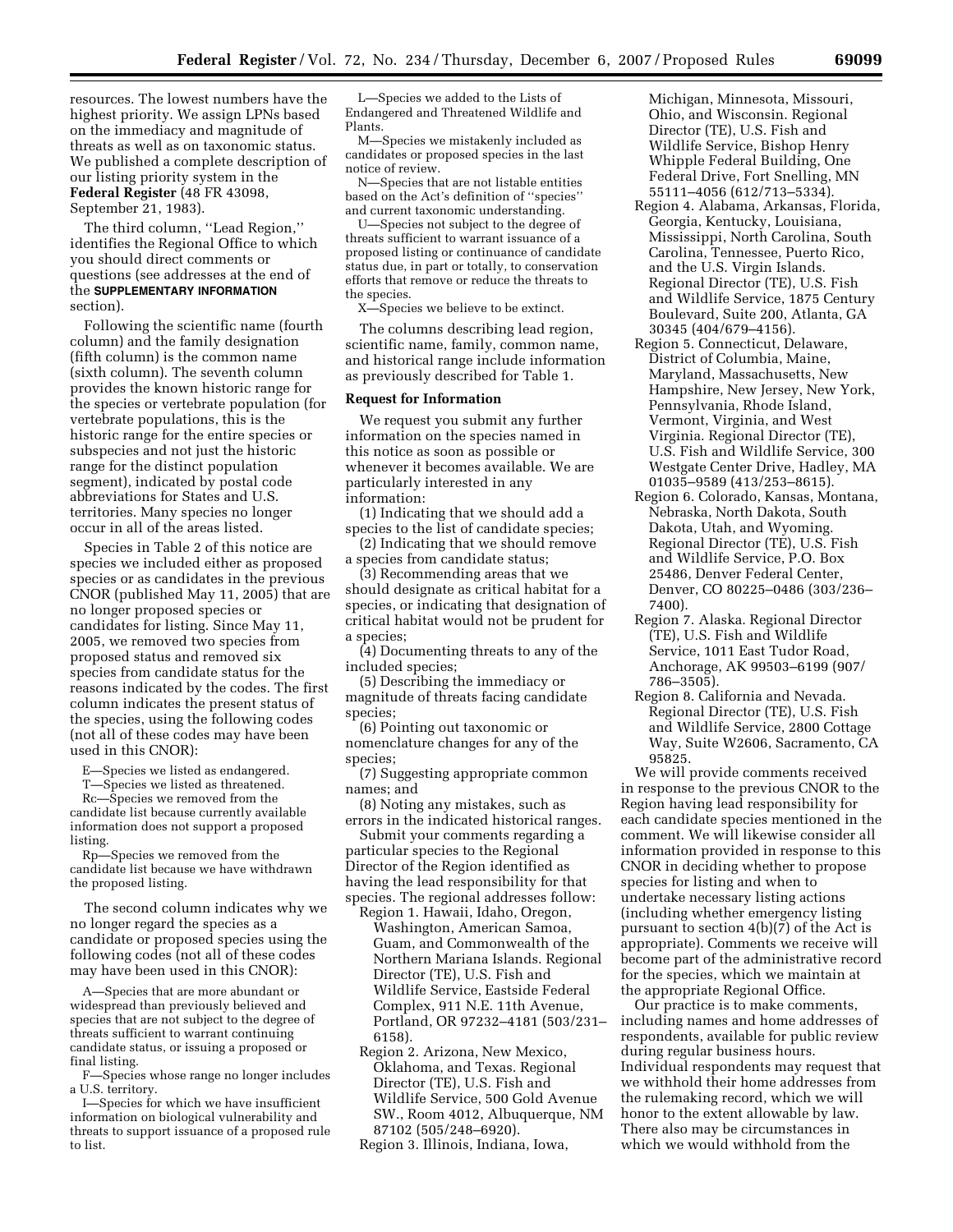Ξ

record a respondent's identity, as allowable by law. If you wish us to withhold your name and/or address, you must state this prominently at the beginning of your comment, but you should be aware that the Service may be required to disclose your name and address pursuant to the Freedom of

Information Act. However, we will not consider anonymous comments. We will make all submissions from organizations or businesses, and from individuals identifying themselves as representatives or officials of organizations or businesses, available for public inspection in their entirety.

# **Authority**

This notice of review is published under the authority of the Endangered Species Act (16 U.S.C. 1531 *et seq.*).

Dated: November 27, 2007.

## **H. Dale Hall,**

*Director, Fish and Wildlife Service.* 

# TABLE 1.—CANDIDATE NOTICE OF REVIEW (ANIMALS AND PLANTS) [Note: See end of Supplementary Information for an explanation of symbols used in this table.]

| <b>Status</b>  |                      | Lead re- | Scientific name                                        | Family                 | Common name                                                            | Historic range                                                                                                                              |
|----------------|----------------------|----------|--------------------------------------------------------|------------------------|------------------------------------------------------------------------|---------------------------------------------------------------------------------------------------------------------------------------------|
| Category       | Priority             | gion     |                                                        |                        |                                                                        |                                                                                                                                             |
| <b>MAMMALS</b> | 3                    | R1       | Emballonura semicaudata<br>rotensis.                   | Emballonuridae         | Bat, Pacific sheath-tailed<br>(Mariana Islands sub-                    | U.S.A. (GU, CNMI).                                                                                                                          |
|                | 3                    | R1       | Emballonura semicaudata<br>semicaudata.                | Emballonuridae         | species).<br>Bat, Pacific sheath-tailed<br>(American Samoa DPS).       | U.S.A. (AS), Fiji, Inde-<br>pendent Samoa,                                                                                                  |
|                | 2                    | R7       | Ursus maritimus                                        | Ursidae                | Bear, polar                                                            | Tonga, Vanuatu.<br>U.S.A. (AK), Canada,<br>Russia, Denmark                                                                                  |
|                | $\mathbf{2}^{\circ}$ | R5       | Sylvilagus transitionalis                              | Leporidae              | Cottontail, New England                                                | Greenland), Norway.<br>U.S.A. (CT, MA, ME, NH,<br>NY, RI, VT).                                                                              |
|                | 6                    | R8       | Martes pennanti                                        | Mustelidae             | Fisher (west coast DPS)                                                | U.S.A. (CA, CT, IA, ID, IL,<br>IN, KY, MA, MD, ME,<br>MI, MN, MT, ND, NH,<br>NJ, NY, OH, OR, PA,<br>RI, TN, UT, VA, VT,<br>WA, WI, WV, WY), |
|                | 3                    | R2       | Zapus hudsonius luteus                                 | Zapodidae              | Mouse, New Mexico<br>meadow jumping.                                   | Canada.<br>U.S.A. (AZ, CO, NM).                                                                                                             |
|                | 3                    | R1       | Thomomys mazama<br>couchi.                             | Geomyidae              | Pocket gopher, Shelton                                                 | U.S.A. (WA).                                                                                                                                |
|                | 3                    | R1       | Thomomys mazama<br>douglasii.                          | Geomyidae              | Pocket gopher, Brush<br>Prairie.                                       | U.S.A. (WA).                                                                                                                                |
|                | 3                    | R1       | Thomomys mazama<br>glacialis.                          | Geomyidae              | Pocket gopher, Roy Prai-<br>rie.                                       | U.S.A. (WA).                                                                                                                                |
|                | 3<br>3               | R1<br>R1 | Thomomys mazama louiei<br>Thomomys mazama<br>melanops. | Geomyidae<br>Geomyidae | Pocket gopher, Cathlamet<br>Pocket gopher, Olympic                     | U.S.A. (WA).<br>U.S.A. (WA).                                                                                                                |
|                | 3                    | R1       | Thomomys mazama<br>pugetensis.                         | Geomyidae              | Pocket gopher, Olympia                                                 | U.S.A. (WA).                                                                                                                                |
|                | 3                    | R1       | Thomomys mazama<br>tacomensis.                         | Geomyidae              | Pocket gopher, Tacoma                                                  | U.S.A. (WA).                                                                                                                                |
|                | 3                    | R1       | Thomomys mazama<br>tumuli.                             | Geomyidae              | Pocket gopher, Tenino                                                  | U.S.A. (WA).                                                                                                                                |
|                | 3                    | R1       | Thomomys mazama                                        | Geomyidae              | Pocket gopher, Yelm                                                    | U.S.A. (WA).                                                                                                                                |
|                | 3                    | R8       | yelmensis.<br>Spermophilus<br>tereticaudus chlorus.    | Sciuridae              | Squirrel, Palm Springs<br>(= Coachella Valley)<br>round-tailed ground. | U.S.A. (CA).                                                                                                                                |
|                | 9                    | R1       | Spermophilus brunneus<br>endemicus.                    | Sciuridae              | Squirrel, Southern Idaho<br>ground.                                    | U.S.A. (ID).                                                                                                                                |
|                | 5                    | R1       | Spermophilus washingtoni                               | Sciuridae              | Squirrel, Washington<br>ground.                                        | U.S.A. (WA, OR).                                                                                                                            |
| <b>BIRDS</b>   | 3                    | R1       | Porzana tabuensis                                      | Rallidae               | Crake, spotless (Amer-<br>ican Samoa DPS).                             | U.S.A. (AS), Australia,<br>Fiji, Independent<br>Samoa, Marquesas,<br>Philippines, Society Is-                                               |
|                | $\overline{c}$       | $R1$     | Oreomystis bairdi                                      | Fringillidae           | Creeper, Kauai                                                         | lands, Tonga.<br>U.S.A. (HI).                                                                                                               |
| $C^*$          | 3                    | R8       | Coccyzus americanus                                    | Cuculidae              | Cuckoo, yellow-billed<br>(Western U.S. DPS).                           | U.S.A. (Lower 48 States),<br>Canada, Mexico, Cen-<br>tral and South America.                                                                |
|                | 9                    | R1       | Gallicolumba stairi                                    | Columbidae             | Ground-dove, friendly<br>(American Samoa DPS).                         | U.S.A. (AS), Independent<br>Samoa.                                                                                                          |
|                | 3                    | R1       | Eremophila alpestris<br>strigata.                      | Alaudidae              | Horned lark, streaked                                                  | U.S.A. (OR, WA), Canada<br>$(BC)$ .                                                                                                         |
|                | 6                    | R5       | Calidris canutus rufa                                  | Scolopacidae           | Knot, red                                                              | U.S.A. (Atlantic coast),<br>Canada, South Amer-<br>ica.                                                                                     |
|                | $\overline{c}$       | R7       | <b>Brachyramphus</b><br>brevirostris.                  | Alcidae                | Murrelet, Kittlitz's                                                   | U.S.A. (AK), Russia.                                                                                                                        |
|                | 5                    | R8       | Synthliboramphus<br>hypoleucus.                        | Alcidae                | Murrelet, Xantus's                                                     | U.S.A. (CA), Mexico.                                                                                                                        |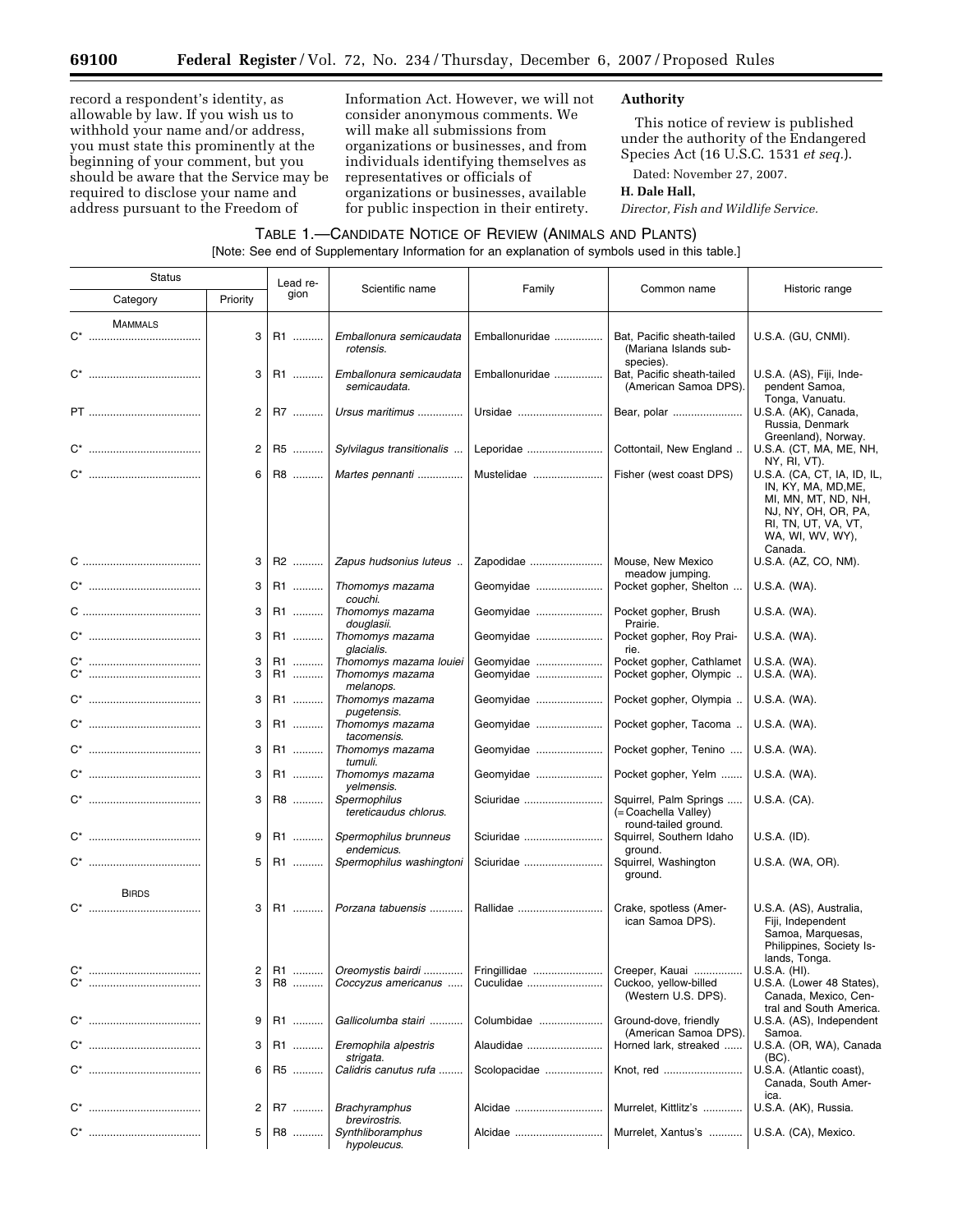▀

# TABLE 1.—CANDIDATE NOTICE OF REVIEW (ANIMALS AND PLANTS)—Continued [Note: See end of Supplementary Information for an explanation of symbols used in this table.]

| <b>Status</b> |                      | Lead re-       |          |                                                                |                             |                                                              |                                                                                            |
|---------------|----------------------|----------------|----------|----------------------------------------------------------------|-----------------------------|--------------------------------------------------------------|--------------------------------------------------------------------------------------------|
|               | Category             | Priority       | gion     | Scientific name                                                | Family                      | Common name                                                  | Historic range                                                                             |
|               |                      | 8              | R2       | Tympanuchus<br>pallidicinctus.                                 | Phasianidae                 | Prairie-chicken, lesser                                      | U.S.A. (CO, KA, NM, OK,<br>TX).                                                            |
|               |                      | 6              | R1       | Centrocercus<br>urophasianus.                                  | Phasianidae                 | Sage-grouse, greater (Co-<br>lumbia Basin DPS).              | U.S.A. (AZ, CA, CO, ID,<br>MT, ND, NE, NV, OR,<br>SD, UT, WA, WY),<br>Canada (AB, BC, SK). |
|               |                      | 3              | R1       | Oceanodroma castro                                             | Hydrobatidae                | Storm-petrel, band-<br>rumped (Hawaii DPS).                  | U.S.A. (HI), Atlantic<br>Ocean, Ecuador (Gala-<br>pagos Islands), Japan.                   |
|               | REPTILES             | 5              | R4       | Dendroica angelae                                              | Emberizidae                 | Warbler, elfin-woods                                         | U.S.A. (PR).                                                                               |
| $C^*$         |                      | 2<br>9         | R2<br>R3 | Sceloporus arenicolus<br>Sistrurus catenatus<br>catenatus.     | Iguanidae<br>Viperidae      | Lizard, sand dune<br>Massasauga<br>(= rattlesnake), eastern. | U.S.A. (TX, NM).<br>U.S.A. (IA, IL, IN, MI, MO,<br>MN, NY, OH, PA, WI),<br>Canada.         |
|               |                      | 3              | R4       | Pituophis melanoleucus<br>lodingi.                             | Colubridae                  | Snake, black pine                                            | U.S.A. (AL, LA, MS).                                                                       |
| $C^*$         | <b>AMPHIBIANS</b>    | 5<br>3         | R4<br>R2 | Pituophis ruthveni<br>Kinosternon sonoriense<br>longifemorale. | Colubridae<br>Kinosternidae | Snake, Louisiana pine<br>Turtle, Sonoyta mud                 | U.S.A. (LA, TX).<br>U.S.A. (AZ), Mexico.                                                   |
|               |                      | 9              | R8       | Rana luteiventris                                              | Ranidae                     | Frog, Columbia spotted<br>(Great Basin DPS).                 | U.S.A. (AK, ID, MT, NV,<br>OR, UT, WA, WY),<br>Canada (BC).                                |
|               |                      | 3              | R8       | Rana muscosa                                                   | Ranidae                     | Frog, mountain yellow-<br>legged (Sierra Nevada<br>DPS).     | U.S.A (CA, NV).                                                                            |
|               |                      | $\overline{2}$ | R1       | Rana pretiosa                                                  | Ranidae                     | Frog, Oregon spotted                                         | U.S.A. (CA, OR, WA),<br>Canada (BC).                                                       |
|               |                      | 11<br>3        | R8<br>R3 | Rana onca<br>Cryptobranchus<br>alleganiensis bishopi.          | Ranidae<br>Crytobranchidae  | Frog, relict leopard<br>Hellbender, Ozark                    | U.S.A. (AZ, NV, UT).<br>U.S.A. (AR, MO).                                                   |
|               |                      | $\overline{2}$ | R2       | Eurycea waterlooensis                                          | Plethodontidae              | Salamander, Austin blind                                     | $U.S.A.$ $(TX)$ .                                                                          |
| C'            |                      | $\overline{2}$ | R2       | Eurycea naufragia                                              | Plethodontidae              | Salamander, Georgetown                                       | $U.S.A.$ $(TX).$                                                                           |
| $C^*$         |                      | $\overline{2}$ | R2       | Eurycea chisholmensis                                          | Plethodontidae              | Salamander, Salado                                           | U.S.A. (TX).                                                                               |
| $C^*$         |                      | 11             | R8       | Bufo canorus                                                   | Bufonidae                   | Toad, Yosemite                                               | U.S.A. (CA).                                                                               |
|               |                      | 3              | R2       | Hyla wrightorum                                                | Hylidae                     | Treefrog, Arizona<br>(Huachuca/Canelo<br>DPS).               | U.S.A. (AZ), Mexico (So-<br>nora).                                                         |
|               | <b>FISHES</b>        | 8              | R4       | Necturus alabamensis                                           | Proteidae                   | Waterdog, black warrior<br>(= Sipsey Fork)                   | U.S.A. (AL).                                                                               |
|               |                      | 2              | R2       |                                                                | Cyprinidae                  | Chub, headwater                                              | U.S.A. (AZ, NM).                                                                           |
|               |                      | 5              | R4       | Phoxinus saylori                                               | Cyprinidae                  | Dace, laurel                                                 | U.S.A. (TN).                                                                               |
|               |                      | 11             | R6       | Etheostoma cragini                                             | Percidae                    | Darter, Arkansas                                             | U.S.A. (AR, CO, KS, MO,<br>OK).                                                            |
|               |                      | 5              | R4       | Etheostoma susanae                                             | Percidae                    | Darter, Cumberland                                           | U.S.A. (KY, TN).                                                                           |
| C*            |                      | 5              | R4       | Percina aurora                                                 | Percidae                    | Darter, Pearl                                                | U.S.A. (LA, MS).                                                                           |
| $C^*$         |                      | $\overline{c}$ | R4       | Etheostoma phytophilum                                         | Percidae                    | Darter, rush                                                 | U.S.A. (AL).                                                                               |
| $C^*$         |                      | $\overline{2}$ | R4       | Etheostoma moorei                                              | Percidae                    | Darter, yellowcheek                                          | U.S.A (AR).                                                                                |
|               |                      | 2              | R4       | Noturus crypticus                                              | Ictaluridae                 | Madtom, chucky                                               | U.S.A. (TN).                                                                               |
| С             |                      | 5              | R4       | Moxostoma sp.                                                  | Catostomidae                | Redhorse, sicklefin                                          | U.S.A. (GA, NC, TN).                                                                       |
| $C^*$         |                      | 2              | R3       | Cottus sp.                                                     | Cottidae                    | Sculpin, grotto                                              | U.S.A. (MO).                                                                               |
| $C^*$         |                      | 5              | R2       | Notropis oxyrhynchus                                           | Cyprinidae                  | Shiner, sharpnose                                            | U.S.A. (TX).                                                                               |
| $C^*$         |                      | 5              | R2       | Notropis buccula                                               | Cyprinidae                  | Shiner, smalleye                                             | U.S.A. (TX).                                                                               |
| $C^*$         |                      | 3              | R2       | Catostomus discobolus<br>varrowi.                              | Catostomidae                | Sucker, Zuni bluehead                                        | U.S.A. (AZ, NM).                                                                           |
|               | PSAT<br><b>CLAMS</b> | N/A            | R1       | Salvelinus malma                                               | Salmonidae                  | Trout, Dolly Varden                                          | U.S.A. (AK, WA), Can-<br>ada, East Asia.                                                   |
|               |                      | 5              | R4       | Villosa choctawensis                                           | Unionidae                   | Bean, Choctaw                                                | U.S.A. (AL, FL).                                                                           |
|               |                      | $\overline{2}$ | R3       | Villosa fabalis                                                | Unionidae                   | Bean, rayed                                                  | U.S.A. (IL, IN, KY, MI,<br>NY, OH, TN, PA, VA,<br>WV), Canada (ON).                        |
|               |                      | 2              | R4       | Fusconaia rotulata                                             | Unionidae                   | Ebonyshell, round                                            | U.S.A. (AL, FL).                                                                           |
| C             |                      | 2              | R2       | Popenaias popei                                                | Unionidae                   | Hornshell, Texas                                             | U.S.A. (NM, TX), Mexico.                                                                   |
| $C^*$         |                      | $\overline{2}$ | R4       | Ptychobranchus<br>subtentum.                                   | Unionidae                   | Kidneyshell, fluted                                          | U.S.A. (AL, KY, TN, VA).                                                                   |
|               |                      | 2              | R4       | Ptychobranchus jonesi                                          | Unionidae                   | Kidneyshell, southern                                        | U.S.A. (AL, FL).                                                                           |
|               |                      | 5              | R4       | Lampsilis rafinesqueana                                        | Unionidae                   | Mucket, Neosho                                               | U.S.A. (AR, KS, MO, OK).                                                                   |
|               |                      | $\overline{2}$ | R3       | Plethobasus cyphyus                                            | Unionidae                   | Mussel, sheepnose                                            | U.S.A. (AL, IA, IL, IN, KY,<br>MN, MO, MS, OH, PA,<br>TN, VA, WI, WV).                     |
|               |                      | 2              | R4       | Margaritifera marrianae                                        | Margaritiferidae            | Pearlshell, Alabama                                          | U.S.A. (AL).                                                                               |
| $C^*$         |                      | 5              | R4       | Lexingtonia dolabelloides                                      | Unionidae                   | Pearlymussel, slabside                                       | U.S.A. (AL, KY, TN, VA).                                                                   |
|               |                      | 5              | R4       | Pleurobema strodeanum                                          | Unionidae                   | Pigtoe, fuzzy                                                | U.S.A. (AL, FL).                                                                           |
|               |                      |                | 2 R4     | Pleurobema hanleyianum                                         | Unionidae                   | Pigtoe, Georgia                                              | U.S.A. (AL, GA, TN).                                                                       |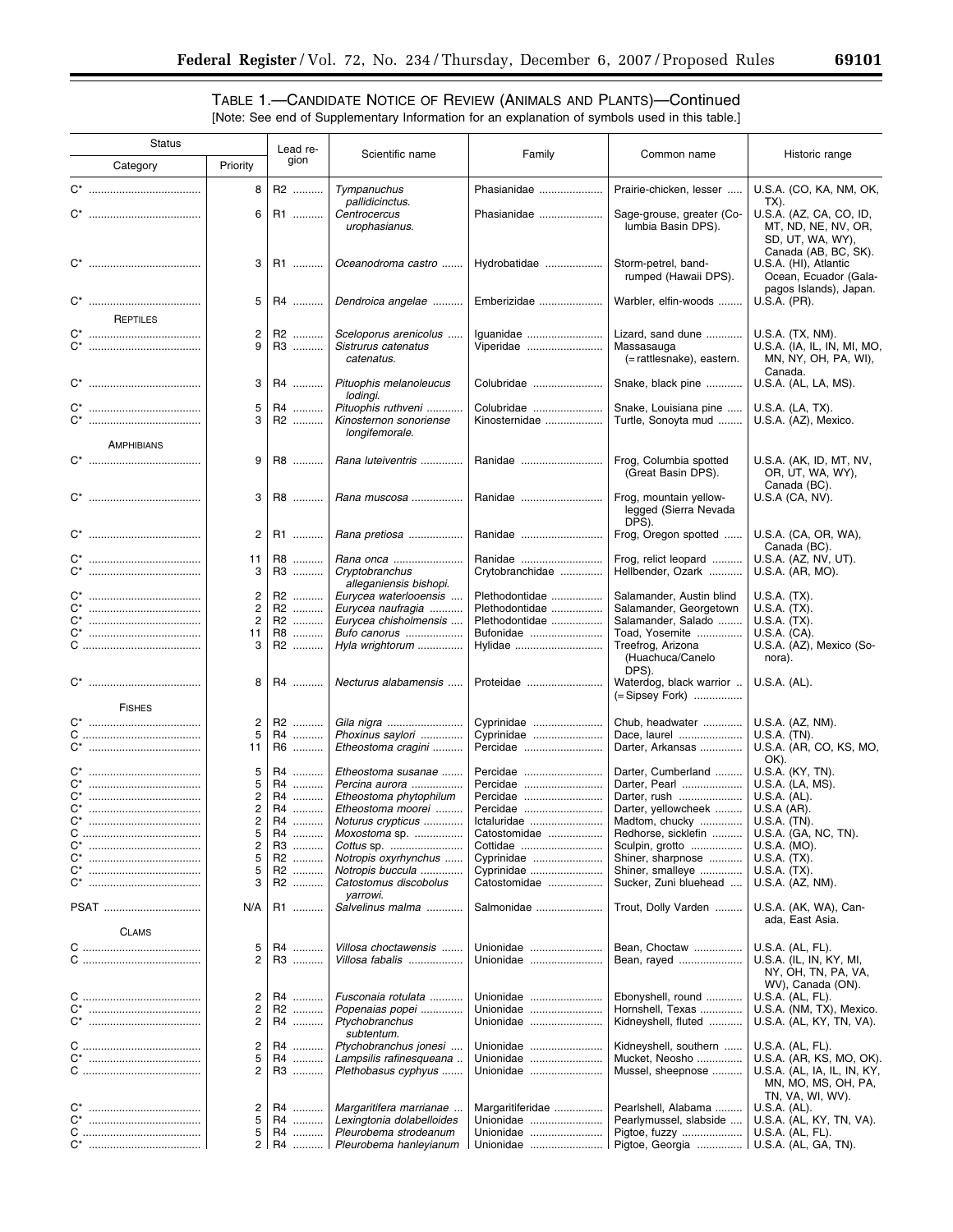۳

# TABLE 1.—CANDIDATE NOTICE OF REVIEW (ANIMALS AND PLANTS)—Continued

[Note: See end of Supplementary Information for an explanation of symbols used in this table.]

| Status         |                                           | Lead re-       | Scientific name                                                                 | Family                              | Common name                                              | Historic range                                           |
|----------------|-------------------------------------------|----------------|---------------------------------------------------------------------------------|-------------------------------------|----------------------------------------------------------|----------------------------------------------------------|
| Category       | Priority                                  | gion           |                                                                                 |                                     |                                                          |                                                          |
|                | 5<br>11<br>5                              | R4<br>R4<br>R4 | Fusconaia escambia<br>Quincuncina burkei<br>Hamiota (= Lampsilis)<br>australis. | Unionidae<br>Unionidae<br>Unionidae | Pigtoe, narrow<br>Pigtoe, tapered<br>Sandshell, southern | U.S.A. (AL, FL).<br>U.S.A. (AL, FL).<br>U.S.A. (AL, FL). |
|                | 4                                         | R3             | Cumberlandia monodonta                                                          | Margaritiferidae                    | Spectaclecase                                            | U.S.A. (AL, AR, IA, IN, IL,<br>KS, KY, MO, MN, NE,       |
|                | $\overline{2}$                            | R4             | Elliptio spinosa                                                                | Unionidae                           | Spinymussel, Altamaha                                    | OH, TN, VA, WI, WV).<br>U.S.A. (GA).                     |
| <b>SNAILS</b>  |                                           |                |                                                                                 |                                     |                                                          |                                                          |
|                | 2<br>8                                    | R4<br>R4       | Pleurocera foremani<br>Elimia melanoides                                        | Pleuroceridae<br>Pleuroceridae      | Hornsnail, rough<br>Mudalia, black                       | U.S.A. (AL).<br>U.S.A. (AL)                              |
|                | 9                                         | R6             | Oreohelix peripherica<br>wasatchensis.                                          | Oreohelicidae                       | Mountainsnail, Ogden                                     | U.S.A. (UT).                                             |
|                | 8                                         | R6             | Stagnicola bonnevillensis                                                       | Lymnaeidae                          | Pondsnail, fat-whorled<br>(= Bonneville)                 | $U.S.A.$ (UT).                                           |
|                | 2                                         | R4             | Leptoxis foremani                                                               | Pleuroceridae                       | Rocksnail, Interrupted<br>(= Georgia)                    | U.S.A. (GA, AL).                                         |
|                | 2                                         | R1             | Ostodes strigatus                                                               | Potaridae                           | Sisi snail                                               | U.S.A. (AS).                                             |
| $C^*$          | $\overline{2}$                            | R2             | Pseudotryonia<br>adamantina.                                                    | Hydrobiidae                         | Snail, Diamond Y Spring                                  | $U.S.A.$ $(TX).$                                         |
| $C^*$          | $\overline{c}$                            | R1             | Samoana fragilis                                                                | Partulidae                          | Snail, fragile tree                                      | U.S.A. (GU, MP).                                         |
| C*             | $\overline{c}$                            | R1             | Partula radiolata                                                               | Partulidae                          | Snail, Guam tree                                         | $U.S.A.$ (GU).                                           |
| C'             | 2                                         | R1             | Partula gibba                                                                   | Partulidae                          | Snail, Humped tree                                       | U.S.A. (GU, MP).                                         |
| C*<br>C*       | $\overline{c}$                            | R1             | Partulina semicarinata                                                          | Achatinellidae                      | Snail, Lanai tree                                        | U.S.A. (HI).                                             |
| <br>C*         | 2<br>$\overline{\mathbf{c}}$              | R1             | Partulina variabilis                                                            | Achatinellidae                      | Snail, Lanai tree                                        | $U.S.A.$ (HI).                                           |
| $C^*$          | $\overline{c}$                            | R1<br>R2       | Partula langfordi<br>Cochliopa texana                                           | Partulidae<br>Hydrobiidae           | Snail, Langford's tree<br>Snail, Phantom cave            | U.S.A. (MP).<br>$U.S.A.$ (TX).                           |
| C*             | $\overline{c}$                            | R1             | Newcombia cumingi                                                               | Achatinellidae                      | Snail, Newcomb's tree                                    | $U.S.A.$ (HI).                                           |
| C*<br>         | $\overline{c}$                            | R1             | Eua zebrina                                                                     | Partulidae                          | Snail, Tutuila tree                                      | U.S.A. (AS).                                             |
| $C^*$          | $\overline{c}$                            | R2             | Pyrgulopsis chupaderae                                                          | Hydrobiidae                         | Springsnail, Chupadera                                   | U.S.A. (NM).                                             |
| C*             | 2                                         | R8             | Pyrgulopsis notidicola                                                          | Hydrobiidae                         | Springsnail, elongate mud<br>meadows.                    | U.S.A. (NV).                                             |
| $C^*$<br>C*    | 11<br>2                                   | R2<br>R2       | Pyrgulopsis gilae<br>Tryonia circumstriata<br>(= stocktonensis)                 | Hydrobiidae<br>Hydrobiidae          | Springsnail, Gila<br>Springsnail, Gonzales               | U.S.A. (NM).<br>U.S.A. (TX).                             |
|                | 8                                         | R2             | Pyrgulopsis thompsoni                                                           | Hydrobiidae                         | Springsnail, Huachuca                                    | U.S.A. (AZ), Mexico.                                     |
| $C^*$          | 11                                        | R2             | Pyrgulopsis thermalis                                                           | Hydrobiidae                         | Springsnail, New Mexico                                  | U.S.A. (NM).                                             |
| C*             | $\overline{\mathbf{c}}$<br>$\overline{c}$ | R2<br>R2       | Pyrgulopsis morrisoni<br>Tryonia cheatumi                                       | Hydrobiidae<br>Hydrobiidae          | Springsnail, Page<br>Springsnail (= Tryonia),            | U.S.A. (AZ).<br>$U.S.A.$ (TX).                           |
|                | $\overline{2}$                            | R2             | Pyrgulopsis bernardina                                                          | Hydrobiidae                         | Phantom.<br>Springsnail, San<br>Bernardino.              | U.S.A. (AZ), Mexico (So-<br>nora).                       |
|                | $\overline{c}$                            | R2             | Pyrgulopsis trivialis                                                           | Hydrobiidae                         | Springsnail, Three Forks                                 | U.S.A. (AZ).                                             |
| <b>INSECTS</b> |                                           |                |                                                                                 |                                     |                                                          |                                                          |
|                | 8<br>3                                    | R1<br>R4       | Nysius wekiuicola<br>Strymon acis bartrami                                      | Lygaeidae<br>Lycaenidae             | Bug, Wekiu<br>Butterfly, Bartram's                       | $U.S.A.$ (HI).<br>U.S.A. (FL).                           |
|                | 3                                         | R4             | Anaea troglodyta floridalis                                                     | Nymphalidae                         | hairstreak.<br>Butterfly, Florida leafwing               | U.S.A. (FL).                                             |
|                | 3<br>$\mathbf{2}$                         | R1             | Hypolimnas octucula<br>mariannensis.                                            | Nymphalidae                         | Butterfly, Mariana eight-<br>spot.                       | U.S.A. (GU, MP).                                         |
|                | 6                                         | R1             | Vagrans egistina                                                                | Nymphalidae                         | Butterfly, Mariana wan-<br>dering.                       | U.S.A. (GU, MP).                                         |
|                | 5                                         | R4<br>R4       | Cyclargus thomasi<br>bethunebakeri.<br>Glyphopsyche sequatchie                  | Lycaenidae<br>Limnephilidae         | Butterfly, Miami blue<br>Caddisfly, Sequatchie           | U.S.A. (FL), Bahamas.<br>U.S.A. (TN).                    |
|                | 5                                         | R4             | Pseudanophthalmus<br><i>insularis.</i>                                          | Carabidae                           | Cave beetle, Baker Sta-<br>tion $(=$ insular).           | U.S.A. (TN).                                             |
|                | 5                                         | R4             | Pseudanophthalmus<br>caecus.                                                    | Carabidae                           | Cave beetle, Clifton                                     | U.S.A. (KY).                                             |
|                | 11                                        | R4             | Pseudanophthalmus<br>colemanensis.                                              | Carabidae                           | Cave beetle, Coleman                                     | U.S.A. (TN).                                             |
|                | 5                                         | R4             | Pseudanophthalmus<br>fowlerae.                                                  | Carabidae                           | Cave beetle, Fowler's                                    | U.S.A. (TN).                                             |
|                | 5                                         | R4             | Pseudanophthalmus<br>frigidus.                                                  | Carabidae                           | Cave beetle, icebox                                      | U.S.A. (KY).                                             |
|                | 5                                         | R4             | Pseudanophthalmus<br>tiresias.                                                  | Carabidae                           | Cave beetle, Indian Grave<br>Point (= Soothsayer).       | $U.S.A.$ (TN).                                           |
|                | 5                                         | R4             | Pseudanophthalmus in-<br>quisitor.                                              | Carabidae                           | Cave beetle, inquirer                                    | U.S.A. (TN).                                             |
|                | 5                                         | R4             | Pseudanophthalmus trog-<br>lodytes.                                             | Carabidae                           | Cave beetle, Louisville                                  | U.S.A. (KY).                                             |
|                | 5                                         | R4             | Pseudanophthalmus pau-<br>lus.                                                  | Carabidae                           | Cave beetle, Noblett's                                   | $U.S.A.$ (TN).                                           |
|                | 5                                         | R4             | Pseudanophthalmus<br>parvus.                                                    | Carabidae                           | Cave beetle, Tatum                                       | U.S.A. (KY)                                              |
|                | 3                                         | R1             | Euphydryas editha taylori                                                       | Nymphalidae                         | Checkerspot butterfly,<br>Taylor's $($ Whulge).          | U.S. A. (OR, WA), Can-<br>ada (BC).                      |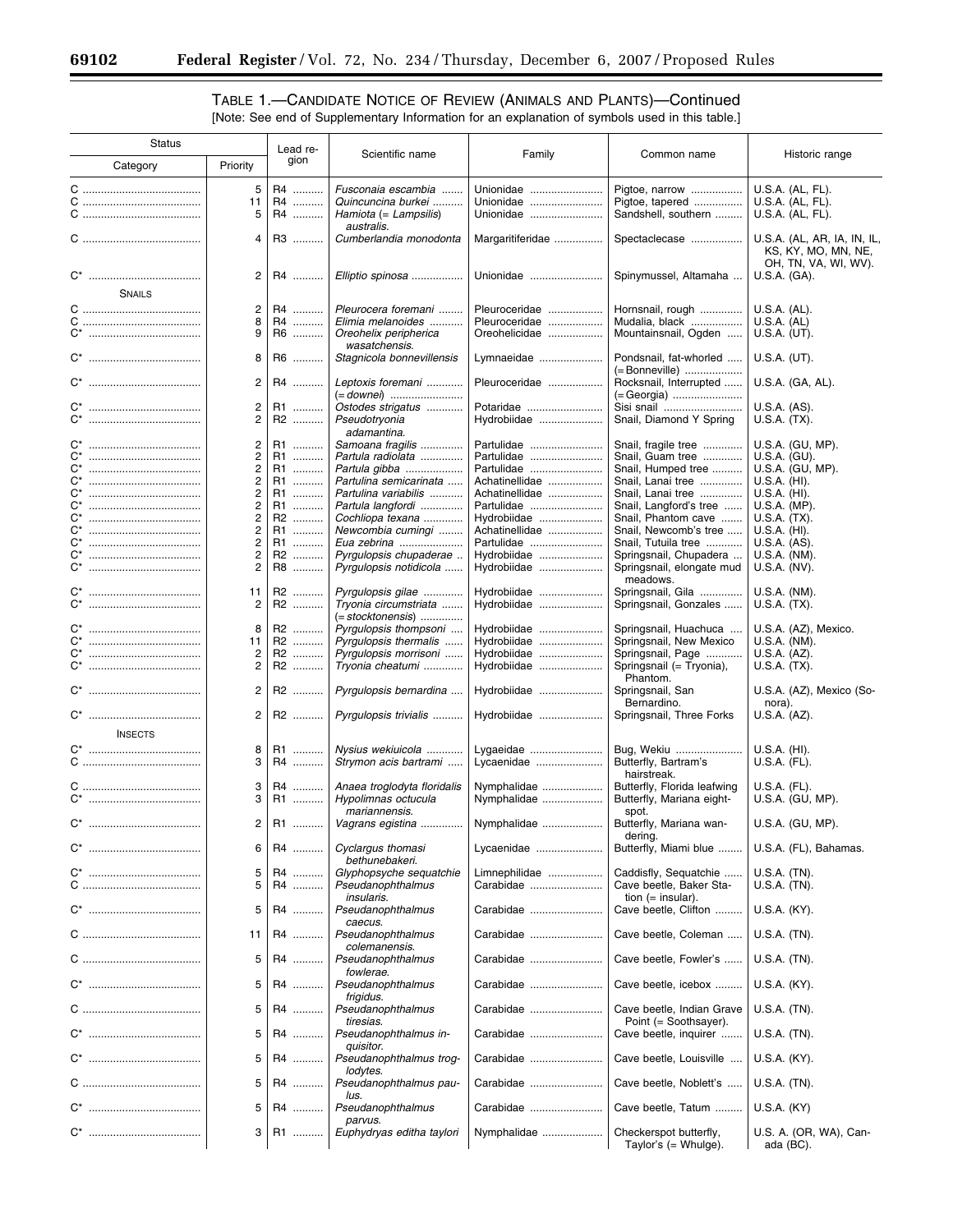▀

# TABLE 1.—CANDIDATE NOTICE OF REVIEW (ANIMALS AND PLANTS)—Continued [Note: See end of Supplementary Information for an explanation of symbols used in this table.]

| <b>Status</b>  |                         | Lead re-                         |                    |                                                                      |                                |                                                                            |                                                         |
|----------------|-------------------------|----------------------------------|--------------------|----------------------------------------------------------------------|--------------------------------|----------------------------------------------------------------------------|---------------------------------------------------------|
|                | Category                | Priority                         | gion               | Scientific name                                                      | Family                         | Common name                                                                | Historic range                                          |
|                |                         | 9                                | R1                 | Megalagrion<br>nigrohamatum<br>nigrolineatum.                        | Coenagrionidae                 | Damselfly, blackline Ha-<br>waiian.                                        | U.S.A. (HI).                                            |
|                |                         | 2                                | R1                 | Megalagrion leptodemas                                               | Coenagrionidae                 | Damselfly, crimson Ha-<br>waiian.                                          | U.S.A. (HI).                                            |
|                |                         | $\overline{c}$                   | R1                 | Megalagrion nesiotes                                                 | Coenagrionidae                 | Damselfly, flying earwig<br>Hawaiian.                                      | $U.S.A.$ (HI).                                          |
|                |                         | $\overline{c}$                   | R1                 | Megalagrion oceanicum .                                              | Coenagrionidae                 | Damselfly, oceanic Ha-<br>waiian.                                          | $U.S.A.$ (HI).                                          |
|                |                         | 8                                | R1                 | Megalagrion xanthomelas                                              | Coenagrionidae                 | Damselfly, orangeblack<br>Hawaiian.                                        | U.S.A. (HI).                                            |
|                |                         | $\overline{2}$                   | R1                 | Megalagrion pacificum                                                | Coenagrionidae                 | Damselfly, Pacific Hawai-<br>ian.                                          | $U.S.A.$ (HI).                                          |
|                |                         | $\overline{c}$<br>5              | R8<br>R8           | Dinacoma caseyi<br>Ambrysus funebris                                 | Scarabidae<br>Naucoridae       | June beetle, Casey's<br>Naucorid bug (= Furnace<br>Creek), Nevares Spring. | U.S.A. (CA).<br>U.S.A. (CA).                            |
|                |                         | $\overline{c}$<br>$\overline{2}$ | R1<br>R1           | Drosophila attigua<br>Drosophila digressa                            | Drosophilidae<br>Drosophilidae | fly, Picture-wing<br>fly, Picture-wing<br>[unnamed].                       | U.S.A. (HI).<br>$U.S.A.$ (HI).                          |
|                |                         | 8<br>8                           | R2<br>R3           | Heterelmis stephani<br>Hesperia dacotae                              | Elmidae<br>Hesperiidae         | Riffle beetle, Stephan's<br>Skipper, Dakota                                | U.S.A. (AZ).<br>U.S.A. (MN, IA, SD, ND,<br>IL), Canada. |
|                |                         | 5<br>8                           | R1<br>R6           | Polites mardon<br>Cicindela albissima                                | Hesperiidae<br>Cicindelidae    | Skipper, Mardon<br>Tiger beetle, Coral Pink<br>Sand Dunes.                 | U.S.A. (CA, OR, WA).<br>U.S.A. (UT).                    |
|                |                         | 5                                | R4                 | Cicindela highlandensis                                              | Cicindelidae                   | Tiger beetle, highlands                                                    | U.S.A. (FL).                                            |
|                | ARACHNIDS               | 2                                | R2                 | Cicurina wartoni                                                     | Dictynidae                     | Meshweaver, Warton                                                         | U.S.A. (TX).                                            |
|                | <b>CRUSTACEANS</b>      |                                  |                    |                                                                      |                                | cave.                                                                      |                                                         |
|                |                         | $\overline{\mathbf{c}}$          | R2                 | Gammarus hyalleloides                                                | Gammaridae                     | Amphipod, diminutive                                                       | $U.S.A.$ $(TX).$                                        |
| C*             |                         | 5                                | R1                 | Metabetaeus lohena                                                   | Alpheidae                      | Shrimp, anchialine pool                                                    | $U.S.A.$ (HI).                                          |
| $C^*$          |                         | 5                                | R1                 | Palaemonella burnsi                                                  | Palaemonidae                   | Shrimp, anchialine pool                                                    | U.S.A. (HI).                                            |
| $C^*$          |                         | 5                                | R1                 | Procaris hawaiana                                                    | Procarididae                   | Shrimp, anchialine pool                                                    | $U.S.A.$ (HI).                                          |
| $C^*$          |                         | 4                                | R1                 | Vetericaris chaceorum                                                | Procaridae                     | Shrimp, anchialine pool                                                    | U.S.A. (HI).                                            |
| $C^*$          |                         |                                  |                    |                                                                      |                                |                                                                            |                                                         |
|                |                         | 11                               | R4                 | Typhlatya monae                                                      | Atyidae                        | Shrimp, troglobitic<br>groundwater.                                        | U.S.A. (PR), Barbuda,<br>Dominican Republic.            |
|                | <b>FLOWERING PLANTS</b> |                                  |                    |                                                                      |                                |                                                                            |                                                         |
|                |                         | 11                               | R8                 | Abronia alpina                                                       | Nyctaginaceae                  | Sand-verbena, Ramshaw<br>Meadows.                                          | U.S.A. (CA).                                            |
| C*             |                         | 8                                | R4                 | Arabis georgiana                                                     | Brassicaceae                   | Rockcress, Georgia                                                         | U.S.A. (AL, GA).                                        |
| $C^*$<br>$C^*$ |                         | 11<br>3                          | R4<br>R1           | Argythamnia blodgettii<br>Artemisia campestris var.<br>wormskioldii. | Euphorbiaceae<br>Asteraceae    | Silverbush, Blodgett's<br>Wormwood, northern                               | U.S.A. (FL).<br>U.S.A. (OR, WA).                        |
|                |                         | 2                                | R1                 | Astelia waialealae                                                   | Liliaceae                      | Pa'iniu                                                                    | $U.S.A.$ (HI).                                          |
|                |                         | 11                               | R6                 | Astragalus tortipes                                                  | Fabaceae                       | Milk-vetch, Sleeping Ute                                                   | U.S.A. (CO).                                            |
|                |                         | 2                                | R1                 | Bidens amplectens                                                    | Asteraceae                     | Ko'oko'olau                                                                | $U.S.A.$ (HI).                                          |
|                |                         | 3                                | R1                 | Bidens campylotheca<br>pentamera.                                    | Asteraceae                     | Ko'oko'olau                                                                | $U.S.A.$ (HI).                                          |
| C*             |                         | 3                                | R1                 | Bidens campylotheca<br>waihoiensis.                                  | Asteraceae                     | Ko'oko'olau                                                                | U.S.A. (HI).                                            |
| C*             | <br>                    | 8<br>3                           | R1<br>.<br>R1      | Bidens conjuncta<br><b>Bidens micrantha</b>                          | Asteraceae<br>Asteraceae       | Ko'oko'olau<br>Ko'oko'olau                                                 | $U.S.A.$ (HI).<br>U.S.A. (HI).                          |
|                |                         |                                  |                    | ctenophylla.                                                         |                                |                                                                            |                                                         |
| $C^*$          |                         | 8                                | R4<br>.            | Brickellia mosieri                                                   | Asteraceae                     | Brickell-bush, Florida                                                     | U.S.A. (FL).                                            |
| $C^*$          |                         | 2                                | R1<br>.            | Calamagrostis expansa                                                | Poaceae                        | Reedgrass, Maui                                                            | U.S.A. (HI).                                            |
| $C^*$          |                         | 2                                | R1                 | Calamagrostis hillebrandii                                           | Poaceae                        | Reedgrass, Hillebrand's                                                    | U.S.A. (HI).                                            |
| C*             |                         | 5                                | R4<br>             | Calliandra locoensis                                                 | Mimosaceae                     | No common name                                                             | U.S.A. (PR).                                            |
| $C^*$          |                         | 5                                | R8<br>.            | Calochortus persistens                                               | Liliaceae                      | Mariposa lily, Siskiyou                                                    | U.S.A. (CA, OR).                                        |
| C*             |                         | 5                                | R4<br>             | Calyptranthes estremerae                                             | Myrtaceae                      | No common name                                                             | U.S.A. (PR).                                            |
| $C^*$          |                         | 2                                | R1<br>.            | Canavalia napaliensis                                                | Fabaceae                       | `Awikiwiki                                                                 | U.S.A. (HI).                                            |
| $C^*$          |                         | 2                                | R1<br>.            | Canavalia pubescens                                                  | Fabaceae                       | 'Awikiwiki                                                                 | $U.S.A.$ (HI).                                          |
| C*             |                         | 8                                | R1                 | Castilleja christii                                                  | Scrophulariaceae               | Paintbrush, Christ's                                                       | U.S.A. (ID).                                            |
| C*             |                         | 9                                | R4                 | Chamaecrista lineata var.<br>keyensis.                               | Fabaceae                       | Pea, Big Pine partridge                                                    | U.S.A. (FL).                                            |
|                |                         | 12                               | R4                 | Chamaesyce deltoidea<br>pinetorum.                                   | Euphorbiaceae                  | Sandmat, pineland                                                          | U.S.A. (FL).                                            |
|                |                         | 9                                | R4                 | Chamaesyce deltoidea<br>serpyllum.                                   | Euphorbiaceae                  | Spurge, wedge                                                              | U.S.A. (FL).                                            |
| $C^*$<br>$C^*$ |                         | 2<br>3                           | R1<br>.<br>R1<br>. | Chamaesyce eleanoriae.<br>Chamaesyce remyi var.<br>kauaiensis.       | Euphorbiaceae<br>Euphorbiaceae | 'Akoko<br>`Akoko                                                           | $U.S.A.$ (HI).<br>$U.S.A.$ (HI).                        |
|                |                         | 3                                | R1                 | Chamaesyce remyi var.<br>remyi.                                      | Euphorbiaceae                  | `Akoko                                                                     | U.S.A. (HI).                                            |
|                |                         | 2 <sup>1</sup>                   | R1                 | Charpentiera densiflora                                              | Amaranthaceae                  | Papala                                                                     | $U.S.A.$ (HI).                                          |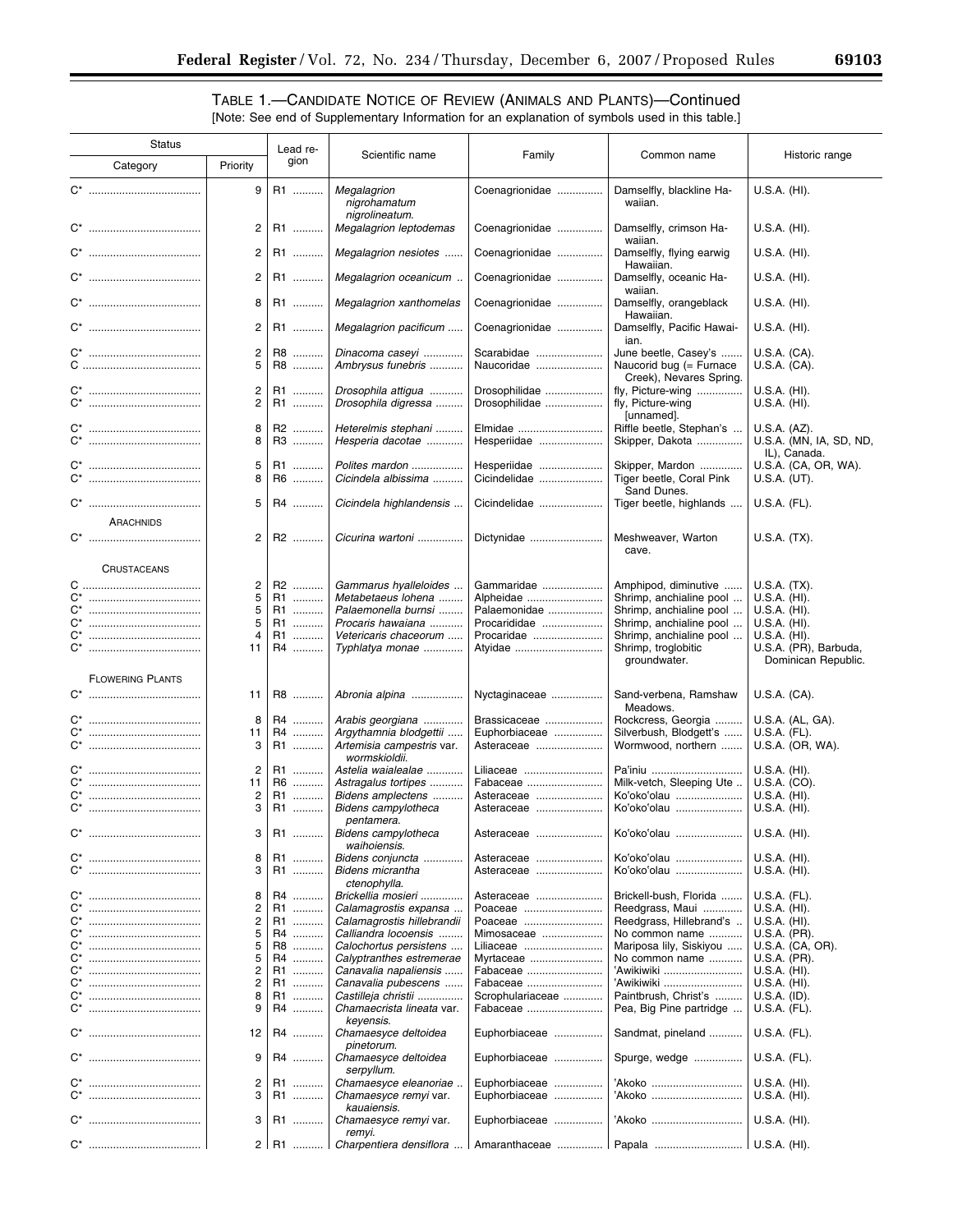Ξ

# TABLE 1.—CANDIDATE NOTICE OF REVIEW (ANIMALS AND PLANTS)—Continued [Note: See end of Supplementary Information for an explanation of symbols used in this table.]

| <b>Status</b> |                              |                |                     |                            |                |                            |                          |
|---------------|------------------------------|----------------|---------------------|----------------------------|----------------|----------------------------|--------------------------|
|               |                              |                | Lead re-            | Scientific name            | Family         | Common name                | Historic range           |
|               | Category                     | Priority       | gion                |                            |                |                            |                          |
|               |                              |                |                     |                            |                |                            |                          |
|               | C <sup>*</sup> ………………………………… | 6              | R8                  | Chorizanthe parryi var.    | Polygonaceae   | Spineflower, San Fer-      | U.S.A. (CA).             |
|               |                              |                |                     | fernandina.                |                | nando Valley.              |                          |
|               |                              | $\overline{2}$ | R4                  | Chromolaena frustrata      |                |                            |                          |
|               |                              |                |                     |                            | Asteraceae     | Thoroughwort, Cape         | U.S.A. (FL).             |
|               |                              |                |                     |                            |                | Sable.                     |                          |
|               |                              | $\overline{2}$ | R4                  | Consolea corallicola       | Cactaceae      | Cactus, Florida sema-      | U.S.A. (FL).             |
|               |                              |                |                     |                            |                | phore.                     |                          |
| C*            |                              | 5              | R <sub>4</sub><br>. | Cordia rupicola            | Boraginaceae   | No common name             | U.S.A. (PR), Anegada.    |
| C*            |                              | 2              | R1<br>.             | Cyanea asplenifolia        | Campanulaceae  | Haha                       | $U.S.A.$ (HI).           |
| C*            |                              | 2              | R1                  | Cyanea calycina            | Campanulaceae  | Haha                       | $U.S.A.$ (HI).           |
| C*            |                              | $\overline{c}$ | R1                  |                            |                |                            | $U.S.A.$ (HI).           |
|               |                              |                | .                   | Cyanea eleeleensis         | Campanulaceae  | Haha                       |                          |
| C*            |                              | 2              | R1                  | Cyanea kuhihewa            | Campanulaceae  | Haha                       | U.S.A. (HI).             |
| C*            |                              | 2              | R1                  | Cyanea kunthiana           | Campanulaceae  | Haha                       | $U.S.A.$ (HI).           |
| C*            |                              | $\overline{2}$ | R1                  | Cyanea lanceolata          | Campanulaceae  | Haha                       | $U.S.A.$ (HI).           |
| C*            |                              | 2              | R1                  | Cyanea obtusa              | Campanulaceae  | Haha                       | U.S.A. (HI).             |
| C*            |                              | 2              | R1<br>.             | Cyanea tritomantha         | Campanulaceae  | 'aku 'aku                  | $U.S.A.$ (HI).           |
| C*            |                              | $\overline{2}$ | R1                  | Cyrtandra filipes          | Gesneriaceae   | Ha'iwale                   | $U.S.A.$ (HI).           |
| C*            |                              | $\overline{2}$ | R1                  | Cyrtandra kaulantha        | Gesneriaceae   | Ha'iwale                   | U.S.A. (HI).             |
| C*            |                              | $\overline{2}$ | R1                  | Cyrtandra oenobarba        | Gesneriaceae   | Ha'iwale                   | $U.S.A.$ (HI).           |
|               |                              | $\overline{2}$ |                     |                            |                |                            |                          |
| C*            |                              |                | R1                  | Cyrtandra oxybapha         | Gesneriaceae   | Ha'iwale                   | $U.S.A.$ (HI).           |
| C*            |                              | 2              | R1                  | Cyrtandra sessilis         | Gesneriaceae   | Ha'iwale                   | $U.S.A.$ (HI).           |
| C*            |                              | 3              | R <sub>4</sub><br>. | Dalea carthagenensis var.  | Fabaceae       | Prairie-clover, Florida    | U.S.A. (FL).             |
|               |                              |                |                     | floridana.                 |                |                            |                          |
|               |                              | 5              | R <sub>5</sub><br>. | Dichanthelium hirstii      | Poaceae        | Panic grass, Hirsts'       | U.S.A. (DE, GA, NC, NJ). |
| C*            |                              | 5              | R <sub>4</sub><br>. | Digitaria pauciflora       | Poaceae        | Crabgrass, Florida pine-   | U.S.A. (FL).             |
|               |                              |                |                     |                            |                | land.                      |                          |
|               | C <sup>*</sup> ………………………………… | 3              | R1                  | Dubautia imbricata         | Asteraceae     | Na'ena'e                   | $U.S.A.$ (HI).           |
|               |                              |                |                     |                            |                |                            |                          |
|               |                              |                |                     | <i>imbricata.</i>          |                |                            |                          |
|               |                              | 3              | R1                  | Dubautia plantaginea       | Asteraceae     | Na'ena'e                   | $U.S.A.$ (HI).           |
|               |                              |                |                     | magnifolia.                |                |                            |                          |
|               |                              | $\overline{2}$ | R1                  | Dubautia waialealae        | Asteraceae     | Na'ena'e                   | $U.S.A.$ (HI).           |
|               |                              | 3              | R2                  | Echinomastus               | Cactaceae      | Cactus, Acuna              | U.S.A. (AZ), Mexico.     |
|               |                              |                |                     | erectocentrus var.         |                |                            |                          |
|               |                              |                |                     | acunensis.                 |                |                            |                          |
|               |                              |                |                     |                            |                |                            |                          |
| C*            |                              | 8              | R2                  | Erigeron lemmonii          | Asteraceae     | Fleabane, Lemmon           | U.S.A. (AZ).             |
| C*            |                              | $\overline{2}$ | R1                  | Eriogonum codium           | Polygonaceae   | Buckwheat, Umtanum         | U.S.A. (WA).             |
|               |                              |                |                     |                            |                | Desert.                    |                          |
|               |                              | 6              | R8                  | Eriogonum corymbosum       | Polygonaceae   | Buckwheat, Las Vegas       | U.S.A. (NV).             |
|               |                              |                |                     | var. nilesii.              |                |                            |                          |
|               |                              | $\overline{2}$ | R8                  | Eriogonum diatomaceum      | Polygonaceae   | Buckwheat, Churchill Nar-  | U.S.A. (NV).             |
|               |                              |                |                     |                            |                | rows.                      |                          |
| C*            |                              | 5              | R8<br>.             | Eriogonum kelloggii        | Polygonaceae   | Buckwheat, Red Mountain    | U.S.A. (CA).             |
| C*            |                              | 2              | R <sub>1</sub>      |                            | Poaceae        |                            |                          |
|               |                              |                | .                   | Festuca hawaiiensis        |                | No common name             | $U.S.A.$ (HI).           |
| C*            |                              | 11             | R2                  | Festuca ligulata           | Poaceae        | Fescue, Guadalupe          | U.S.A. (TX), Mexico.     |
| C*            |                              | 2              | R1<br>.             | Gardenia remyi             | Rubiaceae      | Nanu                       | $U.S.A.$ (HI).           |
| C*            |                              | 8              | R1<br>.             | Geranium hanaense          | Geraniaceae    | Nohoanu                    | $U.S.A.$ (HI).           |
| C*            |                              | 8              | R1                  | Geranium hillebrandii      | Geraniaceae    | Nohoanu                    | U.S.A. (HI).             |
| C*            |                              | 5              | R1                  | Geranium kauaiense         | Geraniaceae    | Nohoanu                    | U.S.A. (HI).             |
| C*            |                              |                | R <sub>4</sub><br>. | Gonocalyx concolor         | Ericaceae      | No common name             | U.S.A. (PR).             |
|               |                              |                | R4                  | Harrisia aboriginum        | Cactaceae      | Pricklyapple, aboriginal   | U.S.A. (FL).             |
|               |                              |                |                     |                            |                | (shellmound                |                          |
|               |                              |                |                     |                            |                |                            |                          |
|               |                              |                |                     |                            |                | applecactus).              |                          |
| C*            |                              | 5              | R8                  | Hazardia orcuttii          | Asteraceae     | Orcutt's hazardia          | U.S.A. (CA), Mexico.     |
| C*            |                              | 2              | R1                  | Hedyotis fluviatilis       | Rubiaceae      | Kampua'a                   | $U.S.A.$ (HI).           |
| C*            |                              | 5              | R4                  | Helianthus verticillatus   | Asteraceae     | Sunflower, whorled         | U.S.A. (AL, GA, TN).     |
|               | C* …………………………………             | 5              | R2                  | Hibiscus dasycalyx         | Malvaceae      | Rose-mallow, Neches        | U.S.A. (TX).             |
|               |                              |                |                     |                            |                | River.                     |                          |
|               | C* …………………………………             | 9              | R4                  | Indigofera mucronata var.  | Fabaceae       | Indigo, Florida            | U.S.A. (FL).             |
|               |                              |                |                     | keyensis.                  |                |                            |                          |
|               |                              | 2              | R6                  | lpomopsis polyantha        | Polemoniaceae  | Skyrocket, Pagosa          | U.S.A. (CO).             |
| C*            |                              |                |                     |                            |                |                            |                          |
|               |                              | 5              | R8                  | Ivesia webberi             | Rosaceae       | Ivesia, Webber             | U.S.A. (CA, NV).         |
|               |                              | 3              | R1                  | Joinvillea ascendens       | Joinvilleaceae | 'Ohe                       | U.S.A. (HI).             |
|               |                              |                |                     | ascendens.                 |                |                            |                          |
|               | C* …………………………………             | 2              | R1                  | Keysseria (= Lagenifera)   | Asteraceae     | No common name             | U.S.A. (HI).             |
|               |                              |                |                     | erici.                     |                |                            |                          |
|               |                              | 8              | R1                  | Keysseria (= Lagenifera)   | Asteraceae     | No common name             | $U.S.A.$ (HI).           |
|               |                              |                |                     | helenae.                   |                |                            |                          |
| C*            |                              | 2              | R1                  | Korthalsella degeneri      | Viscaceae      | Hulumoa                    | $U.S.A.$ (HI).           |
| C*            |                              | 2              | R1                  | Labordia helleri           | Loganiaceae    | Kamakahala                 | $U.S.A.$ (HI).           |
|               |                              |                |                     |                            |                |                            |                          |
| C*            |                              | 2              | R1<br>.             | Labordia pumila            | Loganiaceae    | Kamakahala                 | $U.S.A.$ (HI).           |
| $C^*$         |                              | 5              | R4<br>.             | Leavenworthia crassa       | Brassicaceae   | Gladecress, unnamed        | U.S.A. (AL).             |
| C*            |                              | 2              | R2                  | Leavenworthia texana       | Brassicaceae   | Gladecress, Texas golden   | U.S.A. (TX).             |
| C*            |                              | 5              | R <sub>4</sub><br>  | Lesquerella globosa        | Brassicaceae   | Bladderpod, Short's        | U.S.A. (IN, KY, TN).     |
| C*            |                              | 2              | R4                  | Linum arenicola            | Linaceae       | Flax, sand                 | U.S.A. (FL).             |
| C*            |                              | 3              | R4                  | Linum carteri var. carteri | Linaceae       | Flax, Carter's small-flow- | U.S.A. (FL).             |
|               |                              |                |                     |                            |                | ered.                      |                          |
| C*            |                              | 8              | R1                  | Lysimachia daphnoides      | Primulaceae    | Lehua makanoe              | $U.S.A.$ (HI).           |
| C*            |                              | 2              | R1                  | Melicope christophersenii  | Rutaceae       | Alani                      | U.S.A. (HI).             |
|               |                              |                |                     |                            |                |                            |                          |
|               |                              | 2 <sup>1</sup> | R1                  | Melicope degeneri          | Rutaceae       | Alani                      | U.S.A. (HI).             |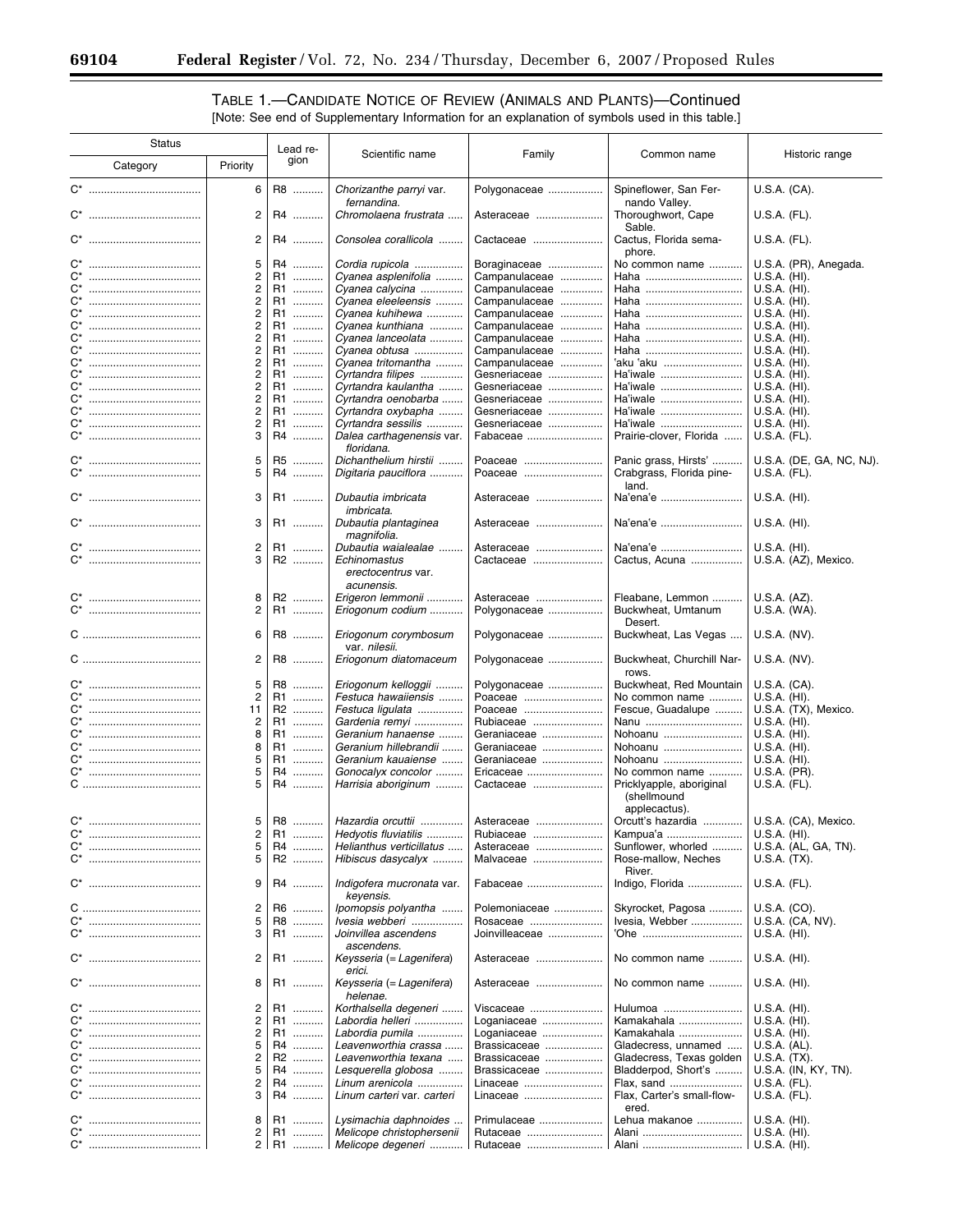$\equiv$ 

# TABLE 1.—CANDIDATE NOTICE OF REVIEW (ANIMALS AND PLANTS)—Continued

| [Note: See end of Supplementary Information for an explanation of symbols used in this table.] |  |  |
|------------------------------------------------------------------------------------------------|--|--|
|------------------------------------------------------------------------------------------------|--|--|

| <b>Status</b>    |                                  | Lead re- |                                                     |                                    |                                  |                                |
|------------------|----------------------------------|----------|-----------------------------------------------------|------------------------------------|----------------------------------|--------------------------------|
| Category         | Priority                         | gion     | Scientific name                                     | Family                             | Common name                      | Historic range                 |
| $C^*$            | $\overline{c}$                   | R1       | Melicope hiiakae                                    | Rutaceae                           | Alani                            | $U.S.A.$ (HI).                 |
| C*               | 2                                | R1       | Melicope makahae                                    | Rutaceae                           |                                  | $U.S.A.$ (HI).                 |
| C*<br>           | $\overline{c}$                   | R1       | Melicope paniculata                                 | Rutaceae                           | Alani                            | U.S.A. (HI).                   |
| C*               | 2                                | R1       | Melicope puberula                                   | Rutaceae                           |                                  | $U.S.A.$ (HI).                 |
| C*               | 2                                | R1       | Myrsine fosbergii                                   | Myrsinaceae                        | Kolea                            | U.S.A. (HI).                   |
| C*<br>           | 2                                | R1       | Myrsine mezii                                       | Myrsinaceae                        | Kolea                            | U.S.A. (HI).                   |
| C*               | 2                                | R1       | Myrsine vaccinioides                                | Myrsinaceae                        | Kolea                            | $U.S.A.$ (HI).                 |
| $C^*$            | 8                                | R5       | Narthecium americanum                               | Liliaceae                          | Asphodel, bog                    | U.S.A. (DE, NC, NJ, NY,        |
|                  |                                  |          |                                                     |                                    |                                  | SC).                           |
| $C^*$            | $\overline{c}$                   | R1       | Nothocestrum latifolium                             | Solanaceae                         | 'Aiea                            | U.S.A. (HI).                   |
| $C^*$            | 2                                | R1       | Ochrosia haleakalae                                 | Apocynaceae                        | Holei                            | $U.S.A.$ (HI).                 |
| $C^*$            | 3                                | R2       | Pediocactus peeblesianus                            | Cactaceae                          | Cactus, Fickeisen plains         | U.S.A. (AZ).                   |
|                  |                                  |          | var. fickeiseniae.                                  |                                    |                                  |                                |
| $C^*$            | $\overline{c}$                   | R6       | Penstemon debilis                                   | Scrophulariaceae                   | Beardtongue, Parachute           | U.S.A. (CO).                   |
| C*<br>           | 6                                | R6       | Penstemon scariosus var.                            | Scrophulariaceae                   | Beardtongue, White River         | U.S.A. (CO, UT).               |
|                  |                                  |          | albifluvis.                                         |                                    |                                  |                                |
| $C^*$            | $\overline{c}$                   | R1       | Peperomia subpetiolata                              | Piperaceae                         | 'Ala 'ala wai nui                | $U.S.A.$ (HI).                 |
|                  | 5                                | R8       | Phacelia stellaris                                  | Hydrophyllaceae                    | Phacelia, Brand's                | U.S.A. (CA), Mexico.           |
| <br>C*           | 8                                | R6       | Phacelia submutica                                  | Hydrophyllaceae                    | Phacelia, DeBeque                | U.S.A. (CO).                   |
| $C^*$<br>$C^*$   | 2<br>8                           | R1       | Phyllostegia bracteata                              | Lamiaceae                          | No common name                   | U.S.A. (HI).                   |
| C*               | 2                                | R1<br>R1 | Phyllostegia floribunda                             | Lamiaceae                          | No common name<br>No common name | $U.S.A.$ (HI).                 |
| <br>$C^*$        | 5                                | R1       | Phyllostegia hispida                                | Lamiaceae                          |                                  | U.S.A. (HI).                   |
| C*               | $\overline{c}$                   | R1       | Physaria tuplashensis<br>Pittosporum napaliense     | Brassicaceae                       | Bladderpod, White Bluffs         | U.S.A. (WA).<br>$U.S.A.$ (HI). |
| $C^*$            | 5                                | R4       | Platanthera integrilabia                            | Pittosporaceae<br>Orchidaceae      | Ho'awa                           | U.S.A. (AL, GA, KY, MS,        |
|                  |                                  |          |                                                     |                                    | Orchid, white fringeless         | NC, SC, TN, VA).               |
|                  | 3                                | R1       | Platydesma cornuta var.                             | Rutaceae                           | No common name                   | U.S.A. (HI).                   |
|                  |                                  |          | cornuta.                                            |                                    |                                  |                                |
|                  | 3                                | R1       | Platydesma cornuta var.                             | Rutaceae                           | No common name                   | U.S.A. (HI).                   |
|                  |                                  |          | decurrens.                                          |                                    |                                  |                                |
| $C^*$            | $\overline{c}$                   | R1<br>.  | Platydesma remyi                                    | Rutaceae                           | No common name                   | $U.S.A.$ (HI).                 |
| C*               | $\overline{\mathbf{c}}$          | R1       | Platydesma rostrata                                 | Rutaceae                           | Pilo kea lau li'i                | $U.S.A.$ (HI).                 |
|                  | $\overline{2}$                   | R1       | Pleomele fernaldii                                  | Agavaceae                          | Hala pepe                        | $U.S.A.$ (HI).                 |
| $C^*$            | $\overline{2}$                   | R1       | Pleomele forbesii                                   | Agavaceae                          | Hala pepe                        | U.S.A. (HI).                   |
| $C^*$            | 11                               | R8       | Potentilla basaltica                                | Rosaceae                           | Cinquefoil, Soldier Mead-        | U.S.A. (NV).                   |
|                  |                                  |          |                                                     |                                    | OW.                              |                                |
|                  | $\overline{c}$                   | R1<br>   | Pritchardia hardyi                                  | Asteraceae                         | Lo'ulu                           | U.S.A. (HI).                   |
| $C^*$            | 3                                | R1       | Pseudognaphalium                                    | Asteraceae                         | 'Ena'ena                         | $U.S.A.$ (HI).                 |
|                  |                                  |          | (= Gnaphalium)                                      |                                    |                                  |                                |
|                  |                                  |          | sandwicensium var.                                  |                                    |                                  |                                |
|                  |                                  |          | molokaiense.                                        |                                    |                                  |                                |
| <br>C*           | 2                                | R1       | Psychotria grandiflora                              | Rubiaceae                          | Kopiko                           | $U.S.A.$ (HI).                 |
|                  | 3                                | R1       | Psychotria hexandra ssp.                            | Rubiaceae                          | Kopiko                           | U.S.A. (HI).                   |
|                  |                                  |          | oahuensis var.                                      |                                    |                                  |                                |
|                  |                                  |          | oahuensis.                                          |                                    |                                  |                                |
| $C^*$            | 2                                | R1       | Psychotria hobdyi                                   | Rubiaceae                          | Kopiko                           | $U.S.A.$ (HI).                 |
| C*               | $\overline{c}$                   | R1<br>.  | Pteralyxia macrocarpa                               | Apocynaceae                        | Kaulu                            | $U.S.A.$ (HI).                 |
| $C^*$            | $\overline{c}$                   | R1       | Ranunculus hawaiensis                               | Ranunculaceae                      | Makou                            | $U.S.A.$ (HI).                 |
| $C^*$            | $\overline{c}$                   | R1       | Ranunculus mauiensis                                | Ranunculaceae                      | Makou                            | U.S.A. (HI).                   |
| C*<br>           | 8                                | R8       | Rorippa subumbellata                                | Brassicaceae                       | Cress, Tahoe yellow              | U.S.A. (CA, NV).               |
| $C^*$<br>C*      | $\overline{c}$<br>$\overline{c}$ | R1<br>R1 | Schiedea attenuata                                  | Caryophyllaceae                    | No common name<br>Ma'oli'oli     | U.S.A. (HI).<br>U.S.A. (HI).   |
|                  | 2                                | R1       | Schiedea pubescens<br>Schiedea salicaria            | Caryophyllaceae<br>Caryophyllaceae | No common name                   | $U.S.A.$ (HI).                 |
| C*<br>           | 5                                | R8       | Sedum eastwoodiae                                   | Crassulaceae                       | Stonecrop, Red Mountain          | $U.S.A.$ (CA).                 |
| C*               | $\overline{\mathbf{c}}$          | R1       | Sicyos macrophyllus                                 | Cucurbitaceae                      | 'Anunu                           | $U.S.A.$ (HI).                 |
|                  | 12                               | R4       | Sideroxylon reclinatum                              | Sapotaceae                         | Bully, Everglades                | U.S.A. (FL).                   |
|                  |                                  |          | ssp. austrofloridense.                              |                                    |                                  |                                |
|                  | 8                                | R1       | Solanum nelsonii                                    | Solanaceae                         | Popolo                           | $U.S.A.$ (HI).                 |
|                  | 8                                | R4       | Solidago plumosa                                    | Asteraceae                         | Goldenrod, Yadkin River          | U.S.A. (NC).                   |
| C*               | 2                                | R1       | Stenogyne cranwelliae                               | Lamiaceae                          | No common name                   | $U.S.A.$ (HI).                 |
| $C^*$            | 2                                | R1       | Stenogyne kealiae                                   | Lamiaceae                          | No common name                   | U.S.A. (HI).                   |
|                  | 8                                | R4       | Symphyotrichum                                      | Asteraceae                         | Aster, Georgia                   | U.S.A. (AL, FL, GA, NC,        |
|                  |                                  |          | georgianum.                                         |                                    |                                  | SC).                           |
|                  | 2                                | R1       | Zanthoxylum oahuense                                | Rutaceae                           |                                  | $U.S.A.$ (HI).                 |
|                  |                                  |          |                                                     |                                    |                                  |                                |
| FERNS AND ALLIES |                                  |          |                                                     |                                    |                                  |                                |
|                  | 8                                | R1       | Christella boydiae                                  | Thelypteridaceae                   | No common name                   | U.S.A. (HI).                   |
|                  |                                  |          | (= Cyclosorus boydiae                               |                                    |                                  |                                |
|                  |                                  |          | var. boydiae +                                      |                                    |                                  |                                |
|                  |                                  |          | Cyclosorus boydiae                                  |                                    |                                  |                                |
|                  |                                  |          | kipahuluensis).                                     |                                    |                                  |                                |
| C*               | 2                                | R1       | Doryopteris takeuchii                               | Pteridaceae                        | No common name                   | U.S.A. (HI).                   |
|                  | 2                                | R1       | Huperzia                                            | Lycopodiaceae                      | Wawae'iole                       | U.S.A. (HI).                   |
|                  |                                  |          | (= Phlegmariurus)                                   |                                    |                                  |                                |
|                  | 3                                | R1       | stemmermanniae.                                     | Dennstaedtiaceae                   | Palapalai                        | U.S.A. (HI).                   |
|                  |                                  |          | Microlepia strigosa var.<br>mauiensis (= Microlepia |                                    |                                  |                                |
|                  |                                  |          | mauiensis).                                         |                                    |                                  |                                |
|                  |                                  |          |                                                     |                                    |                                  |                                |